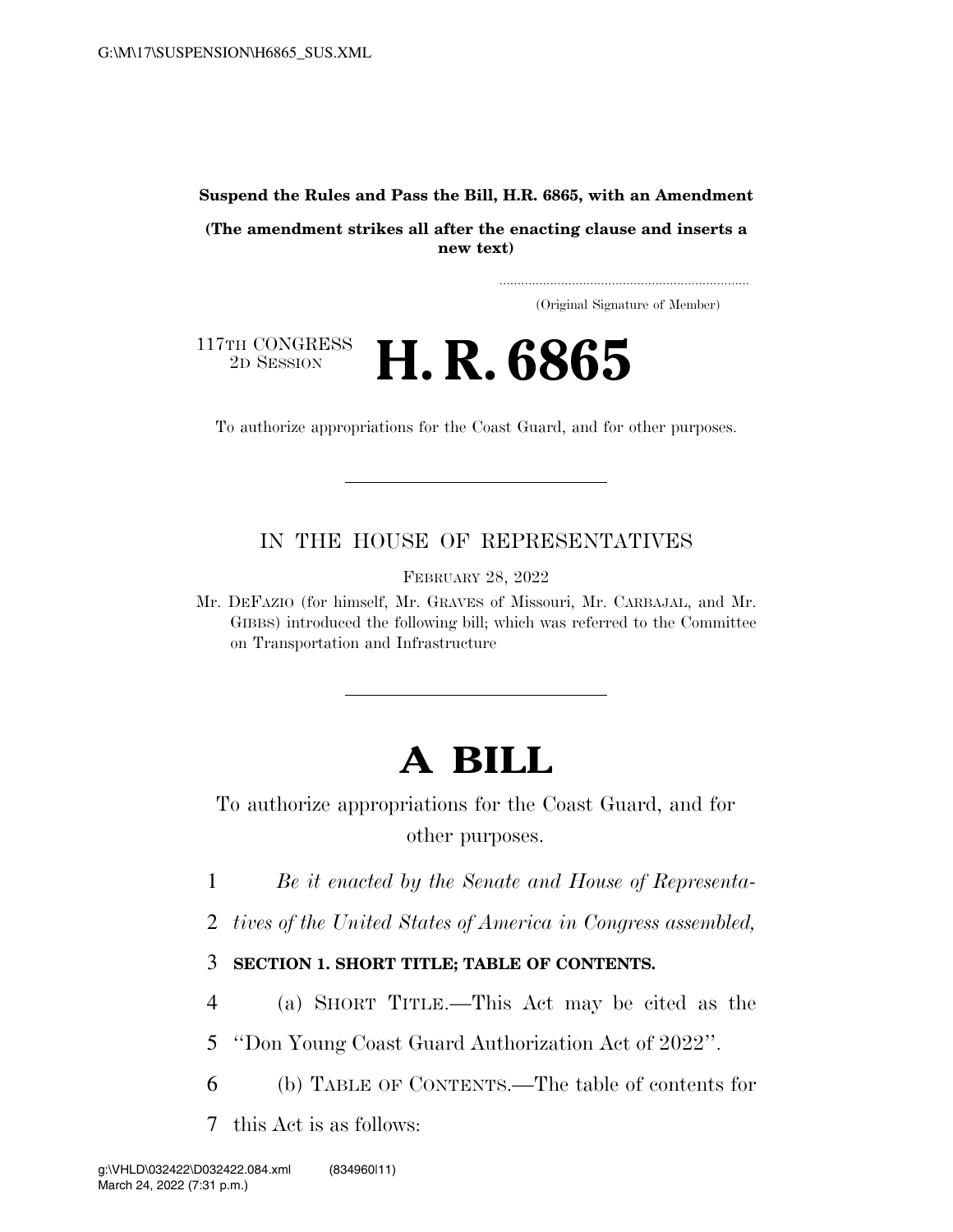Sec. 1. Short title; table of contents.

### TITLE I—AUTHORIZATION

- Sec. 101. Authorization of appropriations.
- Sec. 102. Authorized levels of military strength and training.
- Sec. 103. Shoreside infrastructure and facilities.
- Sec. 104. Availability of amounts for acquisition of additional cutters.

#### TITLE II—COAST GUARD

#### Subtitle A—Military Personnel Matters

- Sec. 201. Authorized strength.
- Sec. 202. Continuation of officers with certain critical skills on active duty.
- Sec. 203. Number and distribution of officers on active duty promotion list.
- Sec. 204. Coast Guard behavioral health policy.
- Sec. 205. Improving representation of women and of racial and ethnic minorities among Coast Guard active-duty members.

#### Subtitle B—Operational Matters

- Sec. 206. Pilot project for enhancing Coast Guard cutter readiness through condition-based maintenance.
- Sec. 207. Unmanned systems strategy.
- Sec. 208. Budgeting of Coast Guard relating to certain operations.
- Sec. 209. Report on San Diego maritime domain awareness.
- Sec. 210. Great Lakes winter shipping.
- Sec. 211. Center of expertise for Great Lakes oil spill search and response.
- Sec. 212. Study on laydown of Coast Guard cutters.

### Subtitle C—Other Matters

- Sec. 213. Responses of Commandant of the Coast Guard to safety recommendations.
- Sec. 214. Conveyance of Coast Guard vessels for public purposes.
- Sec. 215. Acquisition life-cycle cost estimates.
- Sec. 216. National Coast Guard Museum funding plan.
- Sec. 217. Report on Coast Guard explosive ordnance disposal.
- Sec. 218. Pribilof Island transition completion actions.
- Sec. 219. Notification of communication outages.

### TITLE III—MARITIME

#### Subtitle A—Shipping

- Sec. 301. Nonoperating individual.
- Sec. 302. Oceanographic research vessels.
- Sec. 303. Atlantic Coast port access routes briefing.

#### Subtitle B—Vessel Safety

- Sec. 304. Fishing vessel safety.
- Sec. 305. Requirements for DUKW-type amphibious passenger vessels.
- Sec. 306. Exoneration and limitation of liability for small passengers vessels.
- Sec. 307. Automatic identification system requirements.

#### Subtitle C—Shipbuilding Program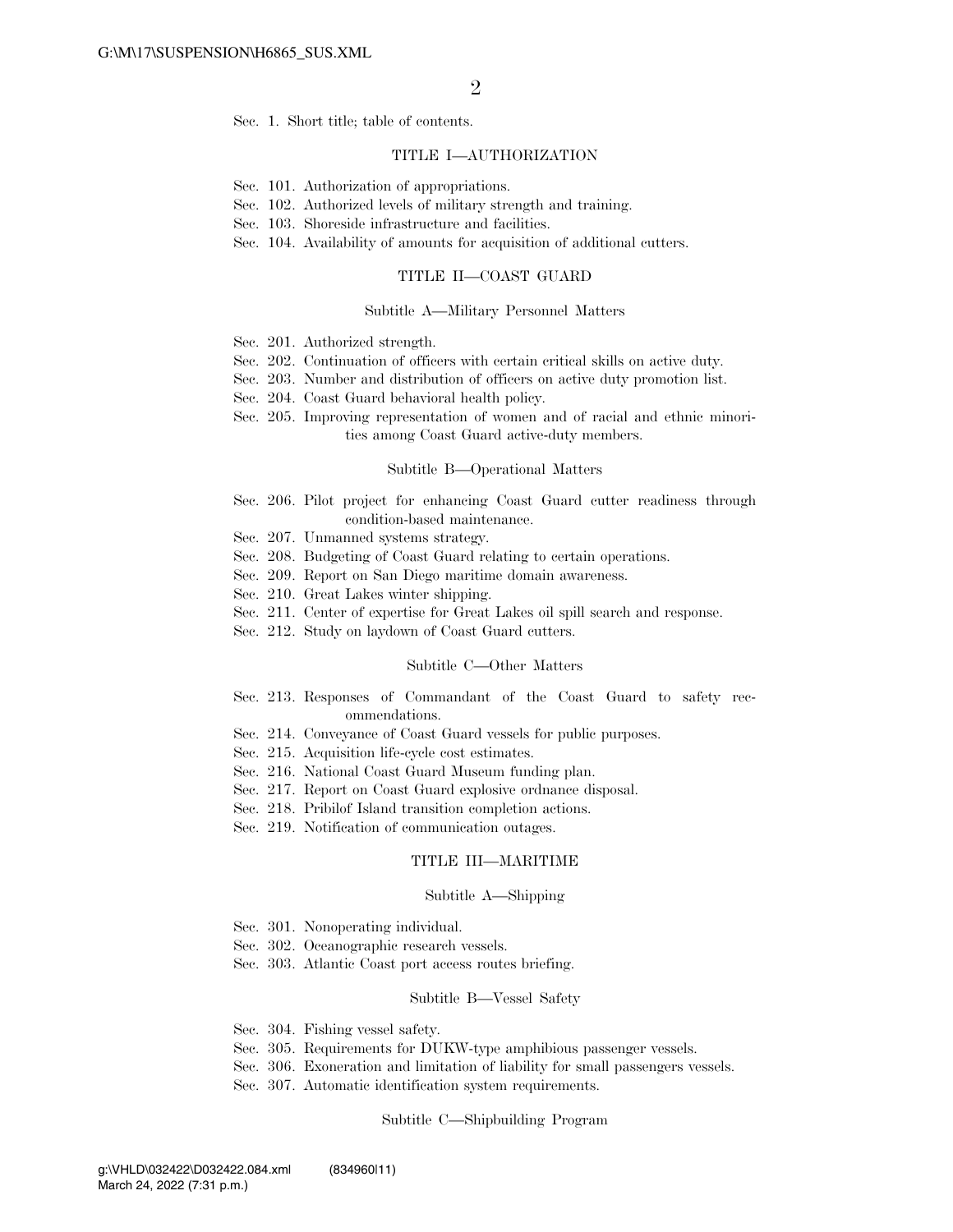Sec. 308. Qualified vessel.

Sec. 309. Establishing a capital construction fund.

#### TITLE IV—FEDERAL MARITIME COMMISSION

- Sec. 401. Short title.
- Sec. 402. Purposes.
- Sec. 403. Service contracts.
- Sec. 404. Shipping exchange registry.
- Sec. 405. Data collection.
- Sec. 406. National shipper advisory committee.
- Sec. 407. Annual report and public disclosures.
- Sec. 408. General prohibitions.
- Sec. 409. Prohibition on unreasonably declining cargo.
- Sec. 410. Detention and demurrage.
- Sec. 411. Assessment of penalties.
- Sec. 412. Investigations.
- Sec. 413. Injunctive relief.
- Sec. 414. Technical amendments.
- Sec. 415. Authorization of appropriations.
- Sec. 416. NAS study on supply chain industry.
- Sec. 417. Temporary emergency authority.
- Sec. 418. Terms and vacancies.

### TITLE V—MISCELLANEOUS

#### Subtitle A—Navigation

- Sec. 501. Restriction on changing salvors.
- Sec. 502. Providing requirements for vessels anchored in established anchorage grounds.
- Sec. 503. Aquatic Nuisance Species Task Force.
- Sec. 504. Limitation on recovery for certain injuries incurred in aquaculture activities.

#### Subtitle B—Other Matters

- Sec. 505. Information on type approval certificates.
- Sec. 506. Passenger vessel security and safety requirements.
- Sec. 507. Cargo waiting time reduction.
- Sec. 508. Limited indemnity provisions in standby oil spill response contracts.
- Sec. 509. Port Coordination Council for Point Spencer.
- Sec. 510. Western Alaska oil spill planning criteria.
- Sec. 511. Nonapplicability.
- Sec. 512. Report on enforcement of coastwise laws.
- Sec. 513. Land conveyance, Sharpe Army Depot, Lathrop, California.
- Sec. 514. Center of Expertise for Marine Environmental Response.
- Sec. 515. Prohibition on entry and operation.
- Sec. 516. St. Lucie River railroad bridge.
- Sec. 517. Assistance related to marine mammals.
- Sec. 518. Manning and crewing requirements for certain vessels, vehicles, and structures.

### TITLE VI—SEXUAL ASSAULT AND SEXUAL HARASSMENT PREVENTION AND RESPONSE

Sec. 601. Definitions.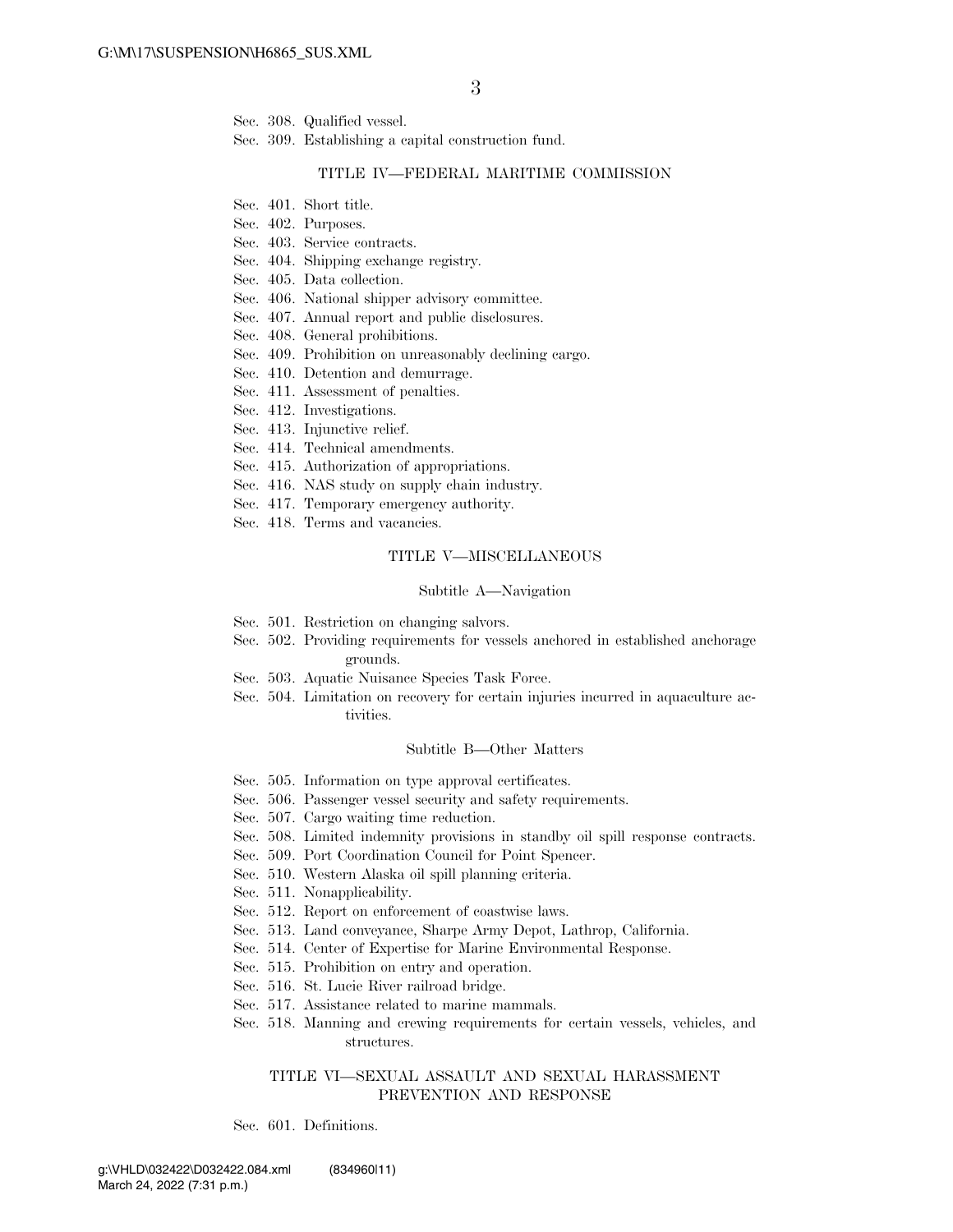- Sec. 602. Convicted sex offender as grounds for denial.
- Sec. 603. Sexual harassment or sexual assault as grounds for suspension or revocation.
- Sec. 604. Accommodation; notices.
- Sec. 605. Protection against discrimination.
- Sec. 606. Alcohol prohibition.
- Sec. 607. Surveillance requirements.
- Sec. 608. Master key control.
- Sec. 609. Safety management systems.
- Sec. 610. Requirement to report sexual assault and harassment.
- Sec. 611. Civil actions for personal injury or death of seamen.
- Sec. 612. Administration of sexual assault forensic examination kits.

### TITLE VII—TECHNICAL AND CONFORMING PROVISIONS

- Sec. 701. Technical corrections.
- Sec. 702. Transportation worker identification credential technical amendments.

Sec. 703. Reinstatement.

Sec. 704. Determination of budgetary effects.

## 1 **TITLE I—AUTHORIZATION**

### 2 **SEC. 101. AUTHORIZATION OF APPROPRIATIONS.**

- 3 Section 4902 of title 14, United States Code, is 4 amended—
- 5 (1) in the matter preceding paragraph (1) by 6 striking ''years 2020 and 2021'' and inserting 7  $\text{``years 2022 and 2023''};$
- 8 (2) in paragraph  $(1)$ —
- 9 (A) in subparagraph  $(A)$ —
- 10 (i) by striking "\$8,151,620,850 for 11 fiscal year 2020" and inserting 12 ''\$9,282,360,000 for fiscal year 2022''; 13 and
- 14 (ii) by striking ''\$8,396,169,475 for 15 fiscal year 2021'' and inserting 16 ''\$10,210,596,000 for fiscal year 2023'';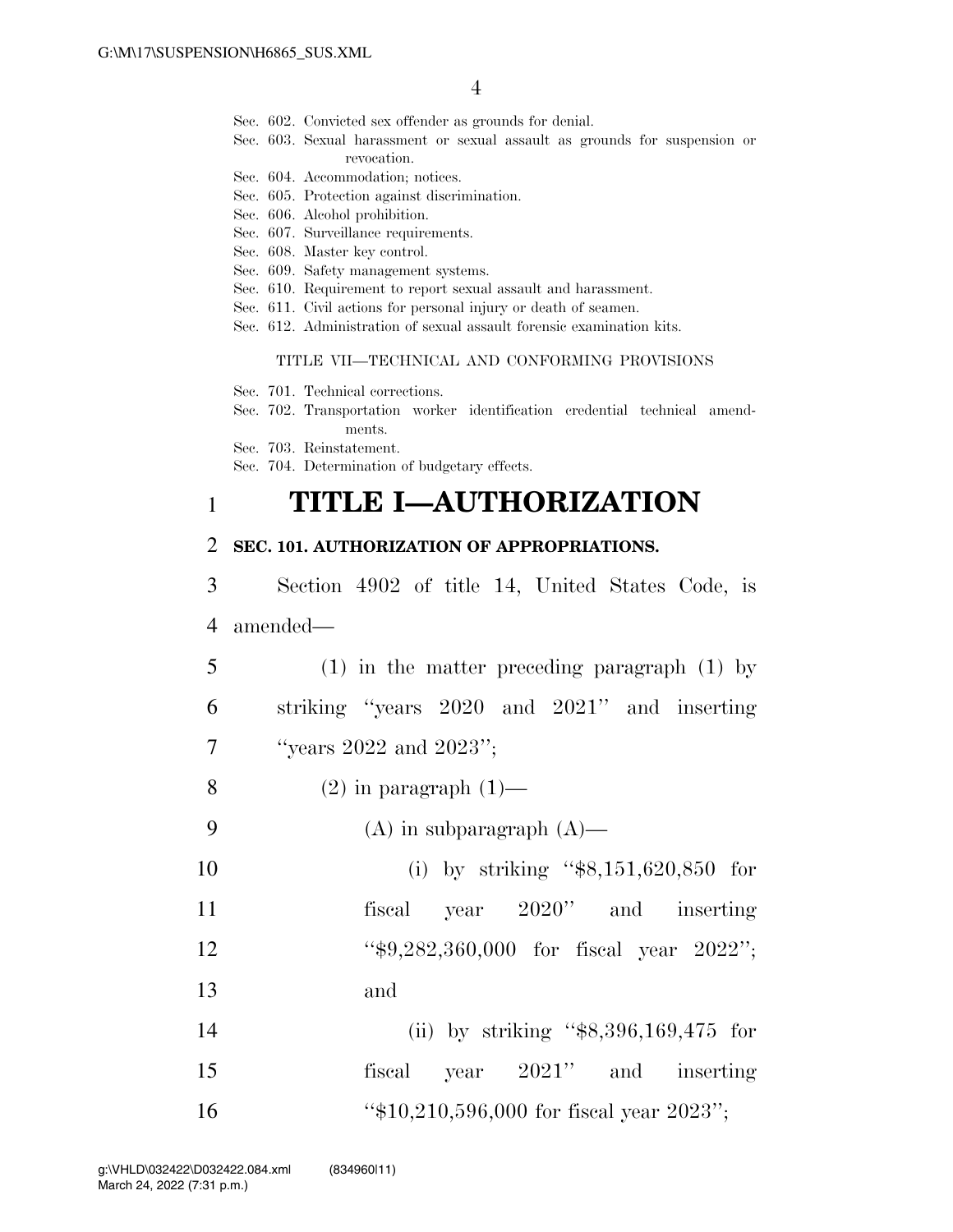| $\mathbf{1}$   | $(B)$ in subparagraph $(B)$ by striking         |
|----------------|-------------------------------------------------|
| $\overline{2}$ | "\$17,035,000" and inserting "\$17,723,520";    |
| 3              | and                                             |
| $\overline{4}$ | $(C)$ in subparagraph $(C)$ by striking         |
| 5              | "\$17,376,000" and inserting "\$18,077,990";    |
| 6              | $(3)$ in paragraph $(2)$ —                      |
| $\overline{7}$ | $(A)$ in subparagraph $(A)$ —                   |
| 8              | (i) by striking " $$2,794,745,000$ for          |
| 9              | fiscal year 2020" and inserting                 |
| 10             | " $$3,312,114,000$ for fiscal year $2022$ ";    |
| 11             | and                                             |
| 12             | (ii) by striking " $$3,312,114,000$ for         |
| 13             | fiscal year 2021" and inserting                 |
| 14             | "\$3,477,600,000 for fiscal year 2023";         |
| 15             | and                                             |
| 16             | $(B)$ in subparagraph $(B)$ —                   |
| 17             | (i) by striking " $$10,000,000$ for fiscal      |
| 18             | year $2020$ " and inserting "\$20,400,000 for   |
| 19             | fiscal year $2022$ "; and                       |
| 20             | (ii) by striking " $$20,000,000$ for fis-       |
| 21             | cal year $2021$ " and inserting " $$20,808,000$ |
| 22             | for fiscal year $2023$ ";                       |
| 23             | $(4)$ in paragraph $(3)$ —                      |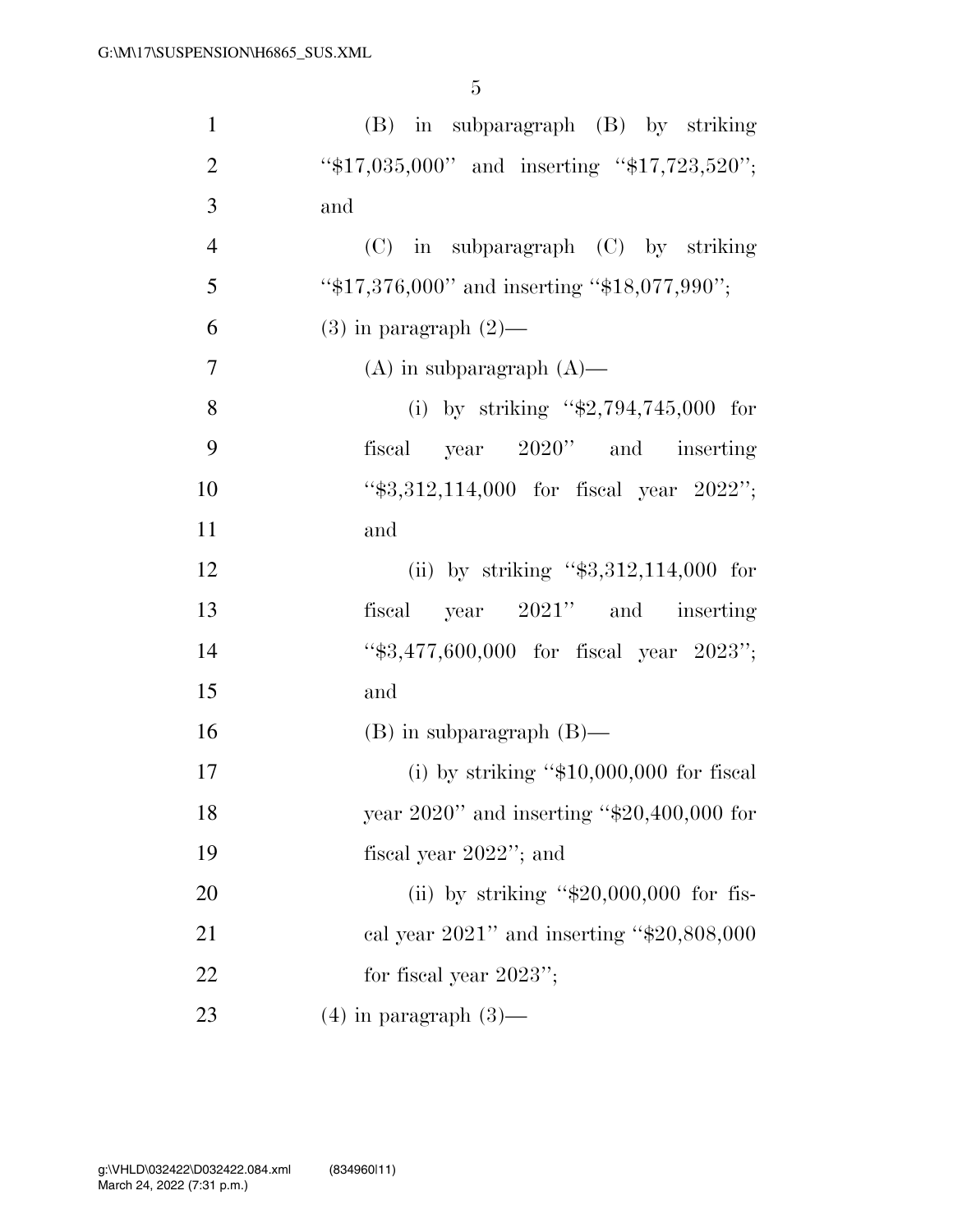| $\mathbf{1}$   | (A) by striking " $$13,834,000$ for fiscal         |
|----------------|----------------------------------------------------|
| $\overline{2}$ | year $2020$ " and inserting "\$14,393,220 for fis- |
| 3              | cal year $2022$ "; and                             |
| $\overline{4}$ | (B) by striking " $$14,111,000$ for fiscal         |
| 5              | year $2021$ " and inserting "\$14,681,084 for fis- |
| 6              | cal year $2023$ "; and                             |
| $\tau$         | $(5)$ in paragraph $(4)$ —                         |
| 8              | (A) by striking " $$205,107,000$ for fiscal        |
| 9              | year $2020$ " and inserting " $$213,393,180$ for   |
| 10             | fiscal year $2022$ "; and                          |
| 11             | (B) by striking " $$209,209,000$ for fiscal        |
| 12             | year $2021$ " and inserting "\$217,661,044 for     |
| 13             | fiscal year 2023".                                 |
| 14             | SEC. 102. AUTHORIZED LEVELS OF MILITARY STRENGTH   |
| 15             | AND TRAINING.                                      |
| 16             | Section 4904 of title 14, United States Code, is   |
| 17             | amended—                                           |
| 18             | (1) in subsection (a) by striking "fiscal years    |
| 19             | 2020 and 2021" and inserting "fiscal years 2022    |
| 20             | and $2023$ "; and                                  |
| 21             | (2) in subsection (b) by striking "fiscal years    |
| 22             |                                                    |
|                | 2020 and 2021" and inserting "fiscal years 2022    |
| 23             | and 2023".                                         |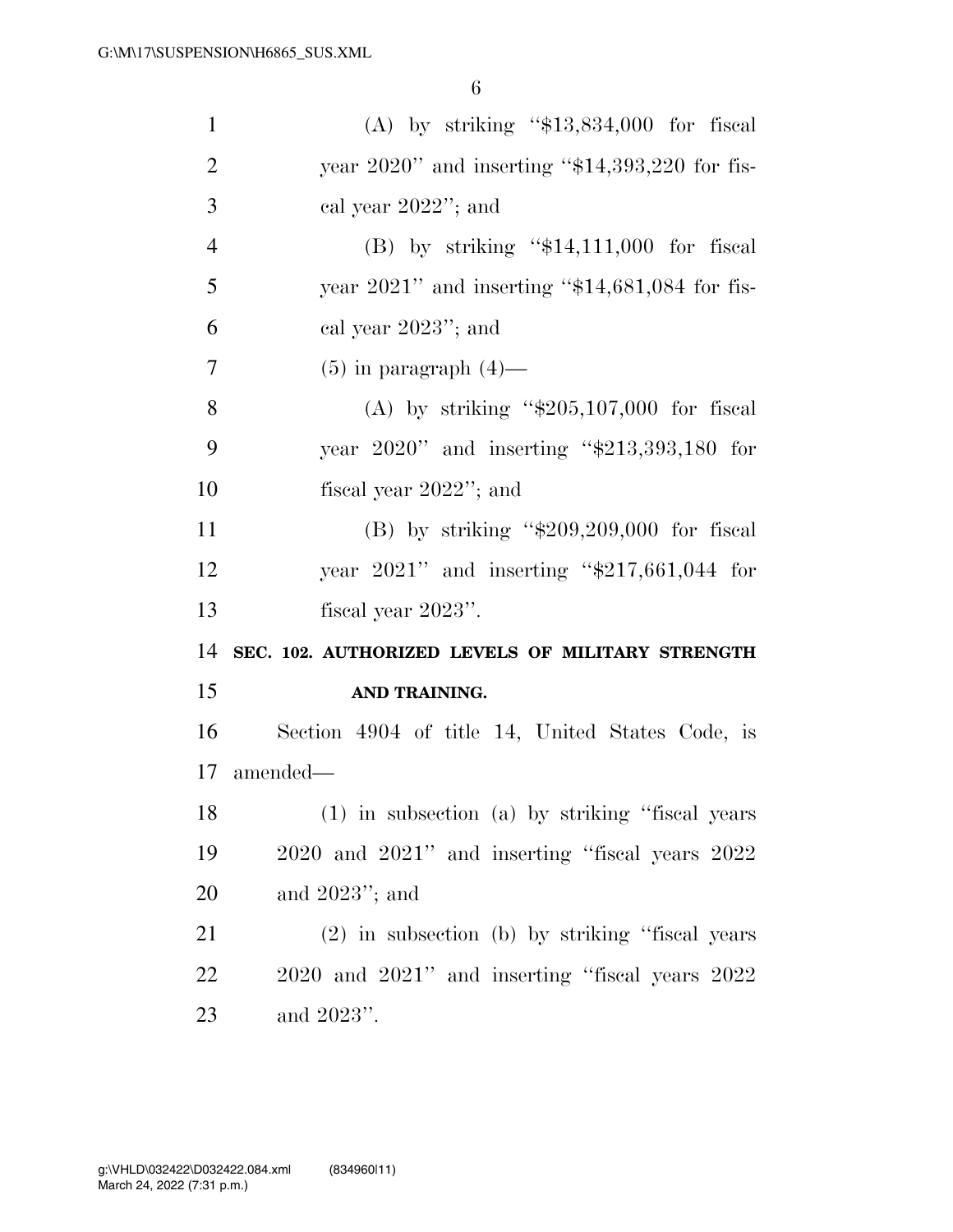## **SEC. 103. SHORESIDE INFRASTRUCTURE AND FACILITIES.**

 (a) IN GENERAL.—Of the amounts authorized to be appropriated under section 4902(2)(A) of title 14, United States Code, for each of fiscal years 2022 and 2023, up to \$585,000,000 shall be authorized for the Secretary of the department in which the Coast Guard is operating to fund the acquisition, construction, rebuilding, or improve- ment of Coast Guard shoreside infrastructure and facili- ties necessary to support Coast Guard operations and readiness.

 (b) BALTIMORE COAST GUARD YARD.—Of the amounts set aside under subsection (a), up to \$175,000,000 shall be authorized to improve facilities at the Coast Guard Yard in Baltimore, Maryland, including improvements to piers and wharves, dry dock, capital equipment utilities, or dredging necessary to facilitate ac-cess to such Yard.

 (c) TRAINING CENTER CAPE MAY.—Of the amounts set aside under subsection (a), up to \$60,000,000 shall be authorized to fund Phase I, in fiscal year 2022, and Phase II, in fiscal year 2023, for the recapitalization of the barracks at the United States Coast Guard Training Center Cape May in Cape May, New Jersey.

 (d) MITIGATION OF HAZARD RISKS.—In carrying out projects with funds authorized under this section, the Coast Guard shall mitigate, to the greatest extent prac-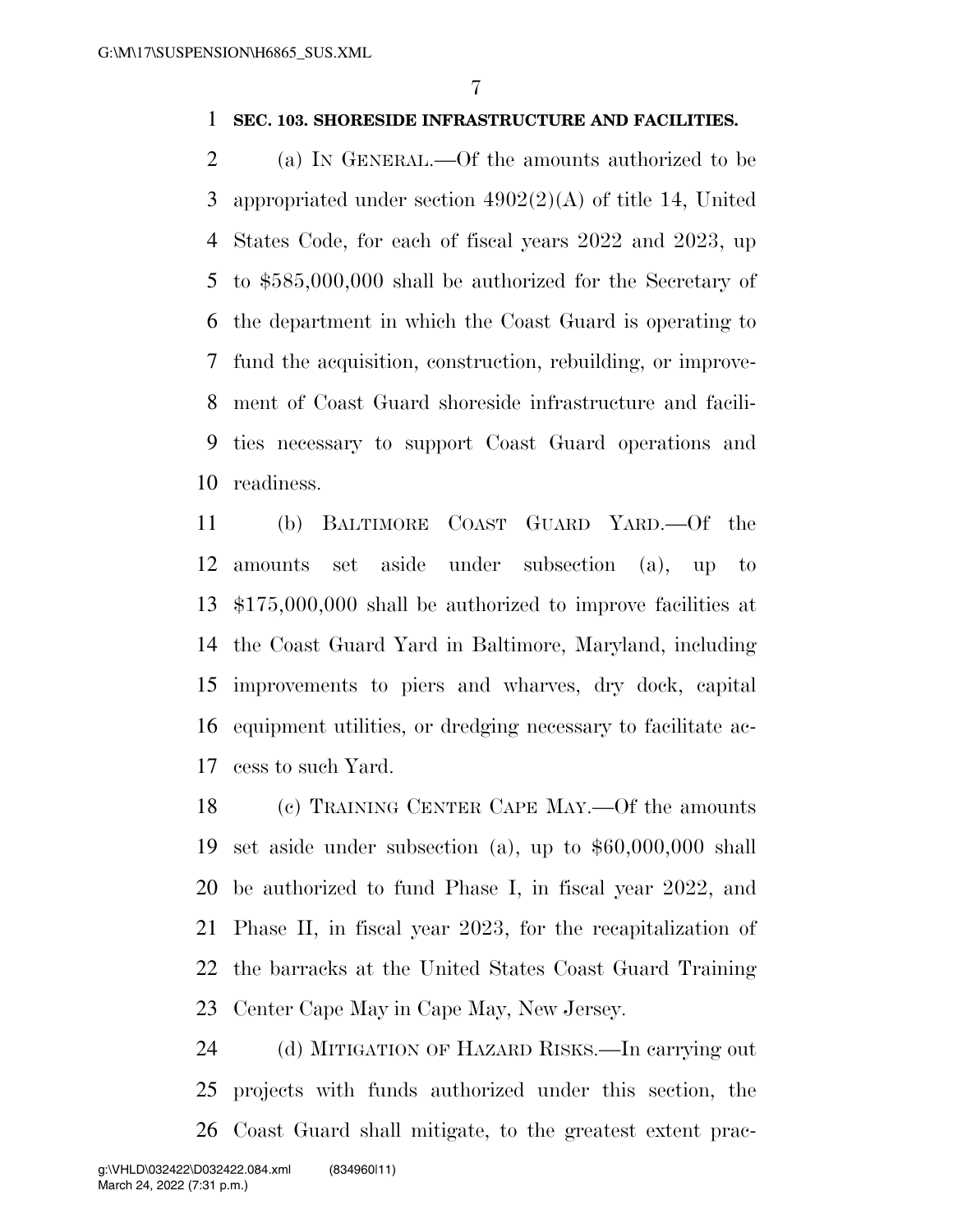| $\mathbf{1}$   | ticable, natural hazard risks identified in any Shore Infra- |
|----------------|--------------------------------------------------------------|
| $\overline{2}$ | structure Vulnerability Assessment for Phase I related to    |
| 3              | such projects.                                               |
| $\overline{4}$ | (e) FORT WADSWORTH, NEW YORK.—Of<br>the                      |
| 5              | amounts set aside under subsection (a), up to $$1,200,000$   |
| 6              | shall be authorized to fund a construction project to—       |
| 7              | (1) complete repairs to the United States Coast              |
| 8              | Guard Station, New York, waterfront, including re-           |
| 9              | pairs to the concrete pier; and                              |
| 10             | (2) replace floating piers Alpha and Bravo, the              |
| 11             | South Breakwater and Ice Screen, the North Break-            |
| 12             | water and Ice Screen, and the seawall.                       |
|                |                                                              |
| 13             | SEC. 104. AVAILABILITY OF AMOUNTS FOR ACQUISITION OF         |
| 14             | ADDITIONAL CUTTERS.                                          |
| 15             | (a) IN GENERAL.—Of the amounts authorized to be              |
| 16             | appropriated under—                                          |
| 17             | $(1)$ section $4902(2)(A)(i)$ of title 14, United            |
| 18             | States Code, as amended by section 101 of this title,        |
| 19             | for fiscal year $2022$ ;                                     |
| 20             | $(A)$ \$300,000,000 shall be authorized for                  |
| 21             | the acquisition of a twelfth National Security               |
| 22             | Cutter; and                                                  |
| 23             | $(B)$ \$210,000,000 shall be authorized for                  |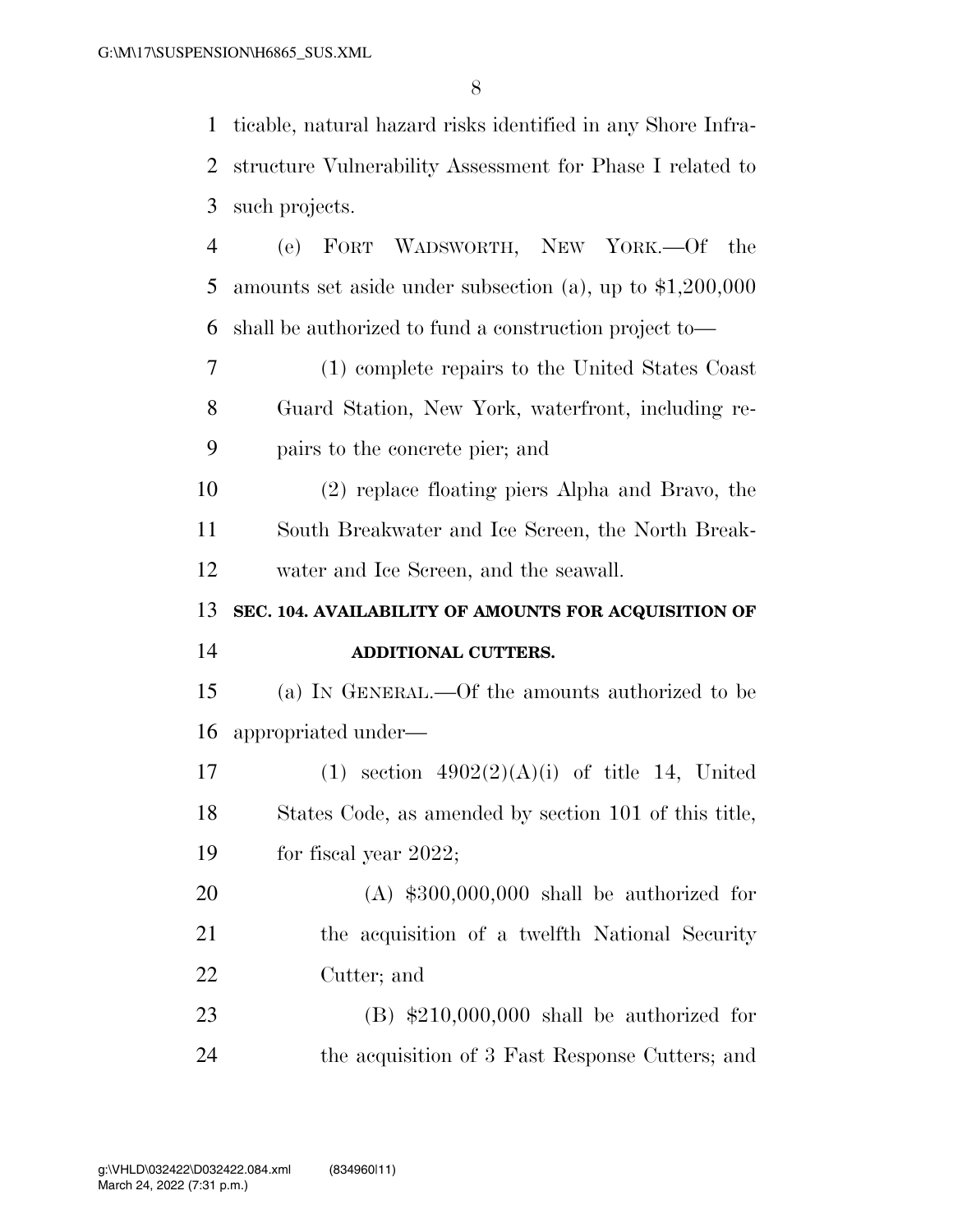| $\mathbf{1}$   | $(2)$ section $4902(2)(A)(ii)$ of title 14, United        |
|----------------|-----------------------------------------------------------|
| $\overline{2}$ | States Code, as amended by section 101 of this title,     |
| 3              | for fiscal year $2023$ ;                                  |
| $\overline{4}$ | $(A)$ \$300,000,000 shall be authorized for               |
| 5              | the acquisition of a twelfth National Security            |
| 6              | Cutter; and                                               |
| 7              | $(B)$ \$210,000,000 shall be authorized for               |
| 8              | the acquisition of 3 Fast Response Cutters.               |
| 9              | (b) TREATMENT OF ACQUIRED CUTTER.—Any cutter              |
| 10             | acquired using amounts authorized under subsection (a)    |
| 11             | shall be in addition to the National Security Cutters and |
| 12             | Fast Response Cutters approved under the existing acqui-  |
| 13             | sition baseline in the program of record for the National |
|                |                                                           |
| 14             | Security Cutter and Fast Response Cutter.                 |
| 15             | (c) GREAT LAKES ICEBREAKER ACQUISITION. - Of              |
| 16             | the amounts authorized to be appropriated under section   |
| 17             | $4902(2)(A)(ii)$ of title 14, United States Code—         |
| 18             | (1) for fiscal year 2022, $$350,000,000$ shall be         |
| 19             | authorized for the acquisition of a Great Lakes ice-      |
| 20             | breaker at least as capable as Coast Guard Cutter         |
| 21             | <i>Mackinaw</i> (WLBB-30); and                            |
| 22             | (2) for fiscal year 2023, $$20,000,000$ shall be          |
| 23             | for the design and<br>authorized<br>selection<br>of       |
| 24             | icebreaking cutters for operation in the Great Lakes,     |
| 25             | the Northeastern United States, and the Arctic, as        |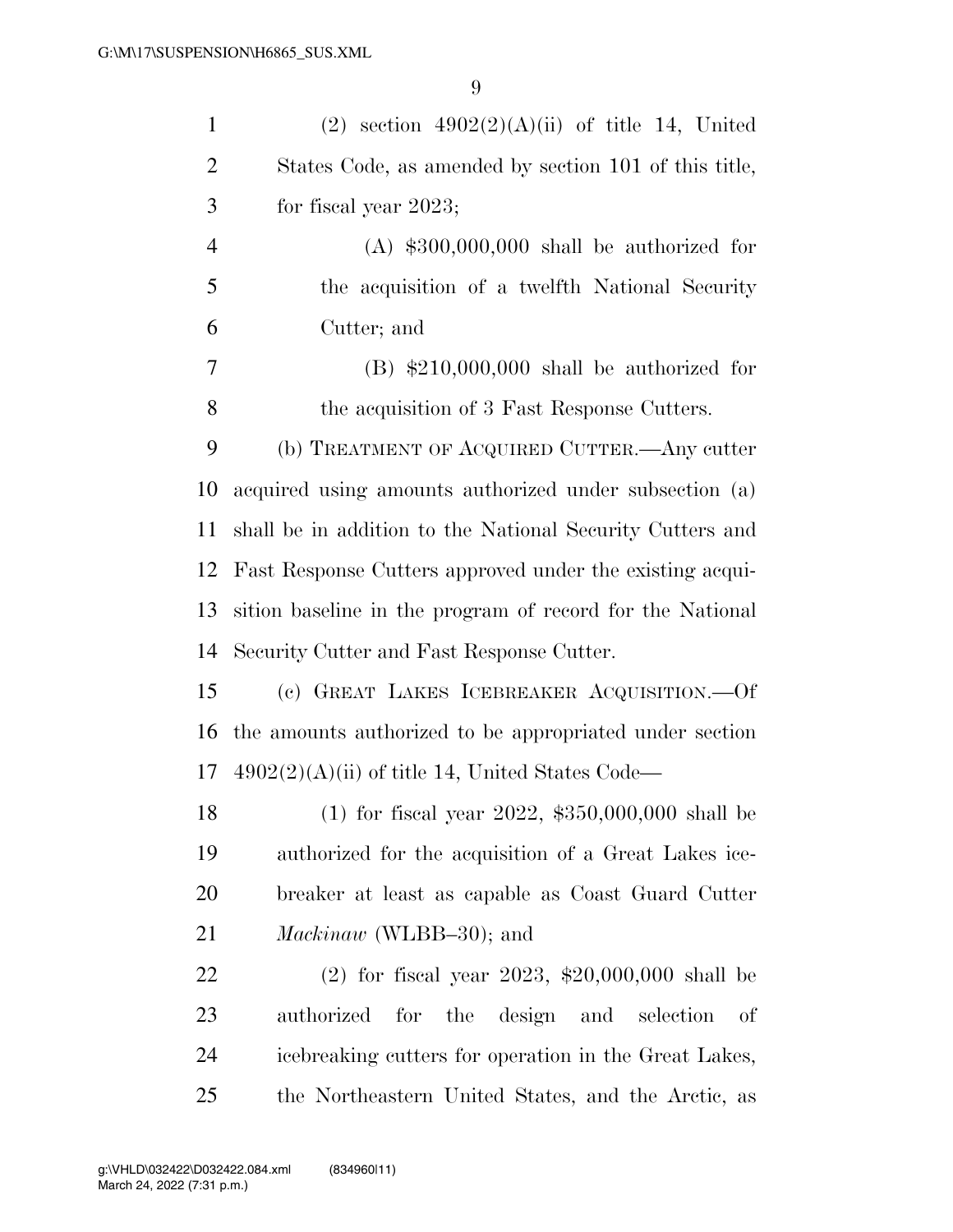appropriate, that are at least as capable as the Coast Guard 140-foot icebreaking tugs.

 (d) DRUG AND MIGRANT INTERDICTION.—Of the Fast Response Cutters authorized for acquisition under subsection (a), at least 1 shall be used for drug and mi- grant interdiction in the Caribbean Basin (including the Gulf of Mexico).

# **TITLE II—COAST GUARD Subtitle A—Military Personnel Matters**

## **SEC. 201. AUTHORIZED STRENGTH.**

 Section 3702 of title 14, United States Code, is amended by adding at the end the following:

 ''(c) The Secretary may vary the authorized end strength of the Coast Guard Selected Reserves for a fiscal year by a number equal to not more than 3 percent of such end strength upon a determination by the Secretary that varying such authorized end strength is in the na-tional interest.

 $\cdot$  "(d) The Commandant may increase the authorized end strength of the Coast Guard Selected Reserves by a number equal to not more than 2 percent of such author- ized end strength upon a determination by the Com-mandant that such increase would enhance manning and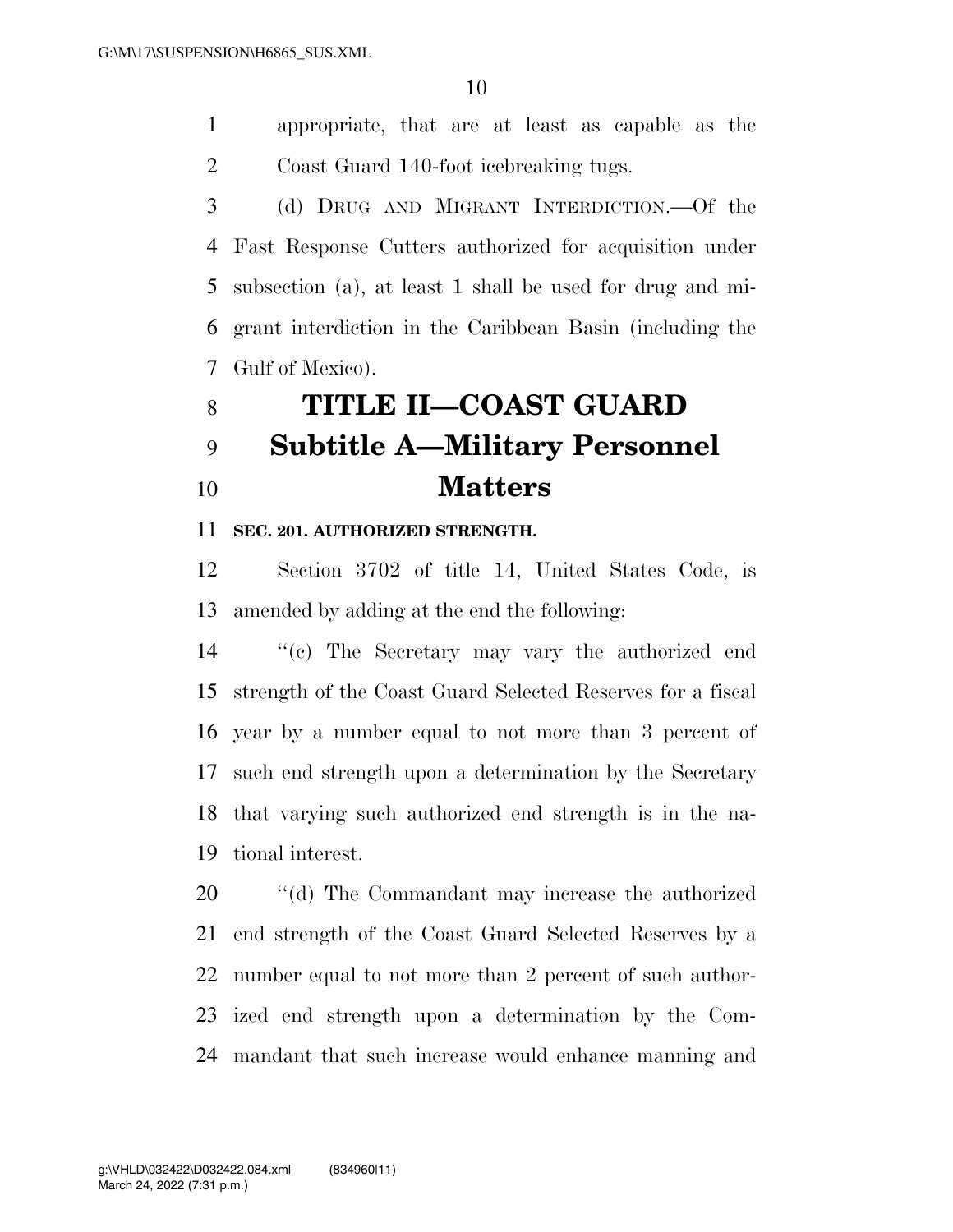readiness in essential units or in critical specialties or rat-ings.''.

## **SEC. 202. CONTINUATION OF OFFICERS WITH CERTAIN CRITICAL SKILLS ON ACTIVE DUTY.**

 (a) IN GENERAL.—Chapter 21 of title 14, United States Code, is amended by inserting after section 2165 the following:

## **''§ 2166. Continuation on active duty; Coast Guard of-ficers with certain critical skills**

10 "(a) IN GENERAL.—The Commandant may authorize an officer in a grade above grade O–2 to remain on active duty after the date otherwise provided for the retirement of such officer in section 2154 of this title, if the officer possesses a critical skill, or specialty, or is in a career field designated pursuant to subsection (b).

 ''(b) CRITICAL SKILLS, SPECIALTY, OR CAREER FIELD.—The Commandant shall designate any critical skill, specialty, or career field eligible for continuation on active duty as provided in subsection (a).

20 "(c) DURATION OF CONTINUATION.—An officer con- tinued on active duty pursuant to this section shall, if not earlier retired, be retired on the first day of the month after the month in which the officer completes 40 years of active service.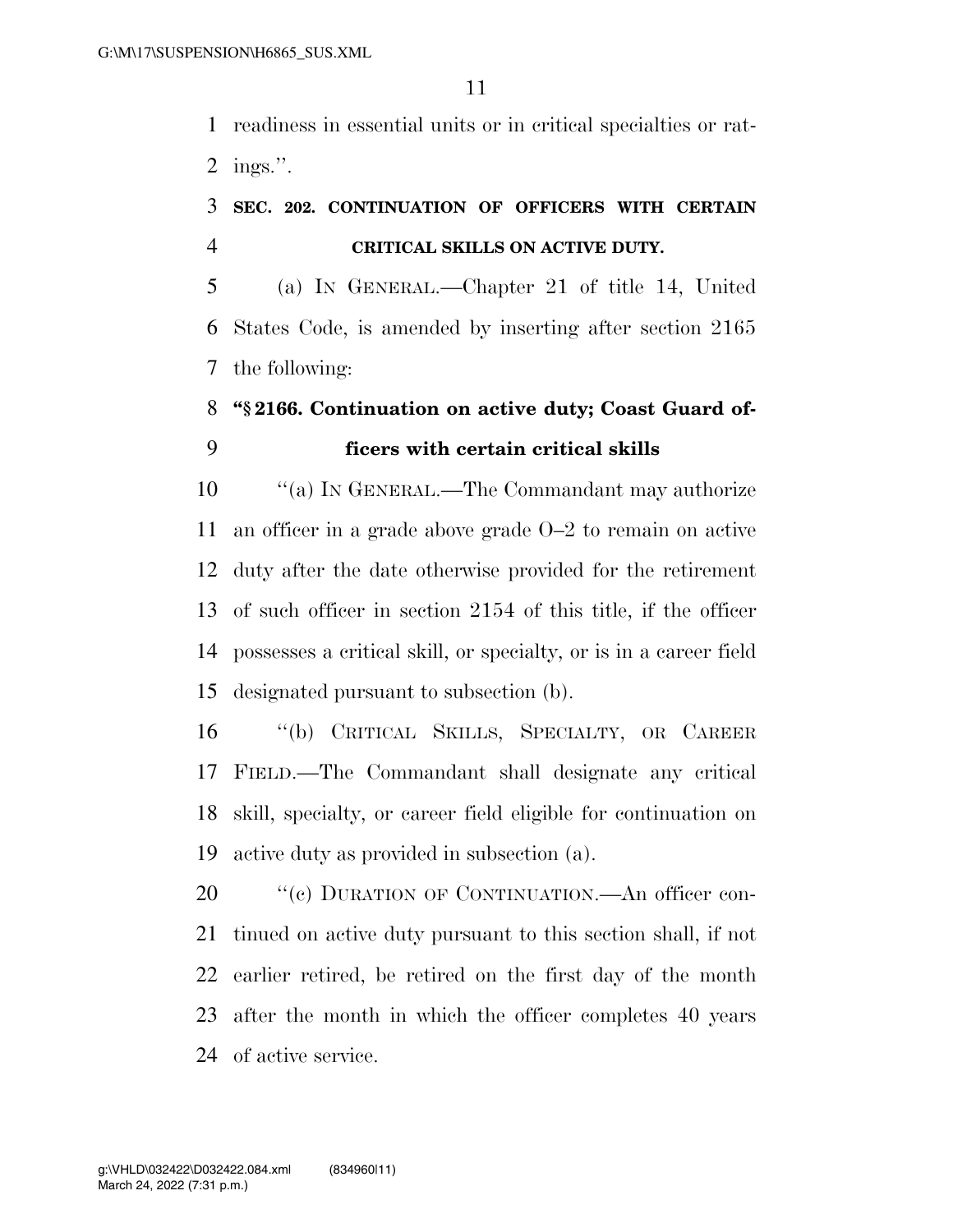''(d) POLICY.—The Commandant shall carry out this section by prescribing policy which shall specify the cri- teria to be used in designating any critical skill, specialty, or career field for purposes of subsection (b).''.

 (b) CLERICAL AMENDMENT.—The analysis for chap- ter 21 of title 14, United States Code, is amended by in- serting after the item relating to section 2165 the fol-lowing:

''2166. Continuation on active duty; Coast Guard officers with certain critical skills.''.

## **SEC. 203. NUMBER AND DISTRIBUTION OF OFFICERS ON ACTIVE DUTY PROMOTION LIST.**

 (a) MAXIMUM NUMBER OF OFFICERS.—Section 2103(a) of title 14, United States Code, is amended to read as follows:

14 "(a) MAXIMUM TOTAL NUMBER.—

15 "(1) IN GENERAL.—The total number of Coast Guard commissioned officers on the active duty pro- motion list, excluding warrant officers, shall not ex-ceed—

- 19  $((A) 7,100 \text{ in fiscal year } 2022;$
- ''(B) 7,200 in fiscal year 2023;
- 21 ''(C) 7,300 in fiscal year 2024; and
- 22  $\text{``(D)}$  7,400 in fiscal year 2025 and each subsequent fiscal year.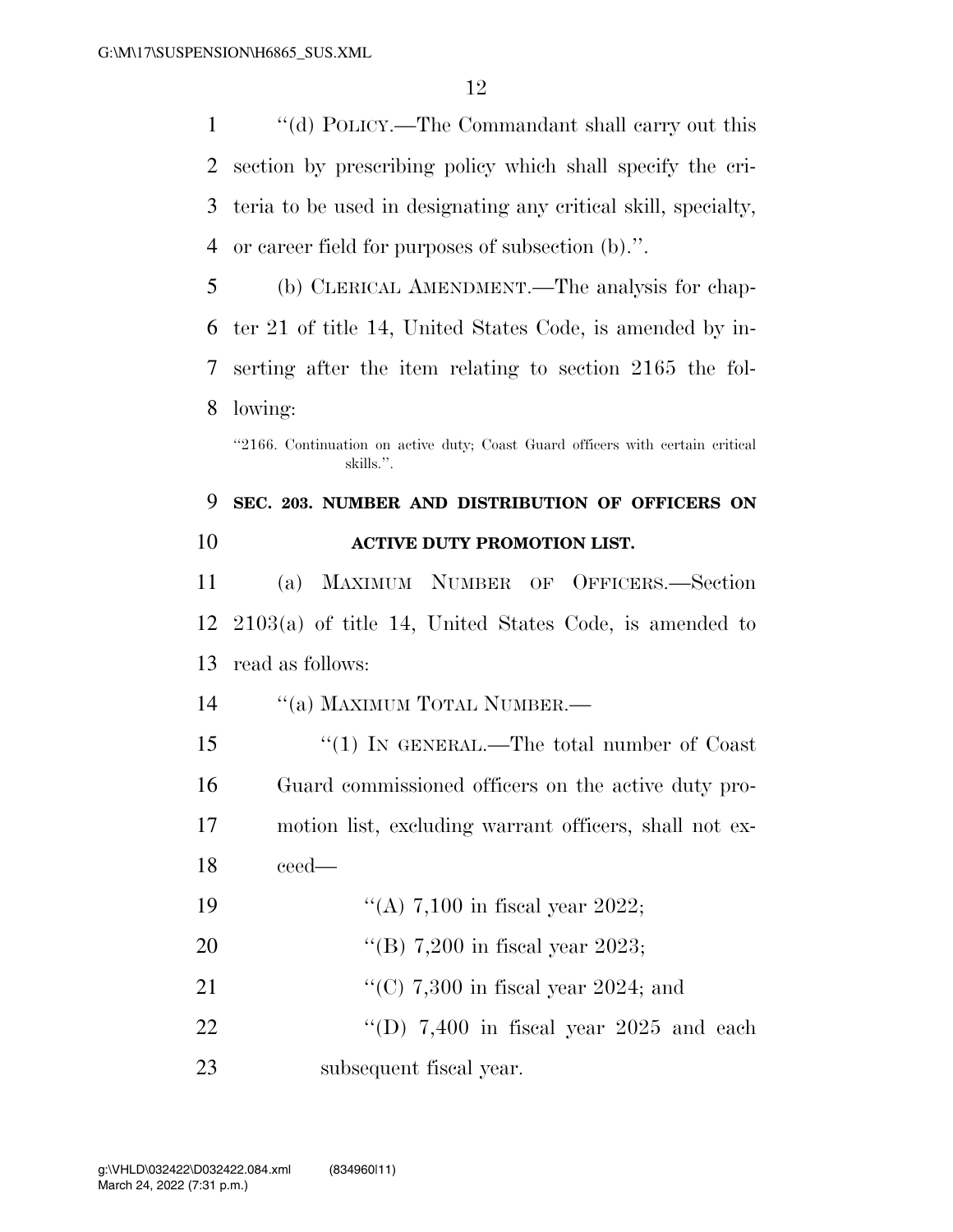| $\mathbf{1}$   | "(2) TEMPORARY INCREASE.—Notwithstanding               |
|----------------|--------------------------------------------------------|
| $\overline{2}$ | paragraph (1), the Commandant may temporarily          |
| 3              | increase the total number of commissioned officers     |
| $\overline{4}$ | permitted under such paragraph by up to 2 percent      |
| 5              | for no more than 60 days following the date of the     |
| 6              | commissioning of a Coast Guard Academy class.          |
| 7              | "(3) NOTIFICATION.—Not later than 30 days              |
| 8              | after exceeding the total number of commissioned of-   |
| 9              | ficers permitted under paragraph (1), and each 30      |
| 10             | days thereafter until the total number of commis-      |
| 11             | sioned officers no longer exceeds the number of such   |
| 12             | officers permitted under paragraph (1), the Com-       |
| 13             | mandant shall notify the Committee on Transpor-        |
| 14             | tation and Infrastructure of the House of Represent-   |
| 15             | atives and the Committee on Commerce, Science,         |
| 16             | and Transportation of the Senate of the number of      |
| 17             | officers on the active duty promotion list on the last |
| 18             | day of the preceding 30-day period.".                  |
| 19             | (b) OFFICERS NOT ON ACTIVE DUTY PROMOTION              |
| 20             | LIST.                                                  |

 (1) IN GENERAL.—Chapter 51 of title 14, United States Code, is amended by adding at the end the following: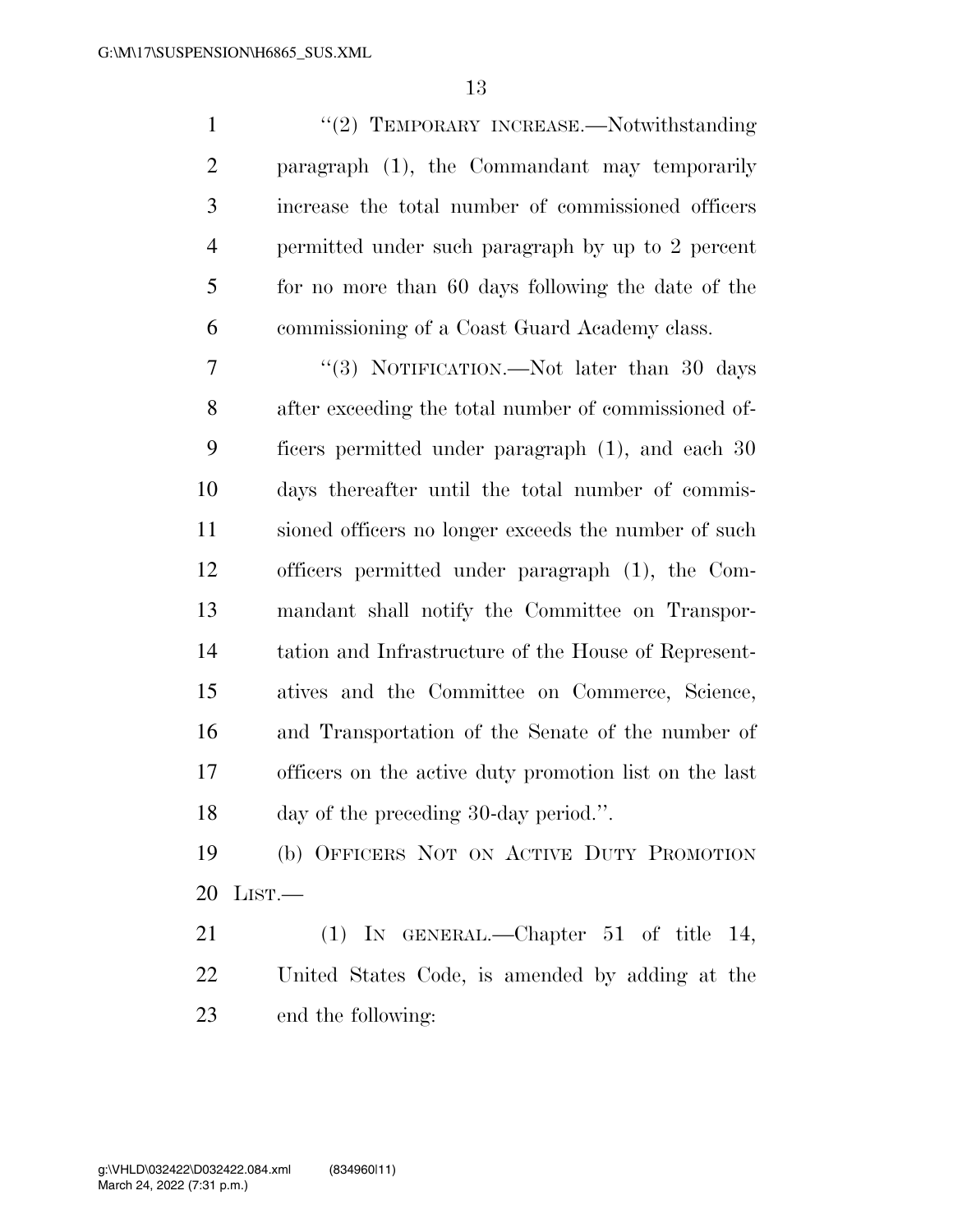## **''§ 5113. Officers not on active duty promotion list**

 ''Not later than 60 days after the date on which the President submits to Congress a budget pursuant to sec- tion 1105 of title 31, the Commandant shall submit to the Committee on Transportation and Infrastructure of the House of Representatives and the Committee on Com- merce, Science, and Transportation of the Senate the number of Coast Guard officers serving at other Federal entities on a reimbursable basis but not on the active duty promotion list.''.

 (2) CLERICAL AMENDMENT.—The analysis for chapter 51 of title 14, United States Code, is amended by adding at the end the following: ''5113. Officers not on active duty promotion list.''.

### **SEC. 204. COAST GUARD BEHAVIORAL HEALTH POLICY.**

 (a) INTERIM BEHAVIORAL HEALTH POLICY.—Not later than 60 days after the date of enactment of this Act, the Commandant of the Coast Guard shall establish an interim behavioral health policy for members of the Coast Guard equivalent to the policy described in section 5.28 (relating to behavioral health) of Department of Defense Instruction 6130.03, volume 2, ''Medical Standards for Military Service: Retention''.

 (b) TERMINATION.—The interim policy established under subsection (a) shall remain in effect until the date on which the Commandant issues a permanent behavior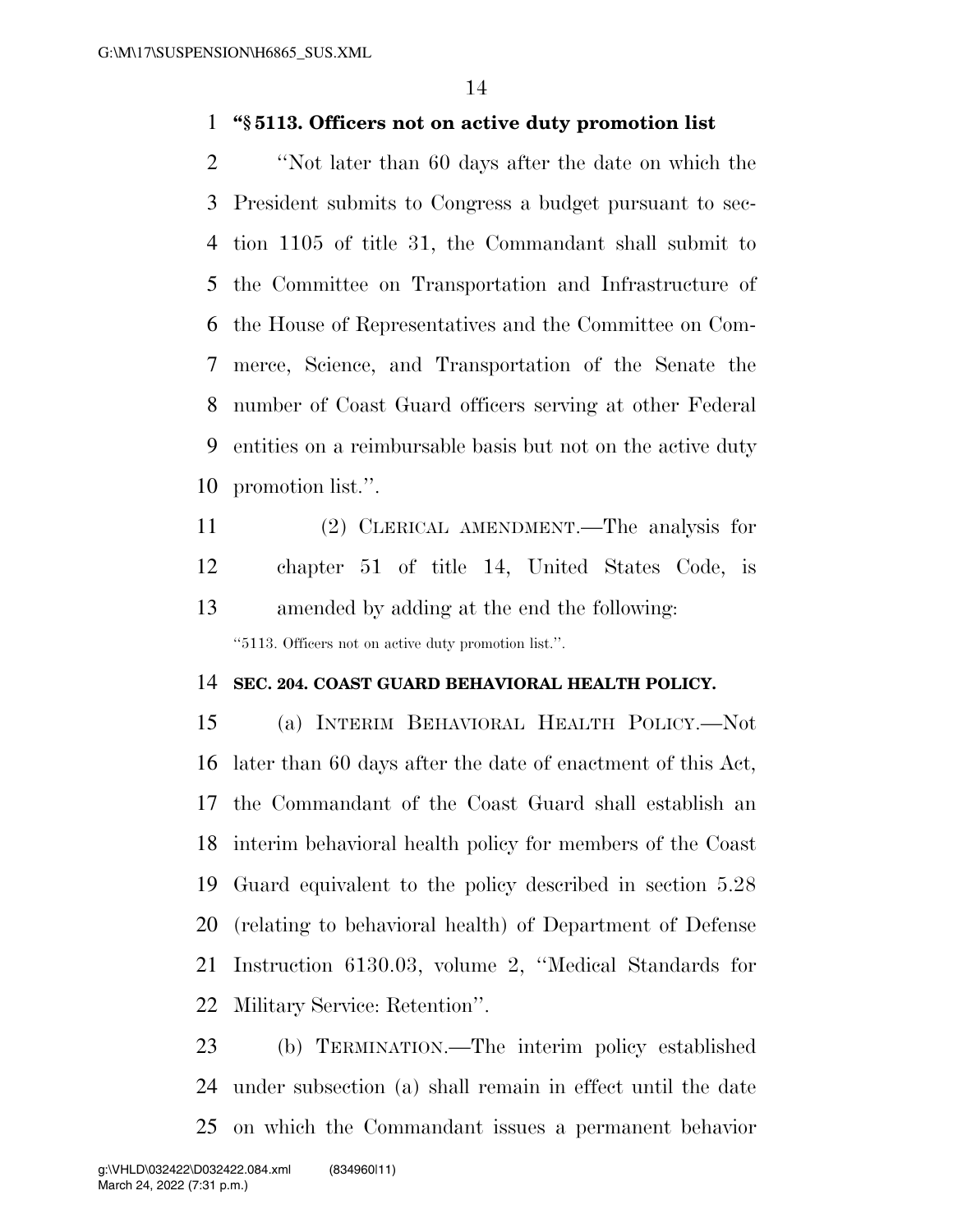| $\mathbf{1}$   | health policy for members of the Coast Guard which is,      |
|----------------|-------------------------------------------------------------|
| 2              | to the extent practicable, equivalent to such section 5.28. |
| 3              | SEC. 205. IMPROVING REPRESENTATION OF WOMEN AND             |
| $\overline{4}$ | OF RACIAL AND ETHNIC MINORITIES AMONG                       |
| 5              | <b>COAST GUARD ACTIVE-DUTY MEMBERS.</b>                     |
| 6              | (a) IN GENERAL.—Not later than 180 days after the           |
| 7              | date of enactment of this Act, the Commandant of the        |
| 8              | Coast Guard shall—                                          |
| 9              | (1) determine which recommendations in the                  |
| 10             | RAND representation report can practicably be im-           |
| 11             | plemented to promote improved representation in the         |
| 12             | Coast Guard of-                                             |
| 13             | $(A)$ women; and                                            |
| 14             | (B) racial and ethnic minorities; and                       |
| 15             | (2) submit to the Committee on Transportation               |
| 16             | and Infrastructure of the House of Representatives          |
| 17             | and the Committee on Commerce, Science, and                 |
| 18             | Transportation of the Senate a report on the actions        |
| 19             | the Commandant has taken, or plans to take, to im-          |
| 20             | plement such recommendations.                               |
| 21             | CURRICULUM AND TRAINING.—The<br>(b)<br>$Com-$               |
| 22             | mandant shall update, to reflect actions described under    |
|                |                                                             |
| 23             | subsection $(a)(2)$ , the curriculum and training materials |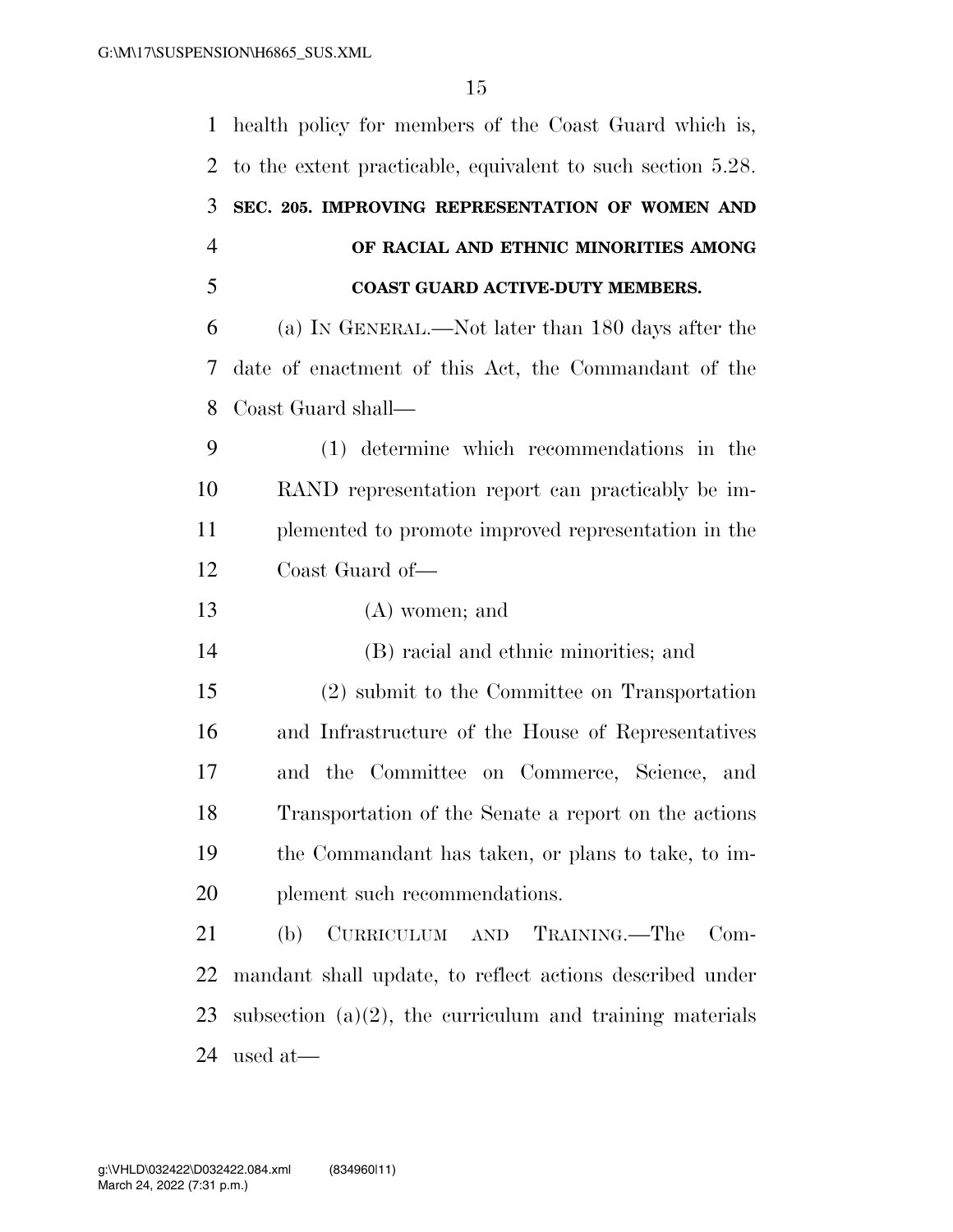(1) officer accession points, including the Coast Guard Academy and the Leadership Development Center;

 (2) enlisted member accession at the United States Coast Guard Training Center Cape May in Cape May, New Jersey; and

 (3) the officer, enlisted member, and civilian leadership courses managed by the Leadership De-velopment Center.

 (c) DEFINITION.—In this section, the term ''RAND representation report'' means the report titled ''Improving the Representation of Women and Racial/Ethnic Minori- ties Among U.S. Coast Guard Active-Duty Members'' issued by the Homeland Security Operational Analysis Center of the RAND Corporation on August 11, 2021.

**Subtitle B—Operational Matters** 

**SEC. 206. PILOT PROJECT FOR ENHANCING COAST GUARD** 

 **CUTTER READINESS THROUGH CONDITION-BASED MAINTENANCE.** 

 (a) IN GENERAL.—Not later than 2 years after the date of enactment of this Act, the Commandant of the Coast Guard shall conduct a pilot project to enhance cut- ter readiness and reduce lost patrol days through the de-ployment of commercially developed condition-based pro-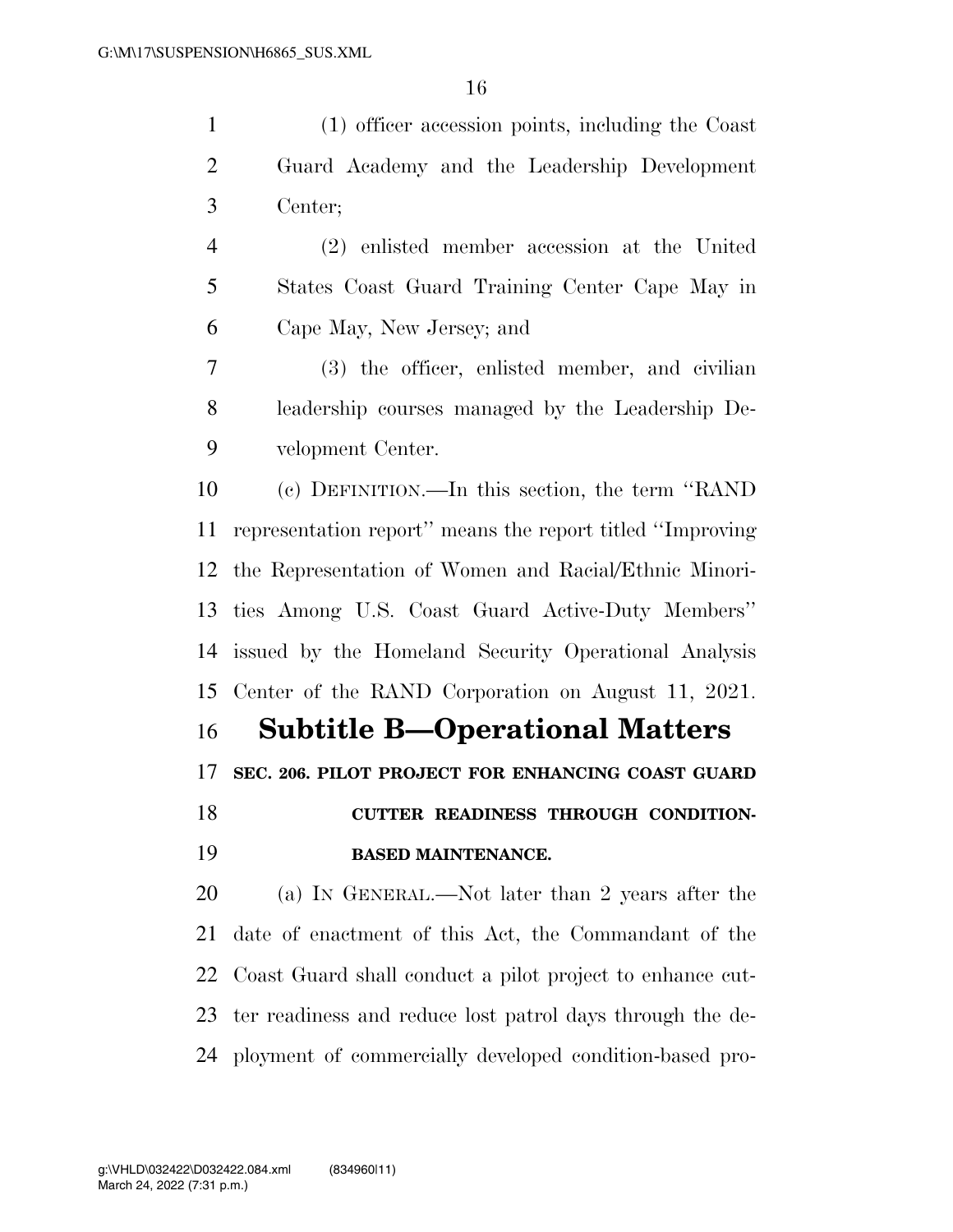gram standards for cutter maintenance, in accordance with the criteria set forth in subsection (b).

- (b) CRITERIA FOR CONDITION-BASED MAINTENANCE EVALUATION.—In conducting the pilot project under sub-section (a), the Commandant shall—
- (1) select at least 1 legacy cutter asset and 1 class of cutters under construction with respect to which the application of the pilot project would en-hance readiness;

 (2) use commercially developed condition-based program standards similar to those applicable to pri- vately owned and operated vessels or vessels owned or operated by other Federal agencies (such as those currently operating under the direction of Military Sealift Command);

 (3) create and model a full ship digital twin for 17 the cutters selected under paragraph (1);

 (4) install or modify instrumentation capable of producing full hull, mechanical, and electrical data necessary to analyze cutter operational conditions with active maintenance alerts; and

 (5) deploy artificial intelligence, prognostic- based integrated maintenance planning modeled after standards described in paragraph (2).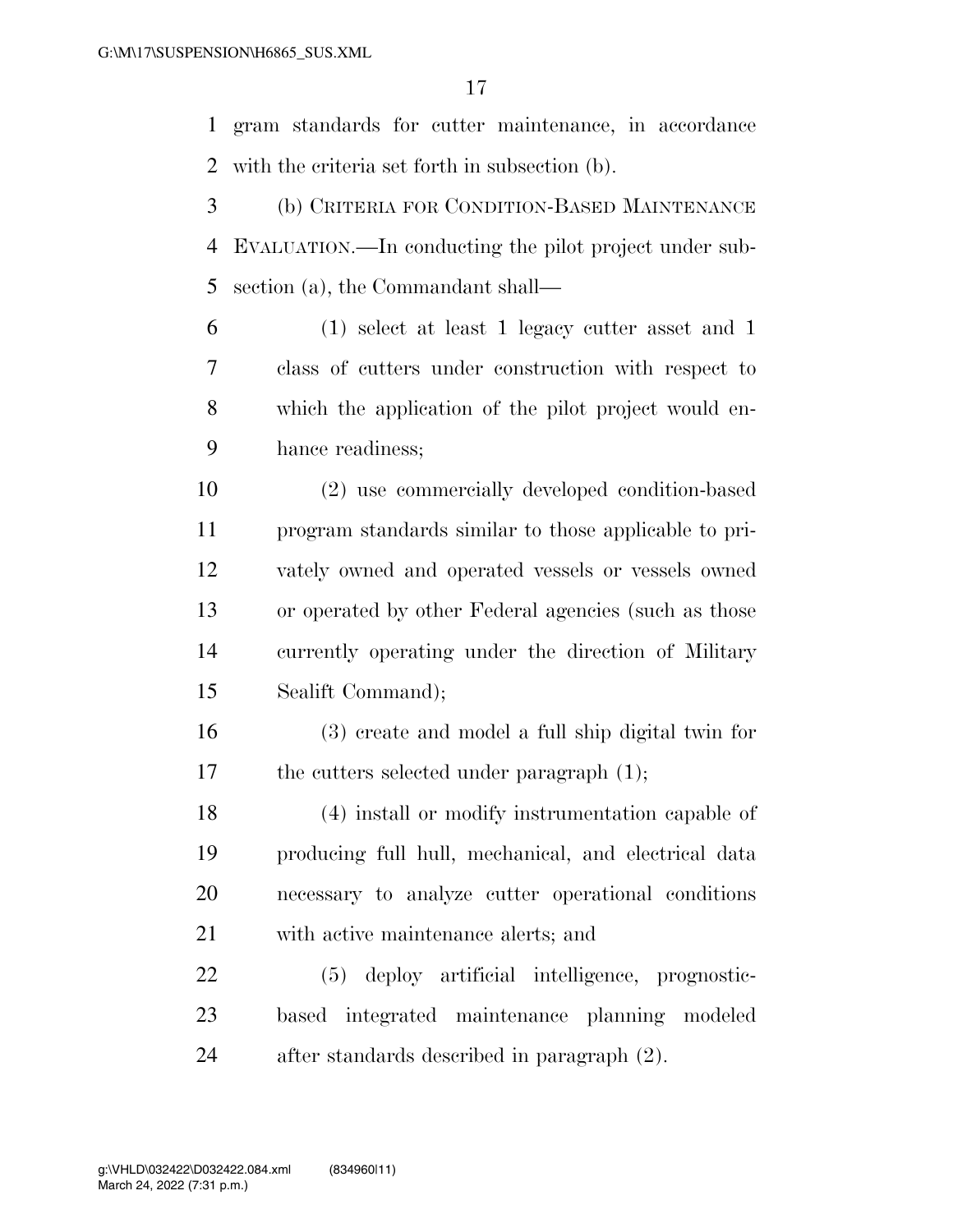(c) REPORT TO CONGRESS.—The Commandant shall submit to the Committee on Commerce, Science, and Transportation of the Senate and the Committee on Transportation and Infrastructure of the House of Rep-resentatives—

 (1) an interim report not later than 6 months after the date of enactment of this Act on the progress in carrying out the pilot project described in subsection (a); and

 (2) a final report not later than 2 years after the date of enactment of this Act on the results of the pilot project described in subsection (a) that in-cludes—

 (A) options to integrate commercially de- veloped condition-based program standards for cutter maintenance to Coast Guard cutters; and (B) plans to deploy commercially developed condition-based program standards for cutter maintenance to Coast Guard cutters.

## **SEC. 207. UNMANNED SYSTEMS STRATEGY.**

 (a) SUBMISSION TO CONGRESS.—Not later than 180 days after the date of enactment of this Act, the Com- mandant of the Coast Guard shall submit to the Com- mittee on Transportation and Infrastructure of the House of Representatives and the Committee on Commerce,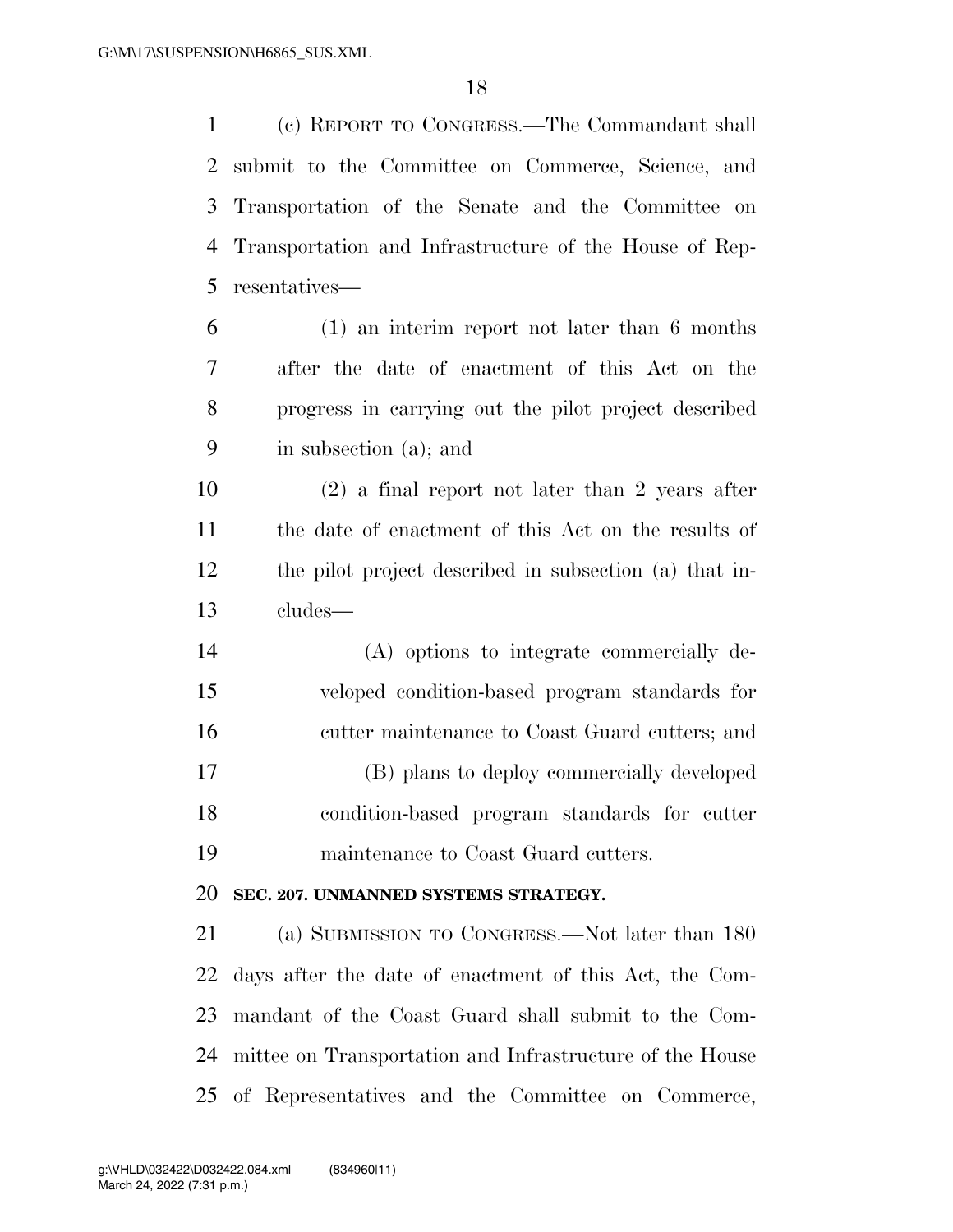Science, and Transportation of the Senate a detailed de- scription of the strategy of the Coast Guard to implement unmanned systems across mission areas, including—

 (1) the steps taken to implement actions rec- ommended in the consensus study report of the Na- tional Academies of Sciences, Engineering, and Med- icine published on November 12, 2020, titled ''Leveraging Unmanned Systems for Coast Guard Missions: A Strategic Imperative'';

 (2) the strategic goals and acquisition strategies for proposed uses and procurements of unmanned systems;

 (3) a strategy to sustain competition and inno- vation for procurement of unmanned systems and services for the Coast Guard, including defining op-portunities for new and existing technologies; and

 (4) an estimate of the timeline, costs, staff re- sources, technology, or other resources necessary to accomplish the strategy.

(b) PILOT PROJECT.—

21 (1) AUTONOMOUS CONTROL AND COMPUTER VI- SION TECHNOLOGY.—The Commandant of the Coast Guard, acting through the Blue Technology Center of Expertise, shall conduct a pilot project to retrofit an existing Coast Guard small boat with—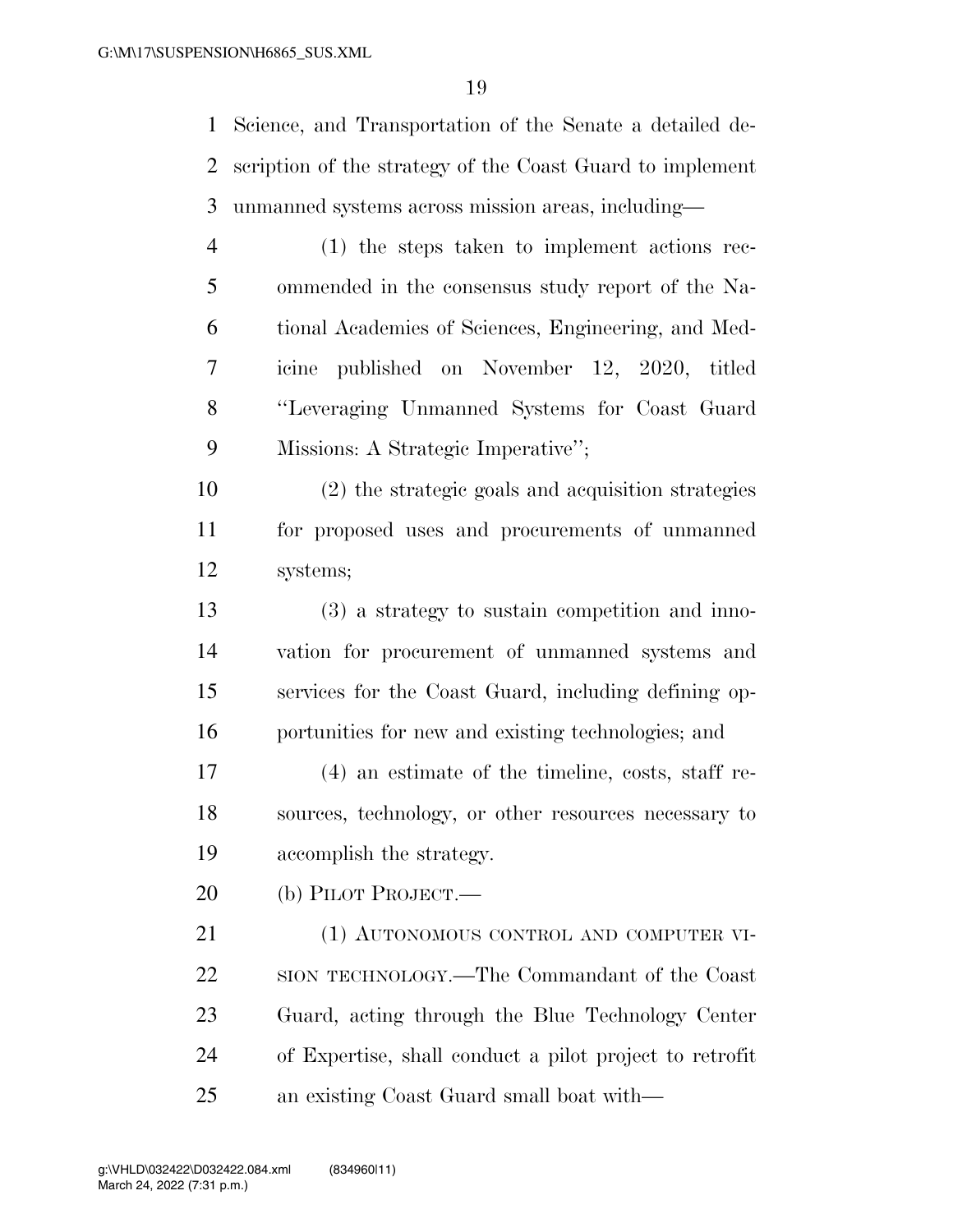| $\mathbf{1}$   | commercially available autonomous<br>(A)                 |
|----------------|----------------------------------------------------------|
| $\overline{2}$ | control and computer vision technology; and              |
| 3              | (B) such sensors and methods of commu-                   |
| 4              | nication as are necessary to demonstrate the             |
| 5              | ability of such control and technology to assist         |
| 6              | in conducting search and rescue, surveillance,           |
| 7              | and interdiction missions.                               |
| 8              | (2) COLLECTION OF DATA.—The pilot project                |
| 9              | under paragraph (1) shall evaluate commercially          |
| 10             | available products in the field and collect operational  |
| 11             | data to inform future requirements.                      |
| 12             | (3) BRIEFING.—Not later than 6 months after              |
| 13             | completing the pilot project required under para-        |
| 14             | graph (1), the Commandant shall brief the Com-           |
| 15             | mittee on Transportation and Infrastructure of the       |
| 16             | House of Representatives and the Committee on            |
| 17             | commerce, Science, and Transportation of the Sen-        |
| 18             | ate on the evaluation of the data derived from the       |
| 19             | project.                                                 |
| 20             | SEC. 208. BUDGETING OF COAST GUARD RELATING TO CER-      |
| 21             | TAIN OPERATIONS.                                         |
| 22             | (a) IN GENERAL.—Chapter 51 of title 14, United           |
| 23             | States Code, is further amended by adding at the end the |
| 24             | following:                                               |
|                |                                                          |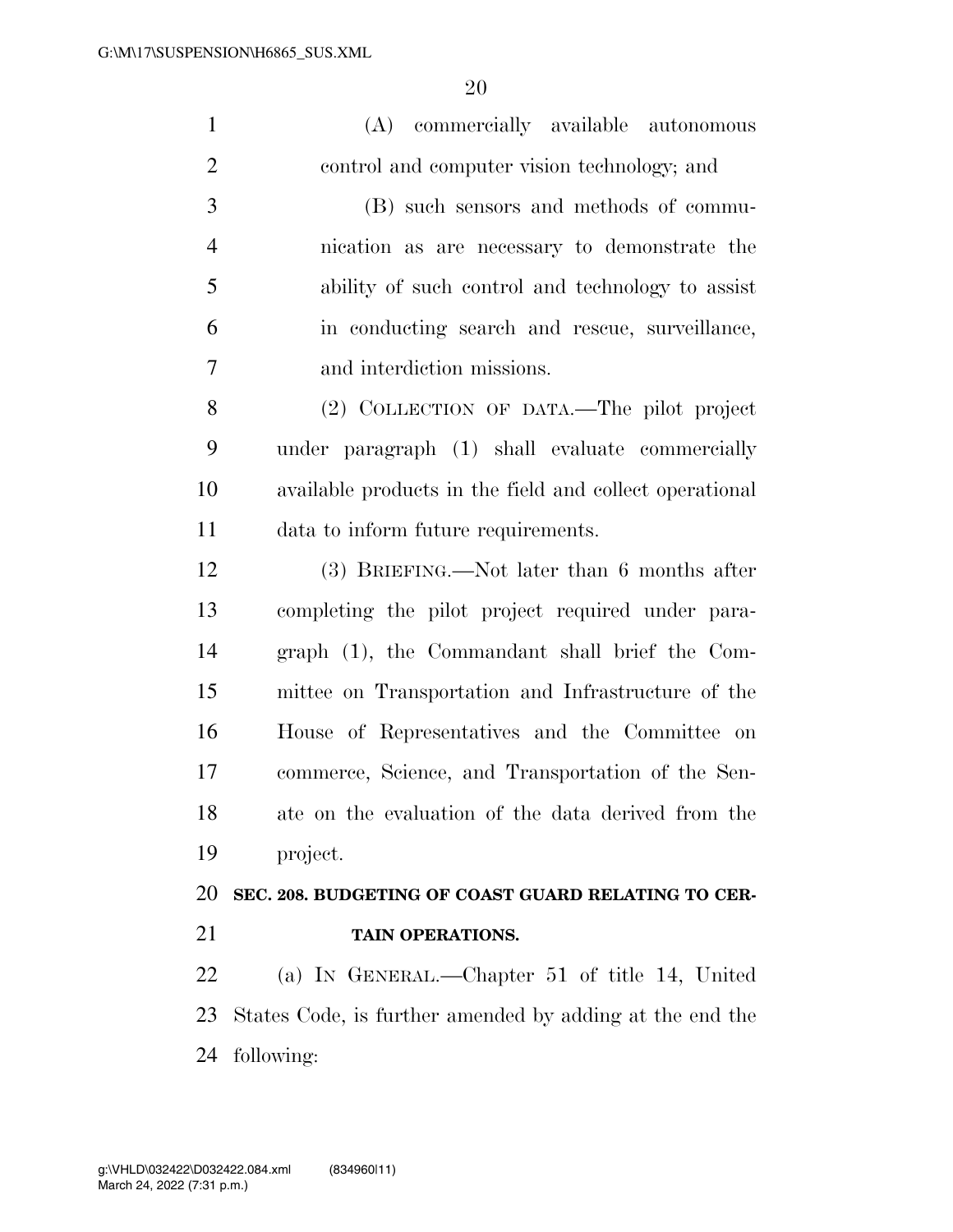## **''§ 5114. Expenses of performing and executing de-fense readiness mission activities**

 ''The Commandant of the Coast Guard shall include in the annual budget submission of the President under section 1105(a) of title 31, a dedicated budget line item that adequately represents a calculation of the annual costs and expenditures of performing and executing all de-fense readiness mission activities, including—

 ''(1) all expenses related to the Coast Guard's coordination, training, and execution of defense readiness mission activities in the Coast Guard's ca- pacity as an Armed Force (as such term is defined in section 101 of title 10) in support of Department of Defense national security operations and activities or for any other military department or defense agency (as such terms are defined in such section); 17 ''(2) costs associated with Coast Guard detach- ments assigned in support of the Coast Guard's de-fense readiness mission; and

20  $\frac{u(3)}{2}$  any other expenses, costs, or matters the Commandant determines appropriate or otherwise of interest to Congress.''.

 (b) CLERICAL AMENDMENT.—The analysis for chap- ter 51 of title 14, United States Code, is further amended by adding at the end the following: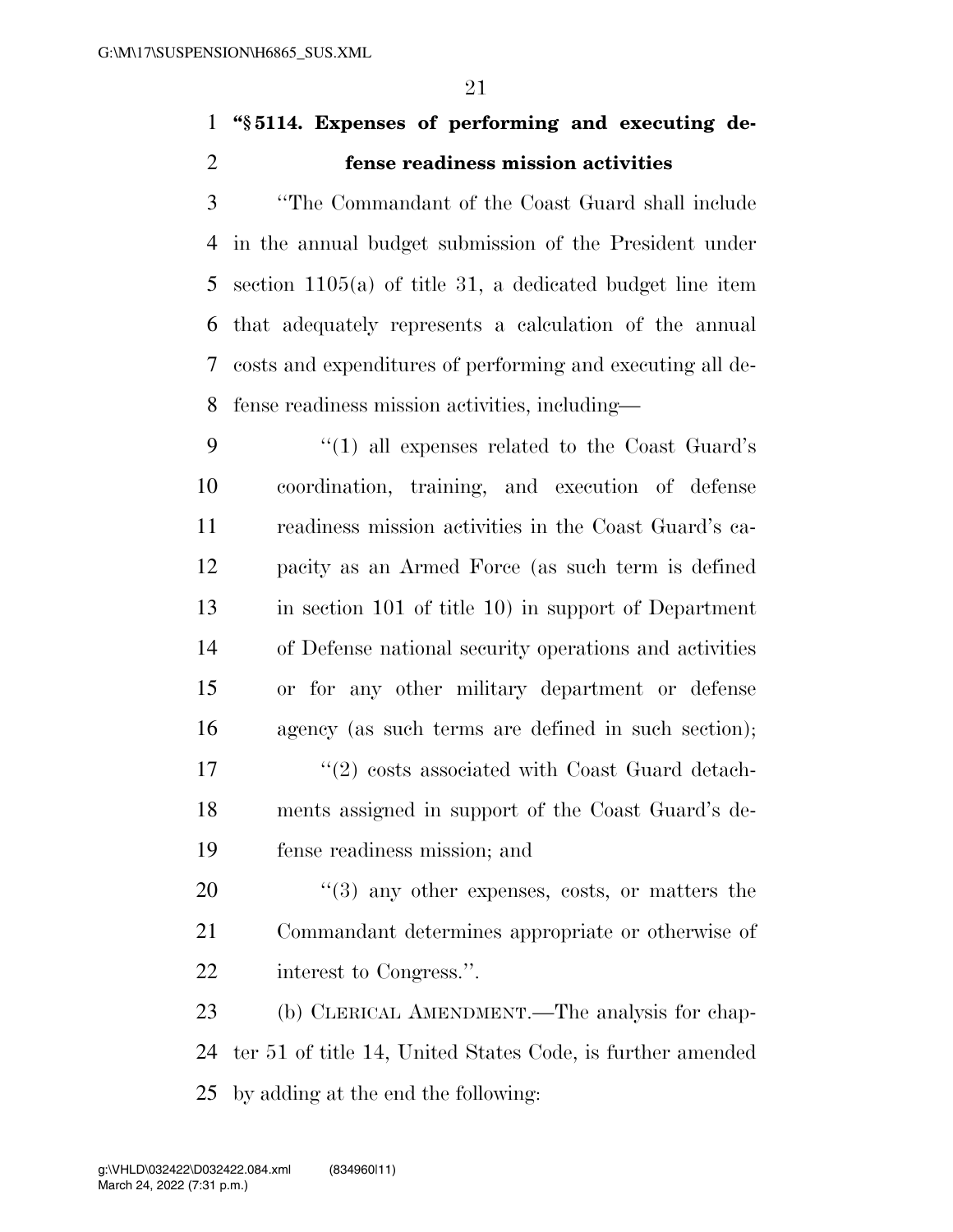''5114. Expenses of performing and executing defense readiness mission activities.''.

## **SEC. 209. REPORT ON SAN DIEGO MARITIME DOMAIN AWARENESS.**

 Not later than 180 days after the date of enactment of this Act, the Commandant of the Coast Guard shall submit to the Committee on Transportation and Infra- structure of the House of Representatives and the Com- mittee on Commerce, Science, and Transportation of the Senate a report containing—

 (1) an overview of the maritime domain aware- ness in the area of responsibility of the Coast Guard sector responsible for San Diego, California, includ-ing—

 (A) the average volume of known maritime traffic that transited the area during fiscal years 2020 through 2022;

 (B) current sensor platforms deployed by such sector to monitor illicit activity occurring at sea in such area;

 (C) the number of illicit activity incidents at sea in such area that the sector responded to 21 during fiscal years 2020 through 2022;

 (D) an estimate of the volume of traffic engaged in illicit activity at sea in such area and the type and description of any vessels used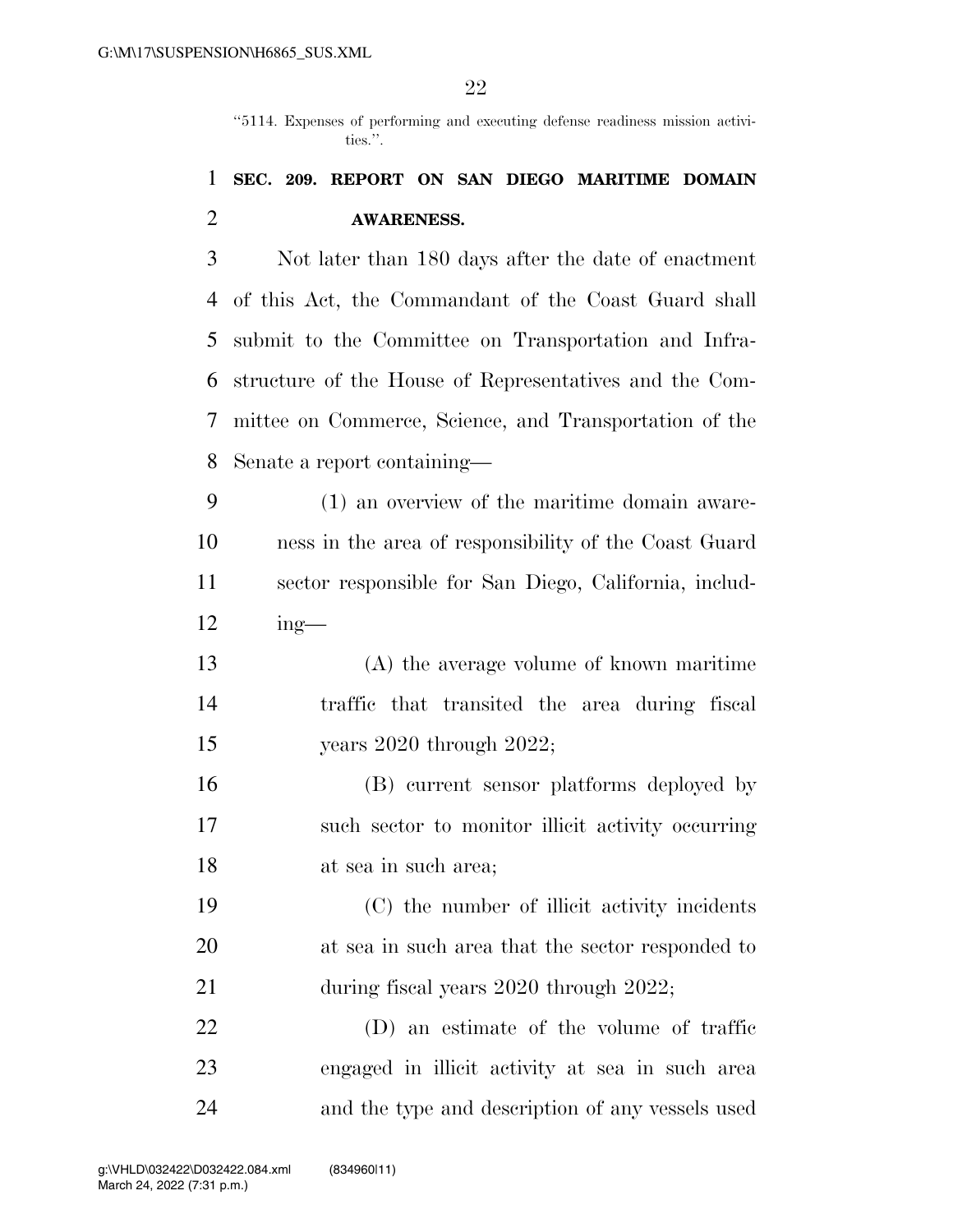to carry out illicit activities that such sector re- sponded to during fiscal years 2020 through 2022; and (E) the maritime domain awareness re- quirements to effectively meet the mission of such sector; (2) a description of current actions taken by the Coast Guard to partner with Federal, regional, State, and local entities to meet the maritime do-main awareness needs of such area;

 (3) a description of any gaps in maritime do- main awareness within the area of responsibility of such sector resulting from an inability to meet the enduring maritime domain awareness requirements of the sector or adequately respond to maritime dis-order;

 (4) an identification of current technology and assets the Coast Guard has to mitigate the gaps identified in paragraph (3);

 (5) an identification of capabilities needed to mitigate such gaps, including any capabilities the Coast Guard currently possesses that can be de-23 ployed to the sector;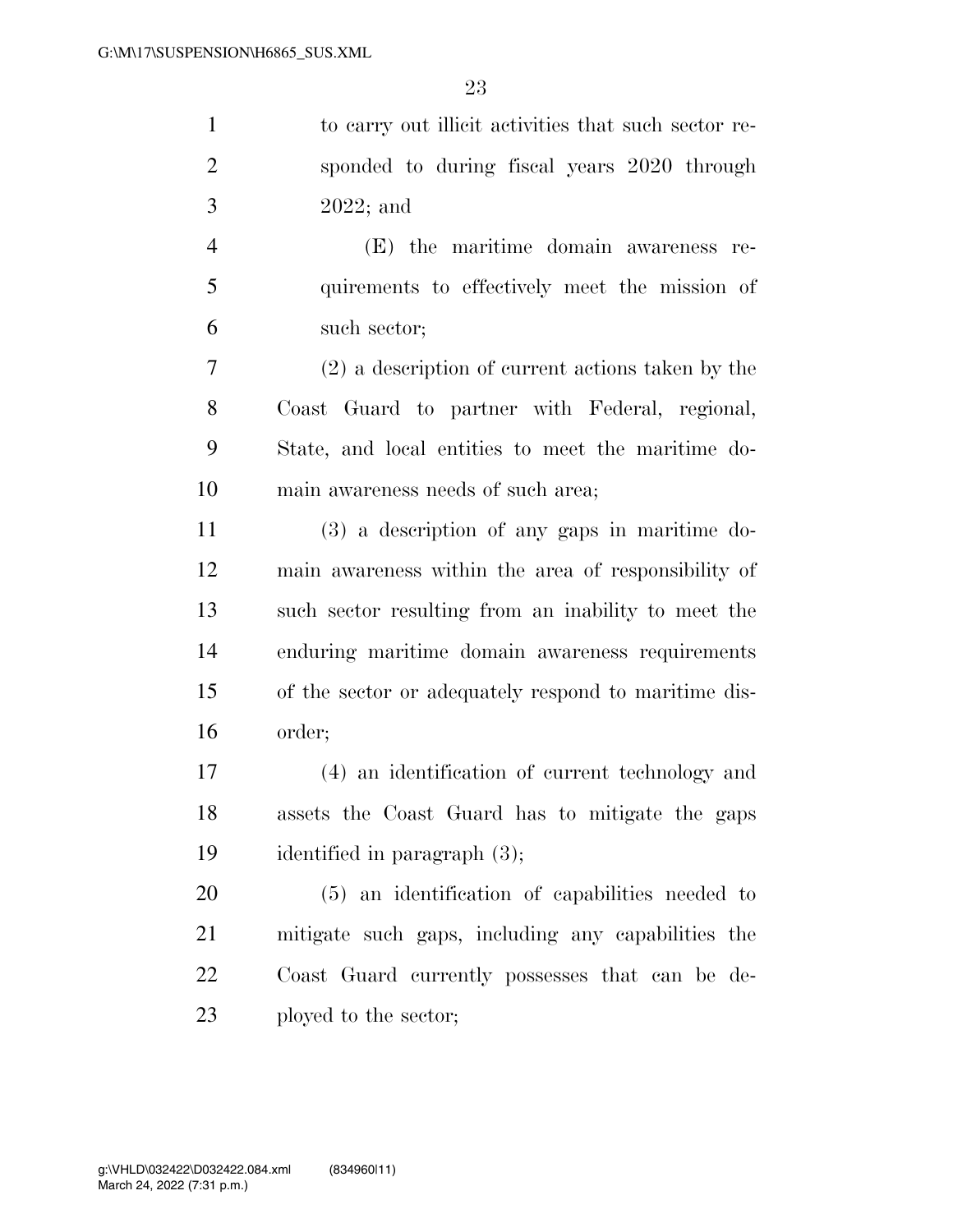| $\mathbf{1}$   | $(6)$ an identification of technology and assets     |
|----------------|------------------------------------------------------|
| $\overline{2}$ | the Coast Guard does not currently possess and are   |
| 3              | needed to acquire in order to address such gaps; and |
| $\overline{4}$ | (7) an identification of any financial obstacles     |
| 5              | that prevent the Coast Guard from deploying exist-   |
| 6              | ing commercially available sensor technology to ad-  |
| 7              | dress such gaps.                                     |
| 8              | SEC. 210. GREAT LAKES WINTER SHIPPING.               |
| 9              | (a) GREAT LAKES ICEBREAKING OPERATIONS.—             |
| 10             | (1) GOVERNMENT ACCOUNTABILITY OFFICE RE-             |
| 11             | PORT.                                                |
| 12             | (A) IN GENERAL.—Not later than 1 year                |
| 13             | after the date of enactment of this Act, the         |
| 14             | Comptroller General of the United States shall       |
| 15             | to the Committee on Commerce,<br>submit              |
| 16             | Science, and Transportation of the Senate and        |
| 17             | the Committee on Transportation and Infra-           |
| 18             | structure of the House of Representatives a re-      |
| 19             | port on Coast Guard icebreaking in the Great         |
| 20             | Lakes.                                               |
| 21             | ELEMENTS.—The report required<br>(B)                 |
| 22             | under subparagraph $(A)$ shall—                      |
| 23             | (i) evaluate—                                        |
| 24             | (I) the economic impact related                      |
| 25             | to vessel delays or cancellations asso-              |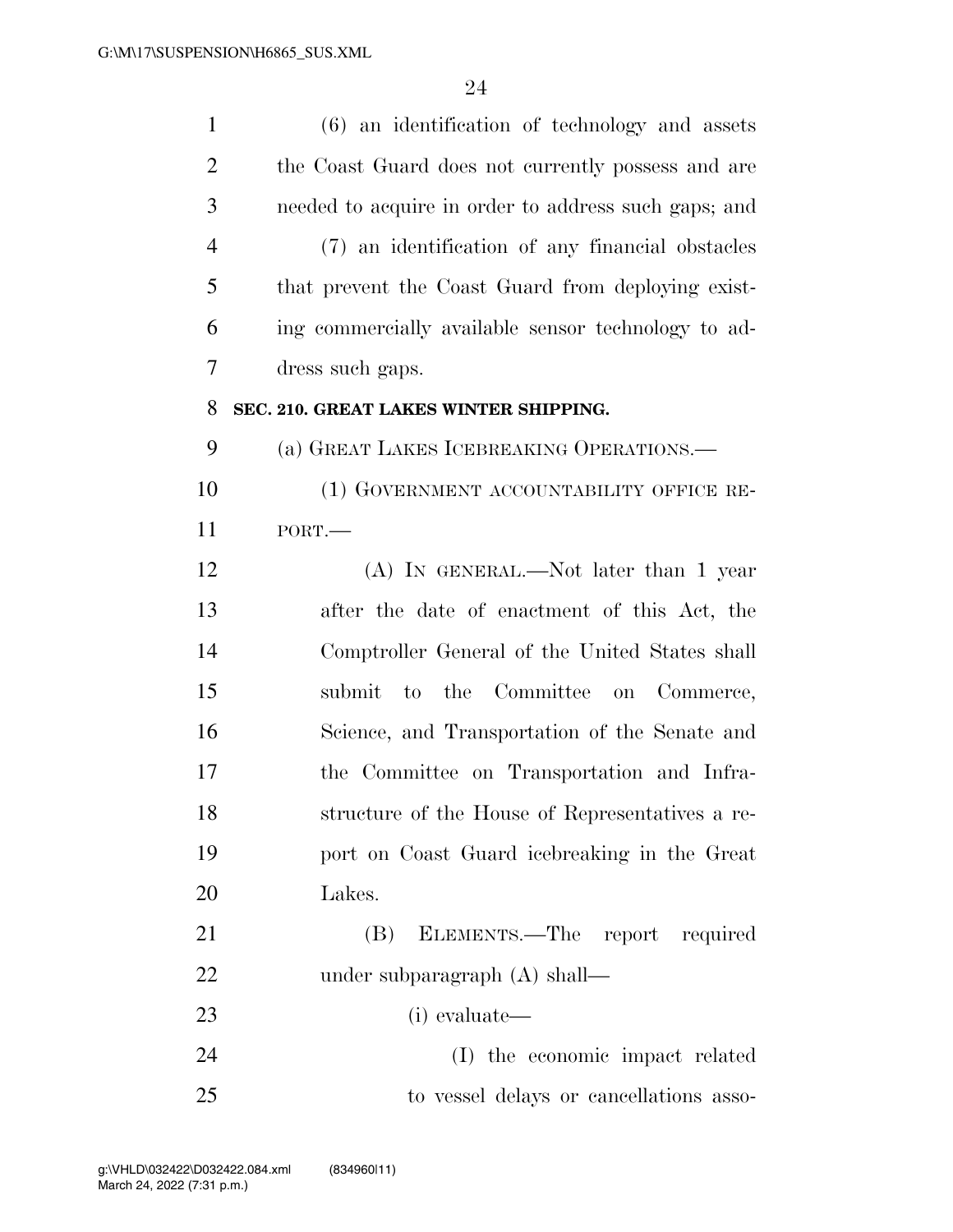| $\mathbf{1}$   | ciated with ice coverage on the Great               |
|----------------|-----------------------------------------------------|
| $\overline{2}$ | Lakes;                                              |
| 3              | (II) the impact the standards                       |
| $\overline{4}$ | proposed in paragraph (2) would have                |
| 5              | on Coast Guard operations in the                    |
| 6              | Great Lakes if such standards were                  |
| 7              | adopted;                                            |
| 8              | (III) the fleet mix of medium ice-                  |
| 9              | breakers and icebreaking tugs nec-                  |
| 10             | essary to meet the standards proposed               |
| 11             | in paragraph $(2)$ ; and                            |
| 12             | (IV) the resources necessary to                     |
| 13             | support the fleet described in sub-                 |
| 14             | clause (III), including billets for crew            |
| 15             | and operating costs; and                            |
| 16             | (ii) make recommendations to<br>the                 |
| 17             | Commandant for improvements to the                  |
| 18             | Great Lakes icebreaking program, includ-            |
| 19             | ing with respect to facilitating shipping           |
| 20             | and meeting all Coast Guard mission                 |
| 21             | needs.                                              |
| 22             | (2) PROPOSED STANDARDS FOR ICEBREAKING              |
| 23             | OPERATIONS.—The proposed standards, the impact      |
| 24             | of the adoption of which is evaluated in subclauses |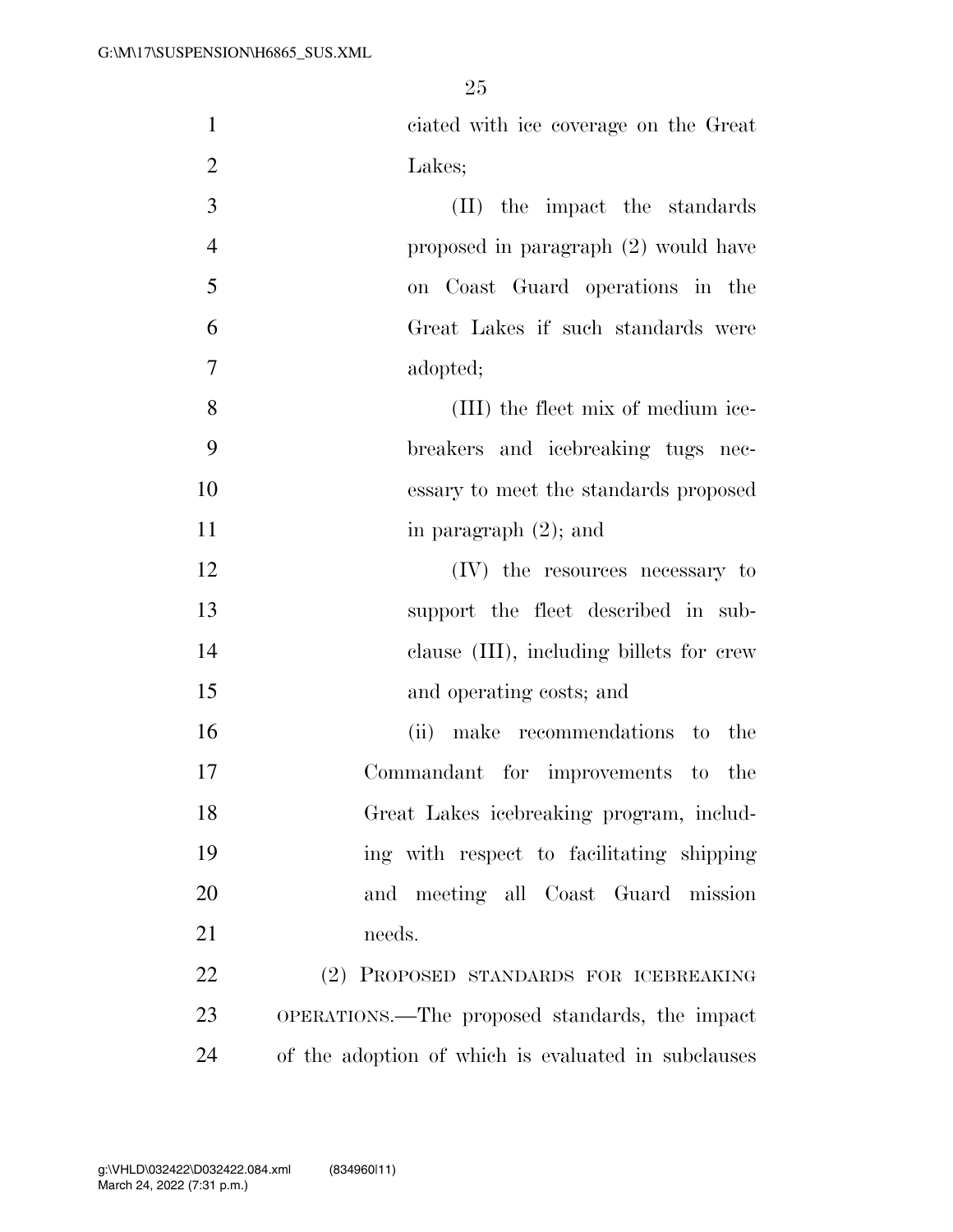1 (II) and (III) of paragraph  $(1)(B)(i)$ , are the fol-lowing:

 (A) Except as provided in subparagraph (B), the ice-covered waterways in the Great Lakes shall be open to navigation not less than 90 percent of the hours that vessels engaged in commercial service and ferries attempt to tran-sit such ice-covered waterways.

 (B) In a year in which the Great Lakes are not open to navigation, as described in sub- paragraph (A), because of ice of a thickness that occurs on average only once every 10 years, ice-covered waterways in the Great Lakes shall be open to navigation at least 70 percent of the hours that vessels engaged in commercial service and ferries attempt to transit such ice-covered waterways.

18 (3) REPORT BY COMMANDANT.—Not later than 90 days after the date on which the Comptroller General submits the report under paragraph (1), the Commandant shall submit to the Committee on Commerce, Science, and Transportation of the Sen- ate and the Committee on Transportation and Infra- structure of the House of Representatives a report that includes the following: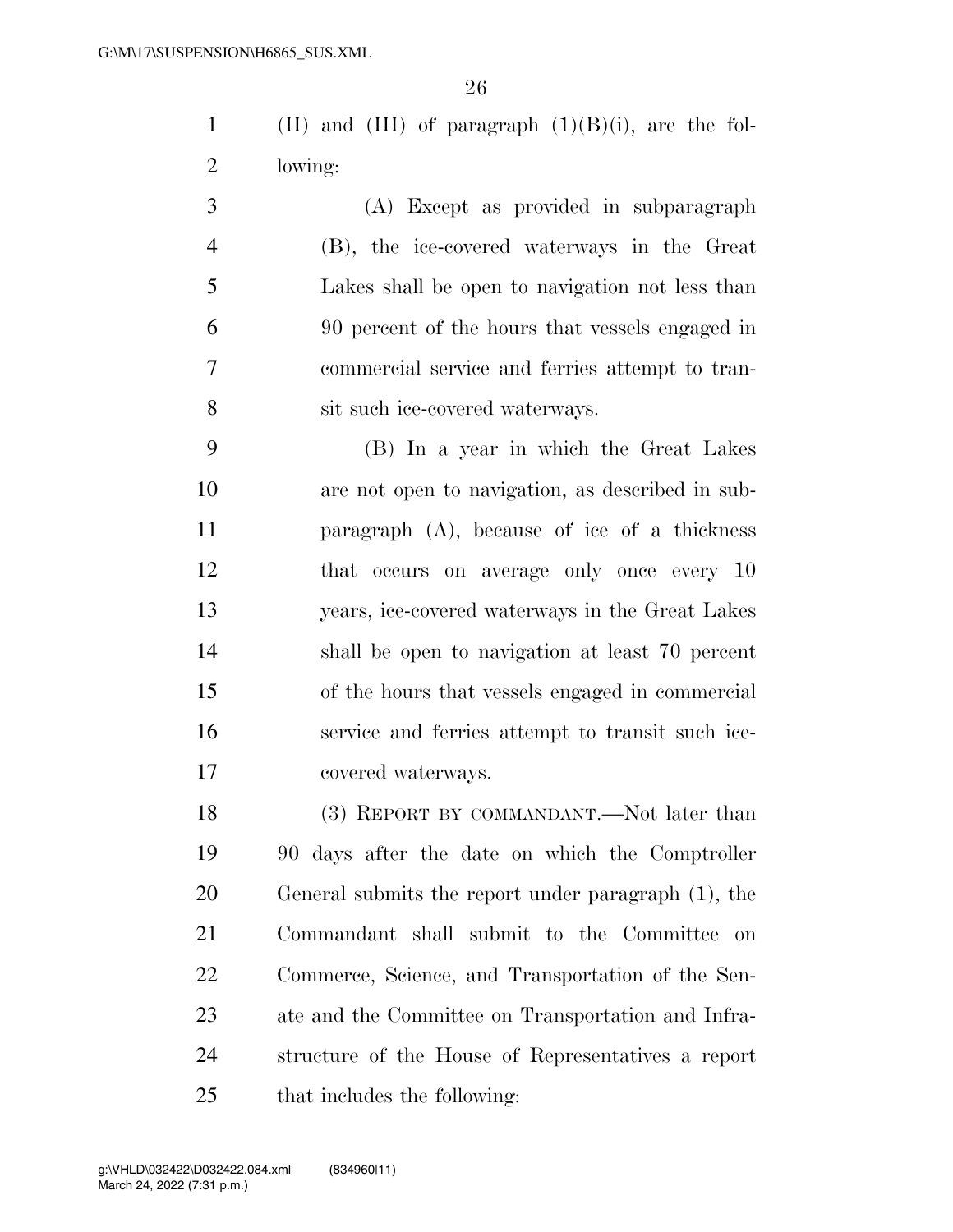| $\mathbf{1}$   | (A) A plan for Coast Guard implementa-                 |
|----------------|--------------------------------------------------------|
| $\overline{2}$ | tion of any recommendation made by the Comp-           |
| 3              | troller General under paragraph $(1)(B)(ii)$ with      |
| $\overline{4}$ | which the Commandant concurs.                          |
| 5              | (B) With respect to any recommendation                 |
| 6              | made under paragraph $(1)(B)(ii)$ with which           |
| 7              | the Commandant does not concur, an expla-              |
| 8              | nation of the reasons why the Commandant               |
| 9              | does not concur.                                       |
| 10             | (C) A review of, and a proposed implemen-              |
| 11             | tation plan for, the results of the fleet mix anal-    |
| 12             | ysis under paragraph $(1)(B)(i)(III)$ .                |
| 13             | (D) Any proposed modifications to current              |
| 14             | Coast Guard standards for icebreaking oper-            |
| 15             | ations in the Great Lakes.                             |
| 16             | (4) PILOT PROGRAM.—During the 5 ice seasons            |
| 17             | following the date of enactment of this Act, the       |
| 18             | Coast Guard shall conduct a pilot program to deter-    |
| 19             | mine the extent to which the current Coast Guard       |
| 20             | Great Lakes icebreaking cutter fleet can meet the      |
| 21             | proposed standards described in paragraph (2).         |
| 22             | (b) DATA ON ICEBREAKING OPERATIONS IN THE              |
| 23             | <b>GREAT LAKES.—</b>                                   |
| 24             | (1) IN GENERAL.—The Commandant shall col-              |
| 25             | lect, during ice season, archive, and disseminate data |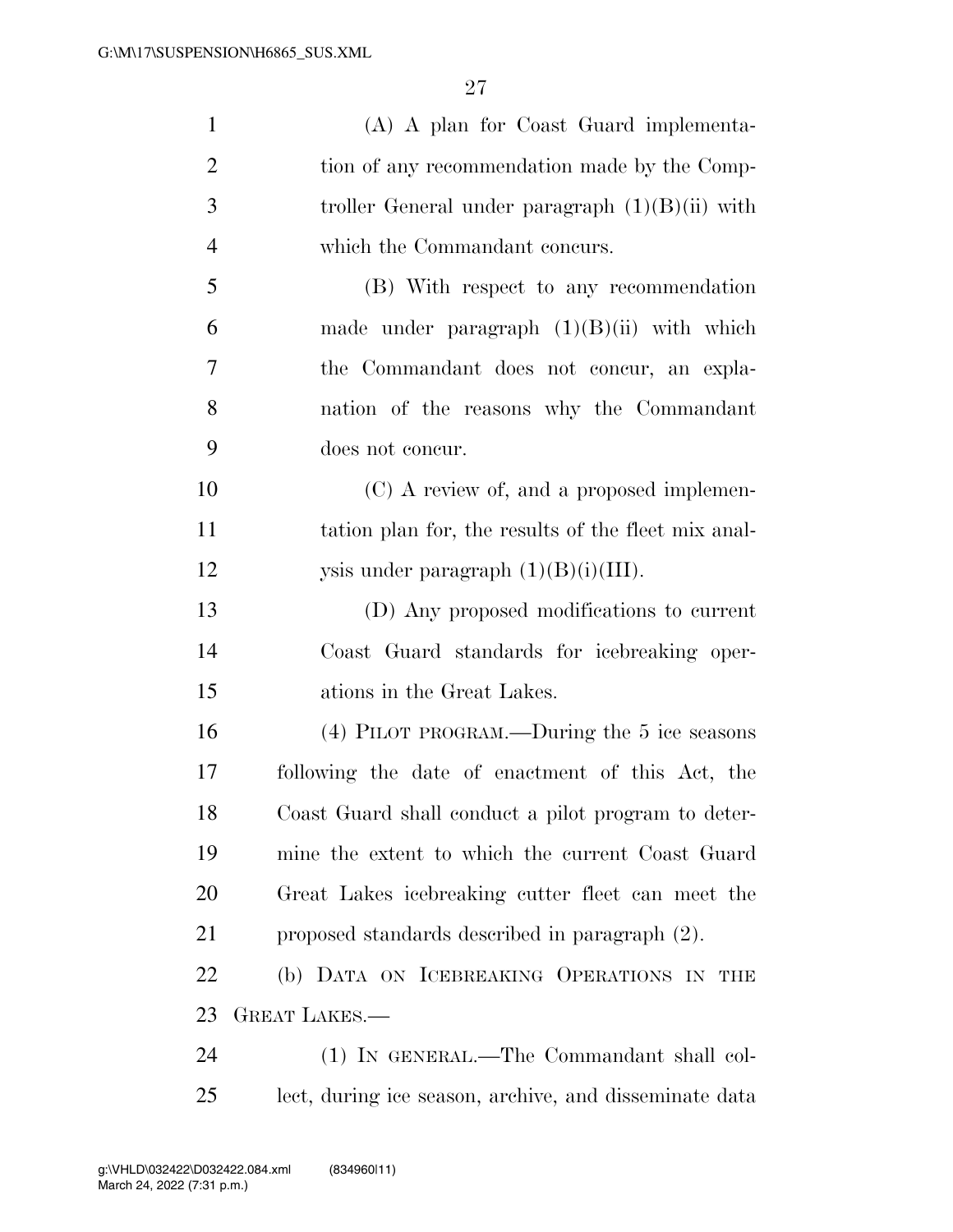| $\mathbf{1}$   | on icebreaking operations and transits on ice-covered |
|----------------|-------------------------------------------------------|
| $\overline{2}$ | waterways in the Great Lakes of vessels engaged in    |
| 3              | commercial service and ferries.                       |
| $\overline{4}$ | (2) ELEMENTS.—Data collected, archived, and           |
| 5              | disseminated under paragraph (1) shall include the    |
| 6              | following:                                            |
| 7              | (A) Voyages by vessels engaged in com-                |
| 8              | mercial service and ferries to transit ice-covered    |
| 9              | waterways in the Great Lakes that are delayed         |
| 10             | or canceled because of the nonavailability of a       |
| 11             | suitable icebreaking vessel.                          |
| 12             | (B) Voyages attempted by vessels engaged              |
| 13             | in commercial service and ferries to transit ice-     |
| 14             | covered waterways in the Great Lakes that do          |
| 15             | not reach their intended destination because of       |
| 16             | the nonavailability of a suitable icebreaking ves-    |
| 17             | sel.                                                  |
| 18             | (C) The period of time that each vessel en-           |
| 19             | gaged in commercial service or ferry was de-          |
| 20             | layed in getting underway or during a transit of      |
| 21             | ice-covered waterways in the Great Lakes due          |
| 22             | to the nonavailability of a suitable icebreaking      |
| 23             | vessel.                                               |
| 24             | (D) The period of time elapsed between                |
| 25             | each request for icebreaking assistance by a          |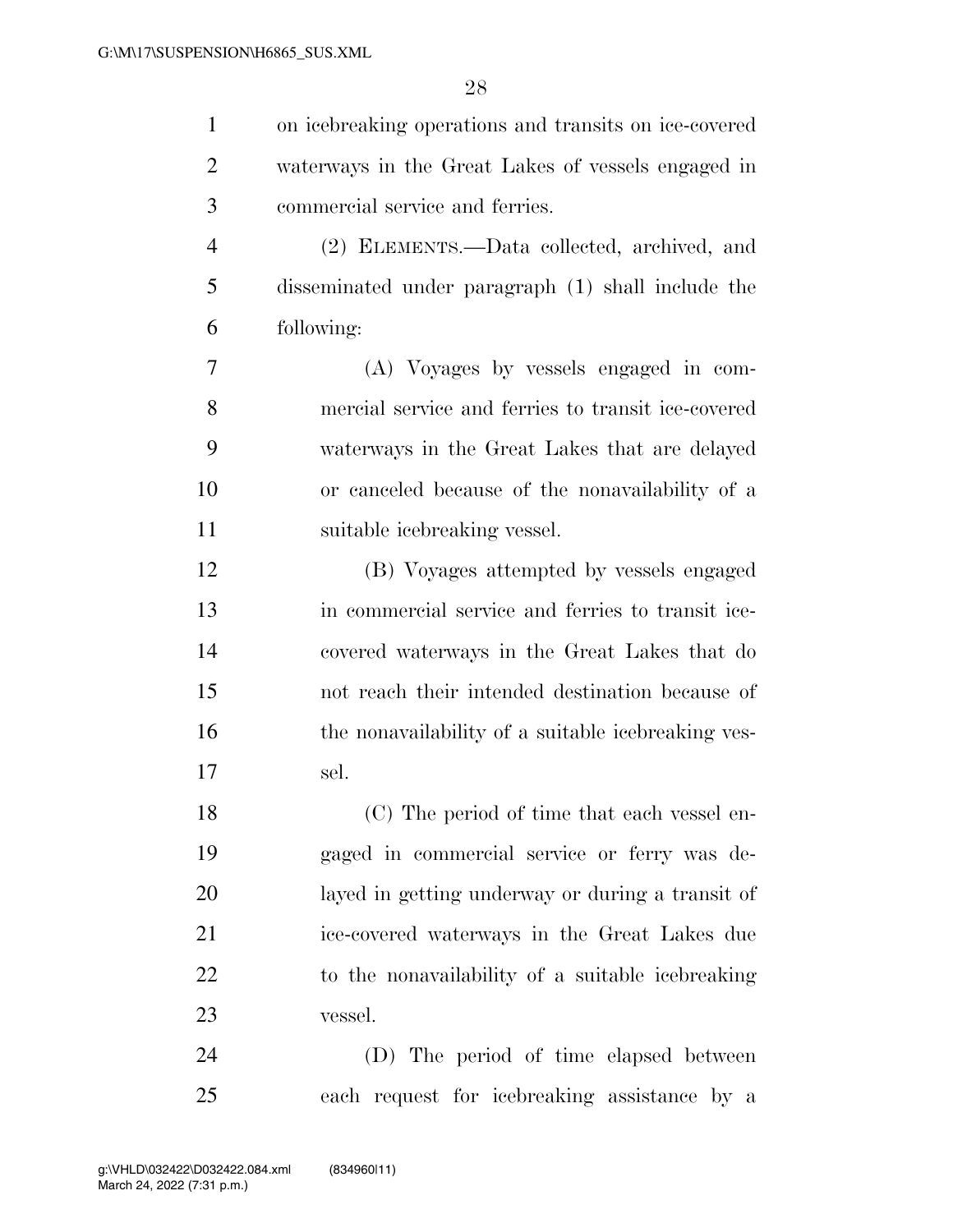vessel engaged in commercial service or ferry and the arrival of a suitable icebreaking vessel and whether such icebreaking vessel was a Coast Guard or commercial asset. (E) The percentage of hours that Great

 Lakes ice-covered waterways were open to navi- gation while vessels engaged in commercial service and ferries attempted to transit such waterways for each ice season after the date of enactment of this Act.

 (F) Relevant communications of each ves- sel engaged in commercial service or ferry with the Coast Guard or commercial icebreaking service providers with respect to subparagraphs  $(A)$  through  $(D)$ .

 (G) A description of any mitigating cir- cumstance, such as Coast Guard Great Lakes icebreaker diversions to higher priority mis- sions, that may have contributed to the amount of time described in subparagraphs (C) and (D) or the percentage of time described in subpara-22 graph  $(E)$ .

23 (3) VOLUNTARY REPORTING.—Any reporting by operators of commercial vessels engaged in commer-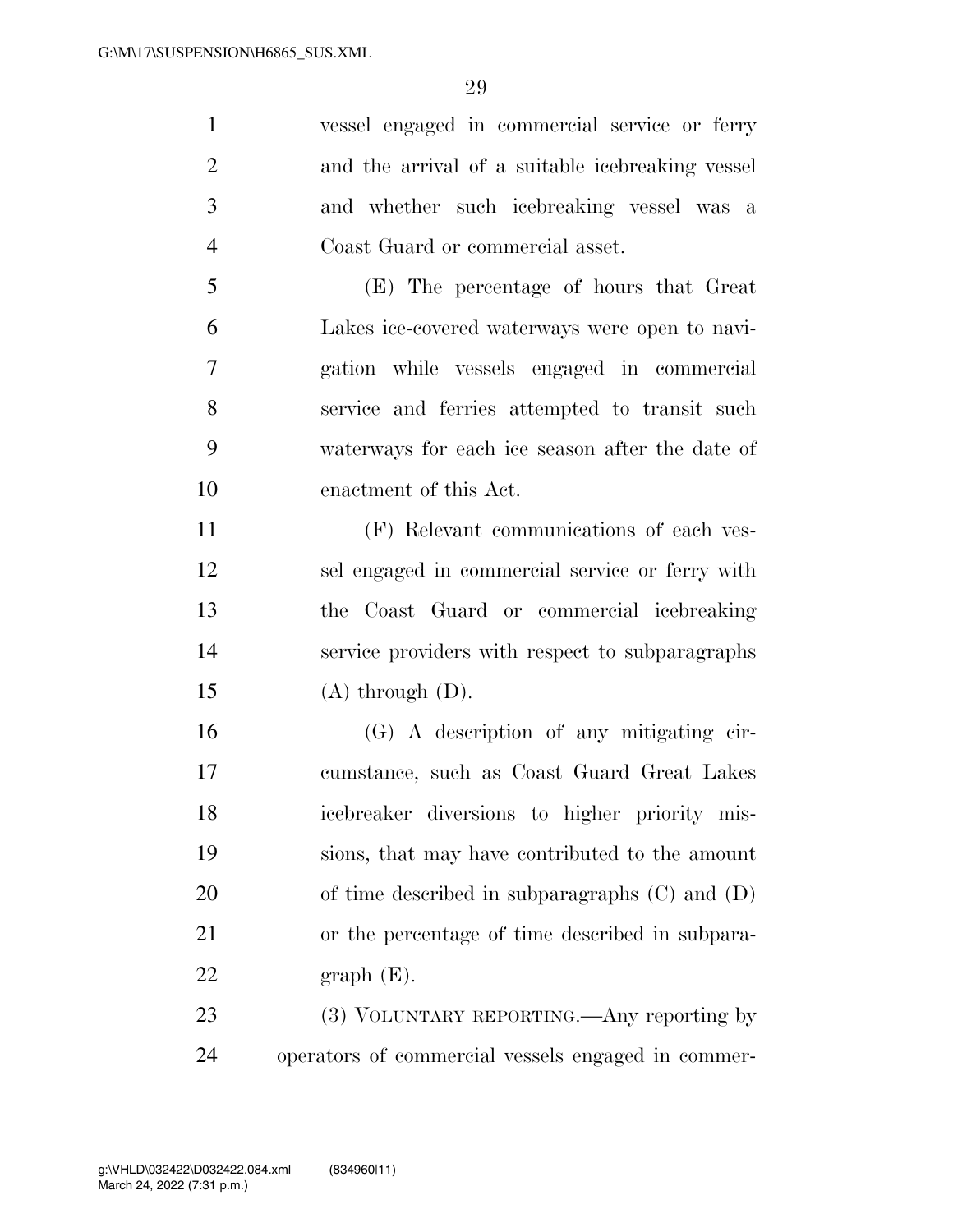| cial service or ferries under this section shall be vol- |
|----------------------------------------------------------|
| 2 untary.                                                |

 (4) PUBLIC AVAILABILITY.—The Commandant shall make the data collected, archived, and dissemi- nated under this subsection available to the public on a publicly accessible internet website of the Coast Guard.

 (5) CONSULTATION WITH INDUSTRY.—With re- spect to the Great Lakes icebreaking operations of the Coast Guard and the development of the data collected, archived, and disseminated under this sub- section, the Commandant shall consult operators of—

 (A) vessels engaged in commercial service; and

(B) ferries.

 (c) REPORT ON COMMON HULL DESIGN.—Section 8105 of the William M. (Mac) Thornberry National De- fense Authorization Act for Fiscal Year 2021 (Public Law 116–283) is amended by striking subsection (b) and in-serting the following:

22 ''(b) REPORT.—Not later than 90 days after the date of enactment of this subsection, the Commandant shall submit to the Committee on Commerce, Science, and Transportation of the Senate and the Committee on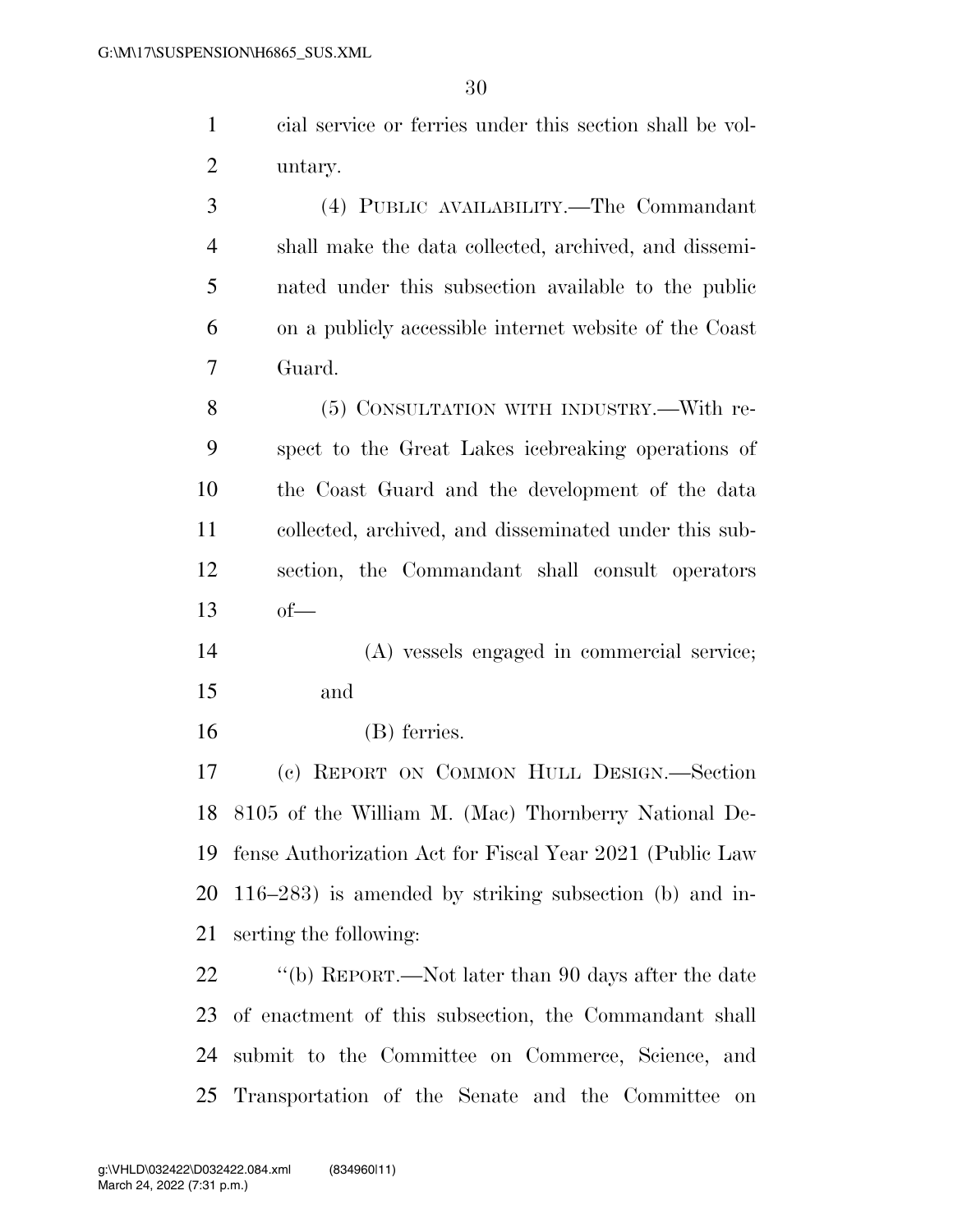Transportation and Infrastructure of the House of Rep- resentatives a report on the operational benefits and limi- tations of a common hull design for icebreaking cutters for operation in the Great Lakes, the Northeastern United States, and the Arctic, as appropriate, that are at least as capable as the Coast Guard 140-foot icebreaking tugs.''. (d) DEFINITIONS.—In this section: (1) COMMERCIAL SERVICE.—The term ''com-mercial service'' has the meaning given such term in

section 2101 of title 46, United States Code.

 (2) GREAT LAKES.—The term ''Great Lakes''—

 (A) has the meaning given such term in section 118 of the Federal Water Pollution Control Act (33 U.S.C. 1268); and

 (B) includes harbors adjacent to such waters.

 (3) ICE-COVERED WATERWAY.—The term ''ice- covered waterway'' means any portion of the Great Lakes in which vessels engaged in commercial serv- ice or ferries operate that is 70 percent or greater covered by ice, but does not include any waters adja-cent to piers or docks for which commercial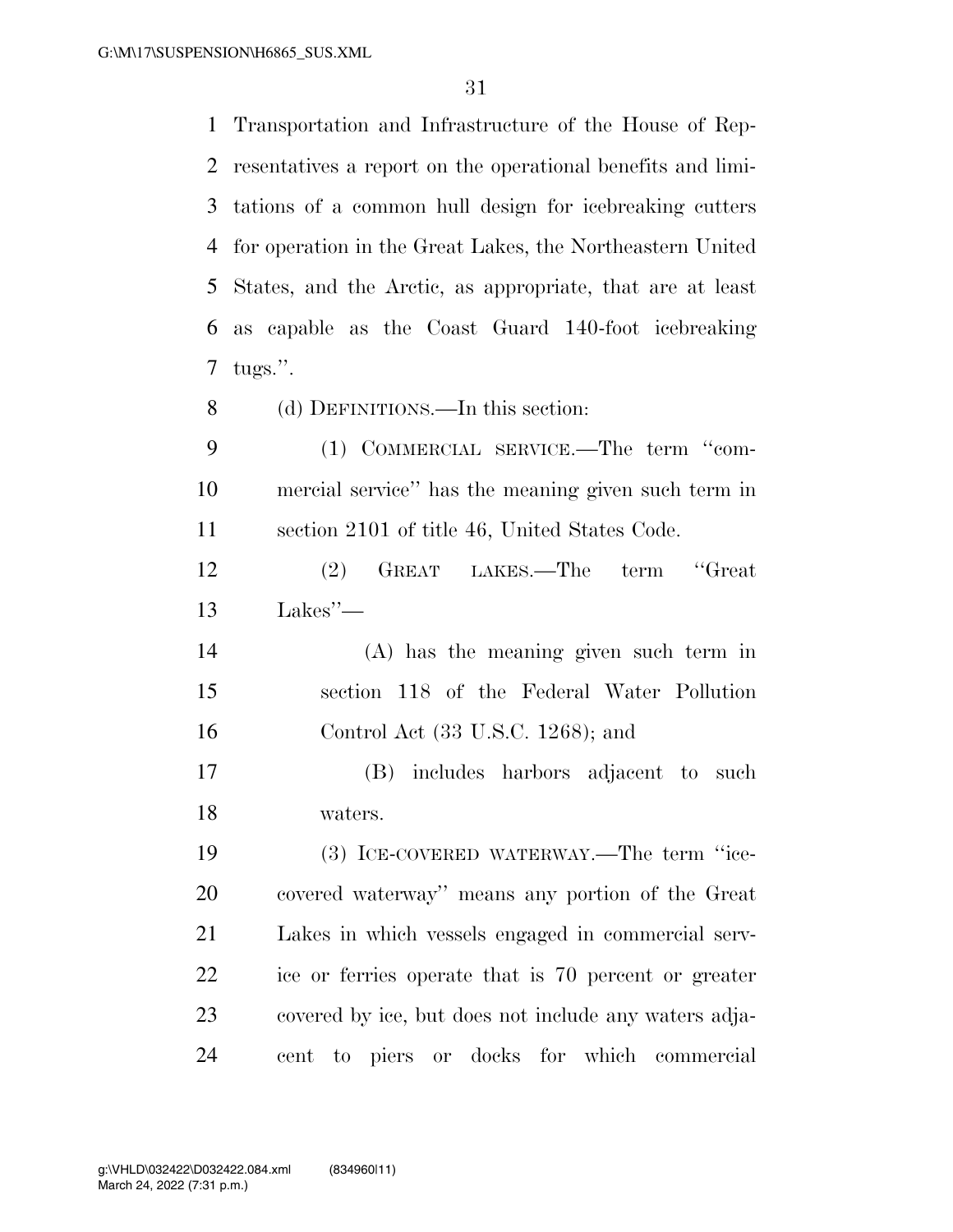| $\mathbf{1}$   | icebreaking services are available and adequate for      |
|----------------|----------------------------------------------------------|
| $\overline{2}$ | the ice conditions.                                      |
| 3              | (4) OPEN TO NAVIGATION.—The term "open to                |
| $\overline{4}$ | navigation" means navigable to the extent necessary      |
| 5              | $to-$                                                    |
| 6              | (A) meet the reasonable demands of ship-                 |
| 7              | ping;                                                    |
| 8              | (B) minimize delays to passenger ferries;                |
| 9              | (C) extricate vessels and persons from dan-              |
| 10             | ger;                                                     |
| 11             | (D) prevent damage due to flooding; and                  |
| 12             | (E) conduct other Coast Guard missions,                  |
| 13             | as required.                                             |
| 14             | (5) REASONABLE DEMANDS OF SHIPPING.—The                  |
| 15             | term "reasonable demands of shipping" means the          |
| 16             | safe movement of vessels engaged in commercial           |
| 17             | service and ferries transiting ice-covered waterways     |
| 18             | in the Great Lakes to their intended destination, re-    |
| 19             | gardless of type of cargo.                               |
| 20             | SEC. 211. CENTER OF EXPERTISE FOR GREAT LAKES OIL        |
| 21             | SPILL SEARCH AND RESPONSE.                               |
| 22             | Section 807(d) of the Frank LoBiondo Coast Guard         |
| 23             | Authorization Act of 2018 (14 U.S.C. 313 note) is amend- |
| 24             | ed to read as follows:                                   |
|                |                                                          |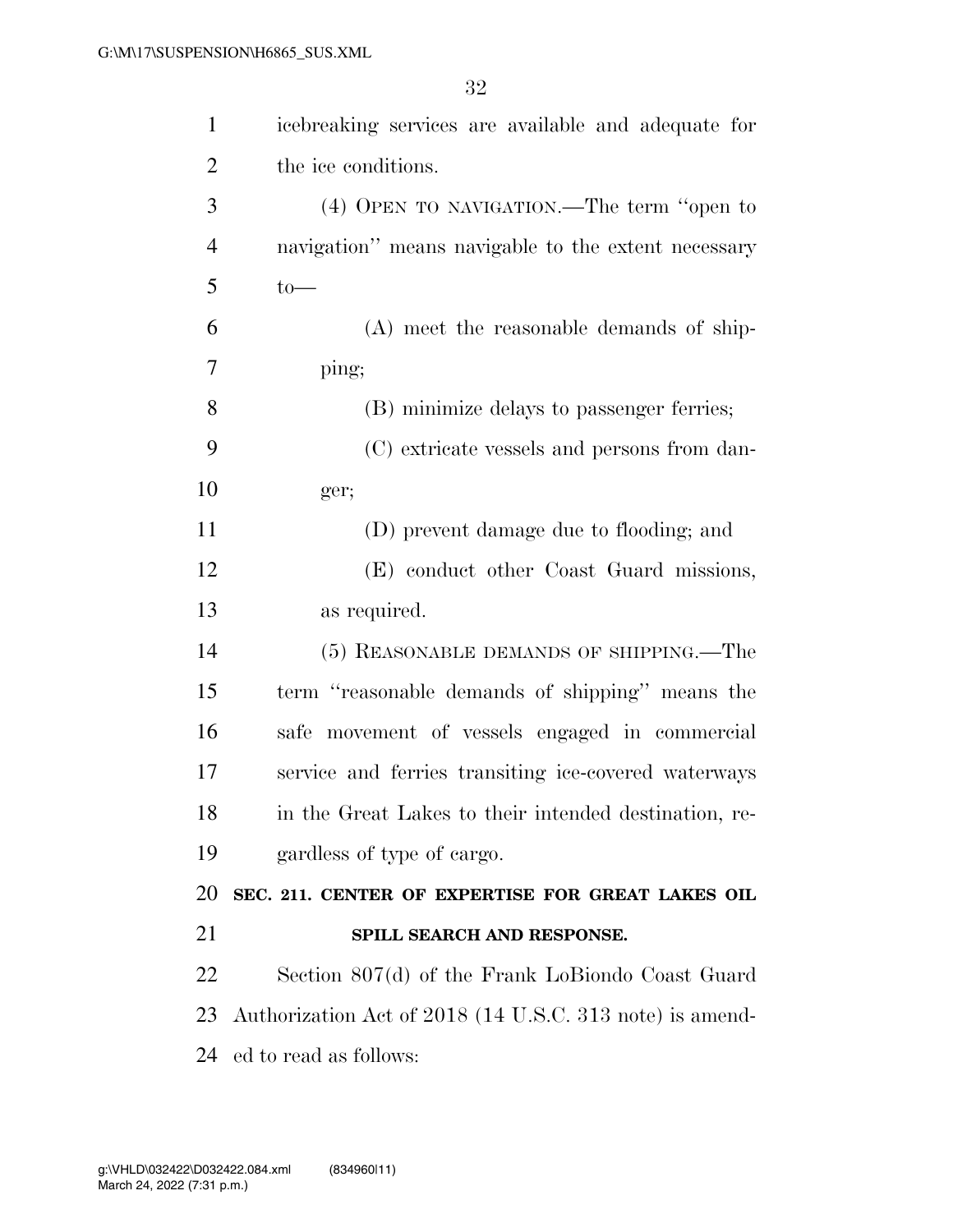''(d) DEFINITION.—In this section, the term 'Great Lakes' means—

- $3 \qquad \qquad$  "(1) Lake Ontario;
- 4  $"(2)$  Lake Erie;
- 5 "(3) Lake Huron (including Lake St. Clair);
- $\frac{4}{4}$  Lake Michigan;
- ''(5) Lake Superior; and

8 "(6) the connecting channels (including the fol- lowing rivers and tributaries of such rivers: Saint Mary's River, Saint Clair River, Detroit River, Niag- ara River, Illinois River, Chicago River, Fox River, Grand River, St. Joseph River, St. Louis River, Me- nominee River, Muskegon River, Kalamazoo River, and Saint Lawrence River to the Canadian bor-der).''.

### **SEC. 212. STUDY ON LAYDOWN OF COAST GUARD CUTTERS.**

 Not later than 120 days after the date of enactment of this Act, the Secretary of Homeland Security, in con- sultation with the Secretary of Transportation, shall con- duct a study on the laydown of Coast Guard Fast Re- sponse Cutters to assess Coast Guard mission readiness and to identify areas of need for asset coverage.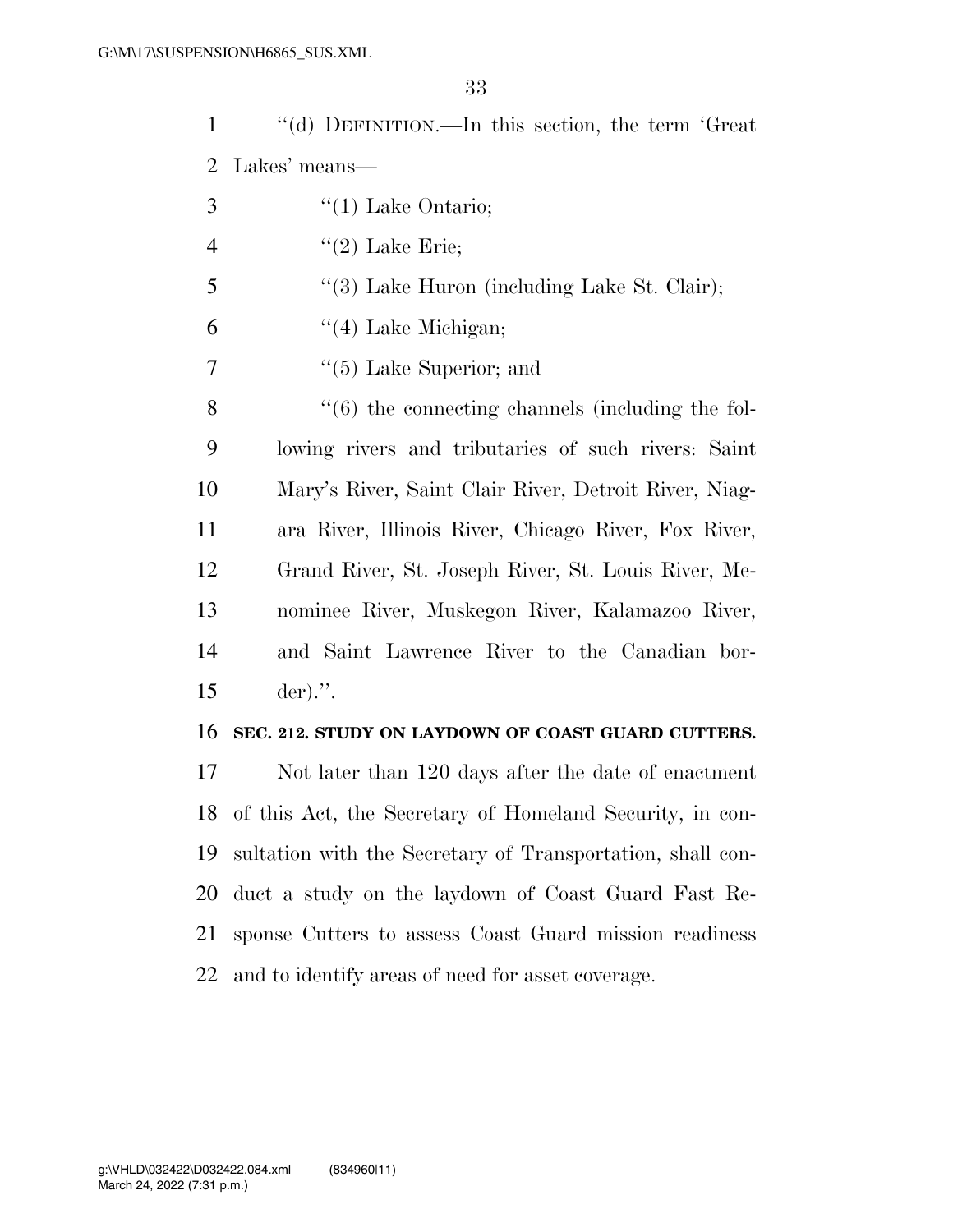## **Subtitle C—Other Matters**

## **SEC. 213. RESPONSES OF COMMANDANT OF THE COAST GUARD TO SAFETY RECOMMENDATIONS.**

 (a) IN GENERAL.—Chapter 7 of title 14, United States Code, is amended by adding at the end the fol-lowing:

## **''§ 721. Responses to safety recommendations**

 ''(a) IN GENERAL.—Not later than 90 days after the submission to the Commandant of the Coast Guard of a recommendation by the National Transportation Safety Board relating to transportation safety, the Commandant shall submit to the Board a written response to each rec- ommendation, which shall include whether the Com-mandant—

- 15  $\frac{15}{10}$  concurs with the recommendation;
- 16  $\frac{1}{2}$  partially concurs with the recommendation; or

18 ''(3) does not concur with the recommendation. ''(b) EXPLANATION OF CONCURRENCE.—A response under subsection (a) shall include—

21 ''(1) with respect to a recommendation to which the Commandant concurs, an explanation of the ac- tions the Commandant intends to take to implement such recommendation;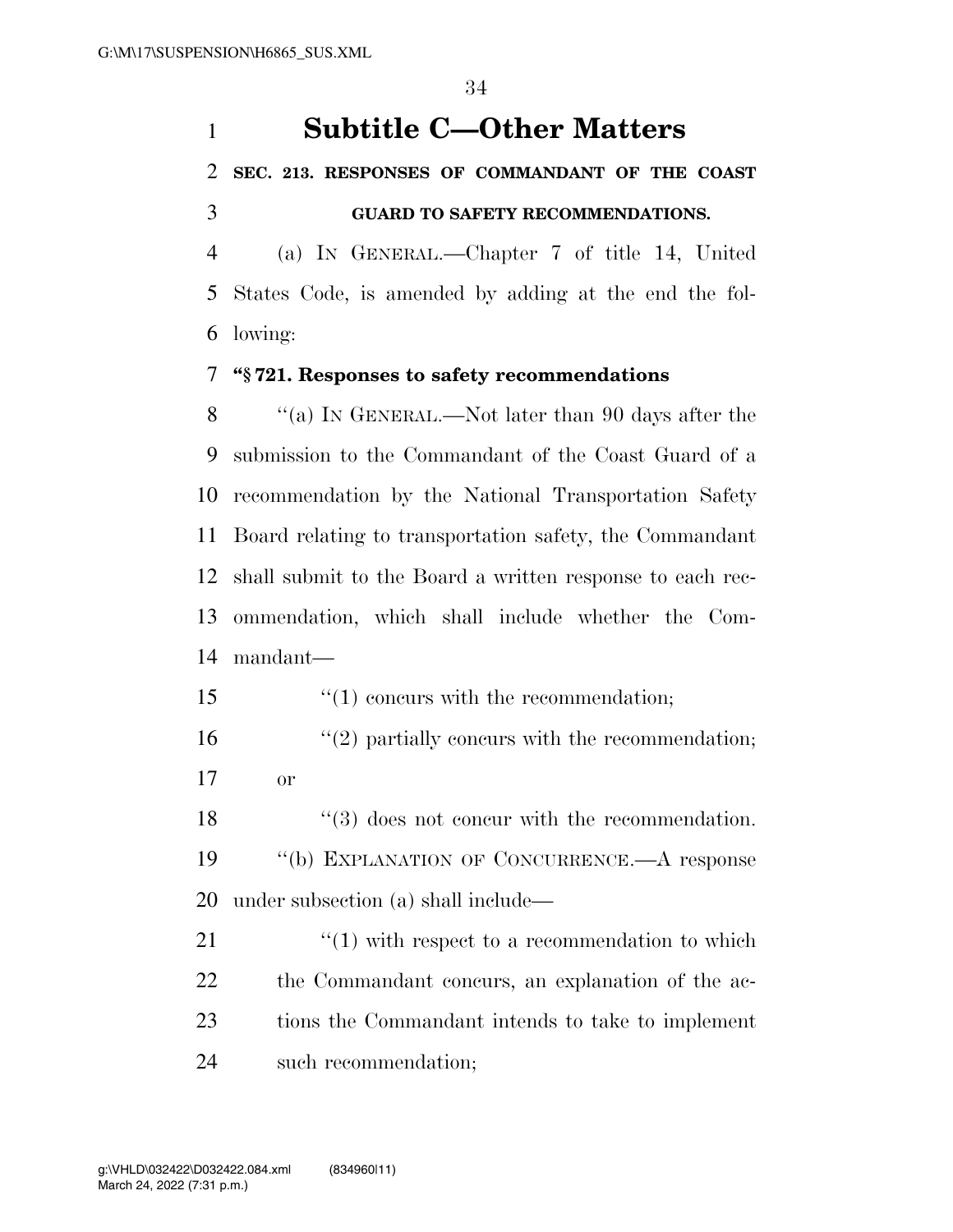$\frac{1}{2}$  with respect to a recommendation to which the Commandant partially concurs, an explanation of the actions the Commandant intends to take to implement the portion of such recommendation with which the Commandant partially concurs; and

 "(3) with respect to a recommendation to which the Commandant does not concur, the reasons why the Commandant does not concur with such rec-ommendation.

 ''(c) FAILURE TO RESPOND.—If the Board has not received the written response required under subsection (a) by the end of the time period described in such sub- section, the Board shall notify the Committee on Trans- portation and Infrastructure of the House of Representa- tives and the Committee on Commerce, Science, and Transportation of the Senate that such response has not been received.''.

 (b) CLERICAL AMENDMENT.—The analysis for chap- ter 7 of title 14, United States Code, is amended by insert- ing after the item relating to section 720 the following: ''721. Responses to safety recommendations.''.

## **SEC. 214. CONVEYANCE OF COAST GUARD VESSELS FOR PUBLIC PURPOSES.**

- 23 (a) REDESIGNATION AND TRANSFER.—
- (1) IN GENERAL.—Section 914 of the Coast Guard Authorization Act of 2010 (Public Law 111–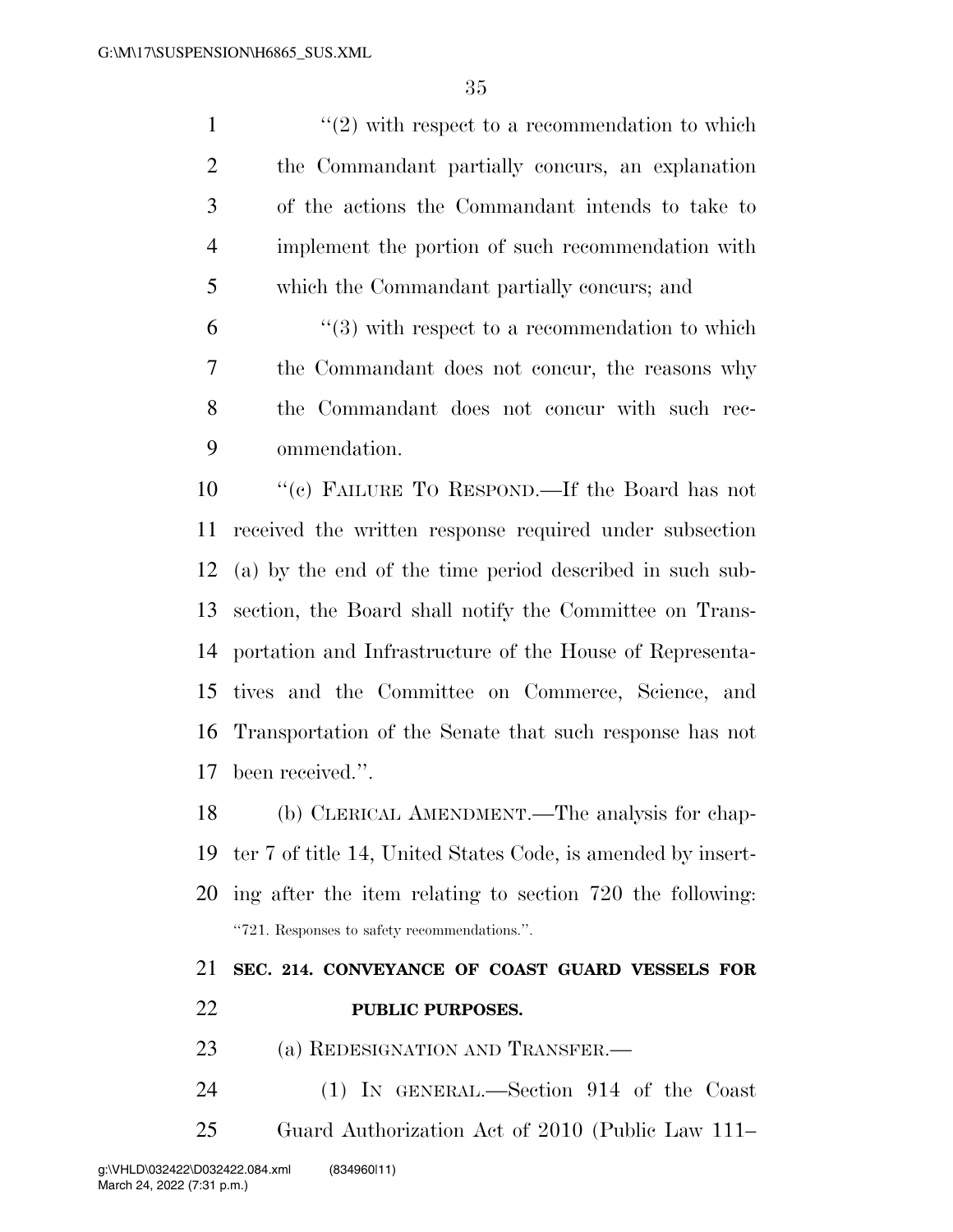| $\mathbf{1}$   | 281) is transferred to chapter 5 of title 14, United           |
|----------------|----------------------------------------------------------------|
| $\overline{2}$ | States Code, inserted after section 508, redesignated          |
| 3              | section 509, and amended so that the enu-<br><b>as</b>         |
| $\overline{4}$ | merator, section heading, typeface, and typestyle              |
| 5              | conform to those appearing in other sections in title          |
| 6              | 46, United States Code.                                        |
| 7              | (2) CLERICAL AMENDMENTS.—                                      |
| 8              | (A) COAST GUARD AUTHORIZATION ACT OF                           |
| 9              | $2010$ .—The table of contents in section $1(b)$ of            |
| 10             | the Coast Guard Authorization Act of 2010                      |
| 11             | (Public Law $111-281$ ) is amended by striking                 |
| 12             | the item relating to section 914.                              |
| 13             | (B) TITLE 46.—The analysis for chapter 5                       |
| 14             | of title 14, United States Code, is amended by                 |
| 15             | inserting after the item relating to section 508               |
| 16             | the following:                                                 |
|                | "509. Conveyance of Coast Guard vessels for public purposes.". |
| 17             | (b) CONVEYANCE OF COAST GUARD VESSELS FOR                      |
| 18             | PUBLIC PURPOSES.—Section 509 of title 14, United               |
| 19             | States Code (as transferred and redesignated under sub-        |
| 20             | section $(a)$ , is amended—                                    |
| 21             | $(1)$ by amending subsection $(a)$ to read as fol-             |
| 22             | lows:                                                          |
| 23             | "(a) IN GENERAL.—At the request of the Com-                    |
| 24             | mandant, the Administrator of the General Services Ad-         |
| 25             | ministration may transfer ownership of a Coast Guard           |
|                |                                                                |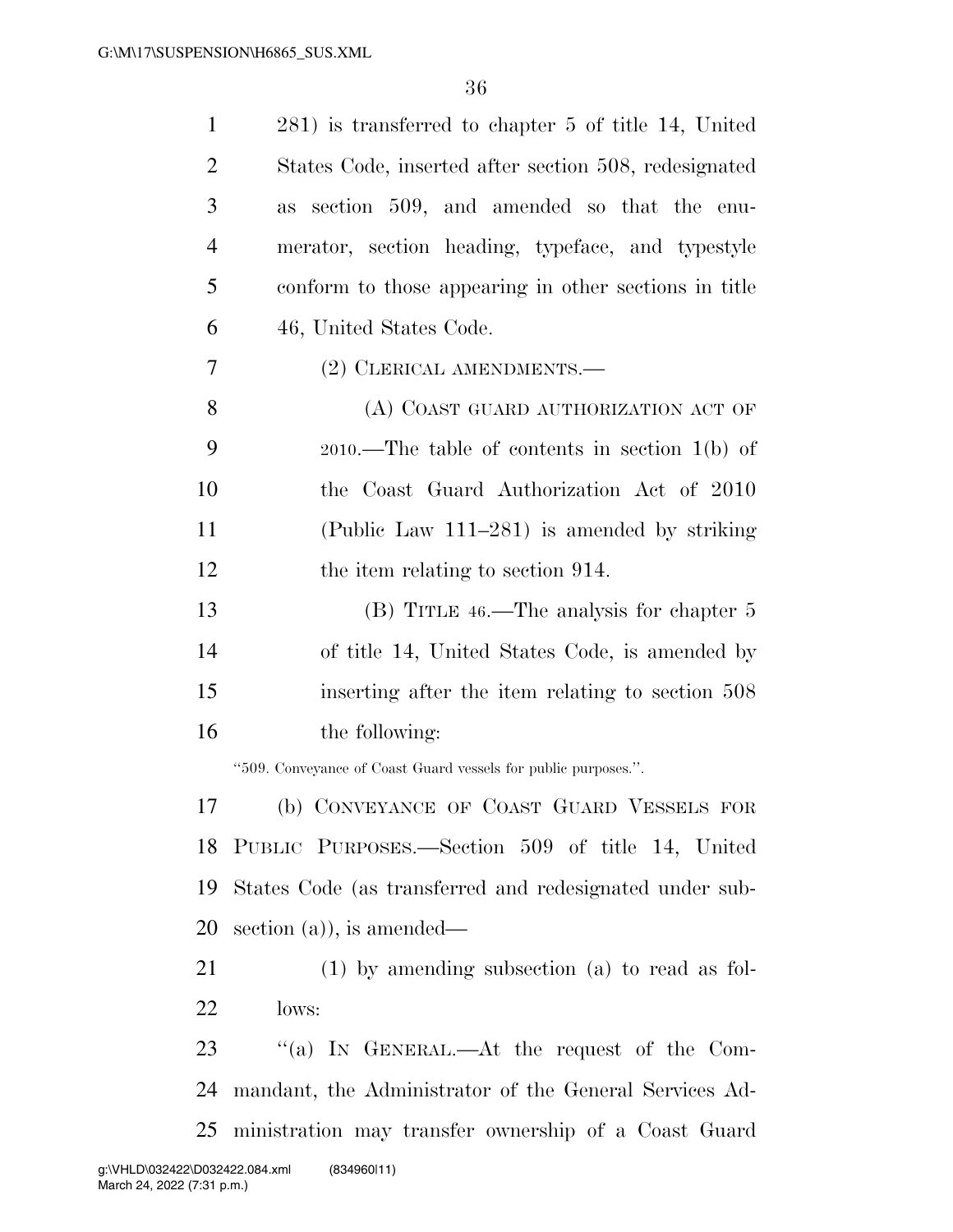vessel or aircraft to an eligible entity for use for edu- cational, cultural, historical, charitable, recreational, or other public purposes if such transfer is authorized by law.''; and

- 5 (2) in subsection (b)—
- 6 (A) in paragraph  $(1)$ —
- (i) by inserting ''as if such a request were being processed'' after ''vessels''; and (ii) by inserting '', as in effect on the date of enactment of the Don Young Coast Guard Authorization Act of 2022'' after 12 ''Code of Federal Regulations''; and (B) in paragraph (2) by inserting '', as in
- effect on the date of enactment of the Don Young Coast Guard Authorization Act of 2022'' 16 after "such title".

#### **SEC. 215. ACQUISITION LIFE-CYCLE COST ESTIMATES.**

 Section 1132(e) of title 14, United States Code, is amended by striking paragraphs (2) and (3) and inserting the following:

21 "(2) TYPES OF ESTIMATES.—For each Level 1 or Level 2 acquisition project or program, in addi- tion to life-cycle cost estimates developed under paragraph (1), the Commandant shall require that—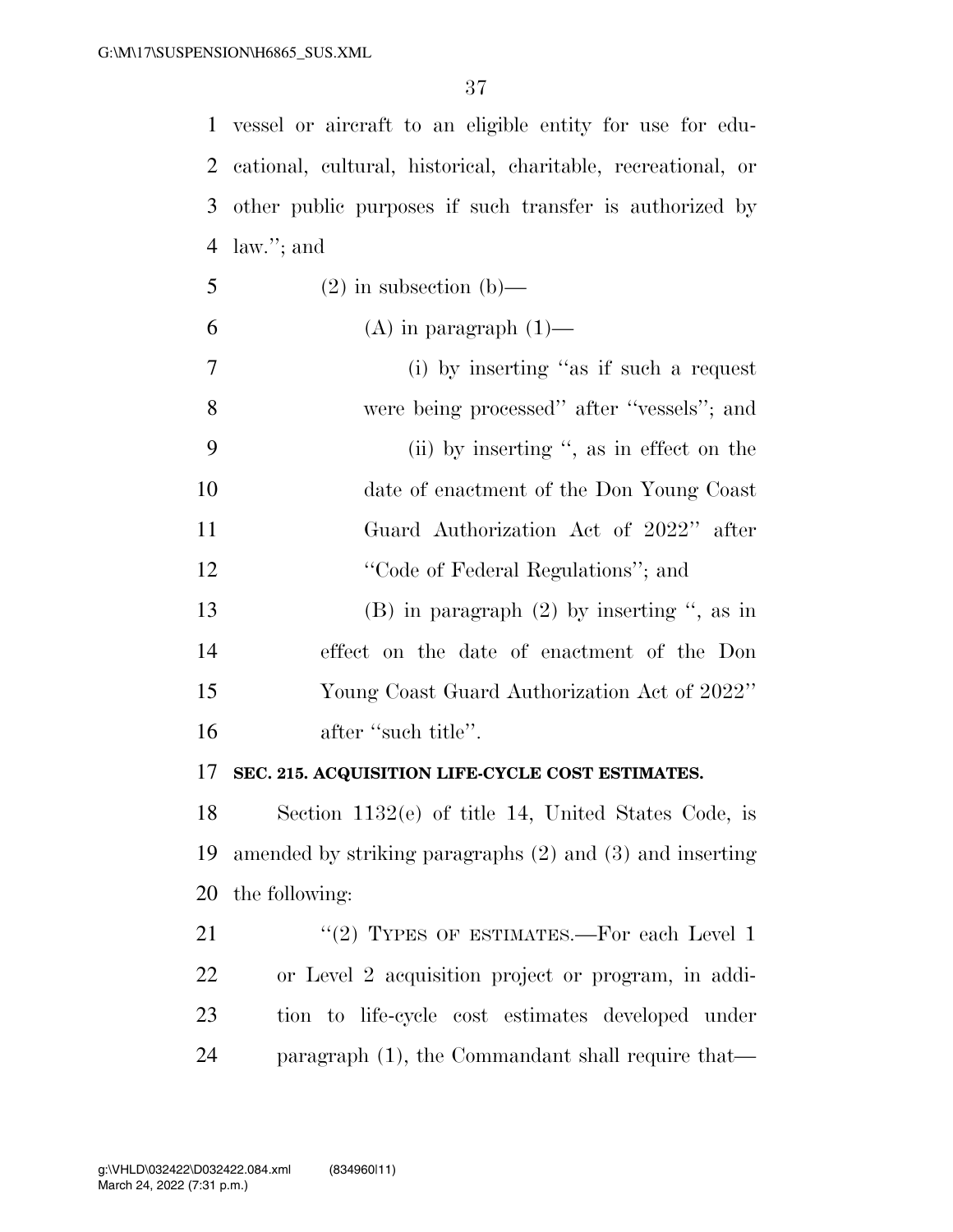| $\mathbf{1}$   | "(A) such life-cycle cost estimates be up-                |
|----------------|-----------------------------------------------------------|
| $\overline{2}$ | dated before—                                             |
| 3              | "(i) each milestone decision is con-                      |
| $\overline{4}$ | cluded; and                                               |
| 5              | "(ii) the project or program enters a                     |
| 6              | new acquisition phase; and                                |
| 7              | $\lq\lq (B)$ an independent cost estimate or inde-        |
| 8              | pendent cost assessment, as appropriate, be de-           |
| 9              | veloped to validate such life-cycle cost estimates        |
| 10             | developed under paragraph $(1)$ .".                       |
| 11             | SEC. 216. NATIONAL COAST GUARD MUSEUM FUNDING             |
| 12             | PLAN.                                                     |
| 13             | Section $316(c)(4)$ of title 14, United States Code, is   |
| 14             | amended by striking "the Inspector General of the depart- |
| 15             | ment in which the Coast Guard is operating" and insert-   |
| 16             | ing "a third party entity qualified to undertake such a   |
| 17             | certification process".                                   |
| 18             | SEC. 217. REPORT ON COAST GUARD EXPLOSIVE ORD-            |
| 19             | NANCE DISPOSAL.                                           |
| 20             | (a) IN GENERAL.—Not later than 1 year after the           |
| 21             | date of enactment of this Act, the Commandant of the      |
| 22             | Coast Guard shall submit to the Committee on Transpor-    |
| 23             | tation and Infrastructure of the House of Representatives |
| 24             | and the Committee on Commerce, Science, and Transpor-     |
| 25             | tation of the Senate a report on the viability of estab-  |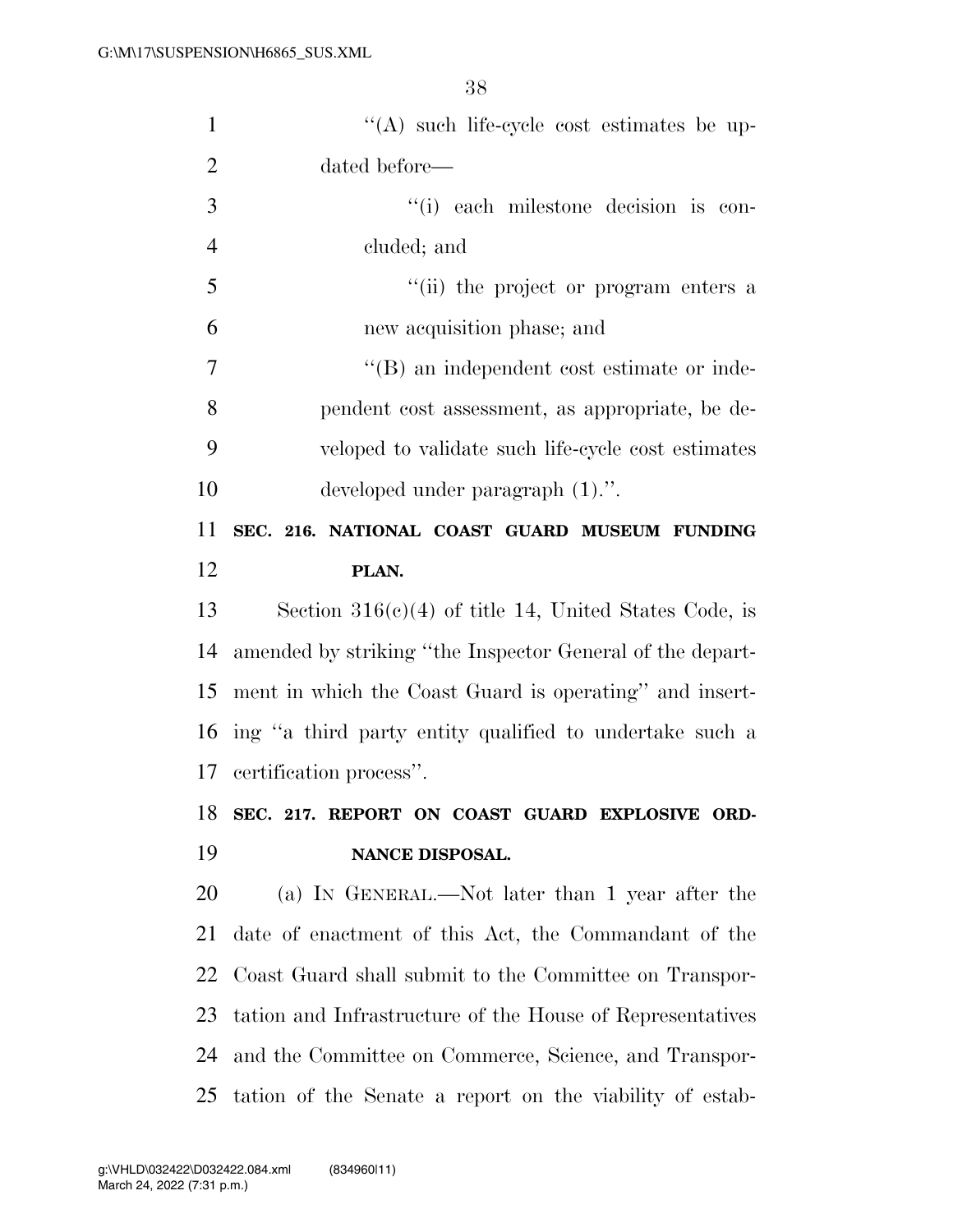| $\mathbf{1}$   | lishing an explosive ordnance disposal program (herein- |
|----------------|---------------------------------------------------------|
| $\overline{2}$ | after referred to as the "Program") in the Coast Guard. |
| 3              | (b) CONTENTS.—The report required under sub-            |
| $\overline{4}$ | section (a) shall contain, at a minimum, an explanation |
| 5              | of the following with respect to such a Program:        |
| 6              | (1) Where within the organizational structure           |
| 7              | of the Coast Guard the Program would be located,        |
| 8              | including a discussion of whether the Program           |
| 9              | should reside in—                                       |
| 10             | (A) Maritime Safety and Security Teams;                 |
| 11             | (B) Maritime Security Response Teams;                   |
| 12             | (C) a combination of the teams described                |
| 13             | under subparagraphs $(A)$ and $(B)$ ; or                |
| 14             | (D) elsewhere within the Coast Guard.                   |
| 15             | (3) The vehicles and dive craft that are Coast          |
| 16             | Guard airframe and vessel transportable that would      |
| 17             | be required for the transportation of explosive ord-    |
| 18             | nance disposal elements.                                |
| 19             | (4) The Coast Guard stations at which—                  |
| 20             | (A) portable explosives storage magazines               |
| 21             | would be available for explosive ordinance dis-         |
| 22             | posal elements; and                                     |
| 23             | (B) explosive ordinance disposal elements               |
| 24             | equipment would be pre-positioned.                      |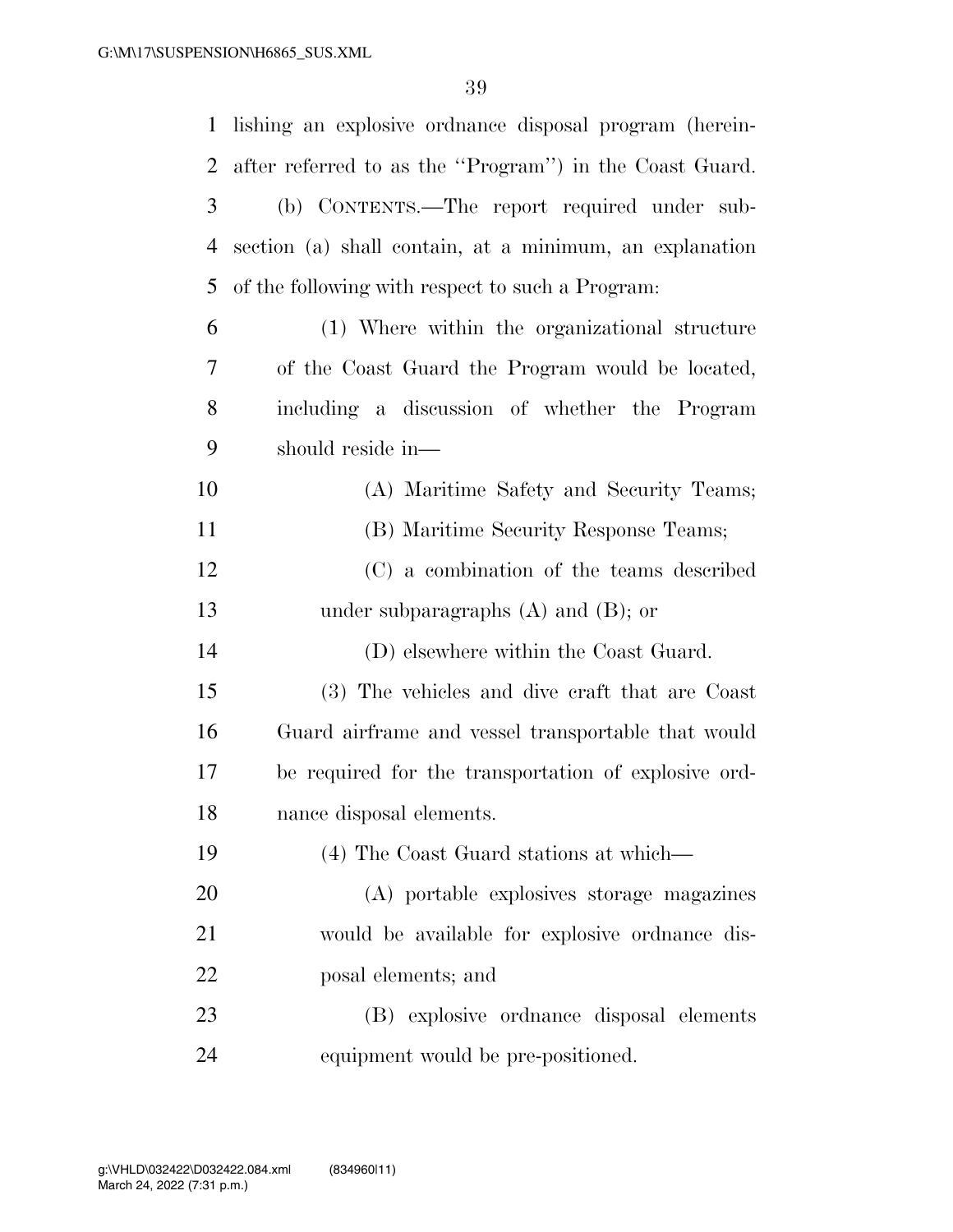| $\mathbf{1}$   | (5) How the Program would support other ele-       |
|----------------|----------------------------------------------------|
| $\overline{2}$ | ments within the Department of Homeland Security,  |
| 3              | the Department of Justice, and in wartime, the De- |
| $\overline{4}$ | partment of Defense to-                            |
| 5              | (A) counter improvised explosive devices;          |
| 6              | (B) counter unexploded ordinance;                  |
| 7              | (C) combat weapons of destruction;                 |
| 8              | (D) provide service in support of the Presi-       |
| 9              | dent; and                                          |
| 10             | support national security special<br>(E)           |
| 11             | events.                                            |
| 12             | (6) The career progression of Coast Guardsman      |
| 13             | participating in the Program from—                 |
| 14             | (A) Seaman Recruit to Command Master               |
| 15             | Chief Petty Officer;                               |
| 16             | (B) Chief Warrant Officer 2 to that of             |
| 17             | Chief Warrant Officer 4; and                       |
| 18             | (C) Ensign to that of Rear Admiral.                |
| 19             | (7) Initial and annual budget justification esti-  |
| 20             | mates on a single program element of the Program   |
| 21             | $for-$                                             |
| 22             | (A) civilian and military pay with details         |
| 23             | on military pay, including special and incentive   |
| 24             | pays such as—                                      |
| 25             | (i) officer responsibility pay;                    |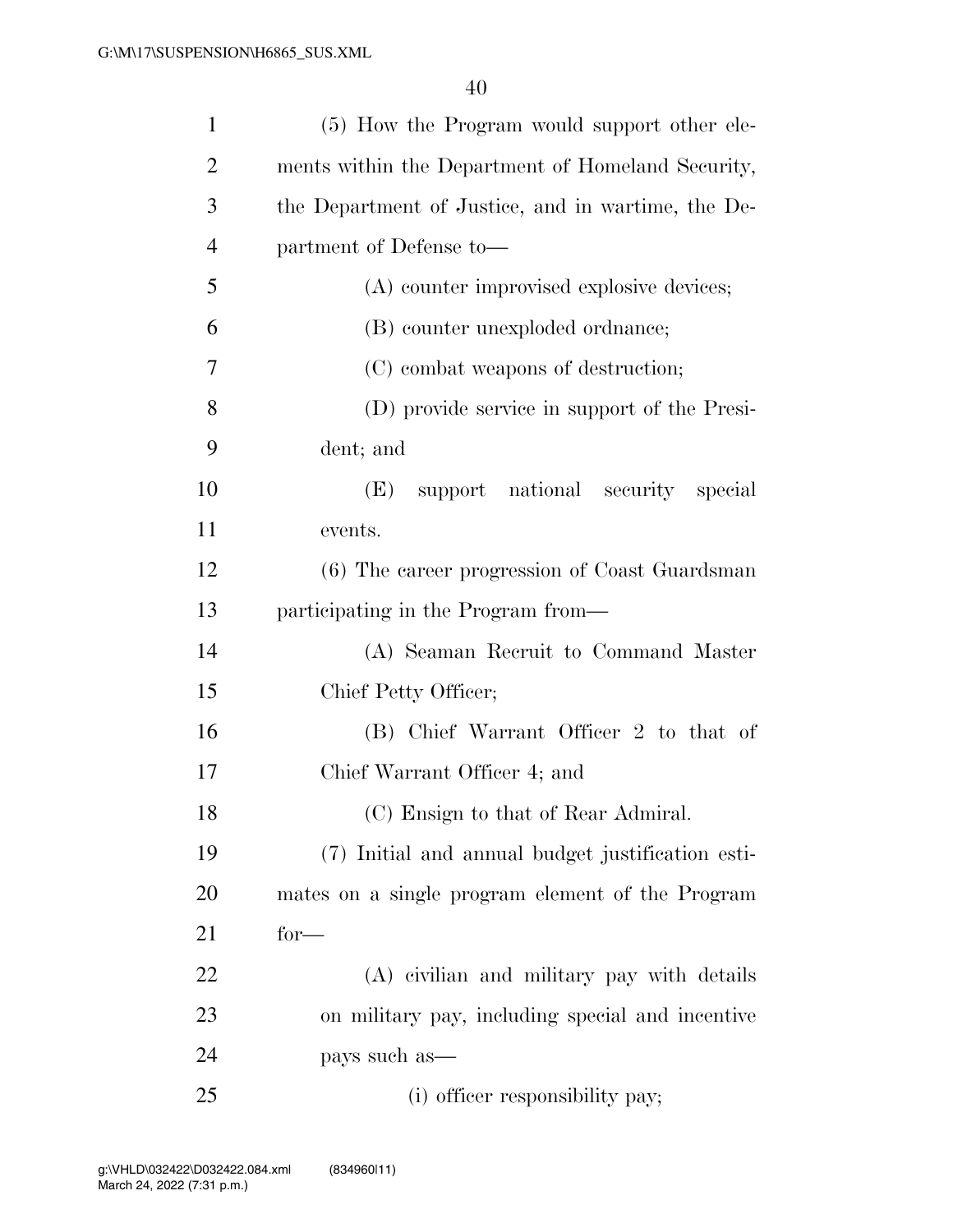| $\mathbf{1}$   | (ii) officer SCUBA diving duty pay;          |
|----------------|----------------------------------------------|
| $\overline{2}$ | (iii) officer demolition hazardous duty      |
| 3              | pay;                                         |
| $\overline{4}$ | (iv) enlisted SCUBA diving duty pay;         |
| 5              | (v) enlisted demolition hazardous duty       |
| 6              | pay;                                         |
| 7              | (vi) enlisted special duty assignment        |
| 8              | pay at level special duty-5;                 |
| 9              | (vii) enlisted assignment incentive          |
| 10             | pays;                                        |
| 11             | (viii) enlistment and reenlistment bo-       |
| 12             | nuses;                                       |
| 13             | (ix) officer and enlisted full civilian      |
| 14             | clothing allowances;                         |
| 15             | (x) an exception to the policy allowing      |
| 16             | a third hazardous duty pay for explosive     |
| 17             | ordnance disposal-qualified officers and en- |
| 18             | listed; and                                  |
| 19             | (xi) parachutist hazardous duty pay;         |
| 20             | (B) research, development, test, and eval-   |
| 21             | uation;                                      |
| 22             | (C) procurement;                             |
| 23             | (D) other transaction agreements;            |
| 24             | (E) operations and support; and              |
| 25             | (F) overseas contingency operations.         |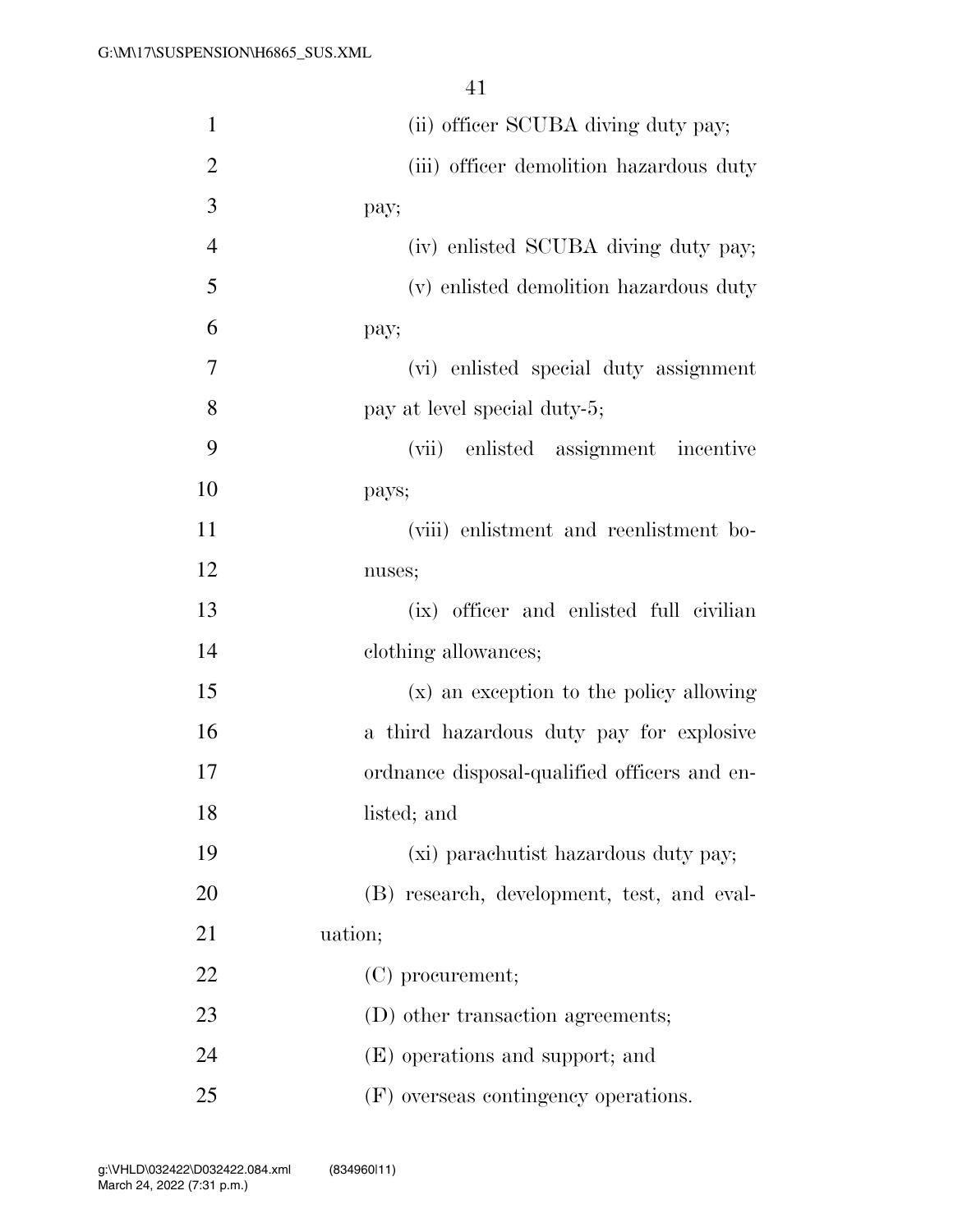# **SEC. 218. PRIBILOF ISLAND TRANSITION COMPLETION AC- TIONS.**  (a) EXTENSIONS.—Section 524 of the Pribilof Island Transition Completion Act of 2016 (Public Law 114–120) is amended— 6 (1) in subsection (b)(5) by striking "5 years" and inserting ''6 years''; and 8 (2) in subsection  $(c)(3)$  by striking "60 days" 9 and inserting "120 days". (b) ACTUAL USE AND OCCUPANCY REPORTS.—Not later than 90 days after enactment of this Act, and quar-terly thereafter, the Secretary of the department in which

 of Representatives and the Committee on Commerce, Science, and Transportation of the Senate a report de- scribing— (1) the degree to which Coast Guard personnel and equipment are deployed to St. Paul Island, Alaska, in actual occupancy of the facilities, as re- quired under section 524 of the Pribilof Island Transition Completion Act of 2016 (Public Law

the Coast Guard is operating shall submit to the Com-

mittee on Transportation and Infrastructure of the House

114–120); and

 (2) the status of the activities described in sub- sections (c) and (d) until such activities have been completed.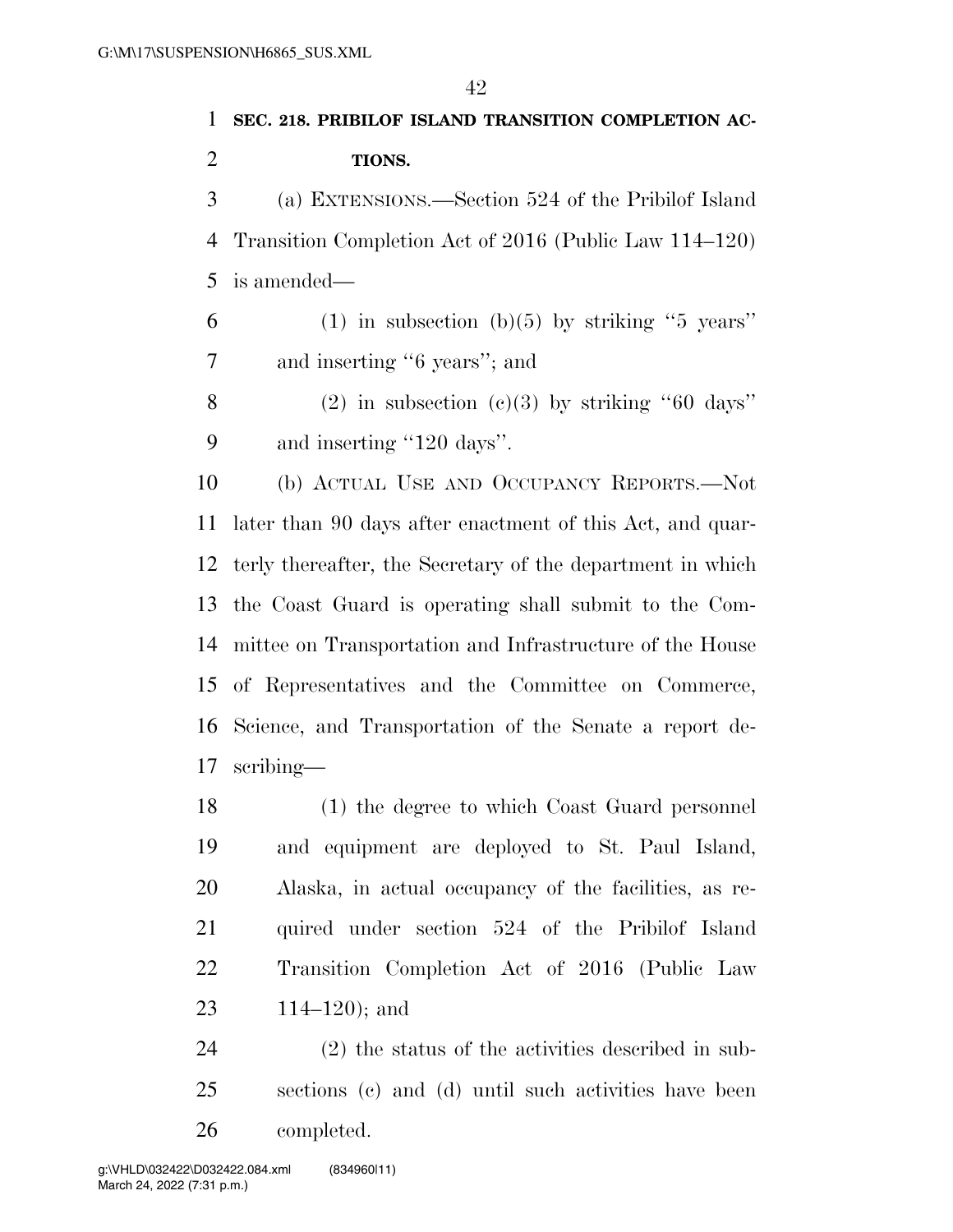(c) AIRCRAFT HANGER.—The Secretary may—

 (1) enter into a lease for a hangar to house de- ployed Coast Guard aircraft if such hanger was pre- viously under lease by the Coast Guard for purposes of housing such aircraft; and

 (2) may enter into an agreement with the lessor of such a hanger in which the Secretary may carry out repairs necessary to support the deployment of such aircraft and the cost such repairs may be offset under the terms of the lease.

(d) FUEL TANK.—

 (1) DETERMINATION.—Not later than 30 days after the date of enactment of this Act, the Sec- retary shall determine whether the fuel tank located on St. Paul Island, Alaska, that is owned by the Coast Guard is needed for Coast Guard operations.

 (2) TRANSFER.—Subject to paragraph (3), if the Secretary determines such tank is not needed for operations, the Secretary shall, not later than 90 days after making such determination, transfer such tank to the Alaska Native Village Corporation for St. Paul Island, Alaska.

 (3) FAIR MARKET VALUE EXCEPTION.—The Secretary may only carry out a transfer under para-graph (2) if the fair market value of such tank is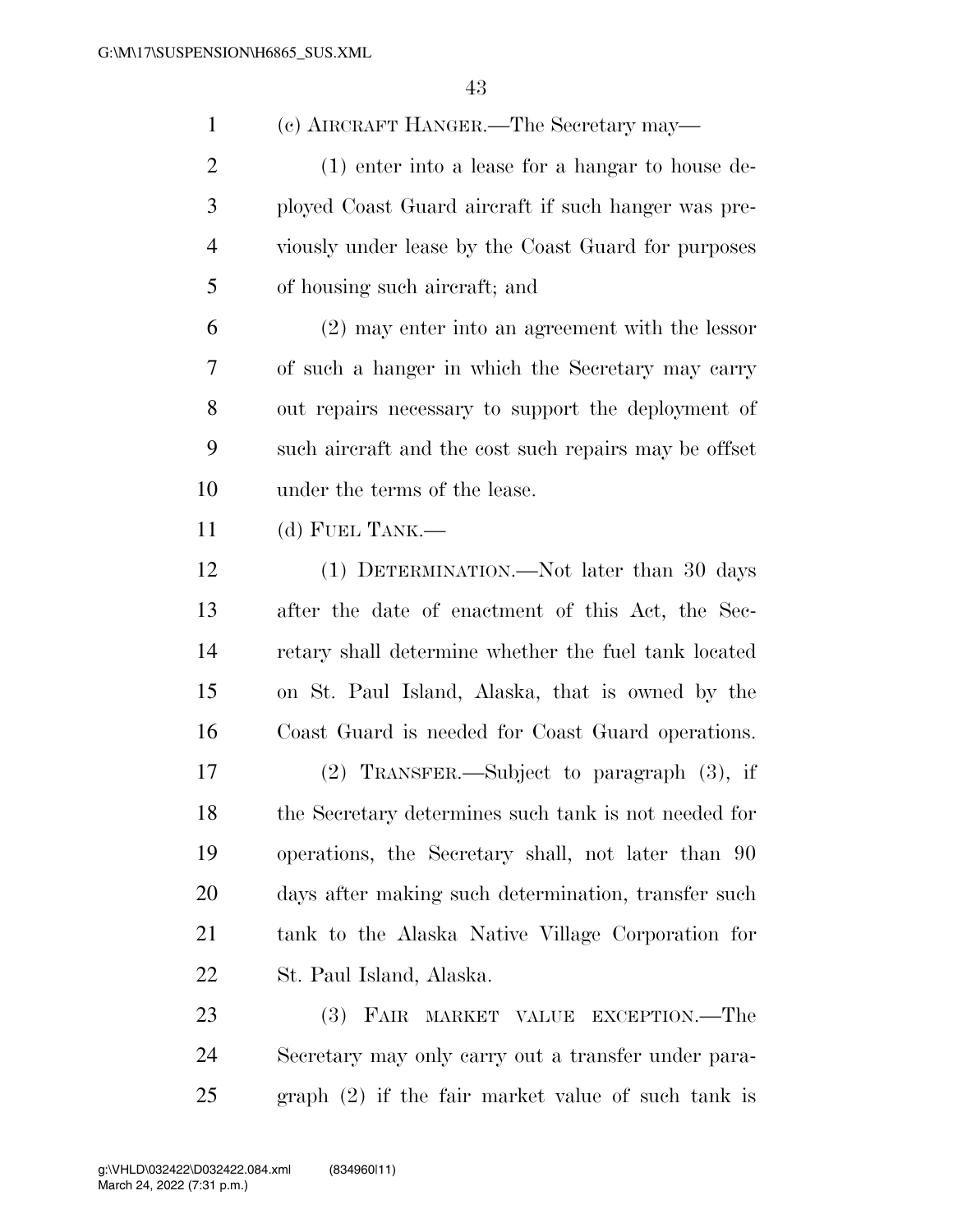less than the aggregate value of any lease payments for the property on which the tank is located that the Coast Guard would have paid to the Alaska Na- tive Village Corporation for St. Paul Island, Alaska, had such lease been extended at the same rate.

 (e) SAVINGS CLAUSE.—Nothing in this section shall be construed to limit any rights of the Alaska Native Vil- lage Corporation for St. Paul to receive conveyance of all or part of the lands and improvements related to Tract 43 under the same terms and conditions as prescribed in section 524 of the Pribilof Island Transition Completion Act of 2016 (Public Law 114–120).

#### **SEC. 219. NOTIFICATION OF COMMUNICATION OUTAGES.**

 Not later than 180 days after the date of enactment of this Act, the Commandant of the Coast Guard shall submit to the Committee on Transportation and Infra- structure of the House of Representatives and the Com- mittee on Commerce, Science, and Transportation of the Senate a report that—

 (1) contains a plan for the Coast Guard to no- tify mariners of radio outages for towers owned and operated by the Coast Guard in District 17;

 (2) address in such plan how the Coast Guard in District 17 will—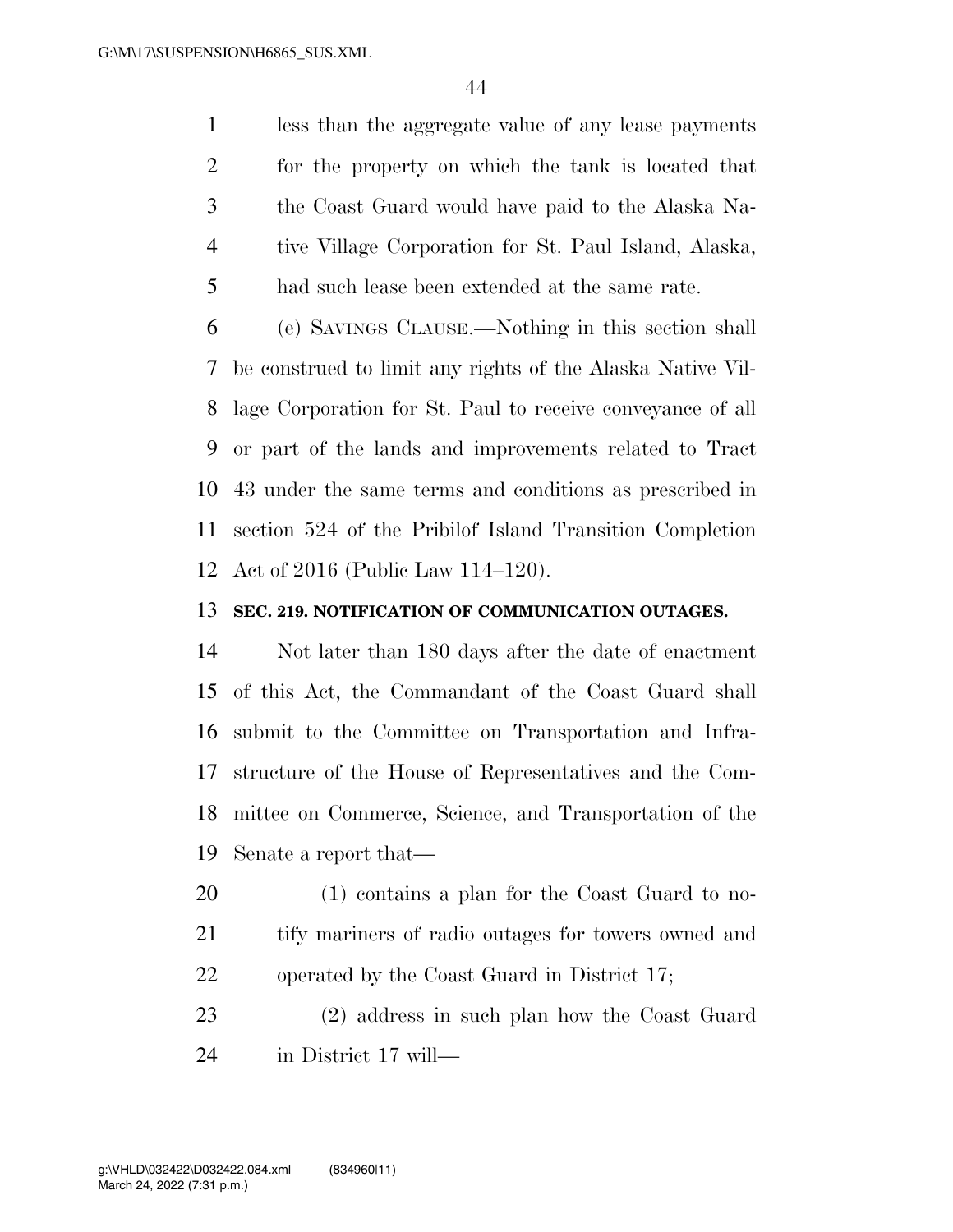| $\mathbf{1}$   | (A) disseminate outage updates regarding                  |
|----------------|-----------------------------------------------------------|
| $\overline{2}$ | outages on social media at least every 48 hours;          |
| 3              | (B) provide updates on a publicly acces-                  |
| $\overline{4}$ | sible website at least every 48 hours;                    |
| 5              | (C) develop methods for notifying mariners                |
| 6              | where cellular connectivity does not exist;               |
| 7              | (D) generate receipt confirmation and ac-                 |
| 8              | knowledgment of outages from mariners; and                |
| 9              | (E) develop and advertise a web-based                     |
| 10             | communications update hub on AM/FM radio                  |
| 11             | for mariners; and                                         |
| 12             | (3) identifies technology gaps necessary to im-           |
| 13             | plement the plan and provide a budgetary assess-          |
| 14             | ment necessary to implement the plan.                     |
| 15             | TITLE III-MARITIME                                        |
| 16             | Subtitle A—Shipping                                       |
| 17             | SEC. 301. NONOPERATING INDIVIDUAL.                        |
| 18             | Section 8313(b) of the William M. (Mac) Thornberry        |
| 19             | National Defense Authorization Act for Fiscal Year 2021   |
| 20             | (Public Law 116–283) is amended by striking "the date     |
| 21             | that is 2 years after the date of the enactment of this   |
| 22             | Act" and inserting "January 1, 2025".                     |
| 23             | SEC. 302. OCEANOGRAPHIC RESEARCH VESSELS.                 |
| 24             | (a) REPORT REQUIRED.—Not later than 180 days              |
| 25             | after the date of enactment of this Act, the Secretary of |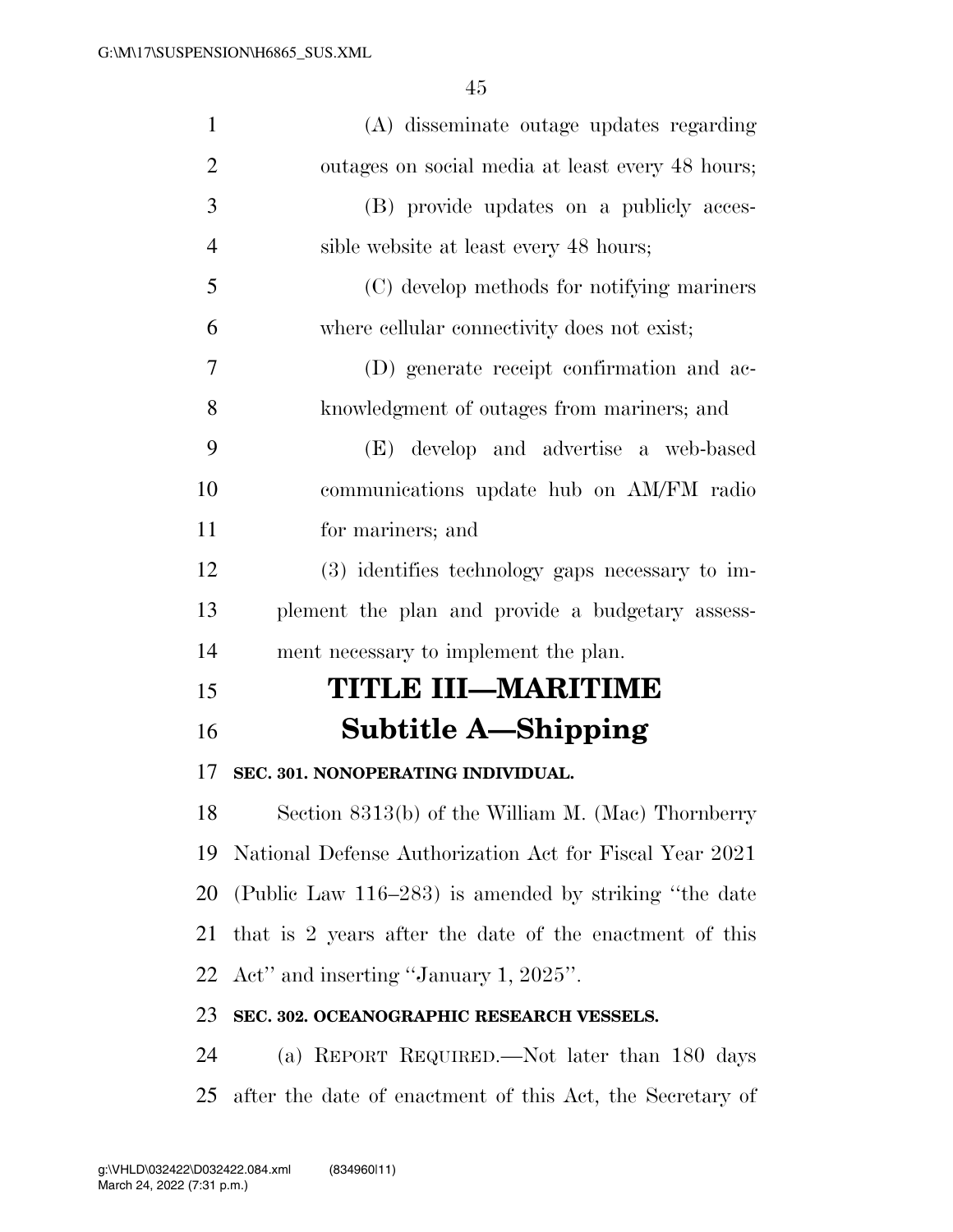Transportation, in consultation with the Secretary of the department in which the Coast Guard is operating, shall submit to the Committee on Transportation and Infra- structure of the House of Representatives and the Com- mittee on Commerce, Science, and Transportation of the Senate a report detailing the total number of vessels known or estimated to operate or to have operated under section 50503 of title 46, United States Code, during each of the past 10 fiscal years.

 (b) CONTENTS.—The report required by subsection (a) shall include the following elements:

 (1) The total number of foreign-flagged vessels known or estimated to operate or to have operated as oceanographic research vessels (as such term is defined in section 2101 of title 46, United States Code) during each of the past 10 fiscal years.

 (2) The total number of United States-flagged vessels known or estimated to operate or to have op- erated as oceanographic research vessels (as such term is defined section 2101 of title 46, United States Code) during each of the past 10 fiscal years. **SEC. 303. ATLANTIC COAST PORT ACCESS ROUTES BRIEF-ING.** 

 Not later than 30 days after the date of enactment of this Act, and every 30 days thereafter until the require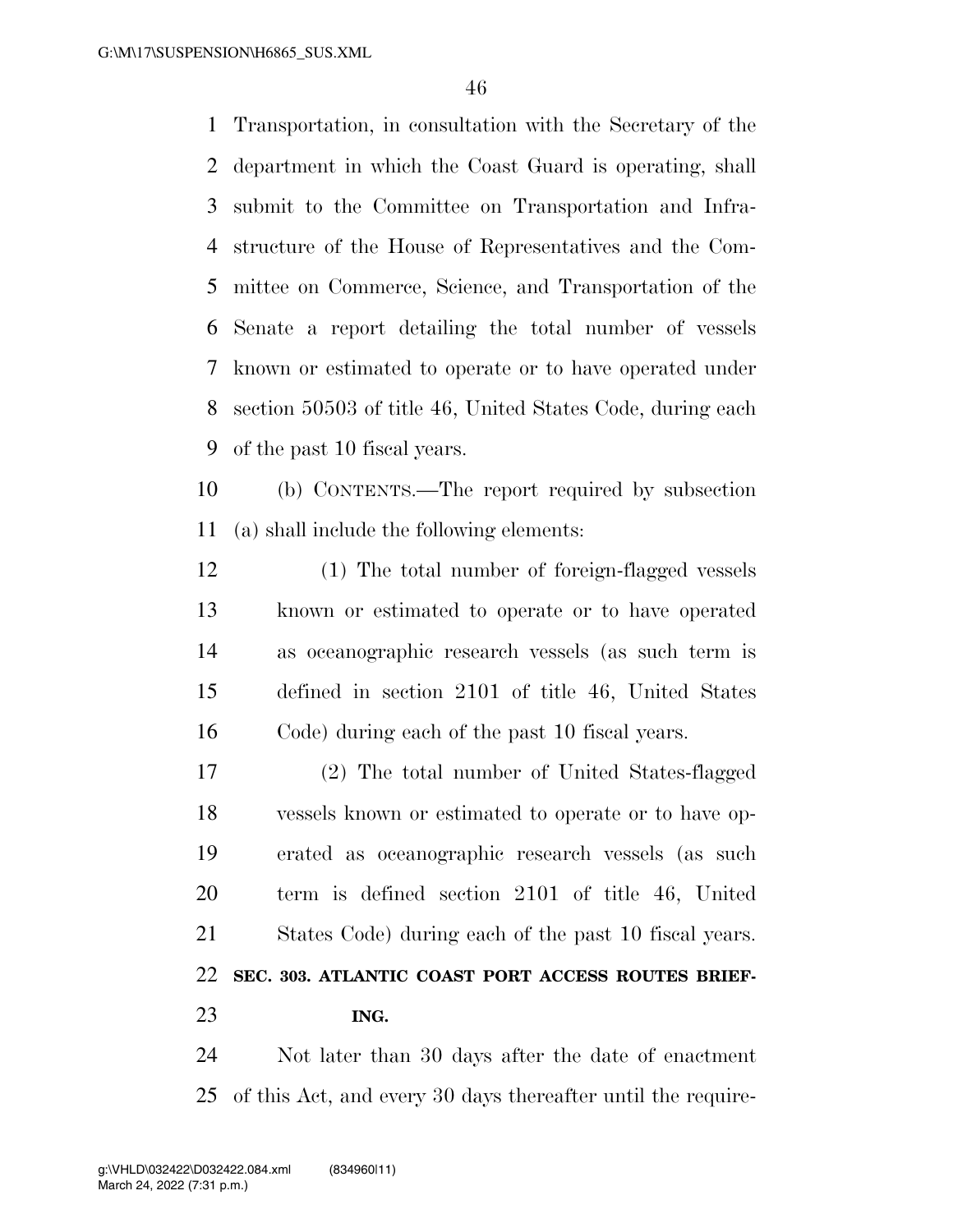ments of section 70003 of title 46, United States Code, are fully executed with respect to the Atlantic Coast Port Access Route, the Secretary of the department in which the Coast Guard is operating shall brief the Committee on Transportation and Infrastructure of the House of Representatives and the Committee on Commerce, Science, and Transportation of the Senate on any progress made to execute such requirements.

### **Subtitle B—Vessel Safety**

#### **SEC. 304. FISHING VESSEL SAFETY.**

 (a) IN GENERAL.—Chapter 45 of title 46, United States Code, is amended—

13 (1) in section  $4502(f)(2)$  by striking "certain vessels described in subsection (b) if requested by the owner or operator; and'' and inserting ''vessels described in subsection (b) if—

- 17  $\langle (A) \rangle$  requested by an owner or operator; or
- 18  $"$ (B) the vessel is—
- 19 ''(i) at least 50 feet overall in length;
- 20  $\frac{1}{20}$  (ii) built before July 1, 2013; and
- 21  $\frac{1}{1}$   $\frac{1}{25}$  years of age or older; and";
- (2) in section 4503(b) by striking ''Except as provided in section 4503a, subsection (a)'' and in-serting ''Subsection (a)''; and
- (3) by repealing section 4503a.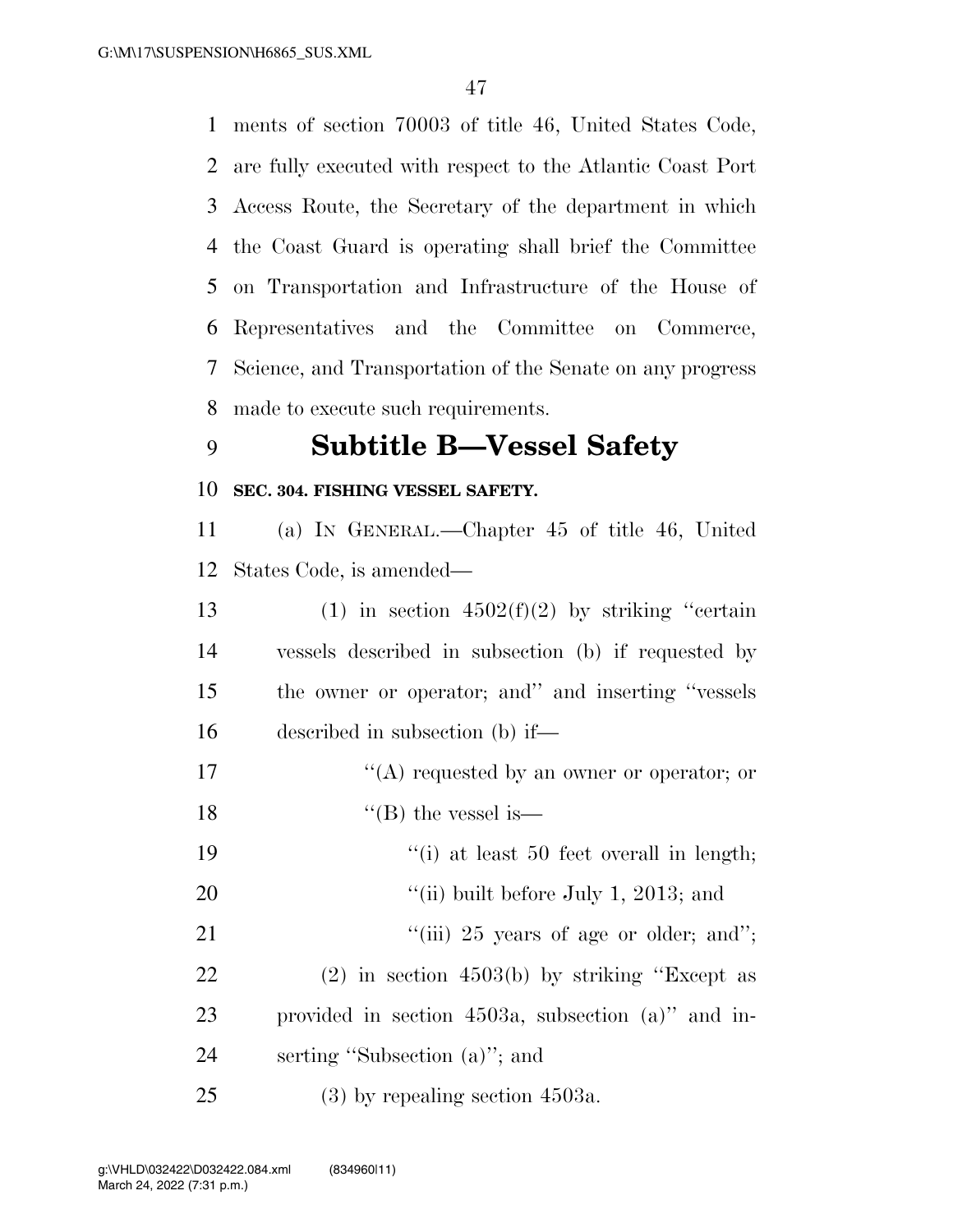(b) ALTERNATIVE SAFETY COMPLIANCE AGREE- MENTS.—Nothing in this section or the amendments made by this section shall be construed to affect or apply to any alternative compliance and safety agreement entered into by the Coast Guard that is in effect on the date of enact-ment of this Act.

 (c) CONFORMING AMENDMENTS.—The table of sec- tions in chapter 45 of title 46, United States Code, is amended by striking the item relating to section 4503a. **SEC. 305. REQUIREMENTS FOR DUKW-TYPE AMPHIBIOUS PASSENGER VESSELS.** 

 (a) REGULATIONS REQUIRED.—Not later than 1 year after the date of enactment of this Act, the Commandant of the Coast Guard shall issue regulations for DUKW-type amphibious passenger vessels operating in waters subject to the jurisdiction of the United States, as defined in sec- tion 2.38 of title 33, Code of Federal Regulations (as in effect on the date of enactment of this Act).

 (b) DEADLINE FOR COMPLIANCE.—The regulations issued under subsection (a) shall take effect not later than 24 months after the date of enactment of this Act.

 (c) REQUIREMENTS.—The regulations required under subsection (a) shall include the following:

 (1) A requirement that operators of DUKW-type amphibious passenger vessels provide reserve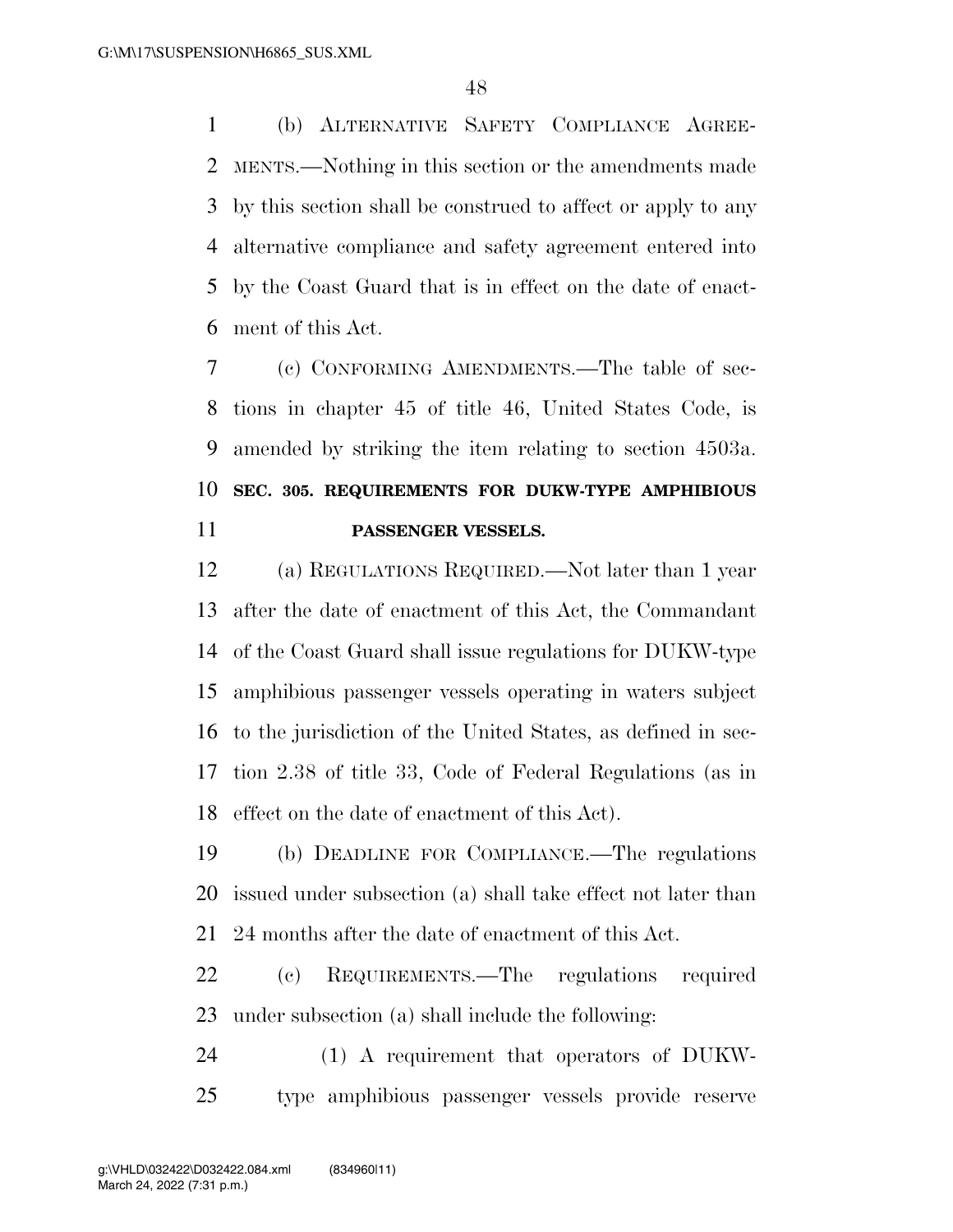| $\mathbf{1}$   | buoyancy for such vessels through passive means, in-   |
|----------------|--------------------------------------------------------|
| $\overline{2}$ | cluding watertight compartmentalization, built-in flo- |
| 3              | tation, or such other means as determined appro-       |
| $\overline{4}$ | priate by the Commandant, in order to ensure that      |
| 5              | such vessels remain afloat and upright in the event    |
| 6              | of flooding, including when carrying a full com-       |
| 7              | plement of passengers and crew.                        |
| 8              | $(2)$ A requirement that an operator of a              |
| 9              | DUKW-type amphibious passenger vessel—                 |
| 10             | (A) review and notate the forecast of the              |
| 11             | National Weather Service of the National Oce-          |
| 12             | anic and Atmospheric Administration in the             |
| 13             | logbook of the vessel before getting underway          |
| 14             | and periodically while underway;                       |
| 15             | (B) proceed to the nearest harbor or safe              |
| 16             | refuge in any case in which a watch or warning         |
| 17             | is issued for wind speeds exceeding the wind           |
| 18             | speed equivalent used to certify the stability of      |
| 19             | such DUKW-type amphibious passenger vessel;            |
| 20             | and                                                    |
| 21             | (C) maintain and monitor a weather mon-                |
| 22             | itor radio receiver at the operator station of the     |
| 23             | vessel that is automatically activated by the          |
| 24             | warning alarm device of the National Weather           |
| 25             | Service.                                               |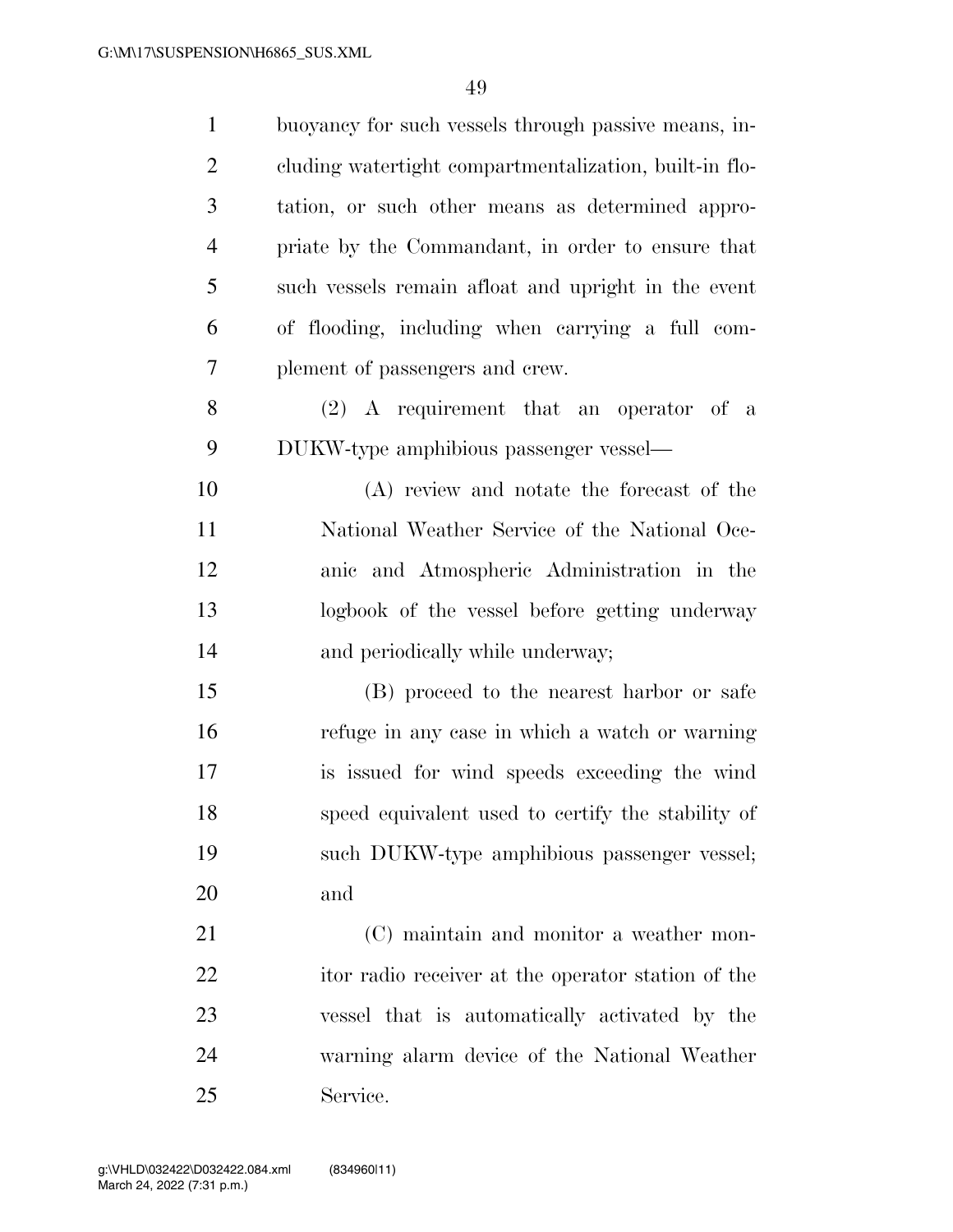| $\mathbf{1}$   | $(3)$ A requirement that—                         |
|----------------|---------------------------------------------------|
| $\overline{2}$ | (A) operators of DUKW-type amphibious             |
| 3              | passenger vessels inform passengers that seat     |
| $\overline{4}$ | belts may not be worn during waterborne oper-     |
| 5              | ations;                                           |
| 6              | (B) before the commencement of water-             |
| 7              | borne operations, a crew member shall visually    |
| 8              | check that the seatbelt of each passenger is un-  |
| 9              | buckled; and                                      |
| 10             | (C) operators or crew maintain a log re-          |
| 11             | cording the actions described in subparagraphs    |
| 12             | $(A)$ and $(B)$ .                                 |
| 13             | $(4)$ A requirement for annual training for oper- |
| 14             | ators and crew of DUKW-type amphibious pas-       |
| 15             | sengers vessels, including—                       |
| 16             | (A) training for personal flotation and seat      |
| 17             | belt requirements, verifying the integrity of the |
| 18             | vessel at the onset of each waterborne depar-     |
| 19             | ture, identification of weather hazards, and use  |
| 20             | of National Weather Service resources prior to    |
| 21             | operation; and                                    |
| 22             | (B) training for crew to respond to emer-         |
| 23             | gency situations, including flooding, engine      |
| 24             | compartment fires, man-overboard situations,      |
| 25             | and in water emergency egress procedures.         |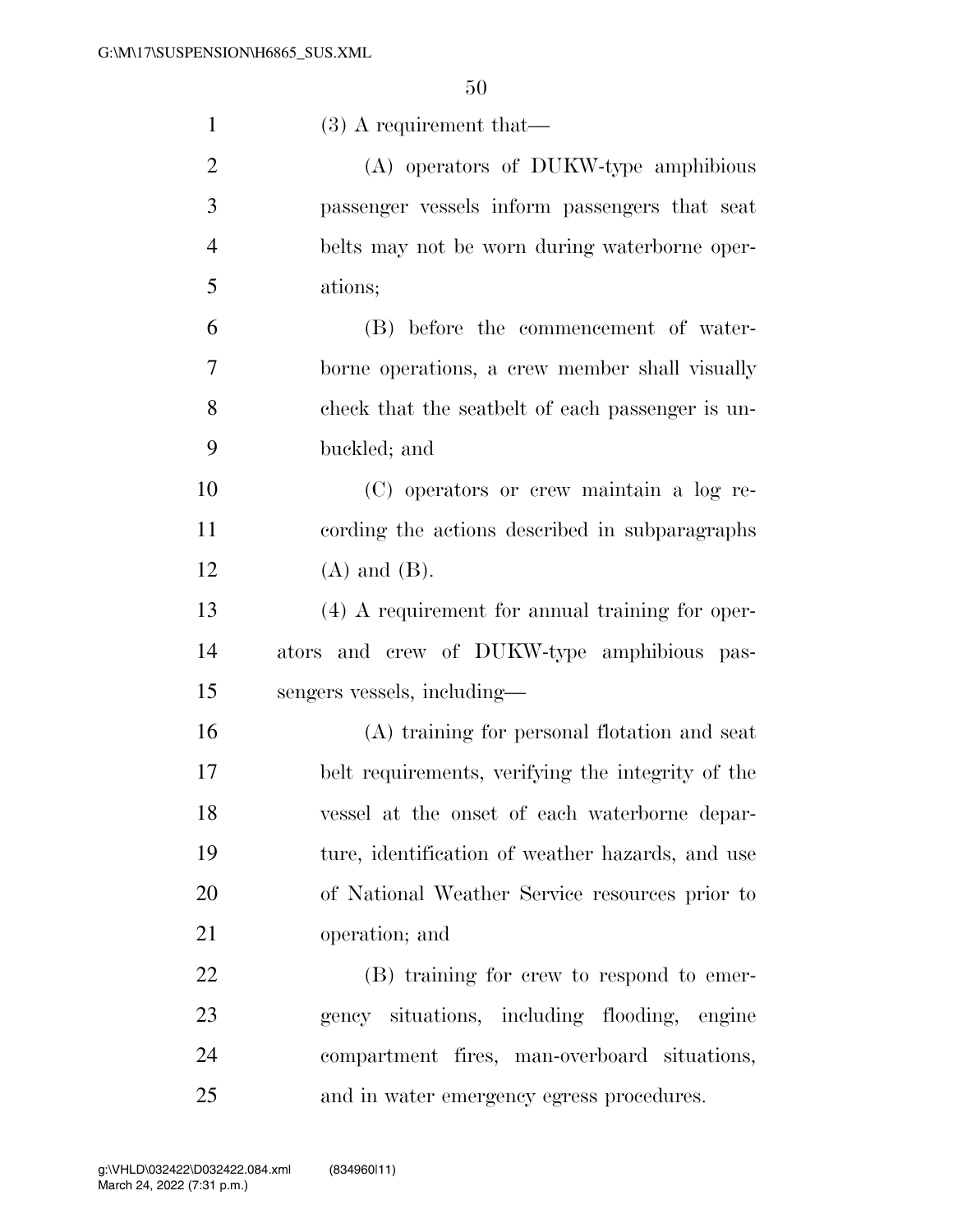(d) CONSIDERATION.—In issuing the regulations re- quired under subsection (a), the Commandant shall con- sider whether personal flotation devices should be required for the duration of the waterborne transit of a DUKW-type amphibious passenger vessel.

 (e) INTERIM REQUIREMENTS.—Beginning on the date on which the regulations under subsection (a) are issued, the Commandant shall require that operators of DUKW-type amphibious passenger vessels that are not in compliance with such regulations shall be subject to the following requirements:

- (1) Remove the canopies and any window cov- erings of such vessels for waterborne operations, or install in such vessels a canopy that does not restrict horizontal or vertical escape by passengers in the event of flooding or sinking.
- (2) If a canopy and window coverings are re- moved from any such vessel pursuant to paragraph (1), require that all passengers wear a personal flo- tation device approved by the Coast Guard before 21 the onset of waterborne operations of such vessel.

 (3) Reengineer such vessels to permanently close all unnecessary access plugs and reduce all through-hull penetrations to the minimum number and size necessary for operation.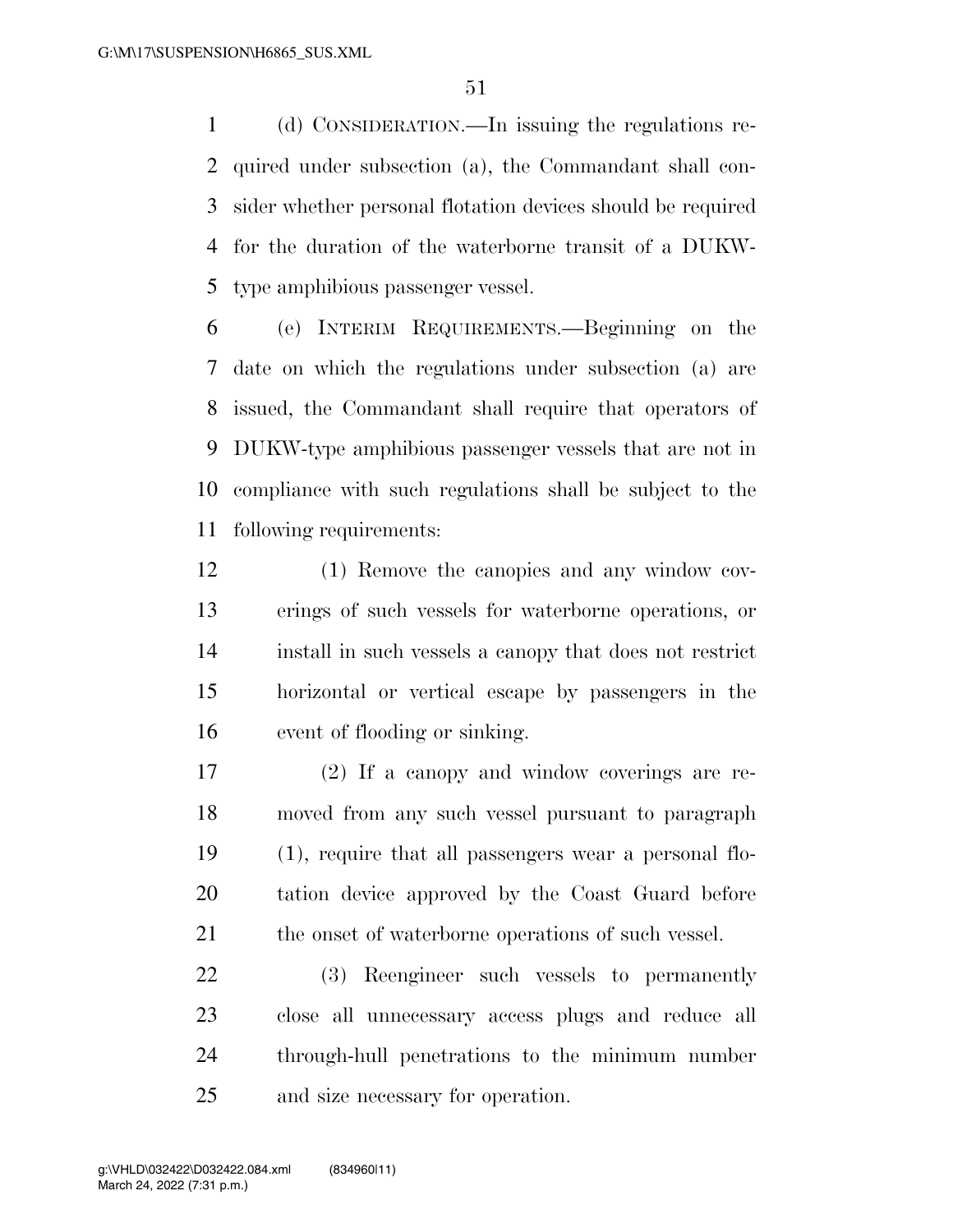| $\mathbf{1}$   | (4) Install in such vessels independently pow-        |
|----------------|-------------------------------------------------------|
| $\overline{2}$ | ered electric bilge pumps that are capable of         |
| 3              | dewatering such vessels at the volume of the largest  |
| $\overline{4}$ | remaining penetration in order to supplement an op-   |
| 5              | erable Higgins pump or a dewatering pump of equiv-    |
| 6              | alent or greater capacity.                            |
| 7              | $(5)$ Install in such vessels not fewer than 4        |
| $8\,$          | independently powered bilge alarms.                   |
| 9              | (6) Conduct an in-water inspection of any such        |
| 10             | vessel after each time a through-hull penetration of  |
| 11             | such vessel has been removed or uncovered.            |
| 12             | (7) Verify through an in-water inspection the         |
| 13             | watertight integrity of any such vessel at the outset |
| 14             | of each waterborne departure of such vessel.          |
| 15             | (8) Install underwater LED lights that activate       |
| 16             | automatically in an emergency.                        |
| 17             | (9) Otherwise comply with any other provisions        |
| 18             | of relevant Coast Guard guidance or instructions in   |
| 19             | the inspection, configuration, and operation of such  |
| 20             | vessels.                                              |
| 21             | SEC. 306. EXONERATION AND LIMITATION OF LIABILITY     |
| 22             | FOR SMALL PASSENGERS VESSELS.                         |
| 23             | (a) RESTRUCTURING.—Chapter 305 of title 46,           |
| 24             | United States Code, is amended—                       |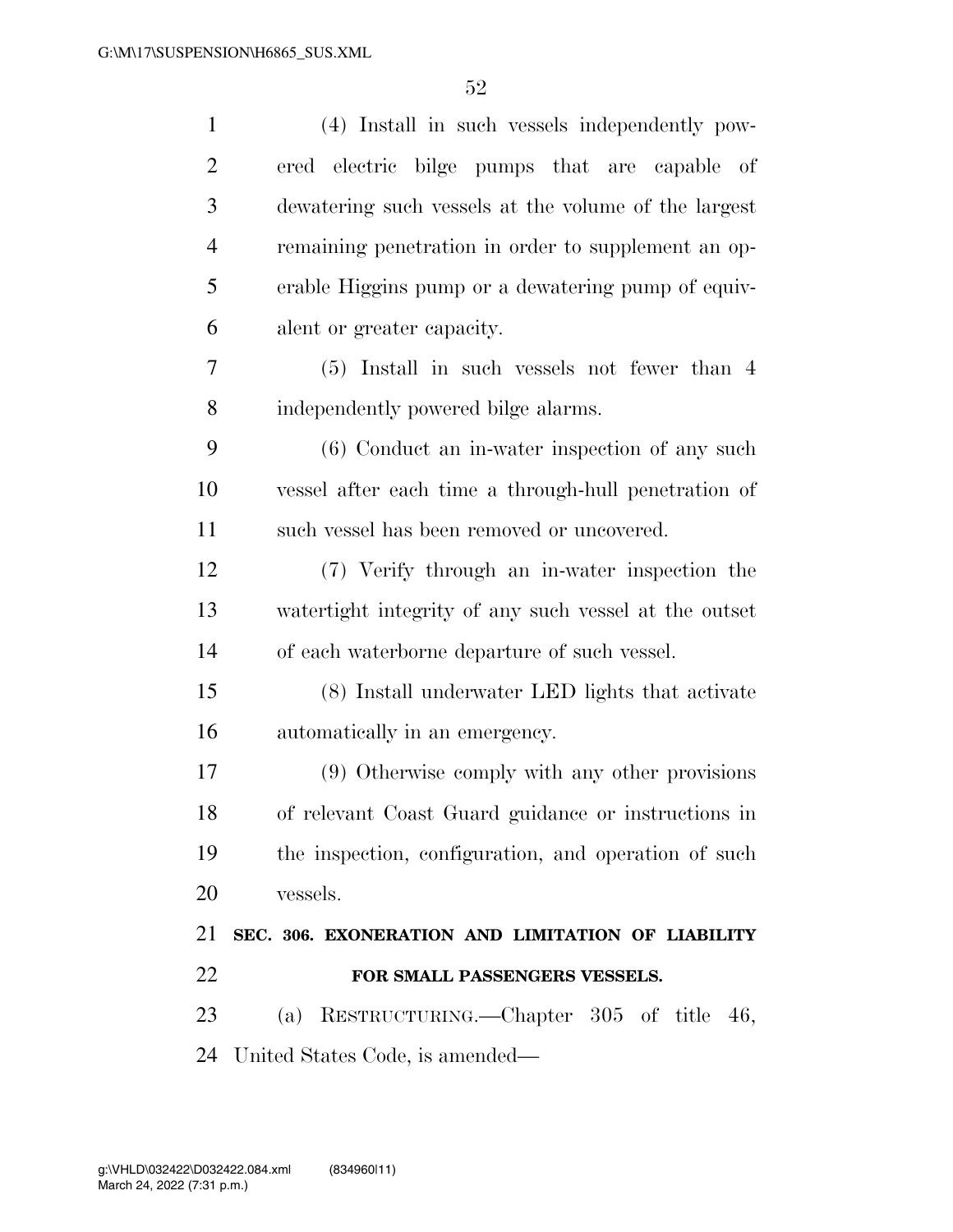| $\mathbf{1}$   | (1) by inserting the following before section         |
|----------------|-------------------------------------------------------|
| 2              | 30501 the following:                                  |
| 3              | "Subchapter I—General Provisions";                    |
| $\overline{4}$ | $(2)$ by inserting the following before section       |
| 5              | 30503:                                                |
| 6              | "Subchapter II—Exoneration and Limitation             |
| $\overline{7}$ | of Liability";                                        |
| 8              | and                                                   |
| 9              | $(3)$ by redesignating sections $30503$ through       |
| 10             | $30512$ as sections $30521$ through $30530$ , respec- |
| 11             | tively.                                               |
| 12             | (b) DEFINITIONS.—Section 30501 of title 46, United    |
| 13             | States Code, is amended to read as follows:           |
| 14             | "§30501. Definitions                                  |
| 15             | "In this chapter:                                     |
| 16             | "(1) COVERED SMALL PASSENGER VESSEL.-                 |
| 17             | The term 'covered small passenger vessel'—            |
| 18             | "(A) means a small passenger vessel, as               |
| 19             | defined in section 2101 that is—                      |
| 20             | "(i) not a wing-in-ground craft; and                  |
| 21             | $\lq\lq$ (ii) carrying—                               |
| 22             | $\lq\lq$ (I) not more than 49 passengers              |
| 23             | on an overnight domestic voyage; and                  |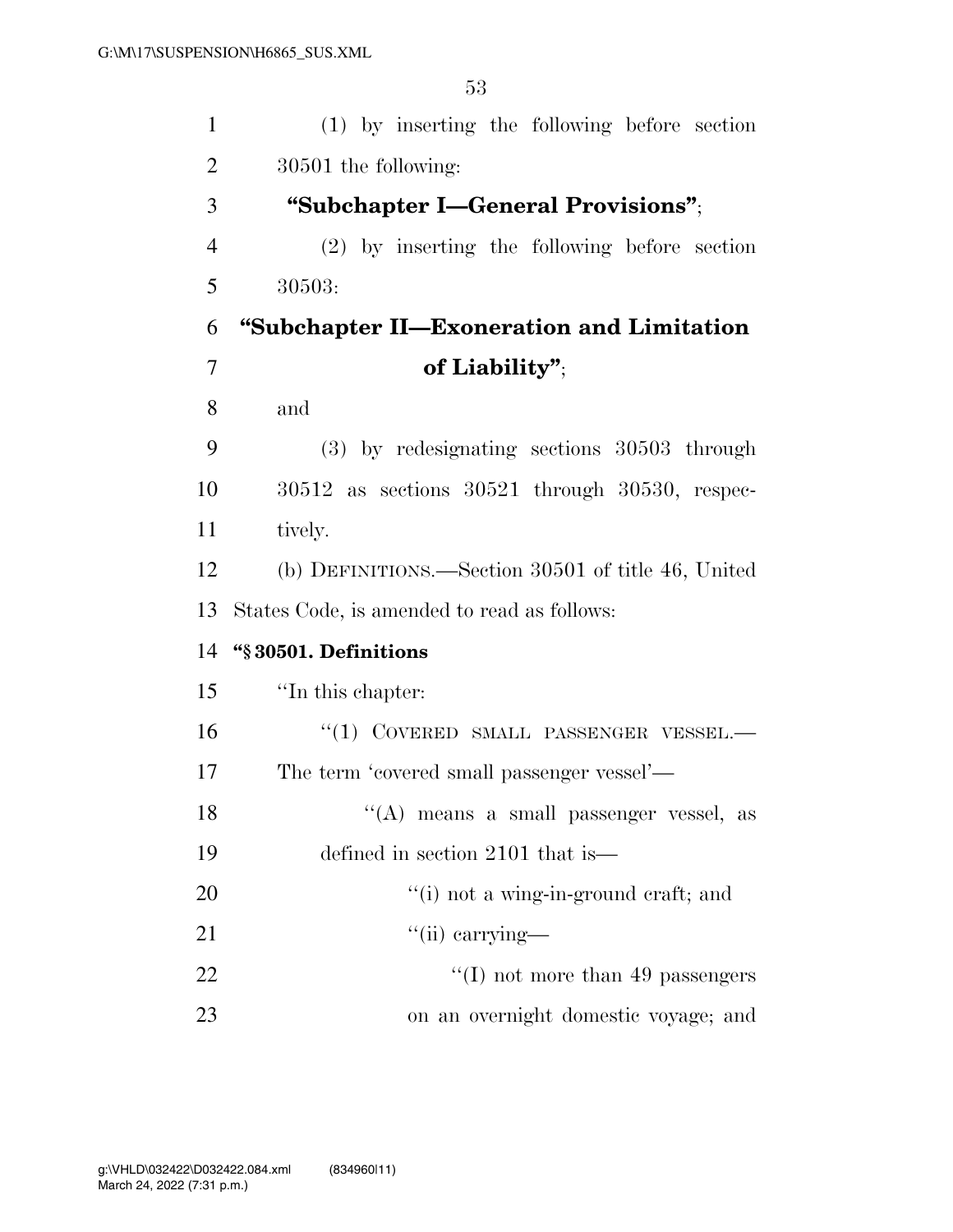| $\mathbf{1}$   | "(II) not more than $150$ pas-                               |
|----------------|--------------------------------------------------------------|
| $\overline{2}$ | sengers on any voyage that is not an                         |
| 3              | overnight domestic voyage; and                               |
| $\overline{4}$ | "(B) includes any wooden vessel con-                         |
| 5              | structed prior to March 11, 1996, carrying at                |
| 6              | least 1 passenger for hire.                                  |
| 7              | "(2) $\text{OWNER.}$ -The term 'owner' includes a            |
| 8              | charterer that mans, supplies, and navigates a vessel        |
| 9              | at the charterer's own expense or by the charterer's         |
| 10             | own procurement.".                                           |
| 11             | (c) CLERICAL AMENDMENT.—The item relating to                 |
| 12             | section $30501$ in the analysis for chapter 305 of title 46, |
| 13             | United States Code, is amended to read as follows:           |
|                |                                                              |
|                | "30501. Definitions.".                                       |
| 14             | (d) APPLICABILITY.—Section $30502$ of title 46,              |
| 15             | United States Code, is amended by inserting "as to cov-      |
| 16             | ered small passenger vessels, and" before "as otherwise      |
|                | 17 provided".                                                |
| 18             | (e) PROVISIONS REQUIRING NOTICE OF CLAIM OR                  |
| 19             | LIMITING TIME FOR BRINGING ACTION.—Section 30526             |
| 20             | of title 46, United States Code, as redesignated by sub-     |
| 21             | section $(a)$ , is amended—                                  |
| 22             | $(1)$ in subsection $(a)$ , by inserting "and covered"       |
| 23             | small passenger vessels" after "seagoing vessels";           |
| 24             | $(2)$ in subsection (b)(1), by striking "6 months"           |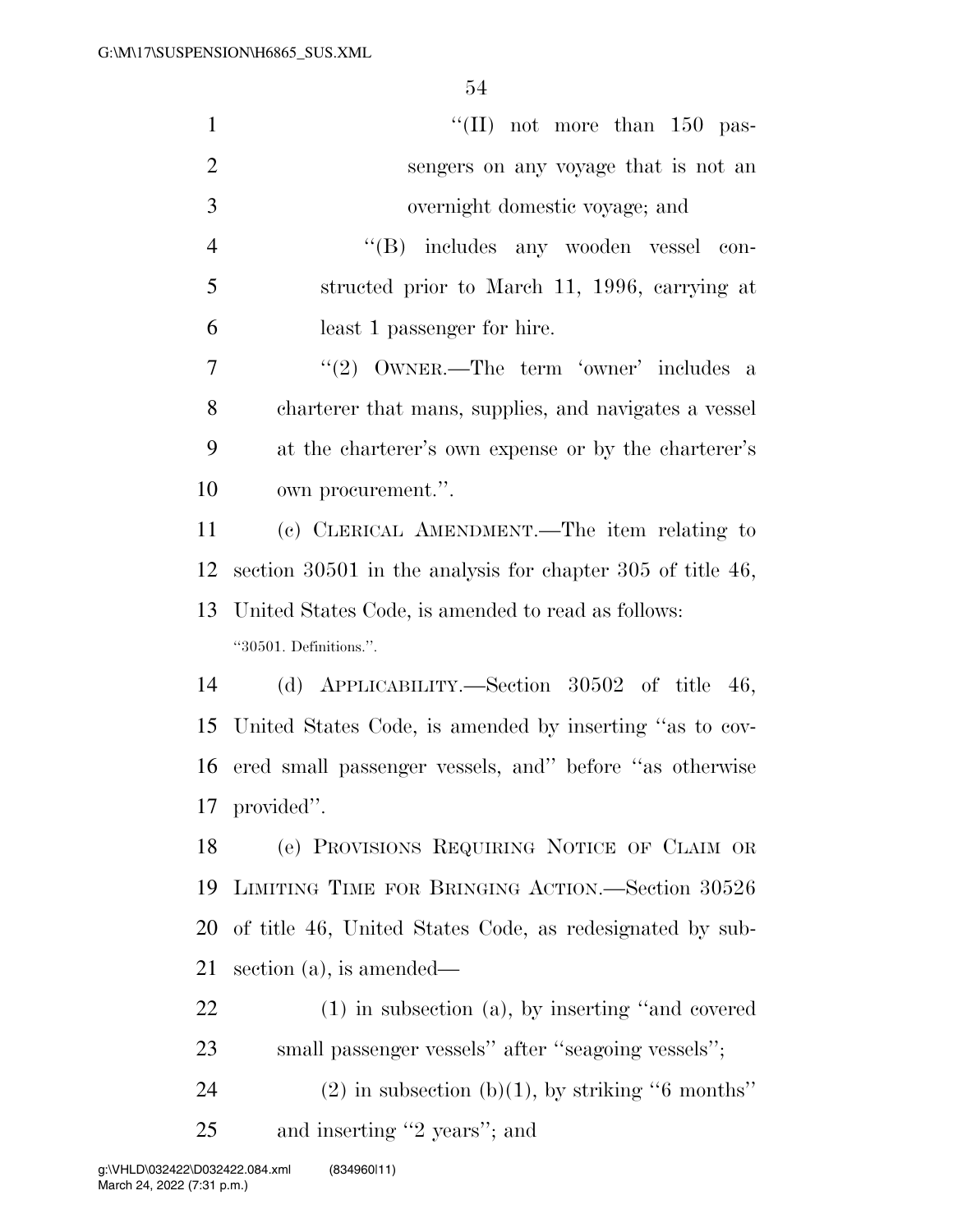| $\mathbf{1}$   | $(3)$ in subsection $(b)(2)$ , by striking "one year"     |
|----------------|-----------------------------------------------------------|
| $\overline{2}$ | and inserting "2 years".                                  |
| 3              | (f) TABLES OF SUBCHAPTERS AND TABLES OF SEC-              |
| $\overline{4}$ | TIONS.—The table of sections for chapter 305 of title 46, |
| 5              | United States Code, is amended—                           |
| 6              | $(1)$ by inserting before section 30501 the fol-          |
| 7              | lowing:                                                   |
|                | "SUBCHAPTER I-GENERAL PROVISIONS";                        |
| 8              | $(2)$ by inserting after section 30502 the fol-           |
| 9              | lowing:                                                   |
|                | "SUBCHAPTER II-EXONERATION AND LIMITATION OF LIABILITY";  |
| 10             | and                                                       |
| 11             | (3) by redesignating the items relating to sec-           |
| 12             | tions 30503 through 30512 as items relating to sec-       |
| 13             | tions 30521 through 30530, respectively.                  |
| 14             | (g) CONFORMING AMENDMENTS.—Title 46, United               |
| 15             | States Code, is further amended—                          |
| 16             | $(1)$ in section 14305(a)(5), by striking "section        |
| 17             | $30506"$ and inserting "section $30524"$ ;                |
| 18             | $(2)$ in section 30523(a), as redesignated by sub-        |
| 19             | section (a), by striking "section 30506" and insert-      |
| 20             | ing "section $30524$ ";                                   |
| 21             | $(3)$ in section 30524(b), as redesignated by sub-        |
| 22             | section (a), by striking "section 30505" and insert-      |
| 23             | ing "section 30523"; and                                  |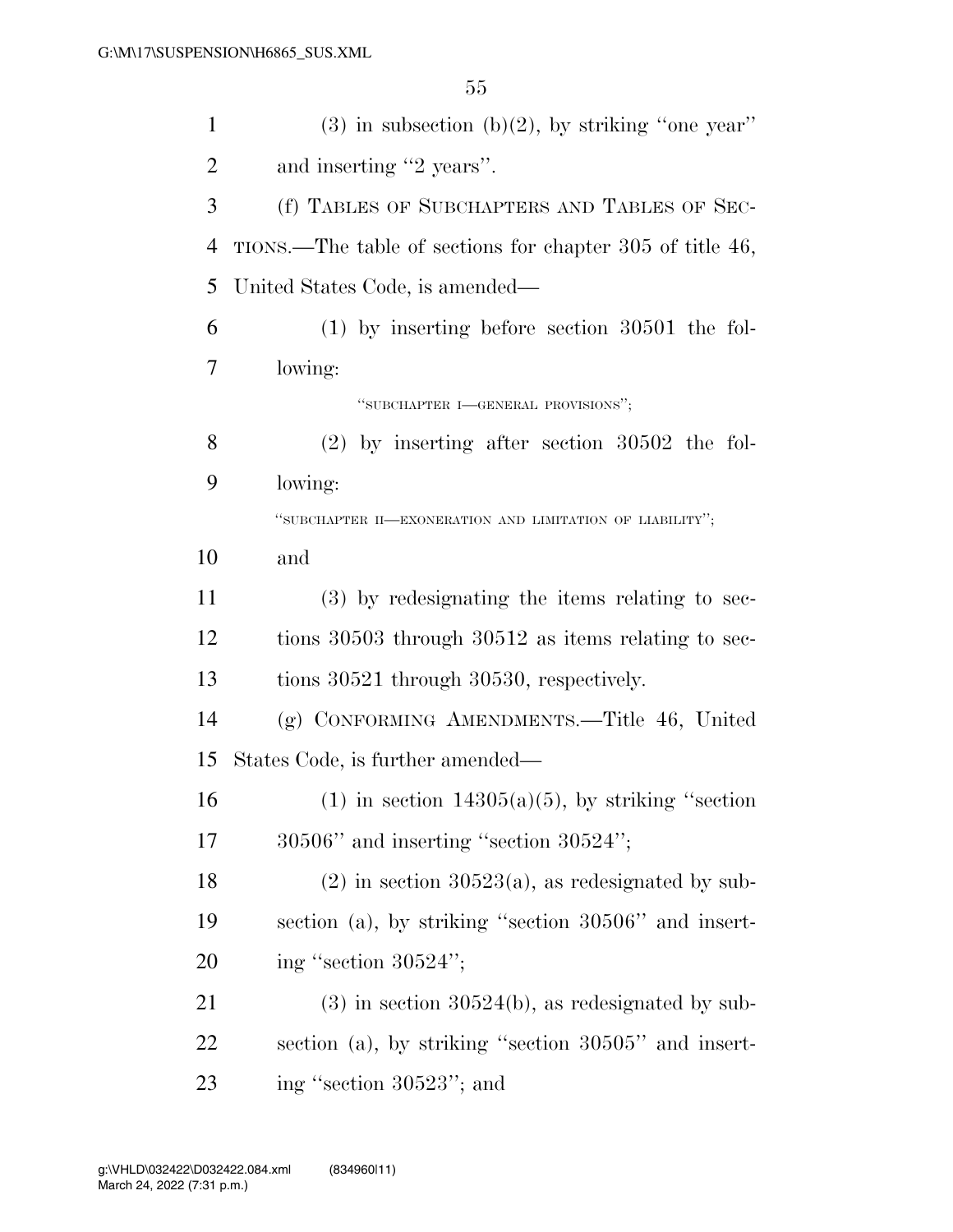| $\mathbf{1}$   | $(4)$ in section 30525, as redesignated by sub-               |
|----------------|---------------------------------------------------------------|
| $\mathbf{2}$   | section $(a)$ —                                               |
| 3              | $(A)$ in the matter preceding paragraph $(1)$ ,               |
| $\overline{4}$ | by striking "sections 30505 and 30506" and in-                |
| 5              | serting "sections $30523$ and $30524$ ";                      |
| 6              | $(B)$ in paragraph $(1)$ by striking "section"                |
| 7              | $30505"$ and inserting "section $30523"$ ; and                |
| 8              | $(C)$ in paragraph $(2)$ by striking "section"                |
| 9              | $30506(b)$ " and inserting "section $30524(b)$ ".             |
| 10             | SEC. 307. AUTOMATIC IDENTIFICATION SYSTEM REQUIRE-            |
| 11             | MENTS.                                                        |
| 12             | (a) REQUIREMENT FOR FISHING VESSELS TO HAVE                   |
| 13             | <b>IDENTIFICATION</b><br><b>AUTOMATIC</b><br>SYSTEMS.—Section |
| 14             | $70114(a)(1)$ of title 46, United States Code, is amended—    |
| 15             | $(1)$ by striking ", while operating on the navi-             |
| 16             | gable waters of the United States,";                          |
| 17             | $(2)$ by redesignating subparagraphs $(A)$ through            |
| 18             | $(D)$ as clauses (i) through (iv);                            |
| 19             | $(3)$ by inserting before clauses (i) through (iv),           |
| 20             | as redesignated by paragraph $(2)$ , the following:           |
| 21             | "(A) While operating on the navigable waters of               |
| 22             | the United States:"; and                                      |
| 23             | $(4)$ by adding at the end the following:                     |
| 24             | "(B) A vessel of the United States that is more               |
| 25             | than 65 feet overall in length, while engaged in fish-        |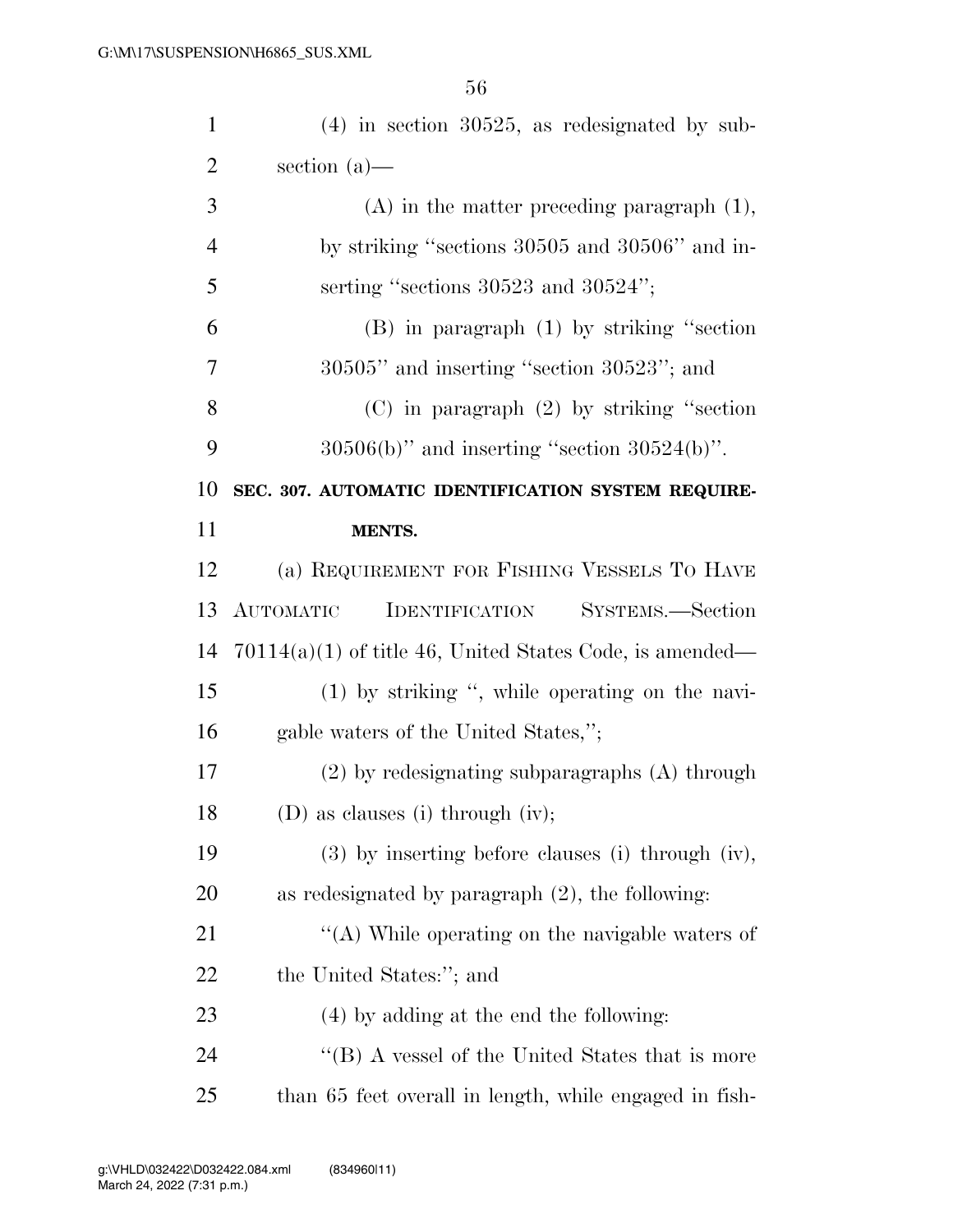ing, fish processing, or fish tendering operations on the navigable waters of the United States or in the United States exclusive economic zone.''.

 (b) AUTHORIZATION OF APPROPRIATIONS.—There is authorized to be appropriated to the Secretary of Com- merce for fiscal year 2022, \$5,000,000, to remain avail- able until expended, to purchase automatic identification systems for fishing vessels, fish processing vessels, fish tender vessels more than 50 feet in length, as described under this section and the amendments made by this sec-tion.

## **Subtitle C—Shipbuilding Program**

#### **SEC. 308. QUALIFIED VESSEL.**

 (a) ELIGIBLE VESSEL.—Section 53501(2) of title 46, United States Code, is amended—

16 (1) in subparagraph  $(A)(iii)$  by striking "and" at the end;

18 (2) in subparagraph  $(B)(v)$  by striking the pe-riod at the end and inserting a semicolon; and

(3) by adding at the end the following:

21 "'(C) a ferry, as such term is defined in section 2101; and

23  $'(D)$  a passenger vessel or small passenger vessel, as such terms are defined in section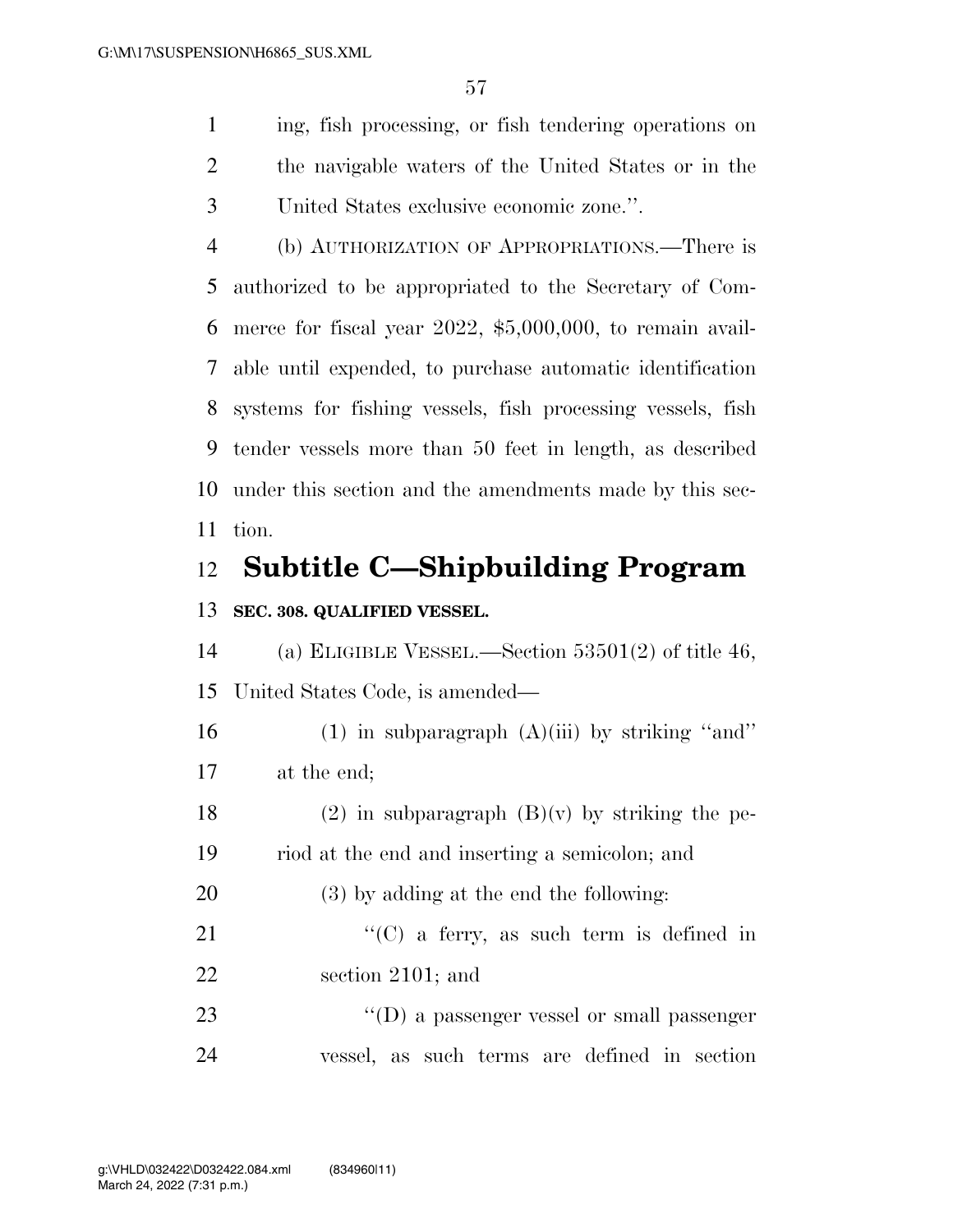| $\mathbf{1}$   | 2101, that has a passenger capacity of 50 pas-              |
|----------------|-------------------------------------------------------------|
| $\overline{2}$ | sengers or greater.".                                       |
| 3              | (b) QUALIFIED VESSEL.—Section $53501(5)$ of title           |
| $\overline{4}$ | 46, United States Code, is amended—                         |
| 5              | (1) in subparagraph $(A)(iii)$ by striking "and"            |
| 6              | at the end;                                                 |
| 7              | $(2)$ in subparagraph $(B)(v)$ by striking the pe-          |
| 8              | riod at the end and inserting a semicolon; and              |
| 9              | $(3)$ by adding at the end the following:                   |
| 10             | " $(C)$ a ferry, as such term is defined in                 |
| 11             | section 2101; and                                           |
| 12             | $\lq\lq$ (D) a passenger vessel or small passenger          |
| 13             | vessel, as such terms are defined in section                |
| 14             | 2101, that has a passenger capacity of 50 pas-              |
| 15             | sengers or greater.".                                       |
| 16             | SEC. 309. ESTABLISHING A CAPITAL CONSTRUCTION FUND.         |
| 17             | Section 53503(b) of title 46, United States Code, is        |
|                | 18 amended by inserting "(including transportation on a     |
| 19             | ferry, passenger vessel, or small passenger vessel, as such |
| 20             | terms are defined in section 2101, that has a passenger     |
| 21             | capacity of 50 passengers or greater)" after "short sea     |
| 22             | transportation".                                            |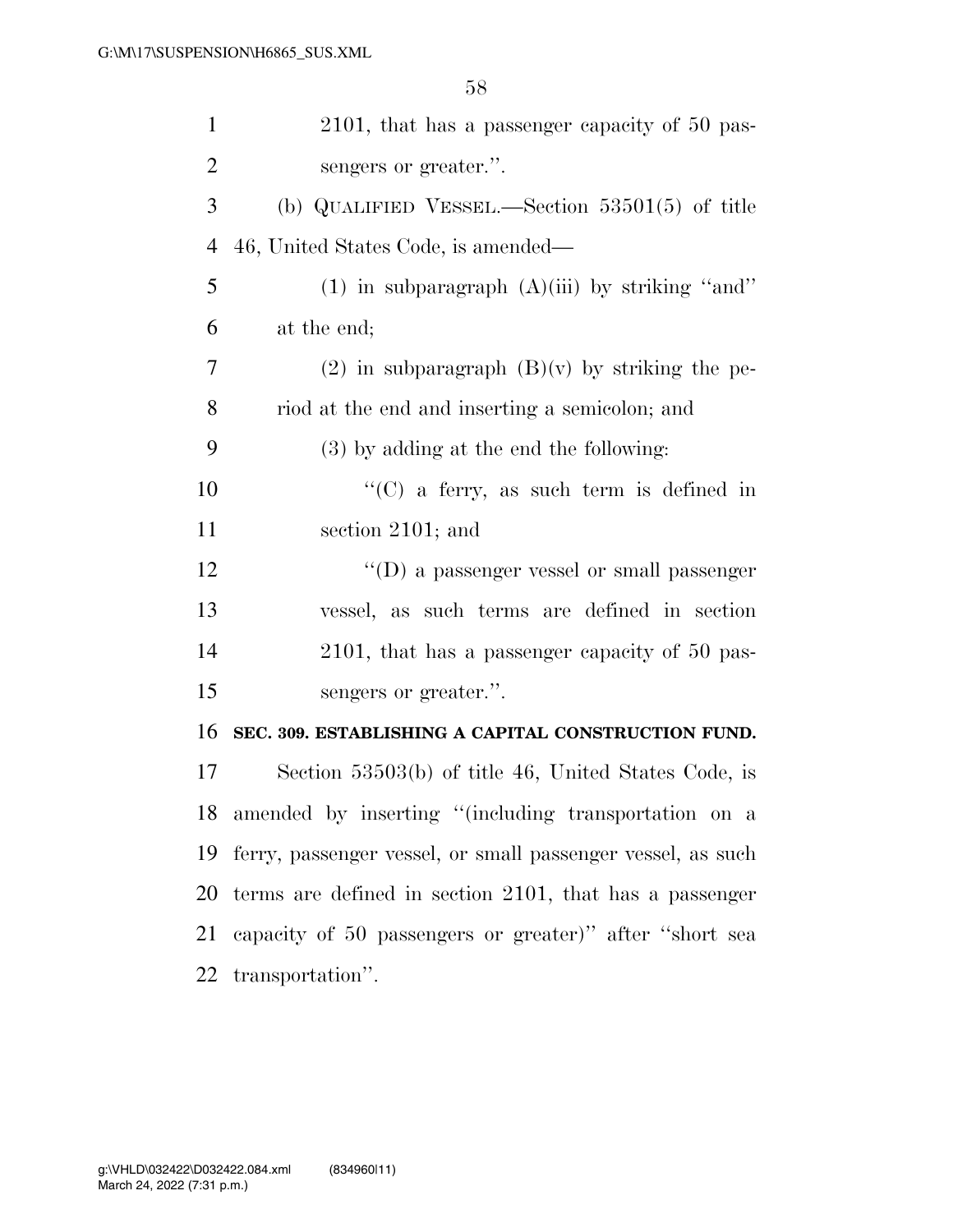# **TITLE IV—FEDERAL MARITIME COMMISSION**

#### **SEC. 401. SHORT TITLE.**

 This title may be cited as the ''Ocean Shipping Re-form Act of 2022''.

#### **SEC. 402. PURPOSES.**

 Section 40101 of title 46, United States Code, is amended by striking paragraphs (2) through (4) and in-serting the following:

 $\frac{1}{2}$  ensure an efficient and competitive trans- portation system for the common carriage of goods by water in the foreign commerce of the United States that is, as far as possible, in harmony with fair and equitable international shipping practices;

 ''(3) encourage the development of a competi- tive and efficient liner fleet of vessels of the United States capable of meeting national security and com-merce needs of the United States;

 $\frac{1}{4}$  support the growth and development of United States exports through a competitive and ef- ficient system for the common carriage of goods by water in the foreign commerce of the United States and by placing a greater reliance on the market-place; and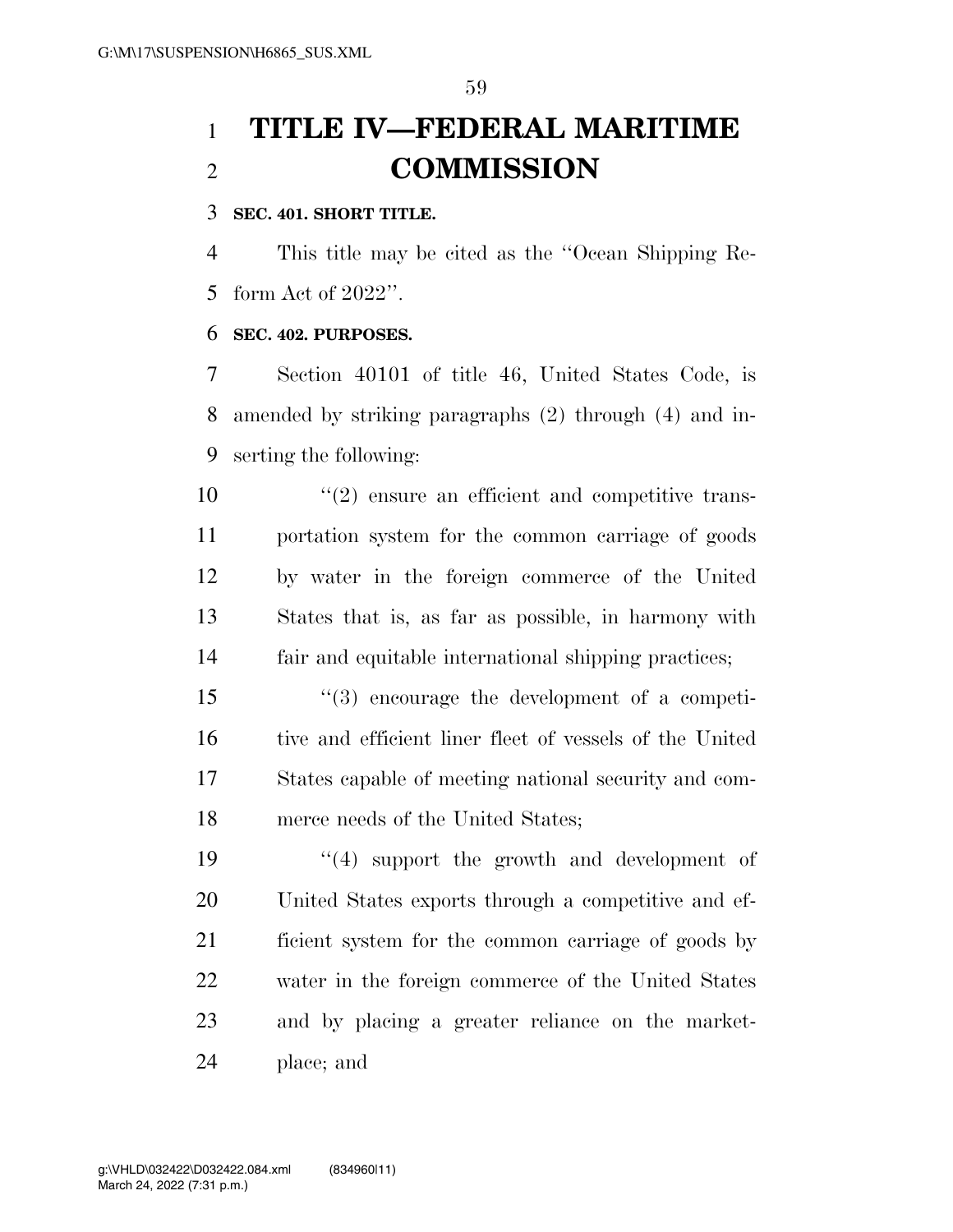| $\mathbf{1}$   | $\lq(5)$ promote reciprocal trade in the common                |
|----------------|----------------------------------------------------------------|
| $\overline{2}$ | carriage of goods by water in the foreign commerce             |
| 3              | of the United States.".                                        |
| $\overline{4}$ | SEC. 403. SERVICE CONTRACTS.                                   |
| 5              | Section 40502 of title 46, United States Code, is              |
| 6              | amended—                                                       |
| 7              | $(1)$ in subsection $(e)$ —                                    |
| 8              | (A) in paragraph $(7)$ by striking "; and"                     |
| 9              | and inserting a semicolon;                                     |
| 10             | $(B)$ in paragraph $(8)$ by striking the period                |
| 11             | and inserting "; and"; and                                     |
| 12             | (C) by adding at the end the following:                        |
| 13             | $\lq(9)$ any other essential terms or minimum con-             |
| 14             | tract requirements that the Federal Maritime Com-              |
| 15             | mission determines necessary or appropriate."; and             |
| 16             | $(2)$ by adding at the end the following:                      |
| 17             | "(g) SERVICE CONTRACT REQUIREMENT.—With re-                    |
|                | 18 spect to service contracts entered into under this section, |
| 19             | a common carrier shall establish, observe, and enforce just    |
| 20             | and reasonable regulations and practices relating to essen-    |
| 21             | tial terms and minimum contract requirements the Com-          |
| 22             | mission determines are necessary or appropriate under          |
| 23             | subsection $(e)(9)$ .".                                        |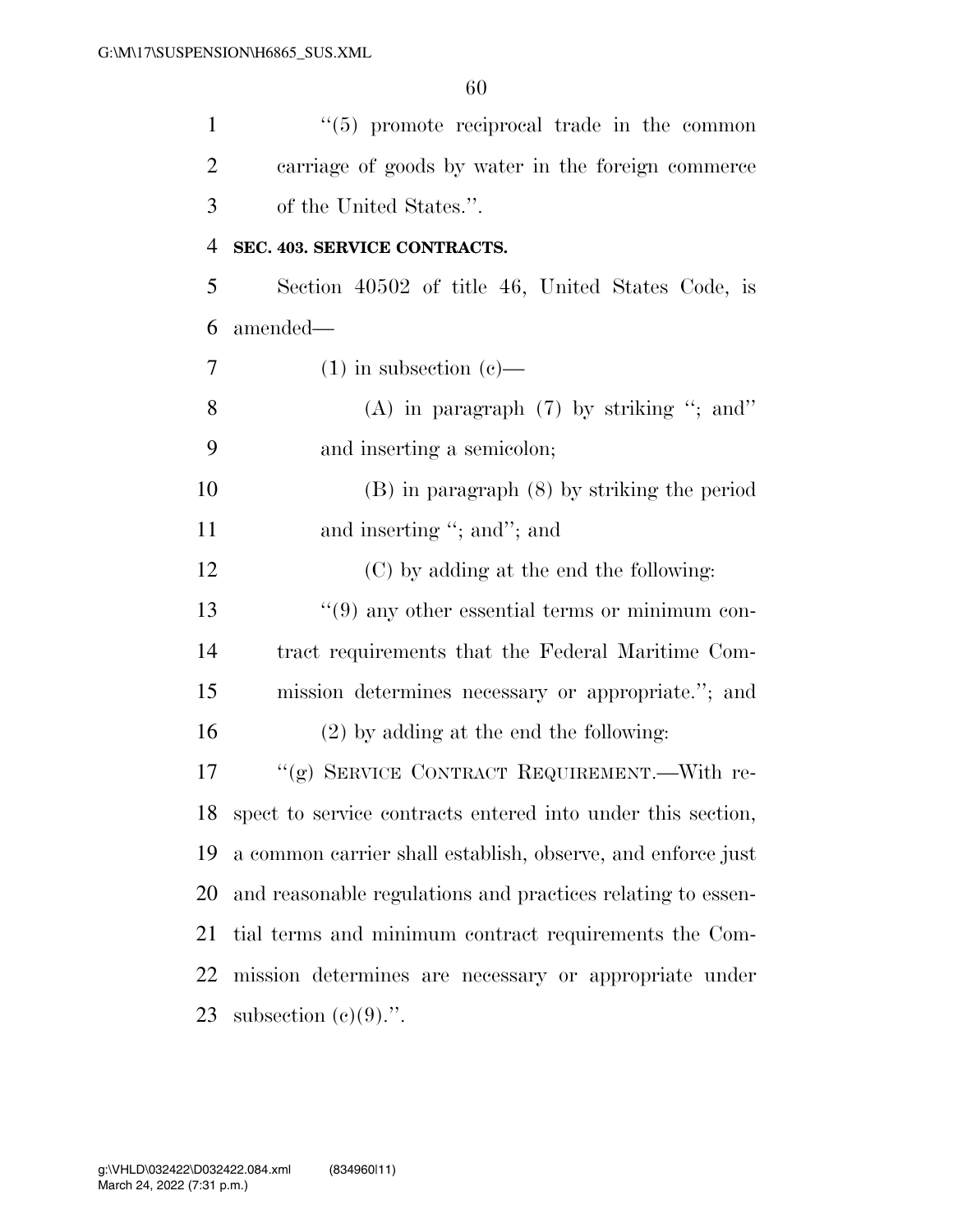#### **SEC. 404. SHIPPING EXCHANGE REGISTRY.**

 (a) IN GENERAL.—Chapter 405 of title 46, United States Code, is amended by adding at the end the fol-lowing:

#### **''§ 40504. Shipping exchange registry**

 ''(a) IN GENERAL.—No person may operate a ship- ping exchange involving ocean transportation in the for- eign commerce of the United States unless the shipping exchange is registered as a national shipping exchange under the terms and conditions provided in this section and the regulations issued pursuant to this section.

 ''(b) REGISTRATION.—A person shall register a ship- ping exchange by filing with the Federal Maritime Com- mission an application for registration in such form as the Commission, by rule, may prescribe containing the rules of the exchange and such other information and docu- ments as the Commission, by rule, may prescribe as nec-essary or appropriate in the public interest.

 ''(c) EXEMPTION.—The Commission may exempt, conditionally or unconditionally, a shipping exchange from registration and licensing under this section if the Com- mission finds that the shipping exchange is subject to com- parable, comprehensive supervision and regulation by the appropriate governmental authorities in the home country of the shipping exchange.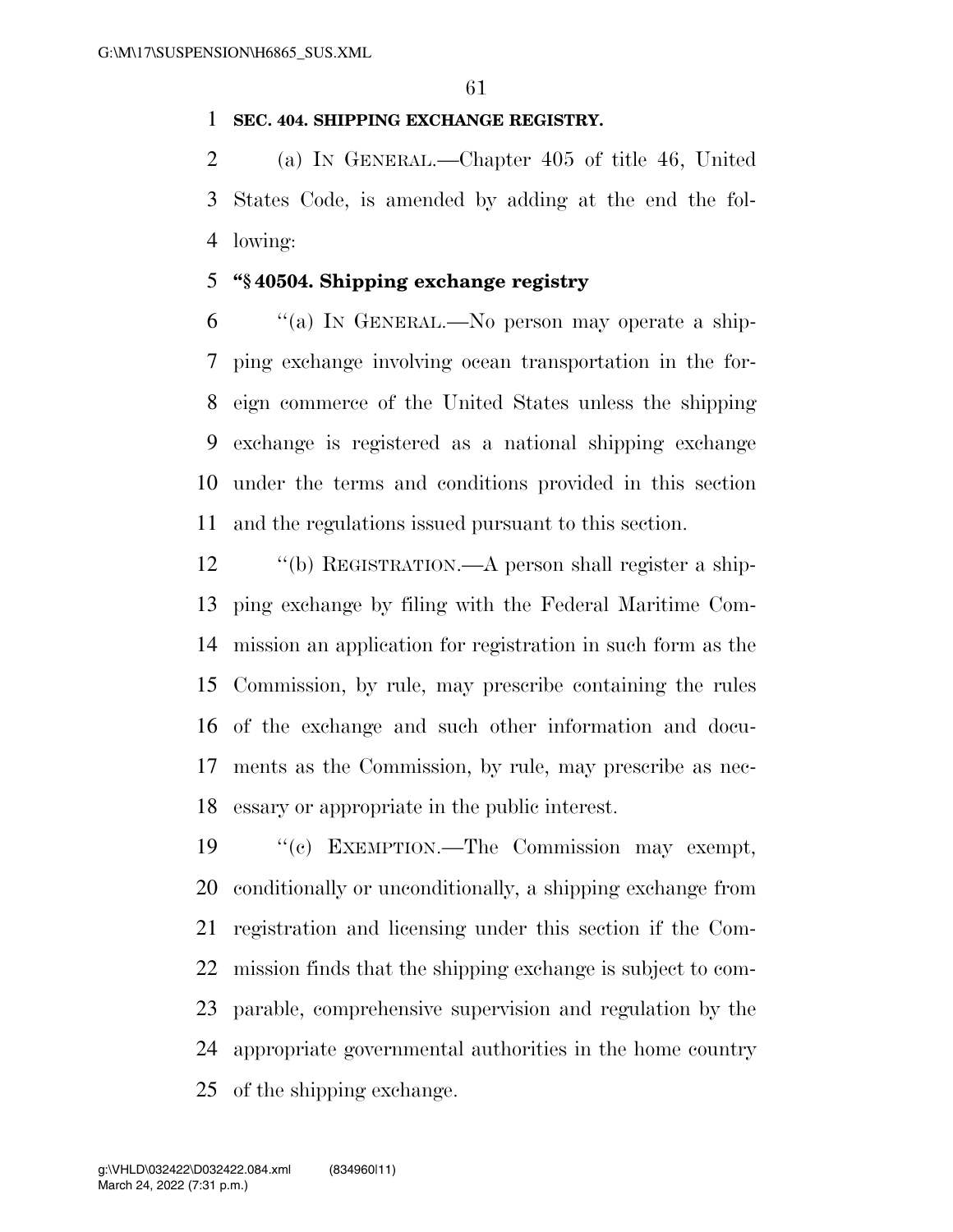1 "(d) REGULATIONS.—In issuing regulations pursu- ant to subsection (a), the Commission shall set standards necessary to carry out subtitle IV for registered national shipping exchanges, including the minimum requirements for service contracts established under section 40502, and issue licenses for registered national shipping exchanges. ''(e) DEFINITION.—In this subsection, the term 'ship- ping exchange' means a platform, digital, over-the-counter or otherwise, which connects shippers with common car- riers (both vessel-operating and non-vessel-operating) for the purpose of entering into underlying agreements or con- tracts for the transport of cargo, by vessel or other modes of transportation.''.

 (b) APPLICABILITY.—The registration requirement under section 40504 of title 46, United States Code (as added by this section), shall take effect on the date on which the Federal Maritime Commission issues regula-tions required under subsection (d) of such section.

 (c) CLERICAL AMENDMENT.—The analysis for chap- ter 405 of title 46, United States Code, is amended by adding at the end the following:

''40504. Shipping exchange registry.''.

#### **SEC. 405. DATA COLLECTION.**

 (a) IN GENERAL.—Chapter 411 of title 46, United States Code, is amended by adding at the end the fol-lowing: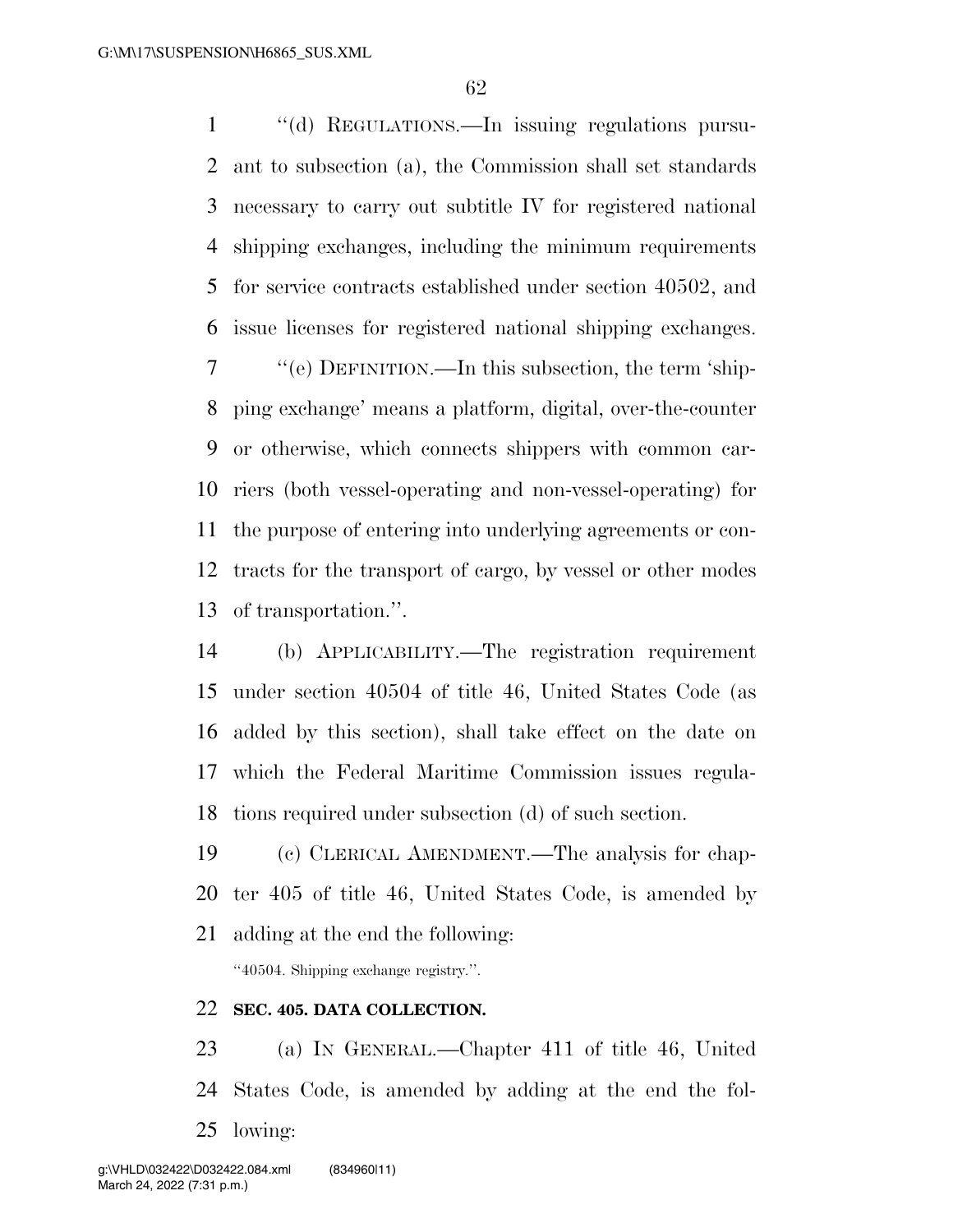#### **''§ 41110. Data collection**

 $\gamma$  (a) In GENERAL.—Common carriers covered under this chapter shall submit to the Federal Maritime Com- mission a calendar quarterly report that describes the total import and export tonnage and the total loaded and empty 20-foot equivalent units per vessel (making port in the United States, including any territory or possession of the United States) operated by such common carrier. 9 "(b) PROHIBITION ON DUPLICATION.—Data required to be reported under subsection (a) may not duplicate in-formation—

 $\frac{1}{2}$  (1) submitted to the Corps of Engineers pur- suant to section 11 of the Act entitled 'An Act au- thorizing the construction, repair, and preservation of certain public works on rivers and harbors, and for other purposes', approved September 22, 1922 (33 U.S.C. 555), by an ocean common carrier acting as a vessel operator; or

 ''(2) submitted pursuant to section 481 of the Tariff Act of 1930 (19 U.S.C. 1481) to U.S. Cus- toms and Border Protection by merchandise import-ers.''.

 (b) CLERICAL AMENDMENT.—The analysis for chap- ter 411 of title 46, United States Code, is amended by adding at the end the following:

''41110. Data collection.''.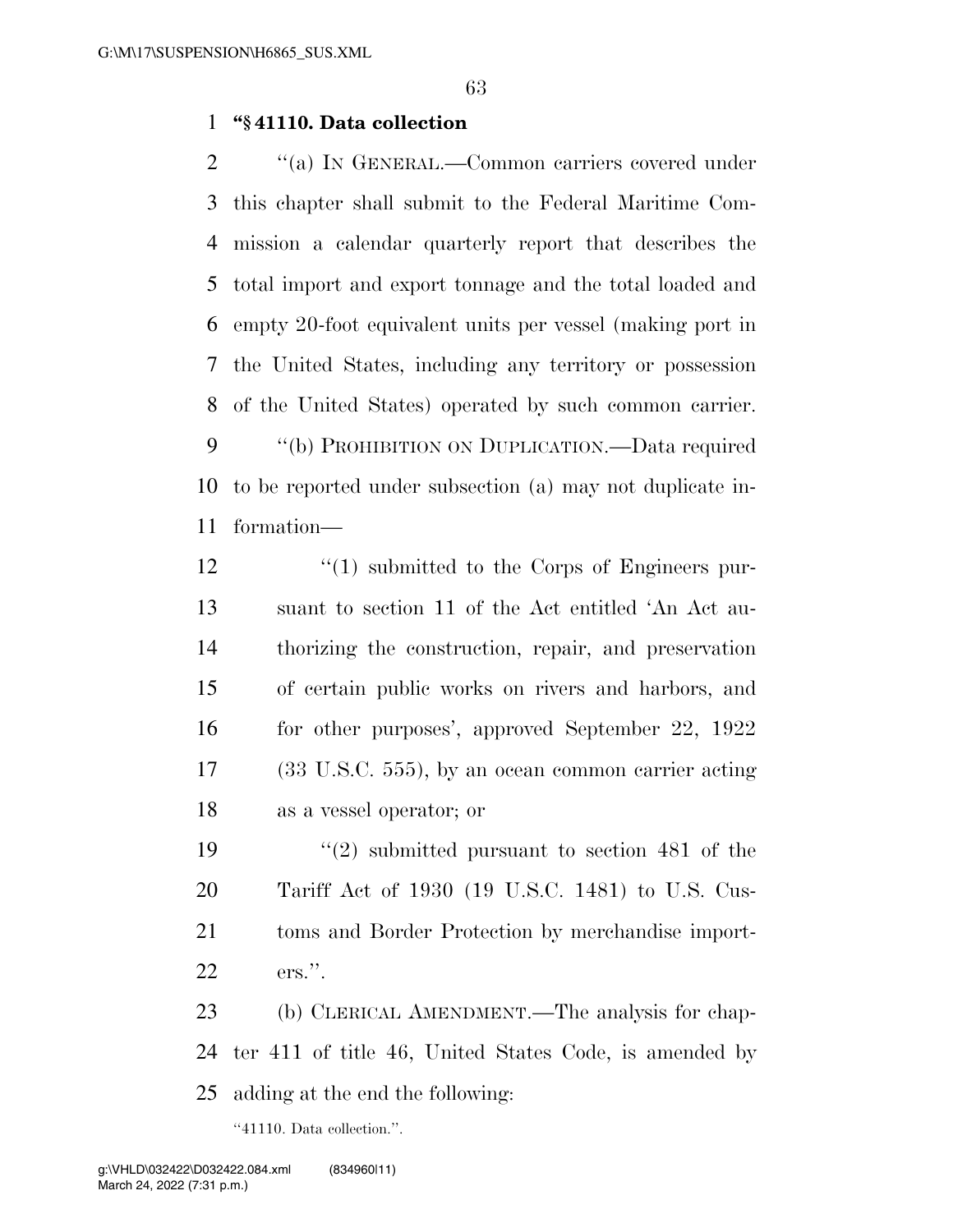#### **SEC. 406. NATIONAL SHIPPER ADVISORY COMMITTEE.**

 (a) NATIONAL SHIPPER ADVISORY COMMITTEE.— 3 Section  $42502(c)(3)$  of title 46, United States Code, is amended by inserting '', including customs brokers or freight forwarders'' after ''ocean common carriers'' each place such term occurs.

 (b) ANALYSIS.—The analysis for chapter 425 of title 46, United States Code, is amended by inserting before the item relating to section 42501 the following: "Sec.".

#### **SEC. 407. ANNUAL REPORT AND PUBLIC DISCLOSURES.**

 (a) REPORT ON FOREIGN LAWS AND PRACTICES.— Section 46106(b) of title 46, United States Code, is amended—

 (1) in paragraph (5) by striking ''and'' at the end;

- 16  $(2)$  in paragraph  $(6)$ —
- (A) by striking ''under this part'' and in-18 serting "under chapter 403"; and
- (B) by striking the period and inserting a semicolon; and
- (3) by adding at the end the following:
- 22  $\frac{1}{2}$  (7) an identification of any anticompetitive or nonreciprocal trade practices by ocean common car-riers;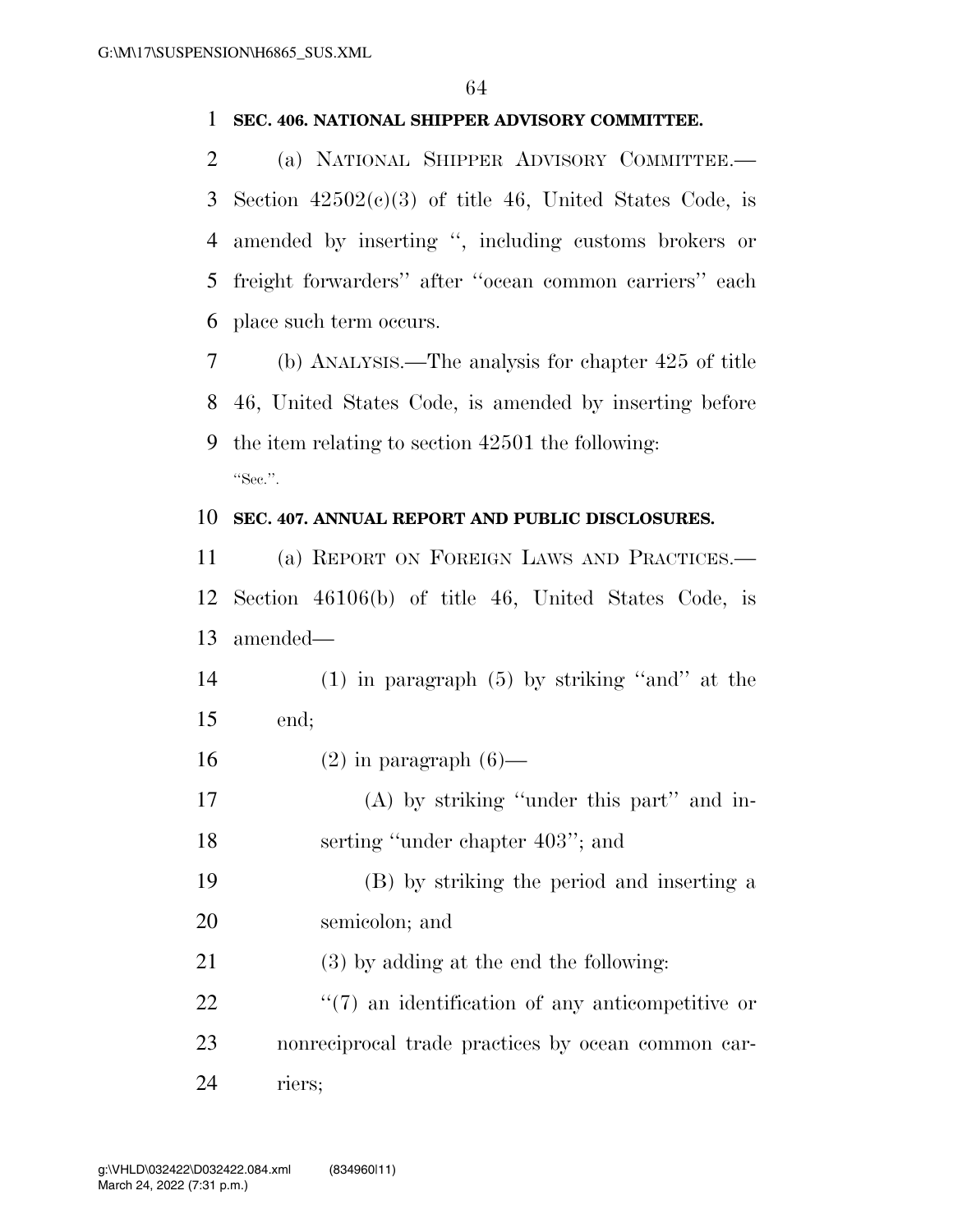| $\mathbf{1}$   | $\cdot\cdot$ (8) an analysis of any trade imbalance result- |
|----------------|-------------------------------------------------------------|
| $\overline{2}$ | ing from the business practices of ocean common             |
| 3              | carriers, including an analysis of the data collected       |
| $\overline{4}$ | under section 41110; and                                    |
| 5              | $(9)$ an identification of any otherwise con-               |
| 6              | cerning practices by ocean common carriers, particu-        |
| 7              | larly such carriers that are—                               |
| 8              | "(A) State-owned or State-controlled enter-                 |
| 9              | prises; or                                                  |
| 10             | $\lq\lq (B)$ owned or controlled by, is a sub-              |
| 11             | sidiary of, or is otherwise related legally or fi-          |
| 12             | nancially (other than a minority relationship or            |
| 13             | investment) to a corporation based in a coun-               |
| 14             | $try-$                                                      |
| 15             | "(i) identified as a nonmarket econ-                        |
| 16             | omy country (as defined in section $771(18)$ )              |
| 17             | of the Tariff Act of $($ U.S.C. 1677 $(18)$ $)$ as          |
| 18             | of the date of enactment of this paragraph;                 |
| 19             | "(ii) identified by the United States                       |
| 20             | Trade Representative in the most recent                     |
| 21             | report required by section 182 of the                       |
| 22             | Trade Act of 1974 (19 U.S.C. 2242) as a                     |
| 23             | priority foreign country under subsection                   |
| 24             | $(a)(2)$ of that section; or                                |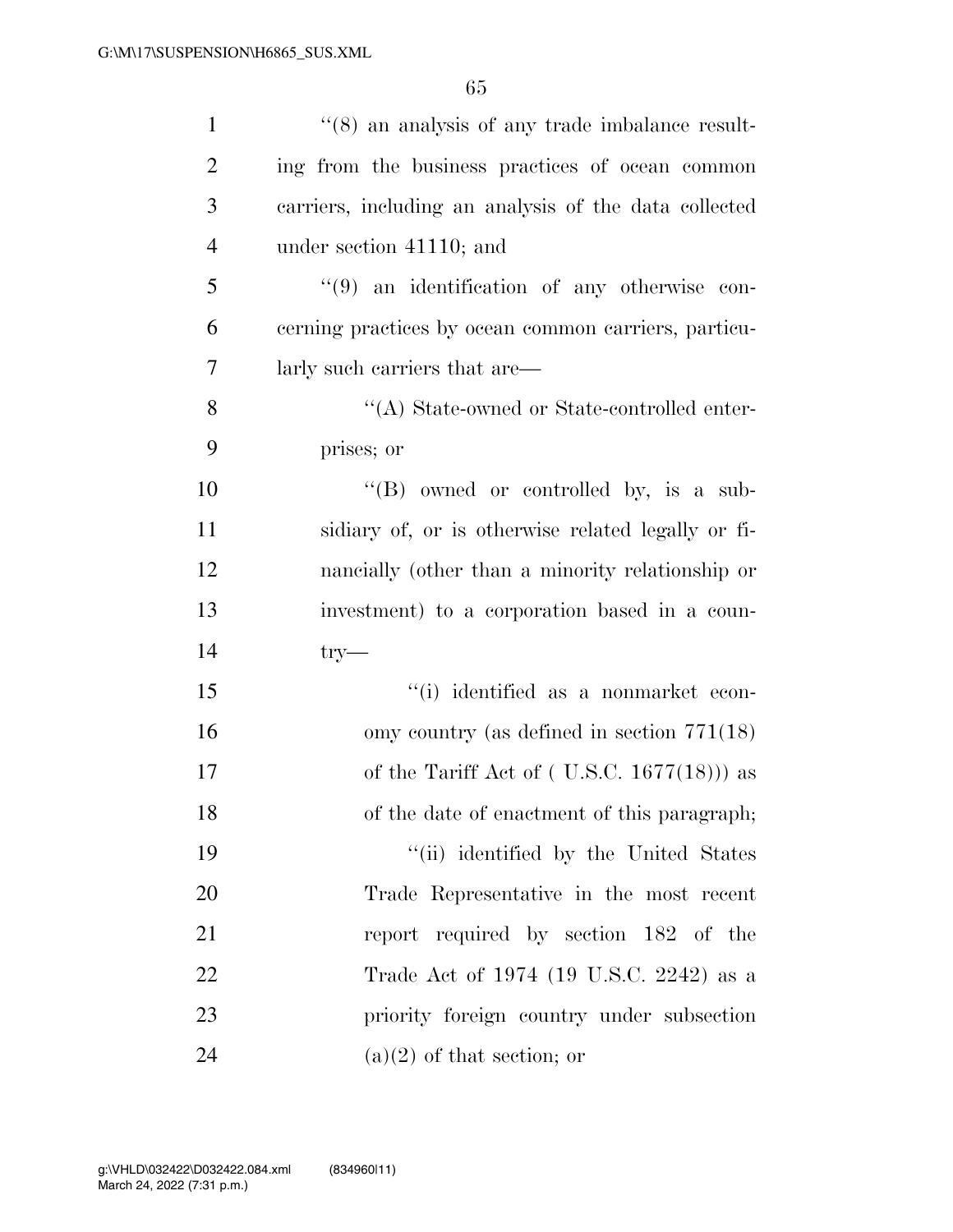| $\mathbf{1}$   | "(iii) subject to monitoring by the                          |
|----------------|--------------------------------------------------------------|
| $\overline{2}$ | Trade Representative under section 306 of                    |
| 3              | the Trade Act of 1974 (19 U.S.C. 2416).".                    |
| $\overline{4}$ | (b) PUBLIC DISCLOSURE.—                                      |
| 5              | $(1)$ IN GENERAL.—Section 46106 of title 46,                 |
| 6              | United States Code, is amended by adding at the              |
| 7              | end the following:                                           |
| 8              | "(d) PUBLIC DISCLOSURES.—The Federal Maritime                |
| 9              | Commission shall publish, and annually update, on the        |
| 10             | website of the Commission—                                   |
| 11             | $\lq(1)$ all findings by the Commission of false             |
| 12             | certifications by common carriers or marine terminal         |
| 13             | operators under section $41104(a)(15)$ ; and                 |
| 14             | $\lq(2)$ all penalties imposed or assessed against           |
| 15             | common carriers or marine terminal operators, as             |
| 16             | applicable, under sections $41107$ , $41108$ , and $41109$ , |
| 17             | listed by each common carrier or marine terminal             |
| 18             | operator.".                                                  |
| 19             | (2) CONFORMING AND CLERICAL AMEND-                           |
| 20             | MENTS.-                                                      |
| 21             | (A)<br>CONFORMING AMENDMENT.—The                             |
| 22             | heading for section 46106 of title 46, United                |
| 23             | States Code, is amended by inserting "and                    |
| 24             | public disclosure" after "report".                           |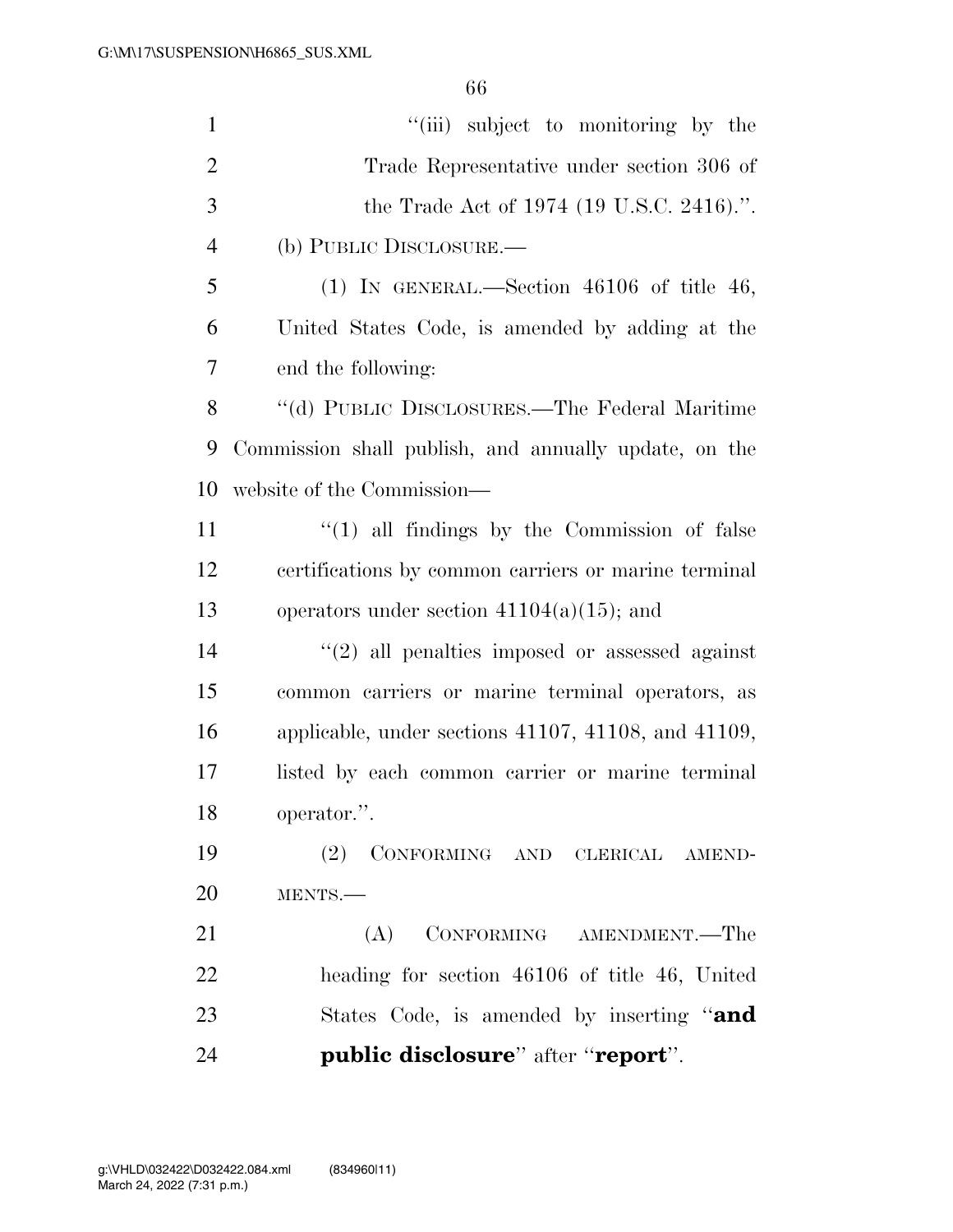(B) CLERICAL AMENDMENT.—The analysis for chapter 461 of title 46, United States Code, is amended by striking the item related to sec-tion 46106 and inserting the following:

''46106. Annual report and public disclosure.''.

#### **SEC. 408. GENERAL PROHIBITIONS.**

 Section 41102 of title 46, United States Code, is amended by adding by adding at the end the following: 8 "(d) PROHIBITION ON RETALIATION.—A common carrier, marine terminal operator, or ocean transportation intermediary, either alone or in conjunction with any other person, directly or indirectly, may not retaliate against a shipper, a shipper's agent, or a motor carrier by refusing, or threatening to refuse, cargo space accommodations when available, or resort to other unfair or unjustly dis- criminatory methods because the shipper has patronized another carrier, has filed a complaint, or for any other reason.

 ''(e) CERTIFICATION.—A common carrier or marine terminal operator shall not charge any other person de- murrage or detention charges under a tariff, marine ter- minal schedule, service contract, or any other contractual obligation unless accompanied by an accurate certification that such charges comply with all rules and regulations concerning demurrage or detention issued by the Commis-sion. The certification requirement only applies to the en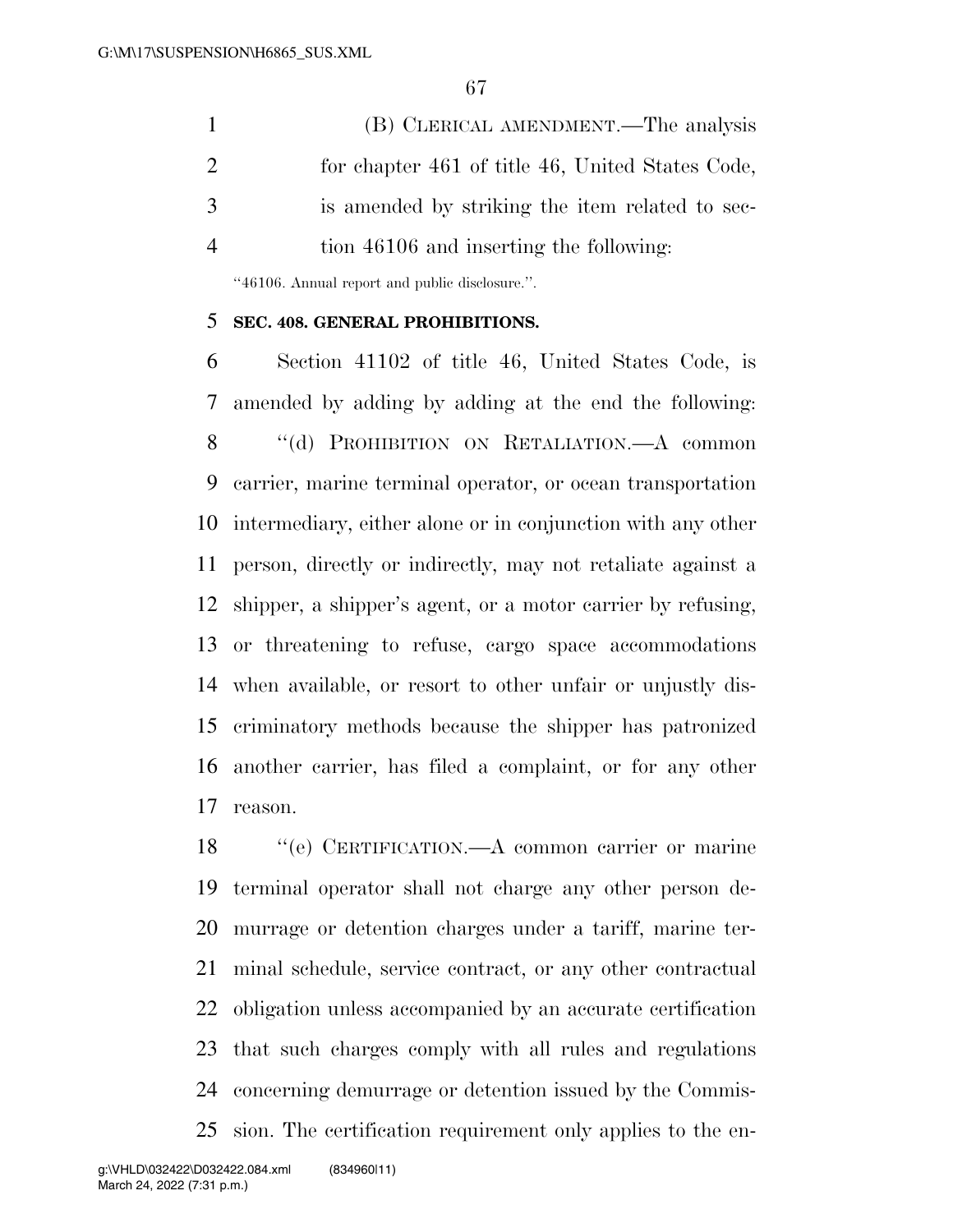tity that establishes the charge, and a common carrier or marine terminal operator that collects a charge on behalf of another common carrier or marine terminal operator is not responsible for providing the certification, except that an invoice from a common carrier or marine terminal operator collecting a charge on behalf of another must in- clude a certification from the party that established the charge.''.

### **SEC. 409. PROHIBITION ON UNREASONABLY DECLINING CARGO.**

 (a) UNREASONABLY DECLINING CARGO.—Section 41104 of title 46, United States Code, is amended in sub-section (a)—

 (1) by striking paragraph (3) and inserting the following:

 ''(3) engage in practices that unreasonably re- duce shipper accessibility to equipment necessary for 18 the loading or unloading of cargo;";

19 (2) in paragraph  $(12)$  by striking "; or" and in-serting a semicolon;

 (3) in paragraph (13) by striking the period and inserting a semicolon; and

(4) by adding at the end the following:

24 ''(14) fail to furnish or cause a contractor to fail to furnish containers or other facilities and in-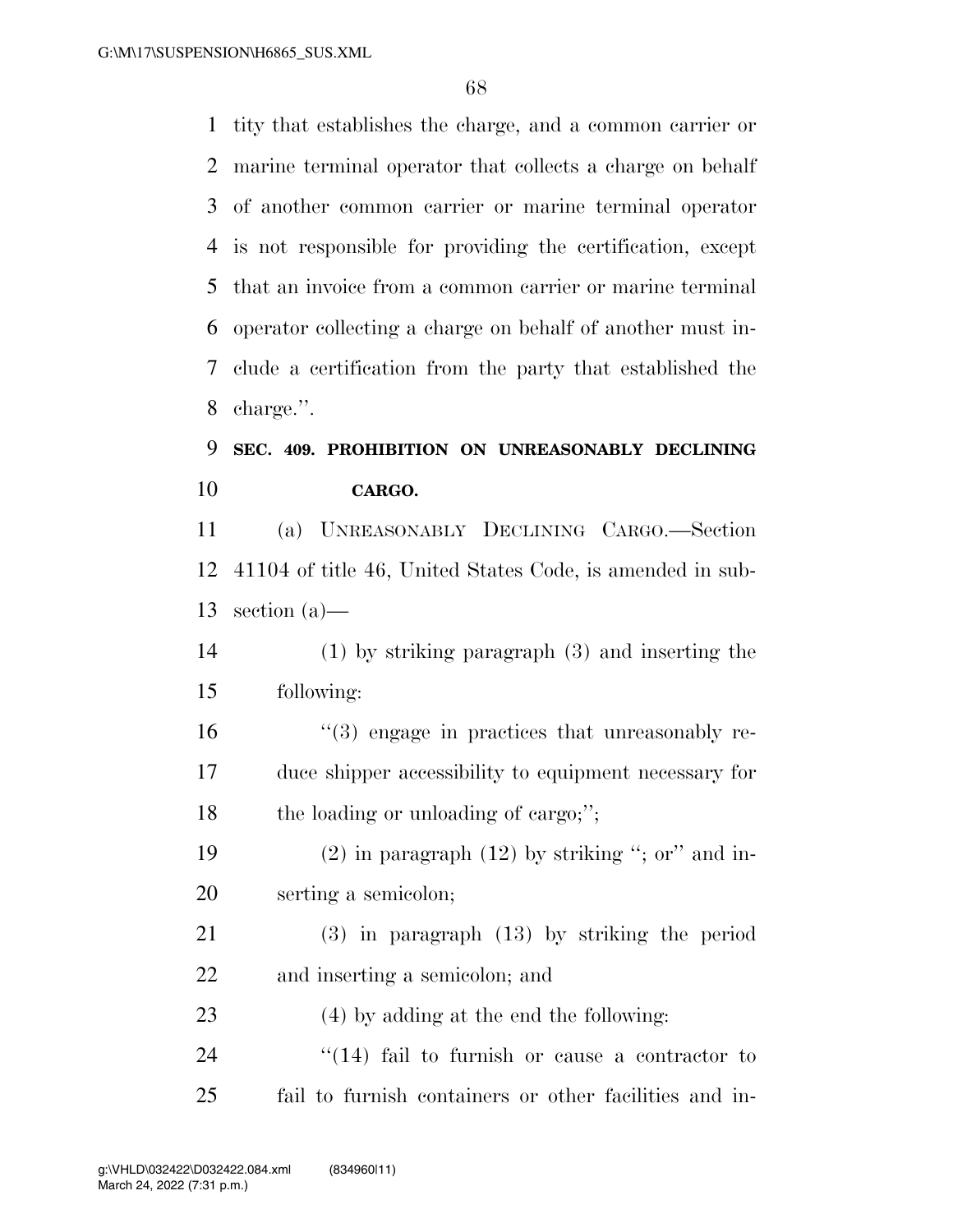strumentalities needed to perform transportation services, including allocation of vessel space accom- modations, in consideration of reasonably foreseeable import and export demands; or

5 "(15) unreasonably decline export cargo book- ings if such cargo can be loaded safely and timely, as determined by the Commandant of the Coast Guard, and carried on a vessel scheduled for the im-mediate destination of such cargo.''.

 (b) RULEMAKING ON UNREASONABLY DECLINING CARGO.—

12 (1) IN GENERAL.—Not later than 90 days after the date of enactment of this Act, the Commission shall initiate a rulemaking proceeding to define the term ''unreasonably decline'' for the purposes of 16 subsection (a)(15) of section 41104 of title 46, United States Code (as added by subsection (a)).

 (2) CONTENTS.—The rulemaking under para- graph (1) shall address the unreasonableness of ocean common carriers prioritizing the shipment of empty containers while excluding, limiting, or other- wise reducing the shipment of full, loaded containers when such containers are readily available to be shipped and the appurtenant vessel has the weight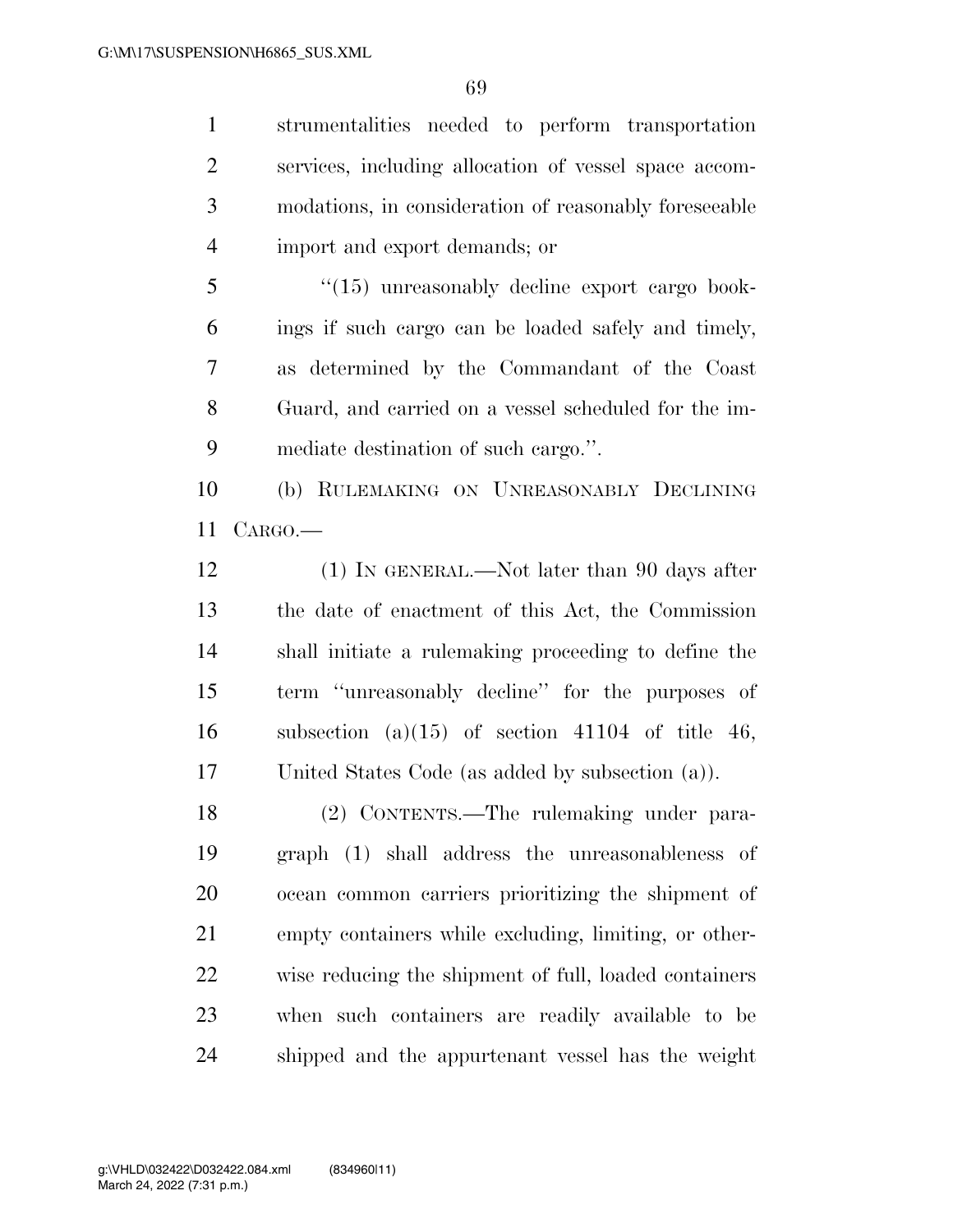and space capacity available to carry such containers

if loaded in a safe and timely manner.

#### **SEC. 410. DETENTION AND DEMURRAGE.**

 (a) IN GENERAL.—Section 41104 of title 46, United States Code, is further amended by adding at the end the following:

 ''(d) CERTIFICATION.—Failure of a common carrier to include a certification under section 41102(e) alongside any demurrage or detention charge shall eliminate any ob-ligation of the charged party to pay the applicable charge.

11 "(e) DEMURRAGE AND DETENTION PRACTICES AND CHARGES.—Notwithstanding any other provision of law and not later than 30 days of the date of enactment of this subsection, a common carrier or marine terminal op-erator, shall—

 ''(1) act in a manner consistent with any rules or regulations concerning demurrage or detention issued by the Commission;

 $\frac{1}{2}$  maintain all records supporting the assess- ment of any demurrage or detention charges for a period of 5 years and provide such records to the invoiced party or to the Commission on request; and  $\frac{1}{23}$  ''(3) bear the burden of establishing the reason- ableness of any demurrage or detention charges which are the subject of any complaint proceeding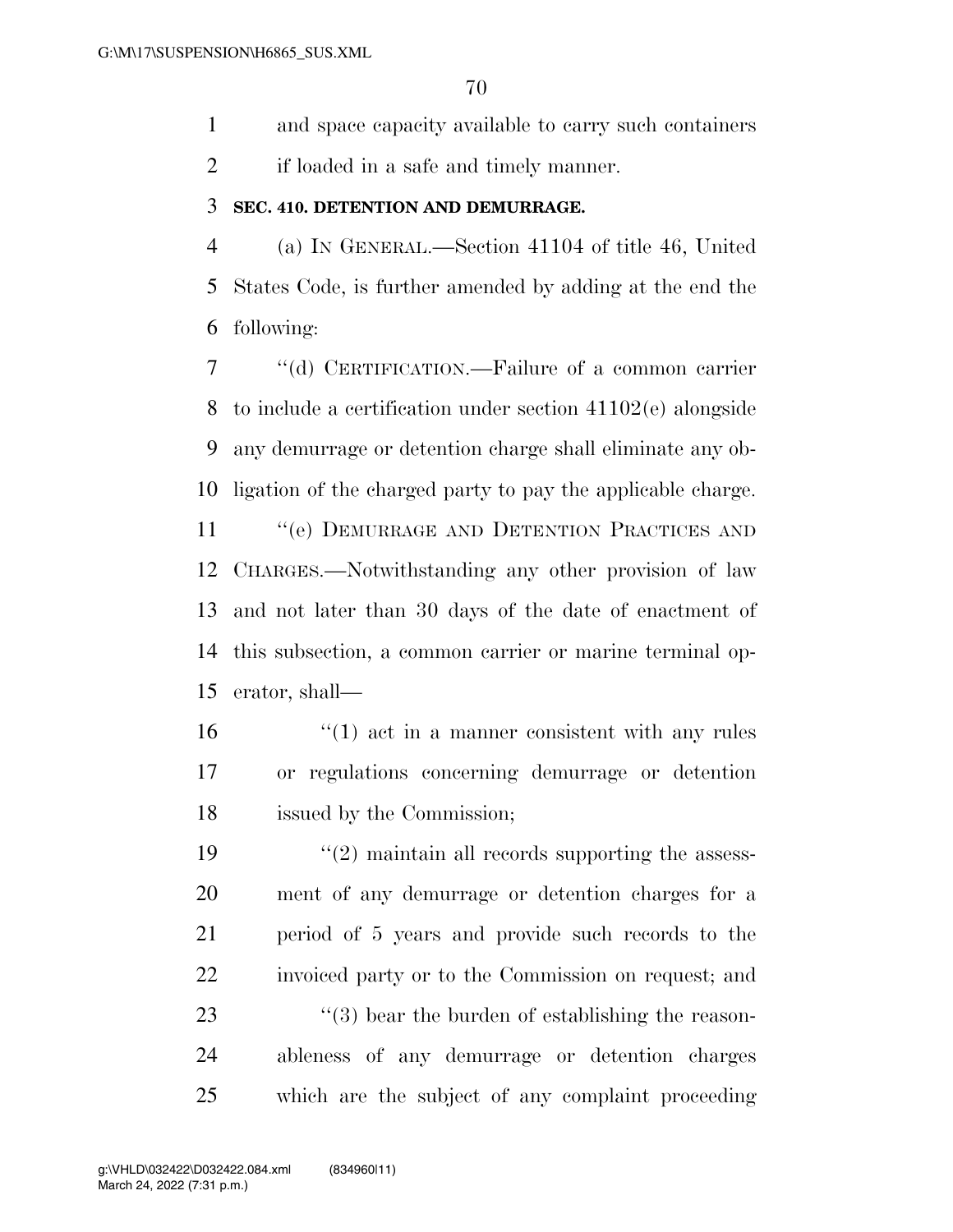challenging a common carrier or marine terminal op- erator demurrage or detention charges as unjust and unreasonable.

 ''(f) PENALTIES FOR FALSE OR INACCURATE CER- TIFIED DEMURRAGE OR DETENTION CHARGES.—In the event of a finding that the certification under section 41102(e) was inaccurate, or false after submission under section 41301, penalties under section 41107 shall be ap- plied if the Commission determines, in a separate enforce- ment proceeding, such certification was inaccurate or false.''.

 (b) RULEMAKING ON DETENTION AND DEMUR-RAGE.—

 (1) IN GENERAL.—Not later than 120 days after the date of enactment of this Act, the Federal Maritime Commission shall initiate a rulemaking proceeding to establish rules prohibiting common carriers and marine terminal operators from adopt- ing and applying unjust and unreasonable demur-rage and detention rules and practices.

 (2) CONTENTS.—The rulemaking under para- graph (1) shall address the issues identified in the final rule published on May 18, 2020, titled ''Inter-pretive Rule on Demurrage and Detention Under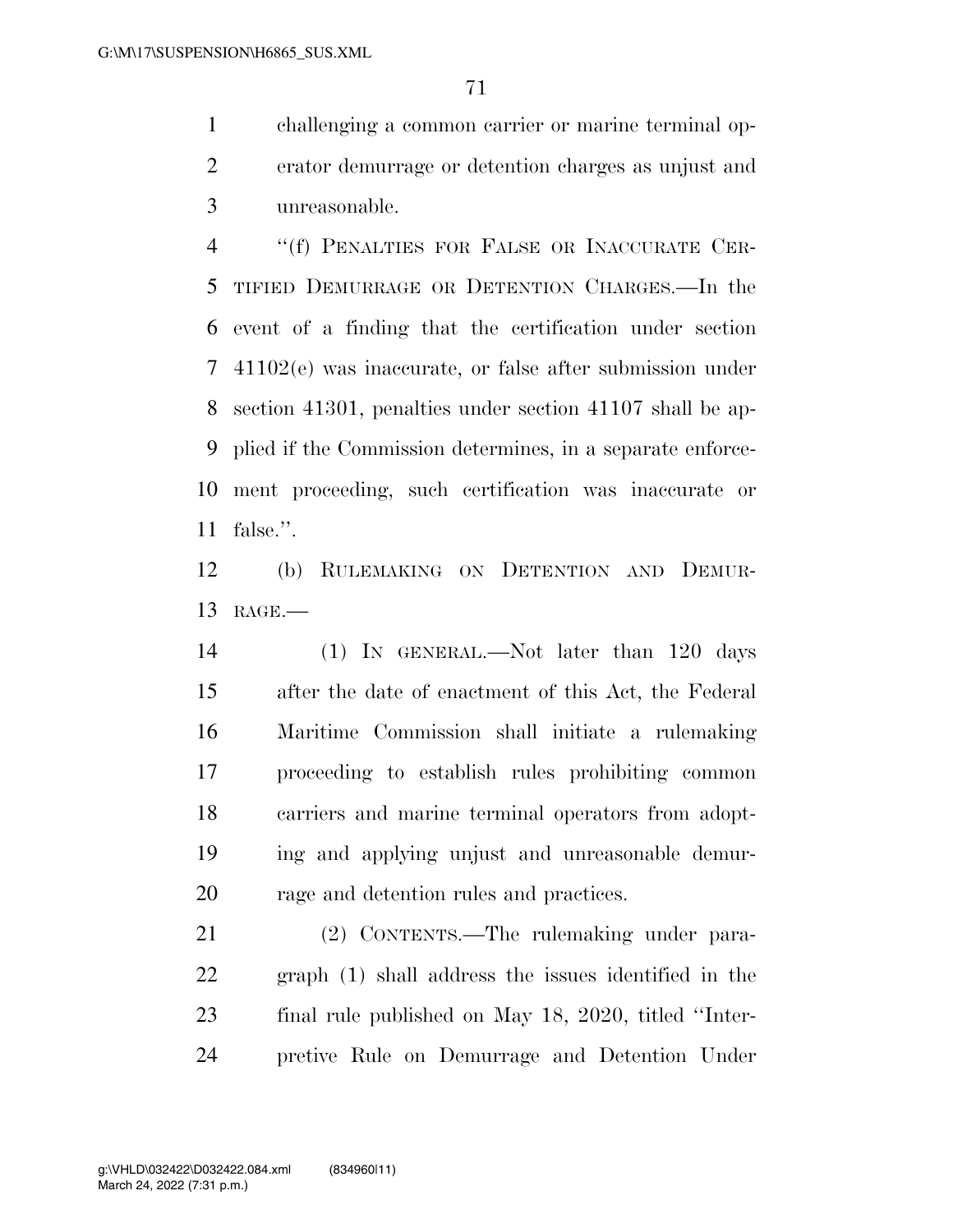the Shipping Act'' (85 Fed. Reg. 29638), including the following:

 (A) Establishing clear and uniform defini- tions for demurrage, detention, cargo avail- ability for retrieval and associated free time, and other terminology used in the rule, includ- ing establishing a definition for cargo avail- ability for retrieval that accounts for govern-ment inspections.

 (B) Establishing that demurrage and de- tention rules are not independent revenue sources but incentivize efficiencies in the ocean transportation network, including the retrieval of cargo and return of equipment.

 (C) Prohibiting the consumption of free time or collection of demurrage and detention charges when obstacles to the cargo retrieval or return of equipment are within the scope of re- sponsibility of the carrier or their agent and be- yond the control of the invoiced or contracting party.

 (D) Prohibiting the commencement or con- tinuation of free time unless cargo is available for retrieval and timely notice of cargo avail-ability has been provided.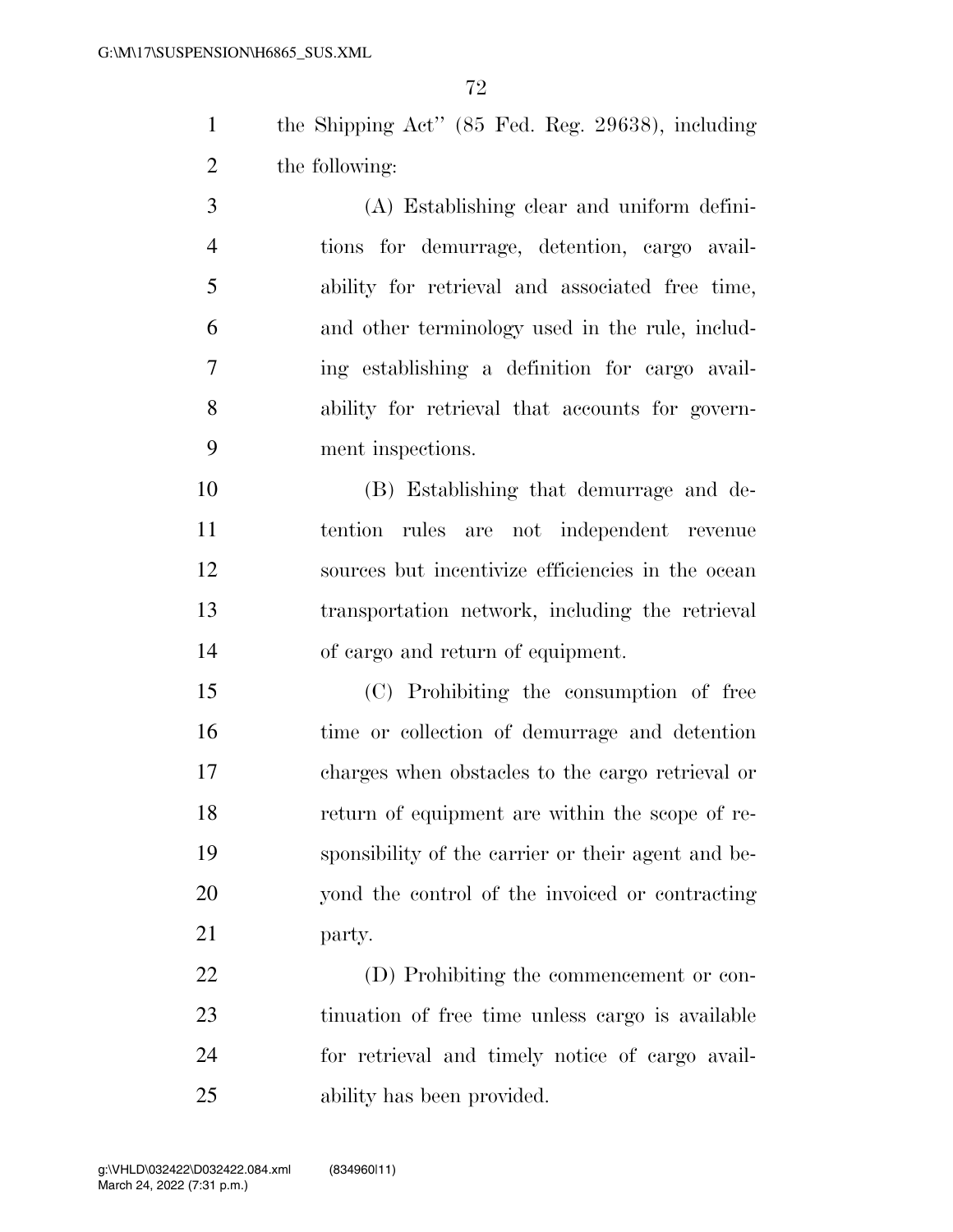| $\mathbf{1}$   | (E) Prohibiting the consumption of free            |
|----------------|----------------------------------------------------|
| $\overline{2}$ | time or collection of demurrage charges when       |
| 3              | marine terminal appointments are not available     |
| $\overline{4}$ | during the free time period.                       |
| 5              | (F) Prohibiting the consumption of free            |
| 6              | time or collection of detention charges on con-    |
| 7              | tainers when the marine terminal required for      |
| 8              | return is not open or available.                   |
| 9              | (G) Requiring common carriers to provide           |
| 10             | timely notice of—                                  |
| 11             | (i) cargo availability after vessel dis-           |
| 12             | charge;                                            |
| 13             | (ii) container return locations; and               |
| 14             | (iii) advance notice for container early           |
| 15             | return dates.                                      |
| 16             | (H) Establishing minimum billing require-          |
| 17             | ments, including timeliness and supporting in-     |
| 18             | formation that shall be included in or with in-    |
| 19             | voices for demurrage and detention charges         |
| 20             | that will allow the invoiced party to validate the |
| 21             | charges.                                           |
| 22             | (I) Requiring common carriers and marine           |
| 23             | terminal operators to establish reasonable dis-    |
| 24             | pute resolution policies and practices.            |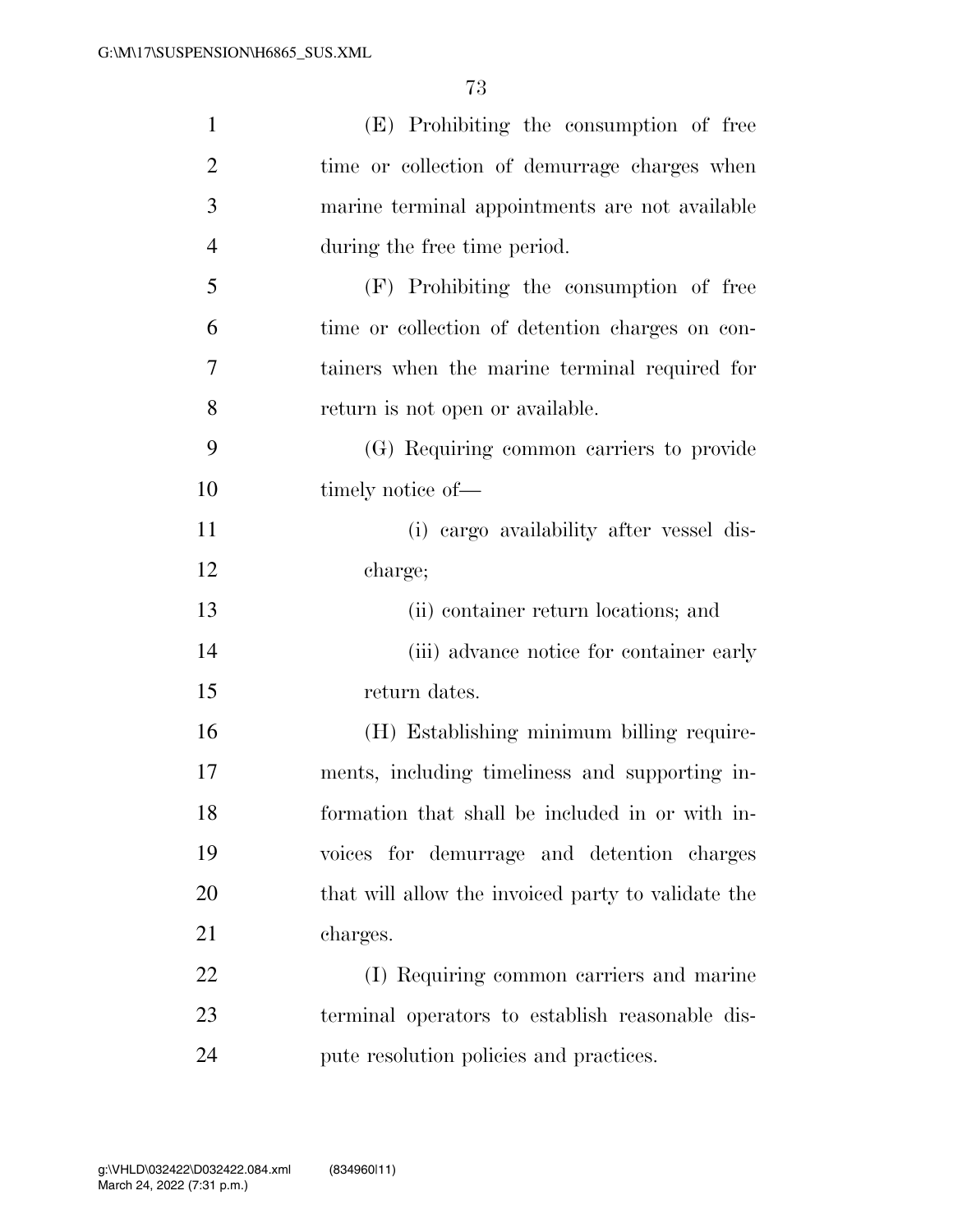(J) Establishing the responsibilities of shippers, receivers, and draymen with respect to cargo retrieval and equipment return.

 (K) Clarifying rules for the invoicing of parties other than the shipper for any demur- rage, detention, or other similar per container charges, including determining whether such parties should be billed at all.

 (c) RULEMAKING ON MINIMUM SERVICE STAND- ARDS.—Not later than 90 days after the date of enact- ment of this Act, the Commission shall initiate a rule- making proceeding to incorporate subsections (d) through (f) of 41104 of title 46, United States Code, (as added by section 410) which shall include the following:

 (1) The obligation to adopt reasonable rules and practices related to or connected with the fur- nishing and allocation of adequate and suitable equipment, vessel space accommodations, containers, and other instrumentalities necessary for the receiv- ing, loading, carriage, unloading and delivery of cargo.

 (2) The duty to perform the contract of car-23 riage with reasonable dispatch.

 (3) The requirement to carry United States ex-port cargo if such cargo can be loaded safely and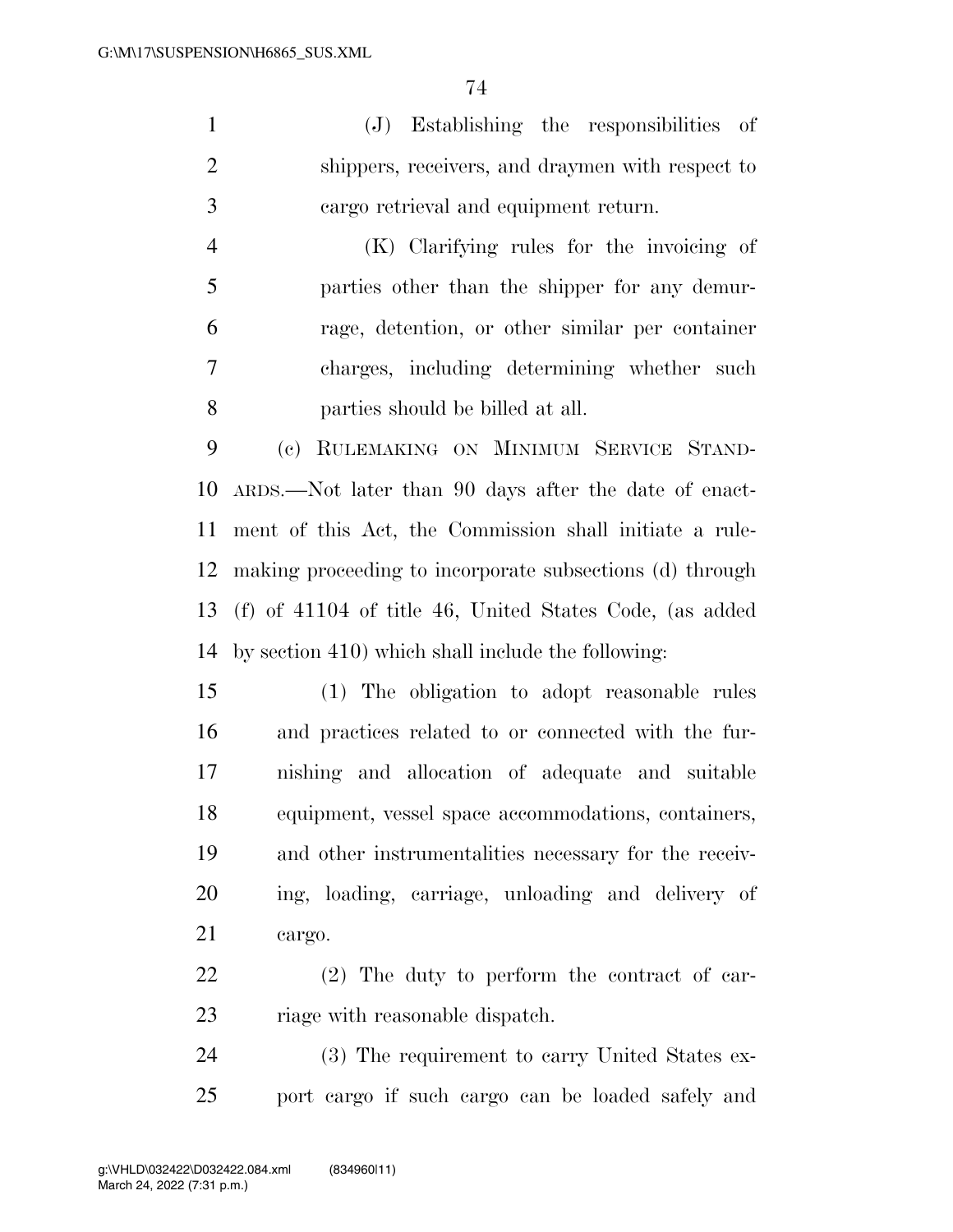| $\mathbf{1}$   | timely, as determined by the Commandant of the         |  |  |  |  |  |  |
|----------------|--------------------------------------------------------|--|--|--|--|--|--|
| $\overline{c}$ | Coast Guard, and carried on a vessel scheduled for     |  |  |  |  |  |  |
| 3              | such cargo's immediate destination.                    |  |  |  |  |  |  |
| $\overline{4}$ | (4) The requirement of ocean common carriers           |  |  |  |  |  |  |
| 5              | to establish contingency service plans to address and  |  |  |  |  |  |  |
| 6              | mitigate service disruptions and inefficiencies during |  |  |  |  |  |  |
| 7              | periods of port congestion and other market disrup-    |  |  |  |  |  |  |
| 8              | tions.                                                 |  |  |  |  |  |  |
| 9              | SEC. 411. ASSESSMENT OF PENALTIES.                     |  |  |  |  |  |  |
| 10             | (a) ASSESSMENT OF PENALTIES.—Section 41109 of          |  |  |  |  |  |  |
| 11             | title 46, United States Code, is amended—              |  |  |  |  |  |  |
| 12             | $(1)$ in subsection $(a)$ —                            |  |  |  |  |  |  |
| 13             | $(A)$ by inserting "or, in addition to or in           |  |  |  |  |  |  |
| 14             | lieu of a civil penalty, order the refund of           |  |  |  |  |  |  |
| 15             | money" after "this part"; and                          |  |  |  |  |  |  |
| 16             | (B) by inserting "or refund of money"                  |  |  |  |  |  |  |
| 17             | after "conditions, a civil penalty";                   |  |  |  |  |  |  |
| 18             | $(2)$ in subsection $(c)$ by inserting "or refund of   |  |  |  |  |  |  |
| 19             | money" after "civil penalty";                          |  |  |  |  |  |  |
| 20             | $(3)$ in subsection (e) by inserting "or order a       |  |  |  |  |  |  |
| 21             | refund of money" after "civil penalty"; and            |  |  |  |  |  |  |
| 22             | $(4)$ in subsection (f) by inserting "or who is or-    |  |  |  |  |  |  |
| 23             | dered to refund money" after "civil penalty is as-     |  |  |  |  |  |  |
| 24             | sessed".                                               |  |  |  |  |  |  |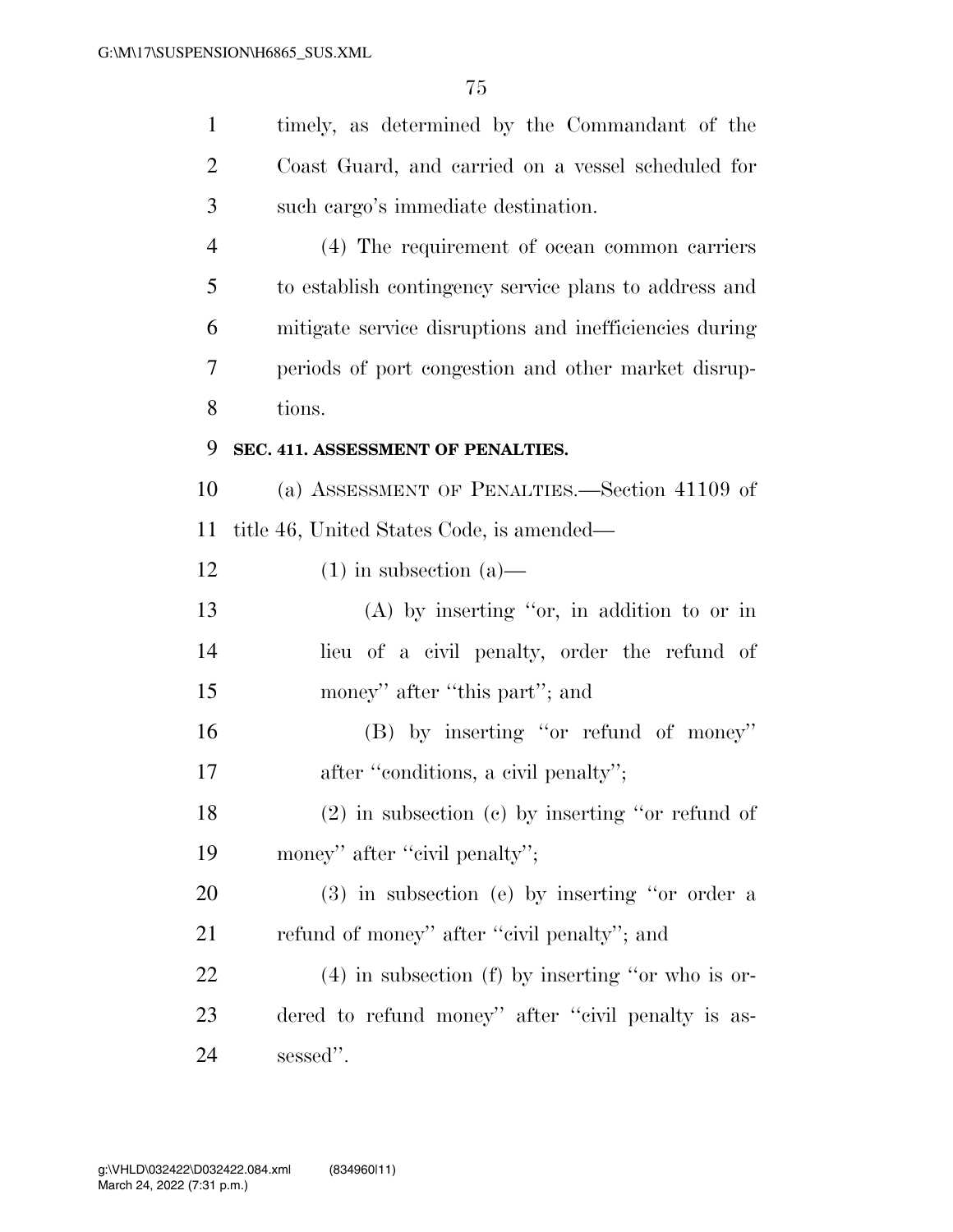| 1              | (b) ADDITIONAL PENALTIES.—Section $41108(a)$ of                       |
|----------------|-----------------------------------------------------------------------|
| $\overline{2}$ | title 46, United States Code, is amended by striking "sec-            |
| 3              | tion 41104(1), (2), or $(7)$ " and inserting "subsections (d)         |
| 4              | or (e) of section 41102 or paragraph $(1)$ , $(2)$ , $(7)$ , $(14)$ , |
| 5              | or $(15)$ of section $41104(a)$ .                                     |
| 6              | (c) CONFORMING AMENDMENT.—Section 41309 of                            |
| 7              | title 46, United States Code, is amended—                             |
| 8              | $(1)$ in subsection $(a)$ —                                           |
| 9              | $(A)$ by inserting "or refund of money"                               |
| 10             | after "payment of reparation"; and                                    |
| 11             | (B) by inserting "or to whom the refund of                            |
| 12             | money was ordered" after "award was made";                            |
| 13             | and                                                                   |
| 14             | $(2)$ in subsection (b) by inserting "or refund of                    |
| 15             | money" after "award of reparation".                                   |
| 16             | (d) AWARD OF REPARATIONS.—Section $41305(c)$ of                       |
| 17             | title 46, United States Code, is amended—                             |
| 18             | (1) by inserting "or (c)" after "41102(b)"; and                       |
| 19             | $(2)$ by inserting ", or if the Commission deter-                     |
| 20             | mines that a violation of section $41102(e)$ was made                 |
| 21             | willfully or knowingly" after "of this title".                        |
| 22             | SEC. 412. INVESTIGATIONS.                                             |
| 23             | Section 41302 of title 46, United States Code, is                     |
| 24             | amended by striking "or agreement" and inserting ",                   |
| 25             | agreement, fee, or charge".                                           |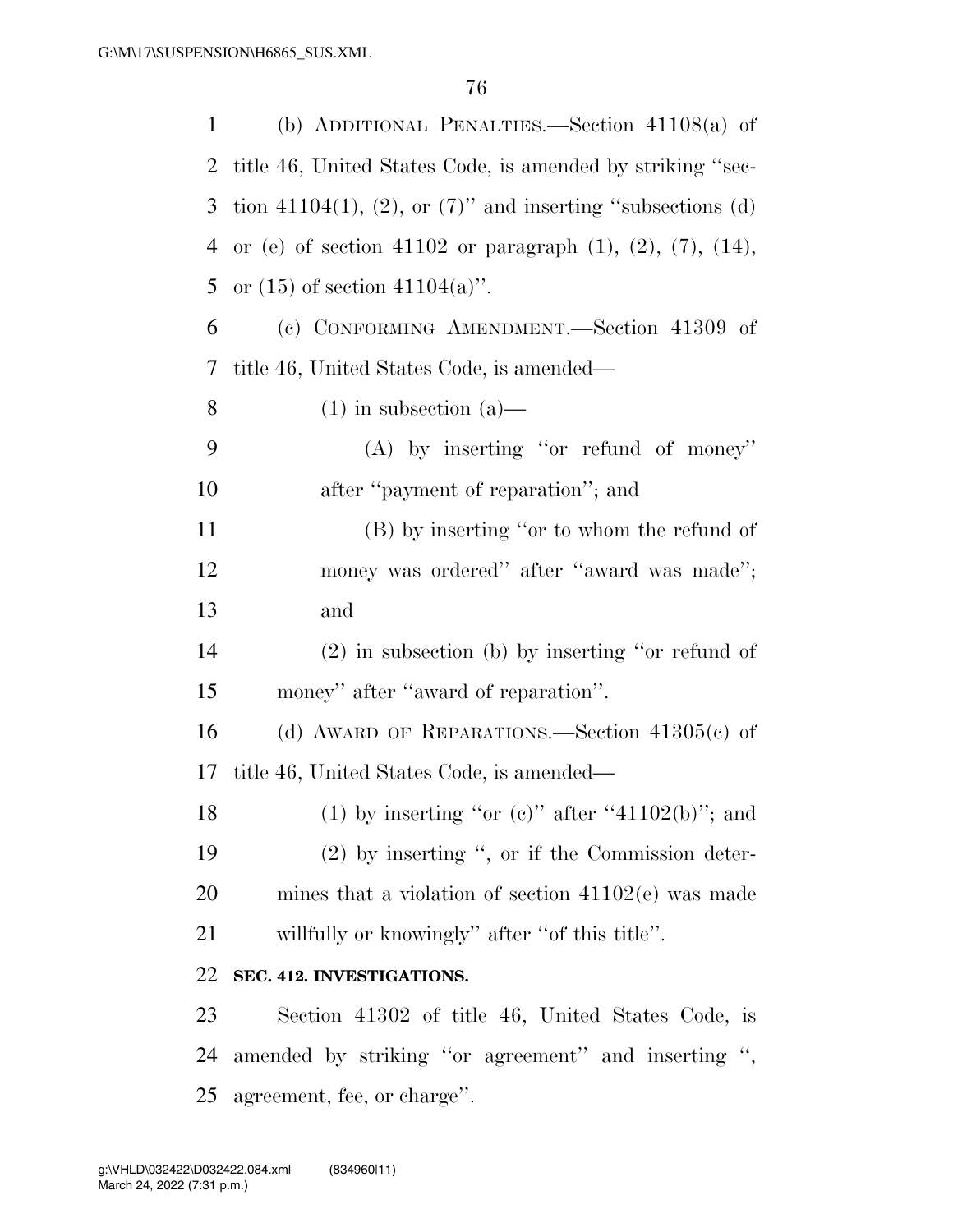### **SEC. 413. INJUNCTIVE RELIEF.**

 Section 41307(b) to title 46, United States Code, is amended—

4 (1) in paragraph  $(3)$ —

 (A) in the heading by striking ''AND THIRD PARTIES''; and

(B) by striking the second sentence; and

(2) by adding at the end the following:

9 "(5) THIRD PARTY INTERVENTION.—The court may allow a third party to intervene in a civil action brought under this section.''.

### **SEC. 414. TECHNICAL AMENDMENTS.**

 (a) FEDERAL MARITIME COMMISSION.—The analysis for chapter 461 of title 46, United States Code, is amend-ed by striking the first item relating to chapter 461.

 (b) ASSESSMENT OF PENALTIES.—Section 41109(c) of title 46, United States Code, is amended by striking 18 "section 41104(1) or  $(2)$ " and inserting "paragraph  $(1)$ 19 or (2) of section  $41104(a)$ ".

 (c) NATIONAL SHIPPER ADVISORY COMMITTEE.— 21 Section  $42502(c)(3)$  of title 46, United States Code is amended by striking ''REPRESENTATION'' and all that fol- lows through ''Members'' and inserting ''REPRESENTA-TION.—Members''.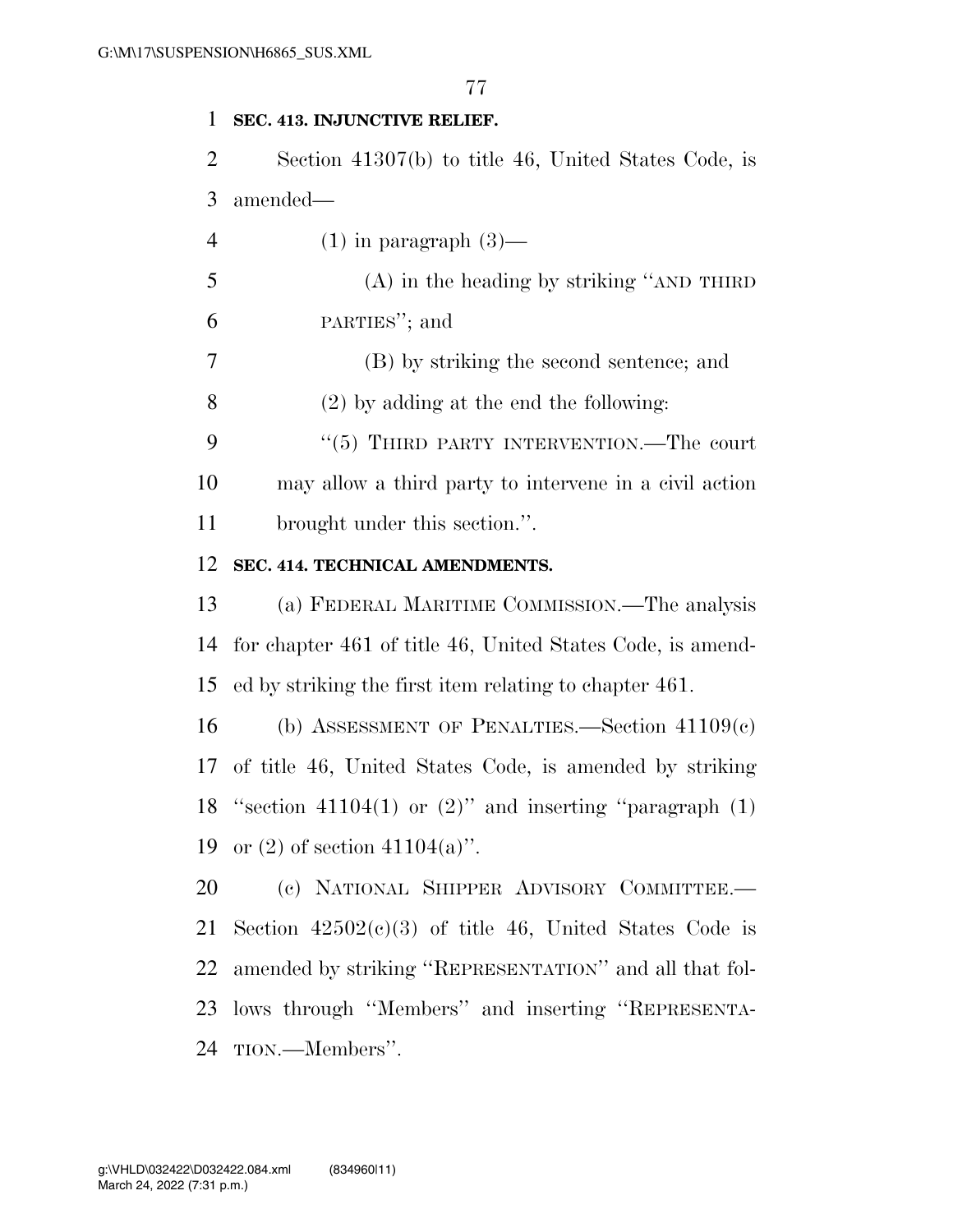### **SEC. 415. AUTHORIZATION OF APPROPRIATIONS.**

 Section 46108 of title 46, United States Code, is amended by striking ''\$29,086,888 for fiscal year 2020 and \$29,639,538 for fiscal year 2021'' and inserting ''\$32,603,492 for fiscal year 2022 and \$35,863,842 for fiscal year 2023''.

### **SEC. 416. NAS STUDY ON SUPPLY CHAIN INDUSTRY.**

 (a) IN GENERAL.—Not later than 60 days after the date of enactment of this Act, the Secretary of Transpor- tation shall seek to enter into an agreement with the Na- tional Academy of Sciences under which the National Academy shall conduct a study on the United States sup- ply chain that examines data constraints that impede the flow of maritime cargo and add to supply chain inefficien- cies and that identifies data sharing systems that can be employed to improve the functioning of the United States supply chain.

 (b) CONTENTS.—The study required under sub-section (a) shall include—

 (1) the identification of where bottlenecks or chokepoints are most prominent within the United States supply chain;

 (2) the identification of what common shipping data is created with each hand-off of a container through the United States supply chain and how such data is stored and shared;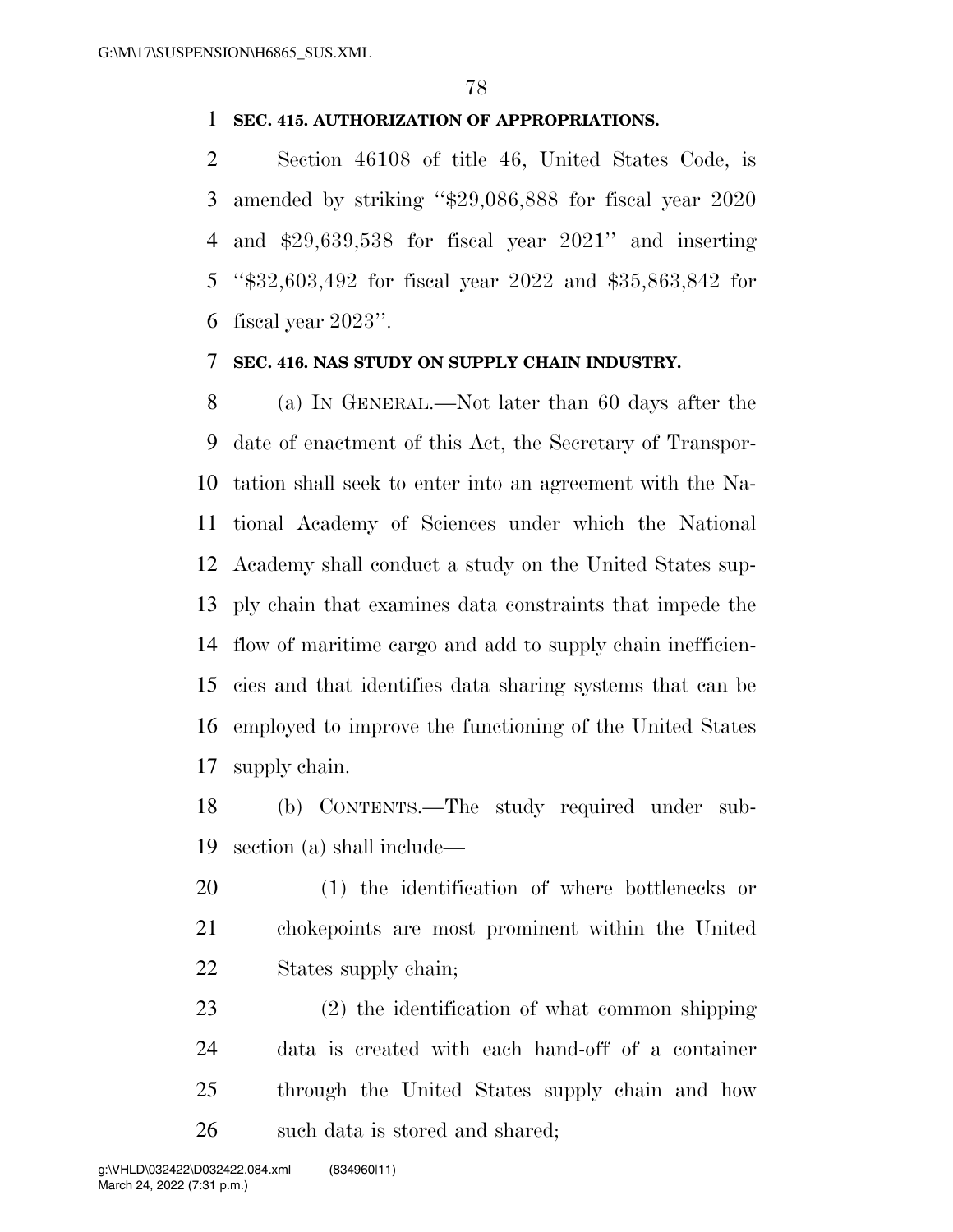| $\mathbf{1}$   | (3) the identification of critical data elements      |
|----------------|-------------------------------------------------------|
| $\overline{2}$ | used by any entity covered by subsection (c), includ- |
| 3              | ing the key elements used for various supply chain    |
| $\overline{4}$ | business processes;                                   |
| 5              | (4) a review of the methodology used to store,        |
| 6              | access, and disseminate shipping data across the      |
| 7              | United States supply chain and evaluation of the in-  |
| 8              | efficiencies in such methodology;                     |
| 9              | (5) an analysis of existing and potential impedi-     |
| 10             | ments to the free flow of information among entities  |
| 11             | covered by subsection $(e)$ , including—              |
| 12             | (A) identification of barriers that prevent           |
| 13             | carriers, terminals, and shippers from having         |
| 14             | access to commercial data; and                        |
| 15             | (B) any inconsistencies in—                           |
| 16             | (i) terminology used across data ele-                 |
| 17             | ments connected to the shipment, arrival,             |
| 18             | and unloading of a shipping container; and            |
| 19             | (ii) the classification systems used                  |
| 20             | across the United States supply chain, in-            |
| 21             | cluding inconsistencies in the names of en-           |
| 22             | tities covered by subsection (c), geo-                |
| 23             | graphical names, and terminology;                     |
| 24             | $(6)$ the identification of information to be in-     |
| 25             | cluded in an improved data sharing system designed    |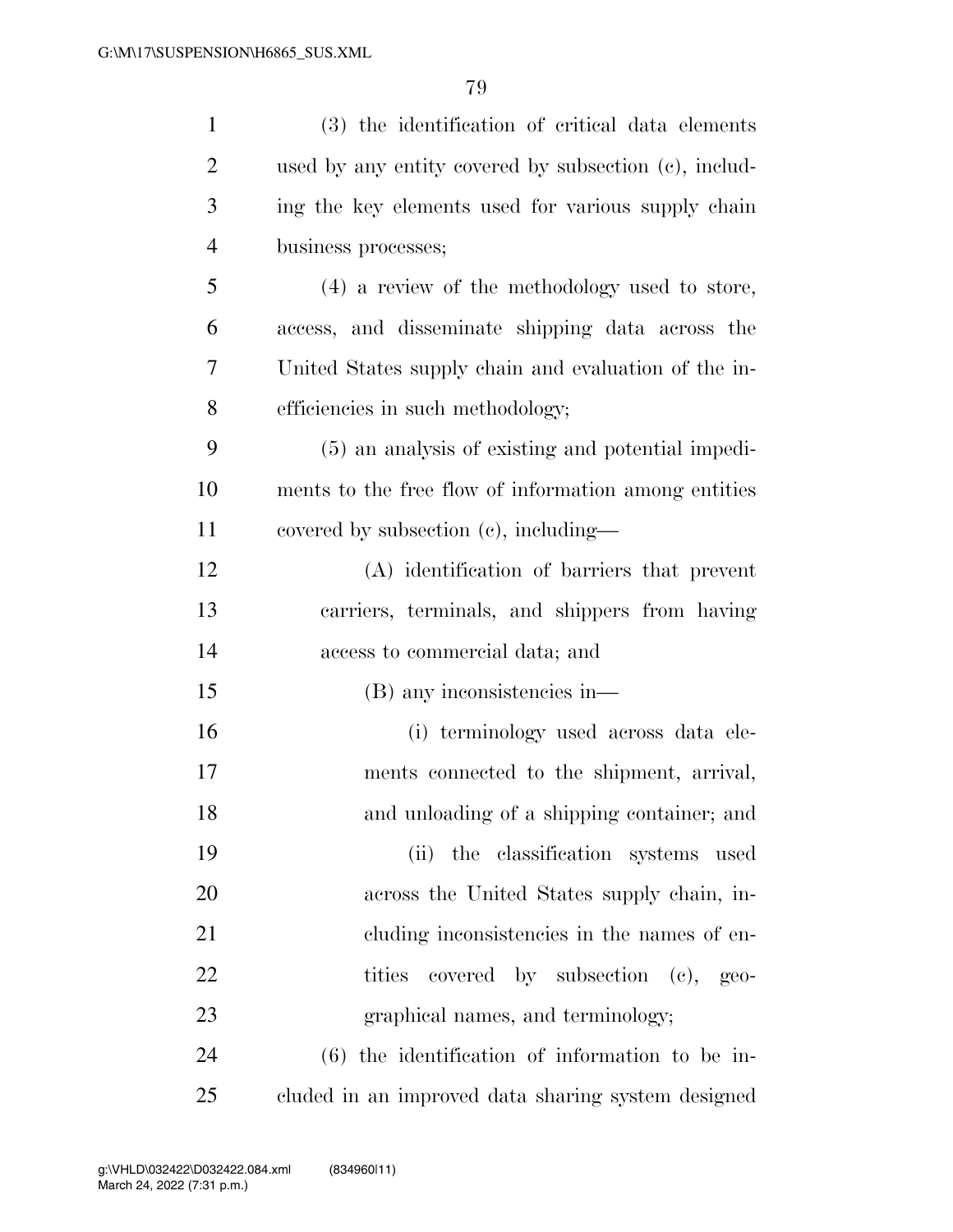| $\mathbf{1}$   | to plan, execute, and monitor the optimal loading     |  |  |  |  |  |  |  |
|----------------|-------------------------------------------------------|--|--|--|--|--|--|--|
| 2              | and unloading of maritime cargo; and                  |  |  |  |  |  |  |  |
| 3              | (7) the identification of existing software and       |  |  |  |  |  |  |  |
| $\overline{4}$ | data sharing platforms available to facilitate propa- |  |  |  |  |  |  |  |
| 5              | gation of information to all agents involved in the   |  |  |  |  |  |  |  |
| 6              | loading and unloading of maritime cargo and evalu-    |  |  |  |  |  |  |  |
| 7              | ate the effectiveness of such software and platforms  |  |  |  |  |  |  |  |
| 8              | if implemented.                                       |  |  |  |  |  |  |  |
| 9              | (c) COLLECTION OF INFORMATION.—In conducting          |  |  |  |  |  |  |  |
| 10             | the study required under subsection (a), the National |  |  |  |  |  |  |  |
| 11             | Academy of Sciences shall collect information from—   |  |  |  |  |  |  |  |
| 12             | (1) vessel operating common carriers and non-         |  |  |  |  |  |  |  |
| 13             | vessel operating common carriers;                     |  |  |  |  |  |  |  |
| 14             | (2) marine terminal operators;                        |  |  |  |  |  |  |  |
| 15             | (3) commercial motor vehicle operators;               |  |  |  |  |  |  |  |
| 16             | $(4)$ railroad carriers;                              |  |  |  |  |  |  |  |
| 17             | $(5)$ chassis providers;                              |  |  |  |  |  |  |  |
| 18             | (6) ocean transportation intermediaries;              |  |  |  |  |  |  |  |
| 19             | (7) custom brokers;                                   |  |  |  |  |  |  |  |
| 20             | (8) freight forwarders;                               |  |  |  |  |  |  |  |
| 21             | (9) shippers and cargo owners;                        |  |  |  |  |  |  |  |
| 22             | (10) the National Shipper Advisory Committee;         |  |  |  |  |  |  |  |
| 23             | (11) relevant government agencies, such as the        |  |  |  |  |  |  |  |
| 24             | Federal Maritime Commission, the Surface Trans-       |  |  |  |  |  |  |  |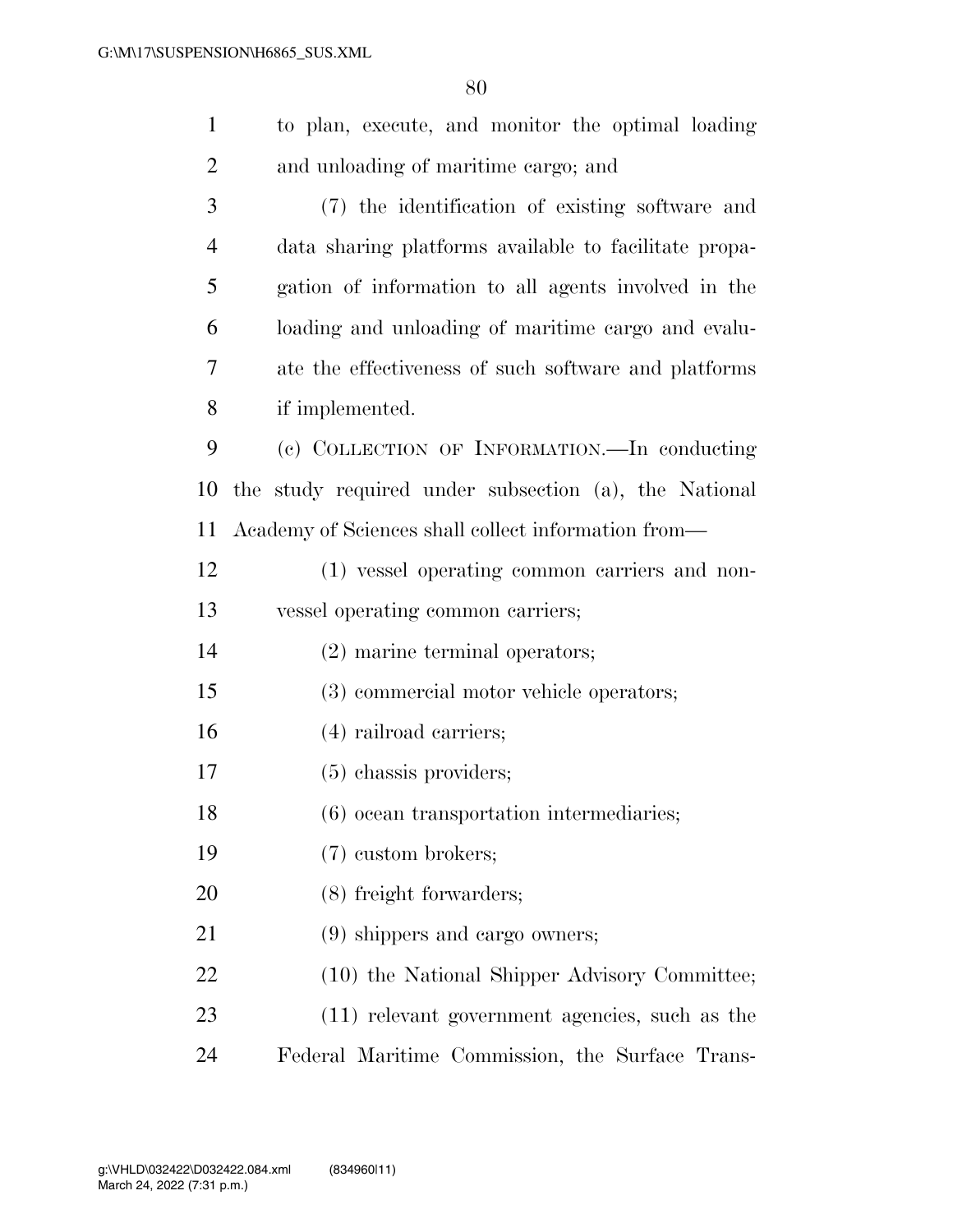portation Board, and the United States Customs and Border Protection;

 (12) to the extent practicable, representatives of foreign countries and maritime jurisdictions outside of the United States; and

 (13) any other entity involved in the transpor- tation of ocean cargo and the unloading of cargo upon arrival at a port.

 (d) FACILITATION OF DATA SHARING.—In carrying out the study under subsection (a), the National Academy of Sciences may solicit information from any relevant agency relating to the United States supply chain.

 (e) REPORT.—Not later than 18 months after enter- ing into an arrangement with the Secretary under sub- section (a), the National Academy of Sciences shall submit to the Committee on Transportation and Infrastructure of the House of Representatives and the Committee on Commerce, Science, and Transportation of the Senate, and make available on a publicly accessible website, a re-port containing—

21 (1) the study required under subsection (a);

 (2) the information collected under subsections (b) and (c), excluding any personally identifiable in- formation or sensitive business information; and (3) any recommendations for—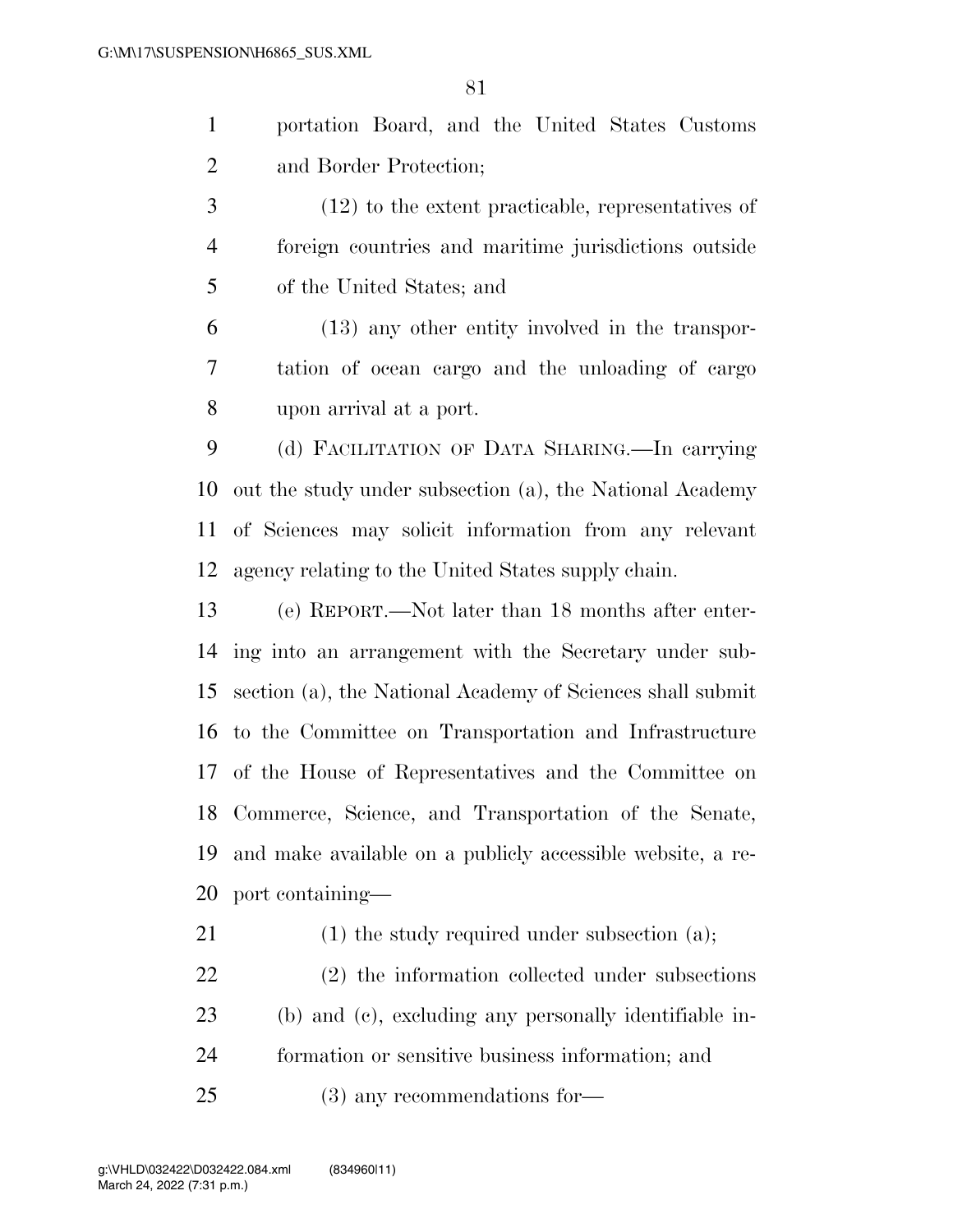| $\mathbf{1}$   | (A) common data standards to be used in              |
|----------------|------------------------------------------------------|
| $\overline{2}$ | the United States supply chain; and                  |
| 3              | (B) policies and protocols that would                |
| $\overline{4}$ | streamline information sharing across<br>the         |
| 5              | United States supply chain.                          |
| 6              | SEC. 417. TEMPORARY EMERGENCY AUTHORITY.             |
| 7              | (a) PUBLIC INPUT ON INFORMATION SHARING.             |
| 8              | (1) IN GENERAL.—Not later than 30 days after         |
| 9              | the date of enactment of this Act, the Federal Mari- |
| 10             | time Commission shall issue a request for informa-   |
| 11             | tion seeking public comment regarding—               |
| 12             | (A) whether congestion of the common car-            |
| 13             | riage of goods has created an emergency situa-       |
| 14             | tion of a magnitude such that there exists a         |
| 15             | substantial adverse effect on the competitive-       |
| 16             | ness and reliability of the international ocean      |
| 17             | transportation supply system;                        |
| 18             | (B) whether an emergency order described             |
| 19             | in subsection (b) would alleviate such an emer-      |
| 20             | gency situation; and                                 |
| 21             | (C) the appropriate scope of such an emer-           |
| 22             | gency order, if applicable.                          |
| 23             | (2) CONSULTATION.—During the public com-             |
| 24             | ment period under paragraph (1), the Commission      |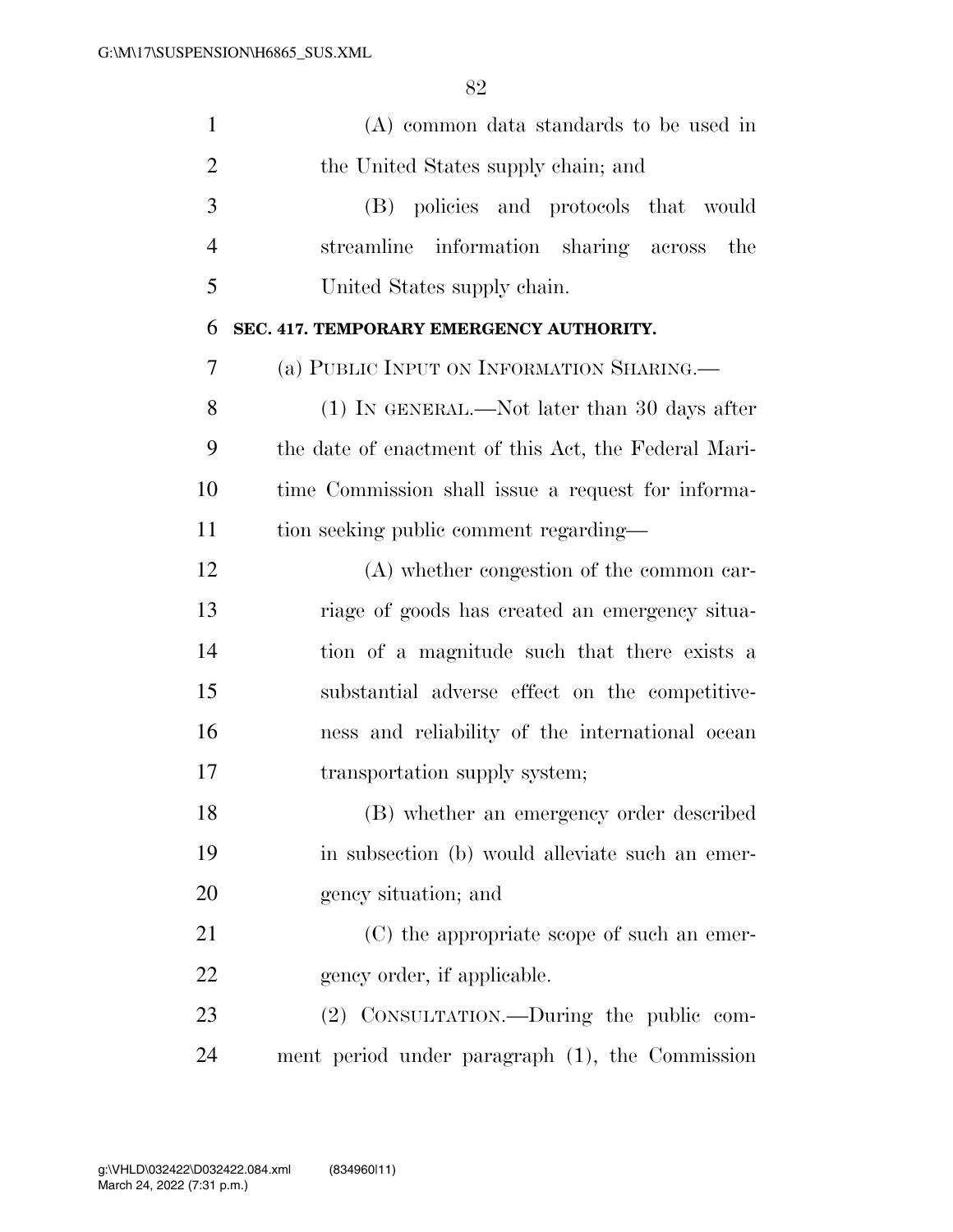| $\mathbf{1}$   | may consult, as the Commission determines to be              |
|----------------|--------------------------------------------------------------|
| $\overline{2}$ | appropriate, with—                                           |
| 3              | (A) other Federal departments and agen-                      |
| $\overline{4}$ | cies; and                                                    |
| 5              | (B) persons with expertise relating to mar-                  |
| 6              | itime and freight operations.                                |
| 7              | (b) AUTHORITY TO ISSUE EMERGENCY ORDER RE-                   |
| 8              | QUIRING INFORMATION SHARING. On making a unani-              |
| 9              | mous determination described in subsection (c), the Com-     |
| 10             | mission may issue an emergency order requiring any com-      |
| 11             | mon carrier or marine terminal operator to share directly    |
| 12             | with relevant shippers, rail carriers, or motor carriers in- |
| 13             | formation relating to cargo throughput and availability, in  |
| 14             | order to ensure the efficient transportation, loading, and   |
| 15             | unloading of cargo to or from—                               |
| 16             | (1) any inland destination or point of origin;               |
| 17             | $(2)$ any vessel; or                                         |
| 18             | $(3)$ any point on a wharf or terminal.                      |
| 19             | (c) DESCRIPTION OF DETERMINATION.—                           |
| 20             | $(1)$ IN GENERAL.—A determination referred to                |
| 21             | in subsection (b) is a unanimous determination by            |
| 22             | the Commission that congestion of common carriage            |
| 23             | of goods has created an emergency situation of a             |
| 24             | magnitude such that there exists a substantial ad-           |
| 25             | verse effect on the competitiveness and reliability of       |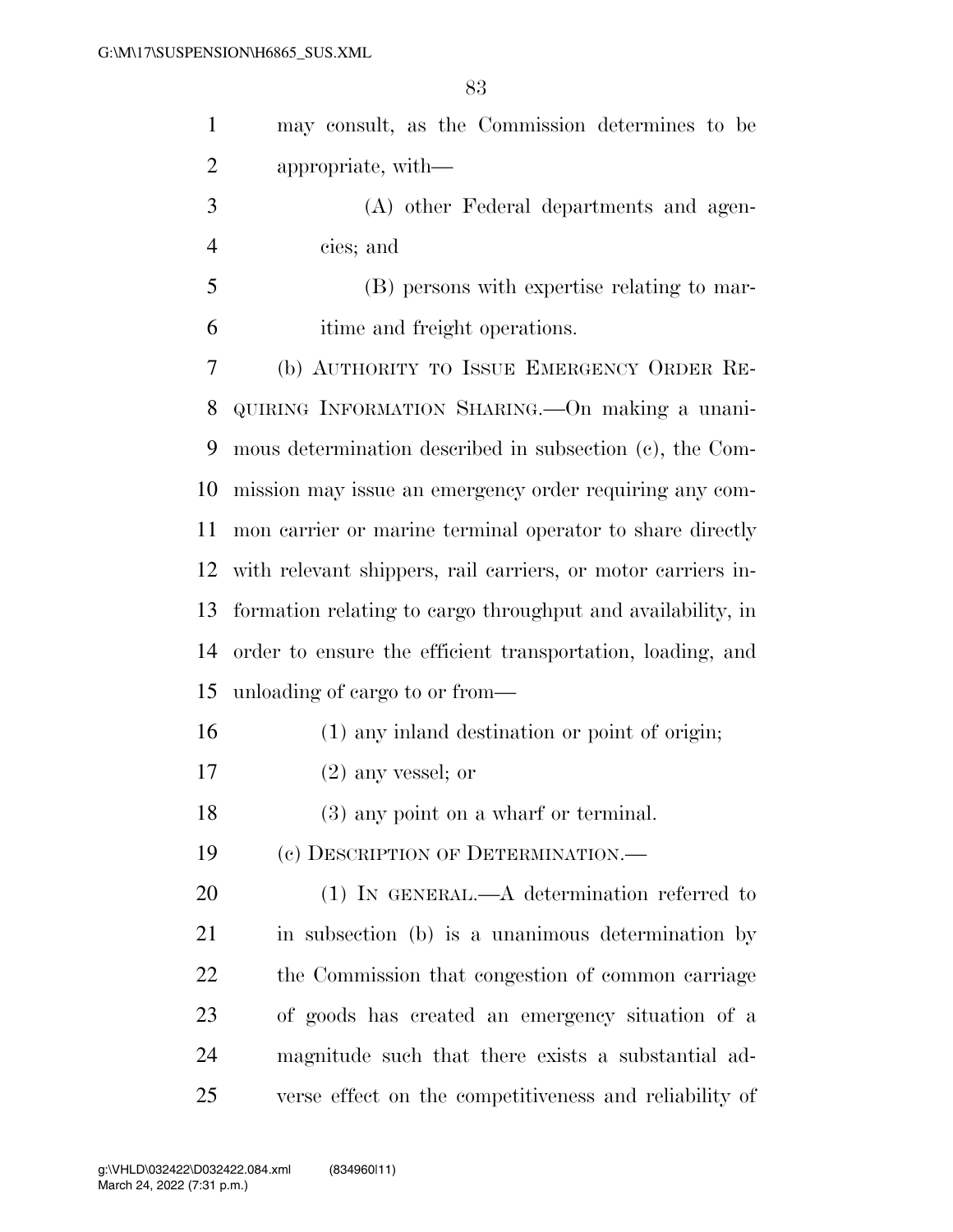the international ocean transportation supply sys-tem.

 (2) FACTORS FOR CONSIDERATION.—In issuing an emergency order under subsection (b), the Com- mission shall ensure that such order includes param- eters relating to temporal and geographic scope, tak- ing into consideration the likely burdens on ocean carriers and marine terminal operators and the like- ly benefits on congestion relating to the purposes de- scribed in section 40101 of title 46, United States Code.

12 (d) PETITIONS FOR EXCEPTION.—

 (1) IN GENERAL.—A common carrier or marine terminal operator subject to an emergency order issued under this section may submit to the Com- mission a petition for exception from 1 or more re- quirements of the emergency order, based on a showing of undue hardship or other condition ren- dering compliance with such a requirement imprac-tical.

21 (2) DETERMINATION.—Not later than 21 days after the date on which a petition for exception under paragraph (1) is submitted, the Commission shall determine whether to approve or deny such pe-25 tition by majority vote.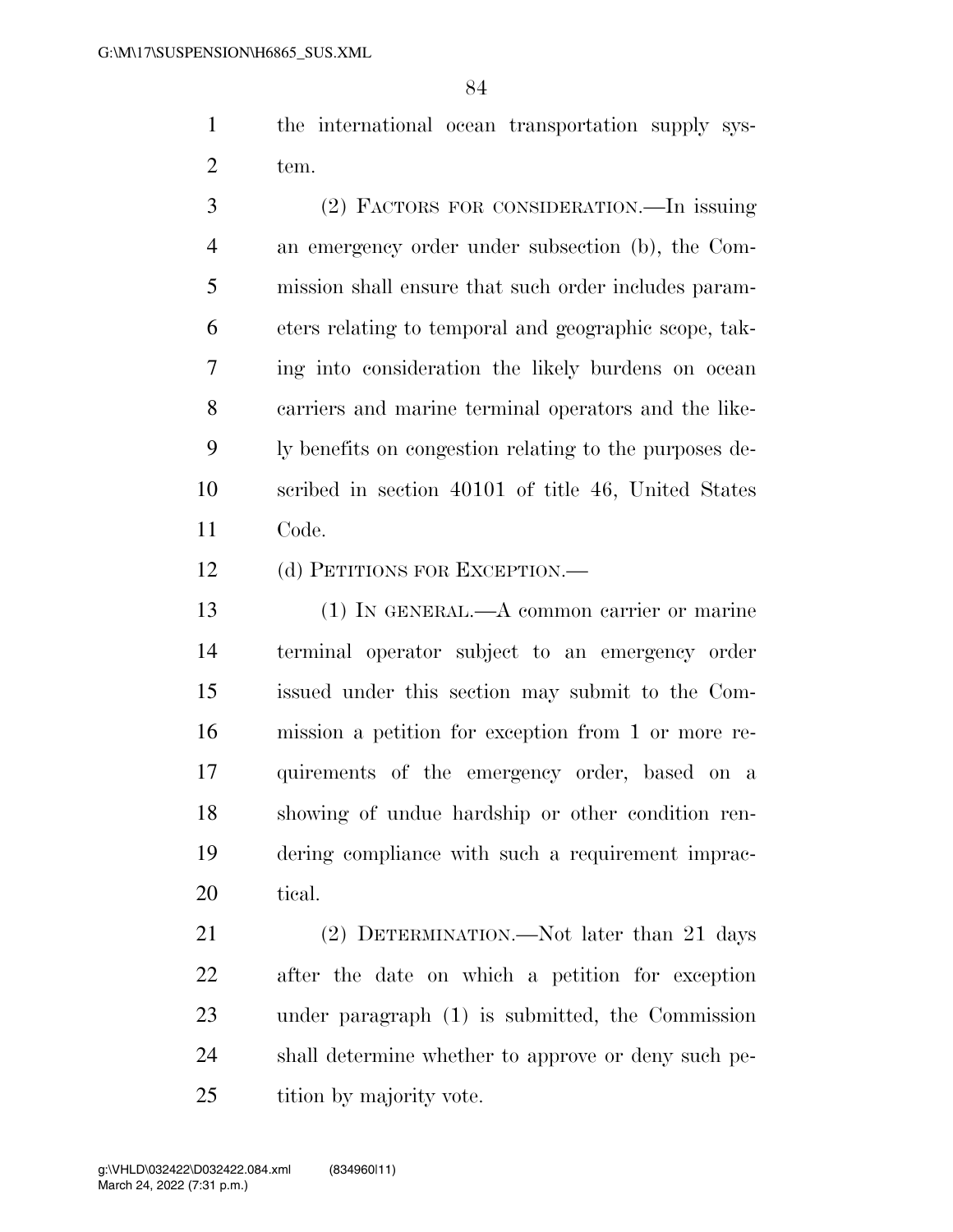| $\mathbf{1}$   | (3) INAPPLICABILITY PENDING REVIEW.—The                    |  |  |  |  |  |  |  |
|----------------|------------------------------------------------------------|--|--|--|--|--|--|--|
| $\overline{2}$ | requirements of an emergency order that is the sub-        |  |  |  |  |  |  |  |
| 3              | ject of a petition for exception under this subsection     |  |  |  |  |  |  |  |
| $\overline{4}$ | shall not apply to a petitioner during the period for      |  |  |  |  |  |  |  |
| 5              | which the petition is pending.                             |  |  |  |  |  |  |  |
| 6              | (e) LIMITATIONS.—                                          |  |  |  |  |  |  |  |
| 7              | (1) TERM.—An emergency order issued under                  |  |  |  |  |  |  |  |
| 8              | this section shall remain in effect for a period of not    |  |  |  |  |  |  |  |
| 9              | longer than 60 days.                                       |  |  |  |  |  |  |  |
| 10             | (2) RENEWAL.—The Commission may renew an                   |  |  |  |  |  |  |  |
| 11             | emergency order issued under this section for an ad-       |  |  |  |  |  |  |  |
| 12             | ditional term by a unanimous determination by the          |  |  |  |  |  |  |  |
| 13             | Commission.                                                |  |  |  |  |  |  |  |
| 14             | (f) SUNSET.—The authority provided by this section         |  |  |  |  |  |  |  |
| 15             | shall terminate on the date that is 2 years after the date |  |  |  |  |  |  |  |
| 16             | of enactment of this Act.                                  |  |  |  |  |  |  |  |
| 17             | (g) DEFINITIONS.—In this section:                          |  |  |  |  |  |  |  |
| 18             | (1) COMMON CARRIER.—The term "common                       |  |  |  |  |  |  |  |
| 19             | carrier" has the meaning given such term in section        |  |  |  |  |  |  |  |
| 20             | 40102 of title 46, United States Code.                     |  |  |  |  |  |  |  |
| 21             | (2) MOTOR CARRIER.—The term "motor car-                    |  |  |  |  |  |  |  |
| 22             | rier" has the meaning given such term in section           |  |  |  |  |  |  |  |
| 23             | 13102 of title 49, United States Code.                     |  |  |  |  |  |  |  |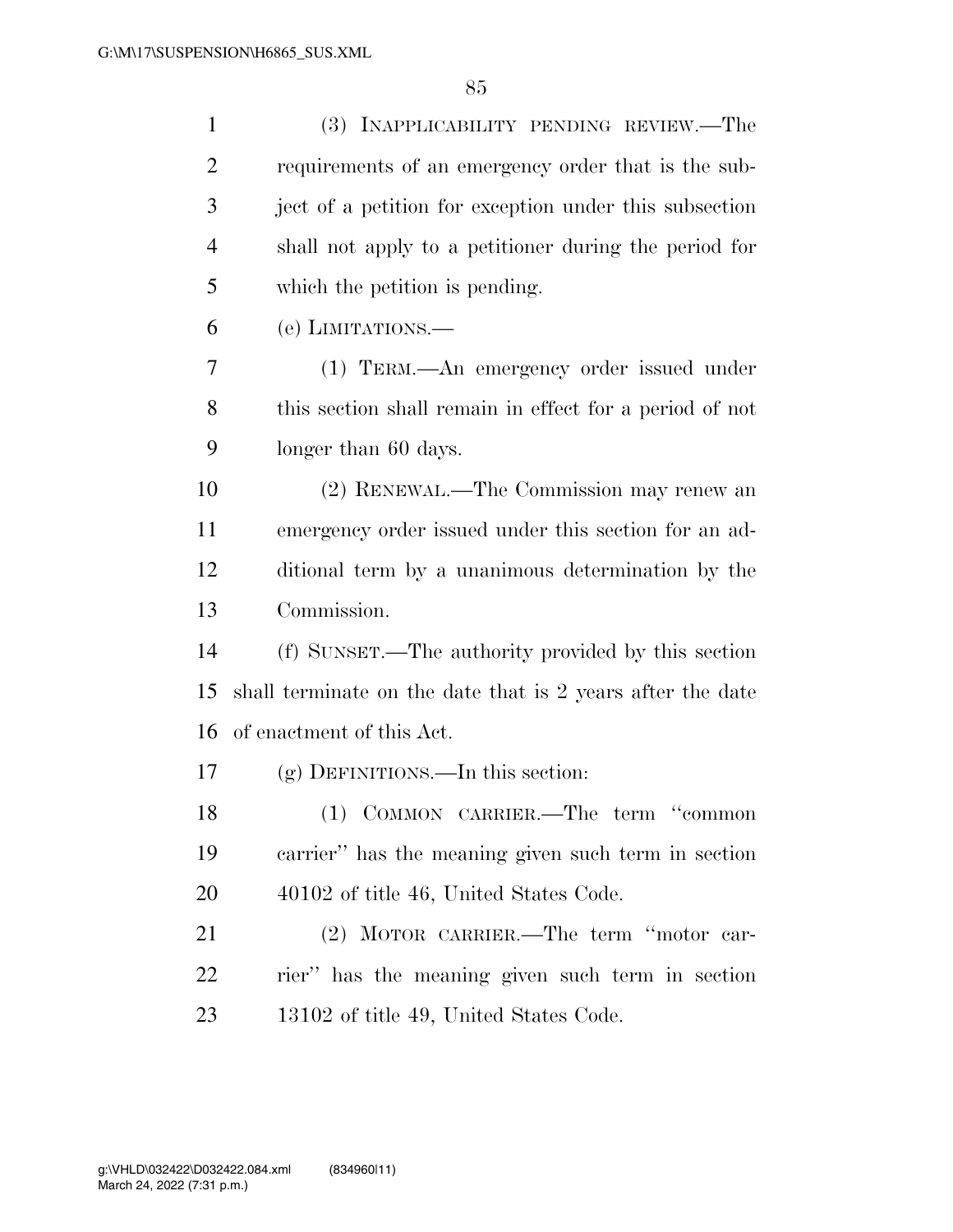| $\mathbf{1}$   | (3) RAIL CARRIER.—The term "rail carrier"            |  |  |  |  |  |  |
|----------------|------------------------------------------------------|--|--|--|--|--|--|
| 2              | has the meaning given such term in section 10102     |  |  |  |  |  |  |
| 3              | of title 49, United States Code.                     |  |  |  |  |  |  |
| $\overline{4}$ | (4) SHIPPER.—The term "shipper" has the              |  |  |  |  |  |  |
| 5              | meaning given such term in section 40102 of title    |  |  |  |  |  |  |
| 6              | 46, United States Code.                              |  |  |  |  |  |  |
| 7              | SEC. 418. TERMS AND VACANCIES.                       |  |  |  |  |  |  |
| 8              | Section 46101(b) of title 46, United States Code, is |  |  |  |  |  |  |
| 9              | amended by-                                          |  |  |  |  |  |  |
| 10             | $(1)$ in paragraph $(2)$ —                           |  |  |  |  |  |  |
| <sup>11</sup>  | $(A)$ by striking "one year" and inserting           |  |  |  |  |  |  |
| 12             | " $2$ years"; and                                    |  |  |  |  |  |  |
| 13             | $(B)$ by striking "2 terms" and inserting "3         |  |  |  |  |  |  |
| 14             | terms"; and                                          |  |  |  |  |  |  |
| 15             | $(2)$ in paragraph $(3)$ —                           |  |  |  |  |  |  |
| 16             | (A) by striking "of the individual being             |  |  |  |  |  |  |
| 17             | succeeded" and inserting "to which such indi-        |  |  |  |  |  |  |
| 18             | vidual is appointed";                                |  |  |  |  |  |  |
| 19             | $(B)$ by striking "2 terms" and inserting "3         |  |  |  |  |  |  |
| 20             | terms"; and                                          |  |  |  |  |  |  |
| 21             | (C) by striking "the predecessor of that"            |  |  |  |  |  |  |
| 22             | and inserting "such".                                |  |  |  |  |  |  |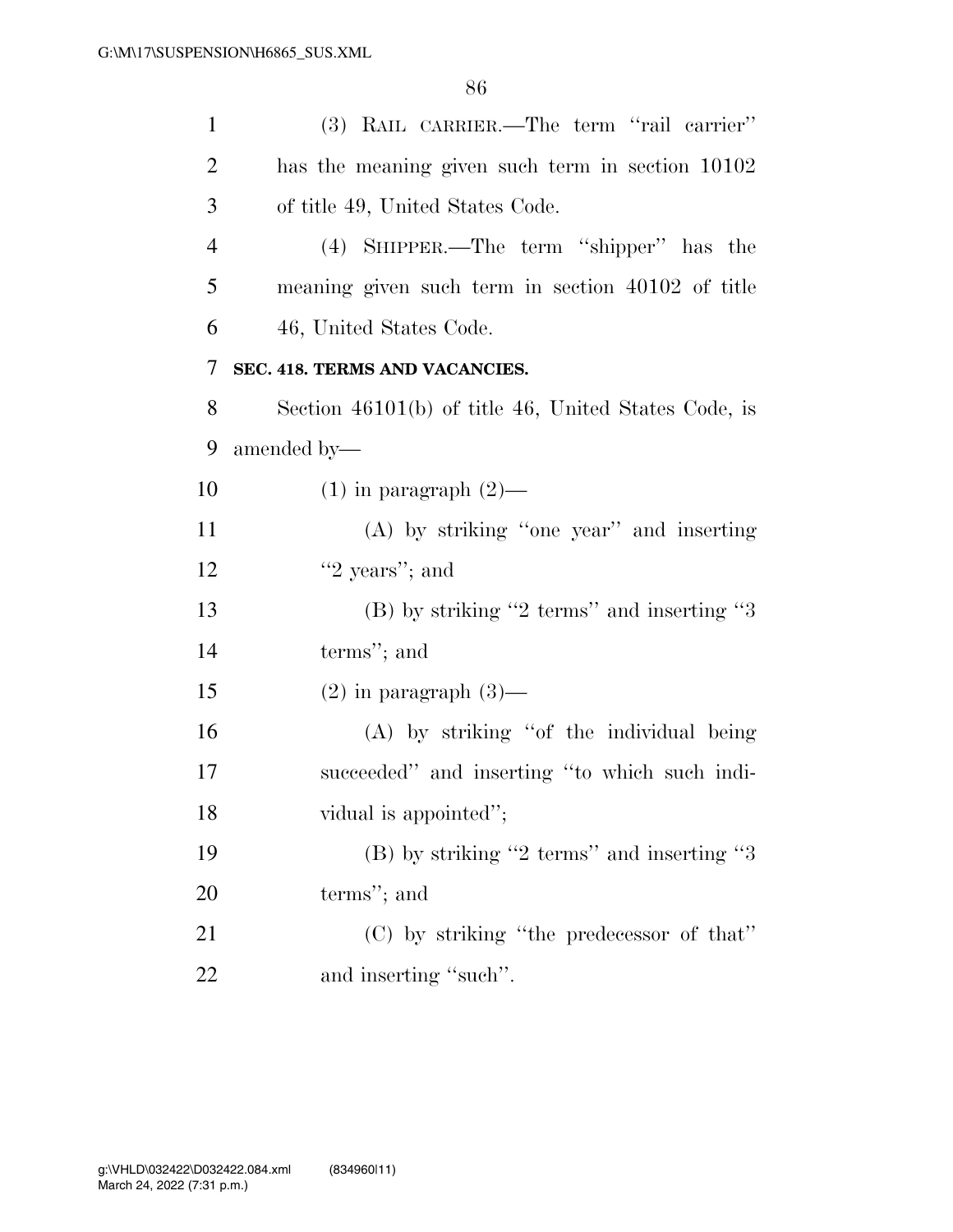# **TITLE V—MISCELLANEOUS Subtitle A—Navigation**

### **SEC. 501. RESTRICTION ON CHANGING SALVORS.**

 Section 311(c)(3) of the Federal Water Pollution 5 Control Act  $(33 \text{ U.S.C. } 1321(e)(3))$  is amended by adding at the end the following:

7 "'(C) An owner or operator may not change salvors as part of a deviation under subparagraph (B) in cases in which the original salvor satisfies the Coast Guard requirements in accordance with the National Contingency Plan and the applicable re-sponse plan required under subsection (j).

 ''(D) In any case in which the Coast Guard au- thorizes a deviation from the salvor as part of a de- viation under subparagraph (B) from the applicable response plan required under subsection (j), the Commandant shall submit to the Committee on Transportation and Infrastructure of the House of Representatives and the Committee on Commerce, Science, and Transportation of the Senate a report describing the deviation and the reasons for such de-viation.''.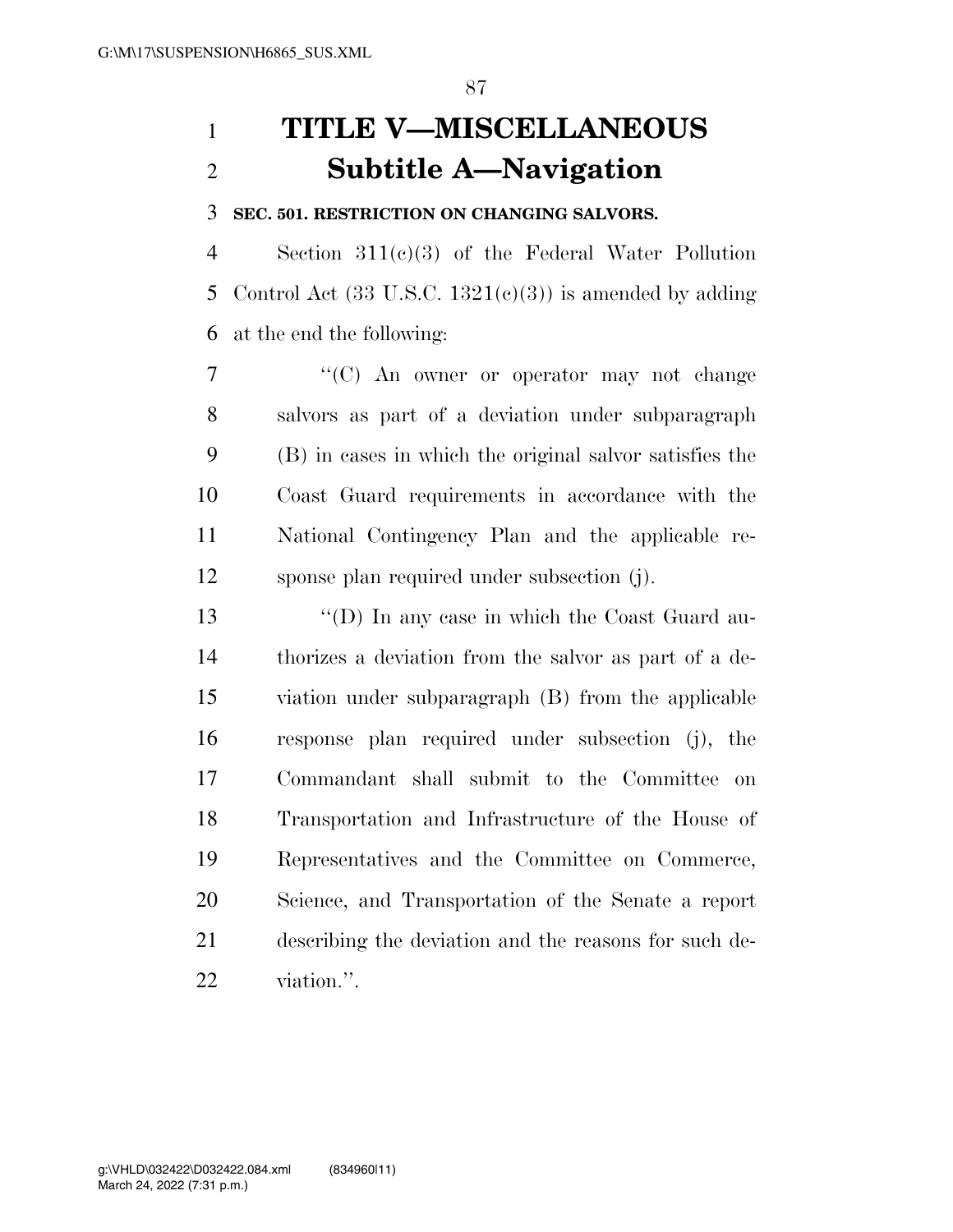|               |  | 1 SEC. 502. PROVIDING REQUIREMENTS FOR VESSELS AN- |                                 |  |  |
|---------------|--|----------------------------------------------------|---------------------------------|--|--|
| $\mathcal{D}$ |  |                                                    | CHORED IN ESTABLISHED ANCHORAGE |  |  |
| $\mathcal{R}$ |  | <b>GROUNDS.</b>                                    |                                 |  |  |

 (a) IN GENERAL.—Section 70006 of title 46, United States Code, is amended to read as follows:

### **''§ 70006. Anchorage grounds**

7 "(a) ANCHORAGE GROUNDS.—

8 "(1) ESTABLISHMENT.—The Secretary of the department in which the Coast Guard is operating shall define and establish anchorage grounds in the navigable waters of the United States for vessels op-erating in such waters.

13 "(2) RELEVANT FACTORS FOR ESTABLISH- MENT.—In carrying out paragraph (1), the Sec- retary shall take into account all relevant factors concerning navigational safety, protection of the ma- rine environment, proximity to undersea pipelines and cables, safe and efficient use of Marine Trans-portation System, and national security.

20 "(b) VESSEL REQUIREMENTS.—Vessels, of certain sizes or type determined by the Secretary, shall—

22 ''(1) set and maintain an anchor alarm for the duration of an anchorage;

24 ''(2) comply with any directions or orders issued by the Captain of the Port; and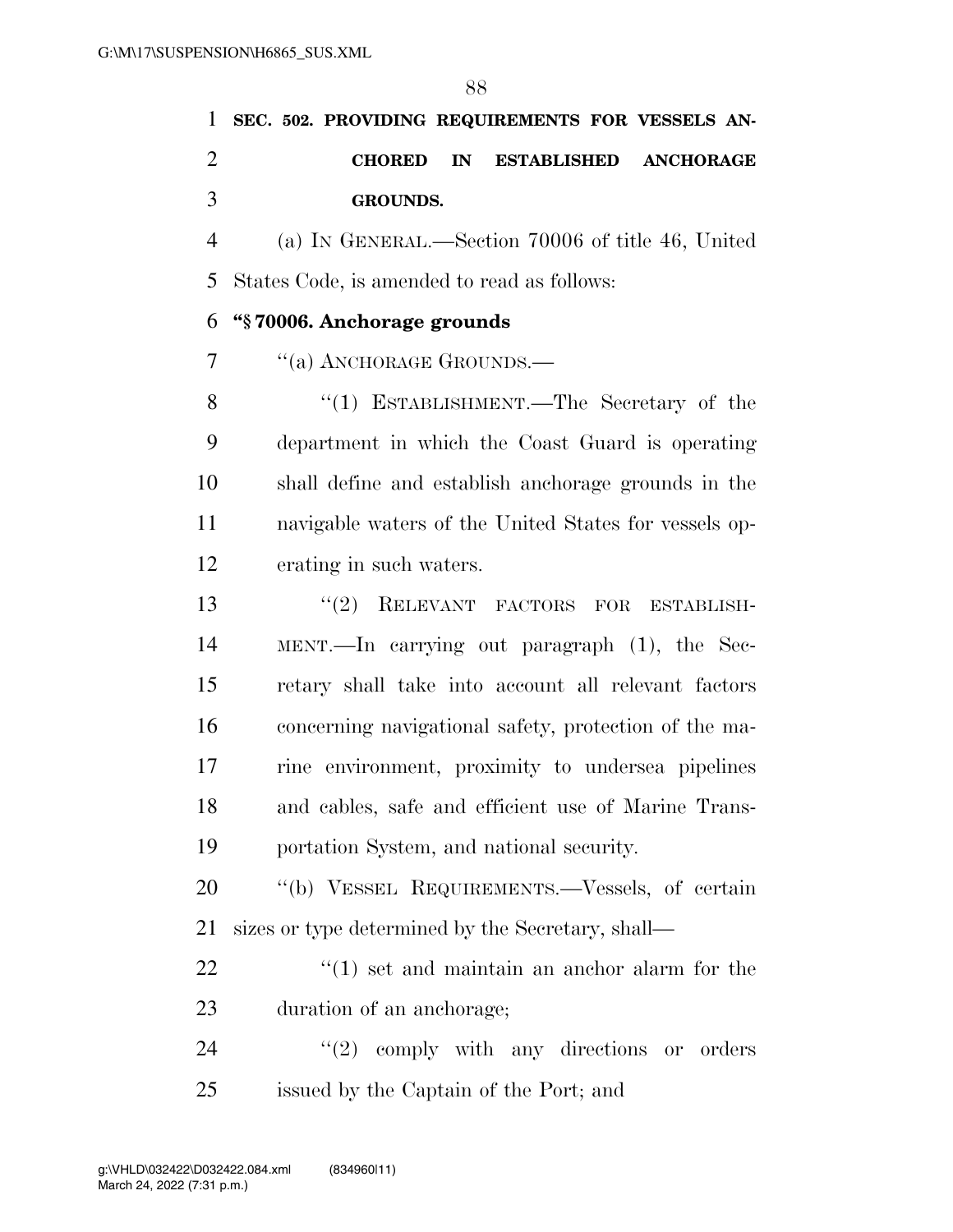1 ''(3) comply with any applicable anchorage reg-ulations.

- ''(c) PROHIBITIONS.—A vessel may not—
- ''(1) anchor in any Federal navigation channel unless authorized or directed to by the Captain of the Port;

7 ''(2) anchor in near proximity, within distances determined by the Coast Guard, to an undersea pipeline or cable, unless authorized or directed to by the Captain of the Port; and

11 ''(3) anchor or remain anchored in an anchor- age ground during any period in which the Captain of the Port orders closure of the anchorage ground due to inclement weather, navigational hazard, a threat to the environment, or other safety or secu-rity concern.

 ''(d) SAFETY EXCEPTION.—Nothing in this section shall be construed to prevent a vessel from taking actions necessary to maintain the safety of the vessel or to prevent the loss of life or property.''.

(b) REGULATORY REVIEW.—

22 (1) REVIEW REQUIRED.—Not later than 1 year after the date of enactment of this Act, the Sec- retary of the department in which the Coast Guard is operating shall complete a review of existing an-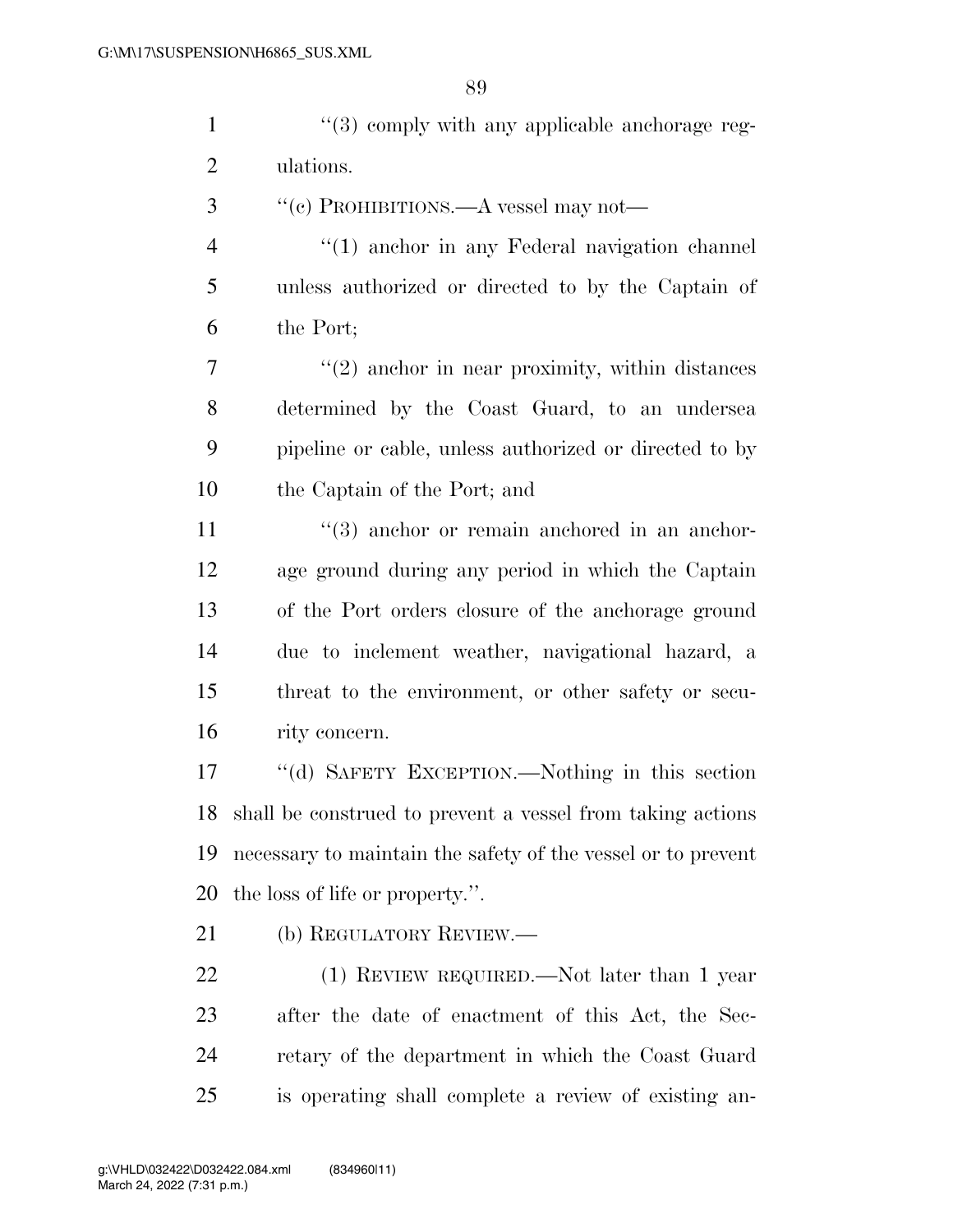| $\mathbf{1}$   | chorage regulations and identify regulations that          |
|----------------|------------------------------------------------------------|
| $\overline{c}$ | may need modification—                                     |
| 3              | $(A)$ in the interest of marine safety, secu-              |
| $\overline{4}$ | rity, and environmental concerns, taking into              |
| 5              | account undersea pipelines, cables, or other in-           |
| 6              | frastructure; and                                          |
| 7              | (B) to implement the amendments made                       |
| 8              | by this section.                                           |
| 9              | (2) BRIEFING.—Upon completion of the review                |
| 10             | under paragraph $(1)$ , but not later than 2 years         |
| 11             | after the date of enactment of this Act, the Sec-          |
| 12             | retary shall provide a briefing to the Committee on        |
| 13             | Commerce, Science, and Transportation of the Sen-          |
| 14             | ate and the Subcommittee on Coast Guard and Mar-           |
| 15             | itime Transportation of the Committee on Transpor-         |
| 16             | tation and Infrastructure of the House of Represent-       |
| 17             | atives that summarizes the review.                         |
| 18             | (c) CLERICAL AMENDMENT.—The table of sections              |
| 19             | for chapter 700 of title 46, United States Code, is amend- |
| 20             | ed by striking the item relating to section 70006 and in-  |
| 21             | serting the following:                                     |
|                | "70006. Anchorage grounds.".                               |
| 22             | (d) APPLICABILITY OF REGULATIONS.—The amend-               |
| 23             | ments made by subsection (a) may not be construed to       |

tions issued under section 70006 of title 46, United States

alter any existing rules, regulations, or final agency ac-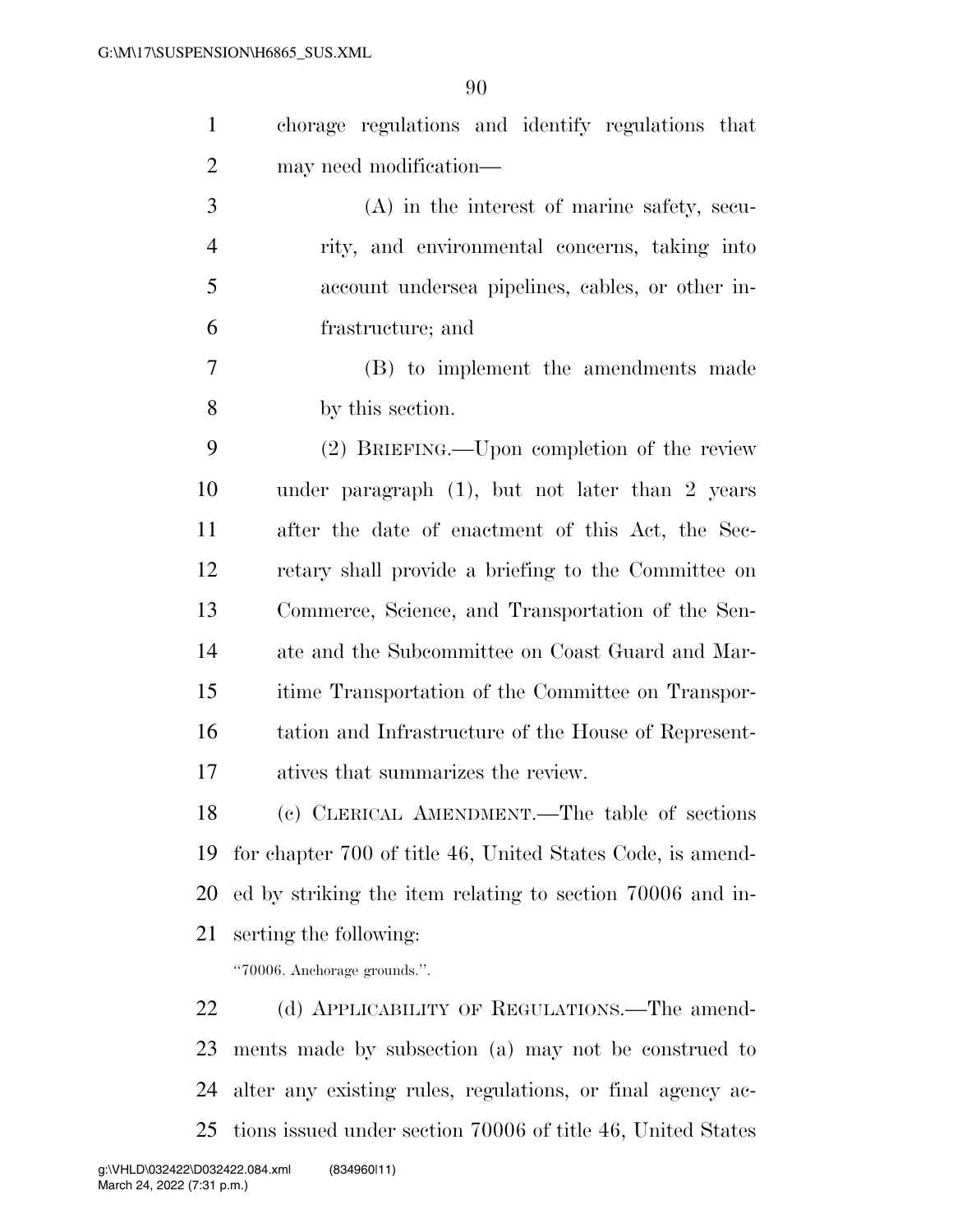Code, as in effect on the day before the date of enactment of this Act until all regulations required under subsection (b) take effect.

#### **SEC. 503. AQUATIC NUISANCE SPECIES TASK FORCE.**

 (a) RECREATIONAL VESSEL DEFINED.—Section 1003 of the Nonindigenous Aquatic Nuisance Prevention and Control Act of 1990 (16 U.S.C. 4702) is amended— (1) by redesignating paragraphs (13) through

 (17) as paragraphs (15) through (19), respectively; and

 (2) by inserting after paragraph (12) the fol-lowing:

13 ''(13) 'State' means each of the several States, the District of Columbia, American Samoa, Guam, Puerto Rico, the Northern Mariana Islands, and the Virgin Islands of the United States;

 ''(14) 'recreational vessel' has the meaning given that term in section 502 of the Federal Water Pollution Control Act (33 U.S.C. 1362);''.

 (b) OBSERVERS.—Section 1201 of the Nonindigenous Aquatic Nuisance Prevention and Control Act of 1990 (16 U.S.C. 4721) is amended by adding at the end the fol-lowing:

 ''(g) OBSERVERS.—The chairpersons designated under subsection (d) may invite representatives of non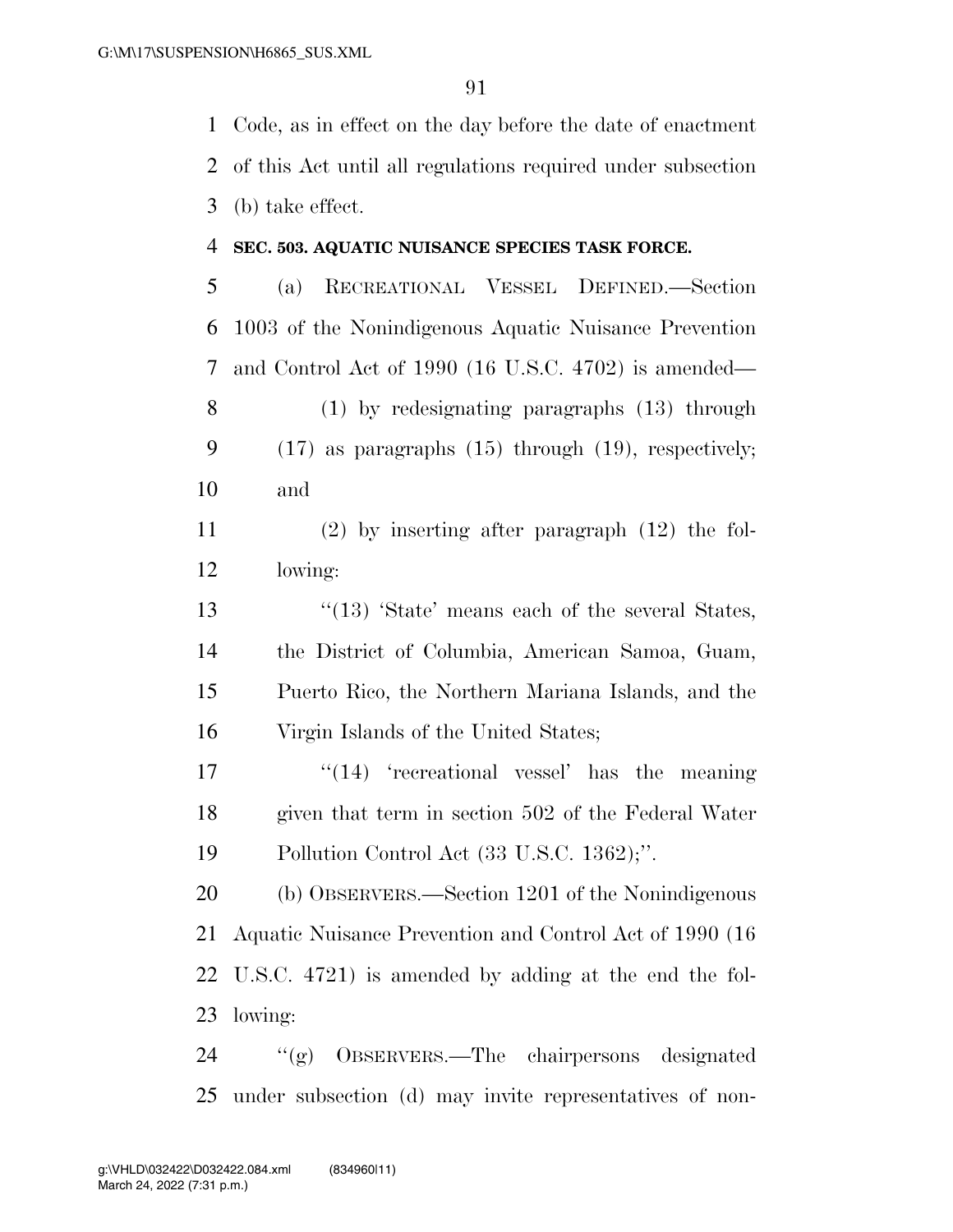governmental entities to participate as observers of the Task Force.''.

 (c) AQUATIC NUISANCE SPECIES TASK FORCE.— Section 1201(b) of the Nonindigenous Aquatic Nuisance Prevention and Control Act of 1990 (16 U.S.C. 4721(b)) is amended— (1) in paragraph (6), by striking ''and'' at the end; (2) by redesignating paragraph (7) as para- graph (10); and (3) by inserting after paragraph (6) the fol- lowing: 13 ''(7) the Director of the National Park Service; 14 ''(8) the Director of the Bureau of Land Man- agement; ''(9) the Commissioner of Reclamation; and''. (d) AQUATIC NUISANCE SPECIES PROGRAM.—Sec- tion 1202 of the Nonindigenous Aquatic Nuisance Preven- tion and Control Act of 1990 (16 U.S.C. 4722) is amend- ed— (1) in subsection (e) by adding at the end the following: 23 "(4) TECHNICAL ASSISTANCE AND REC-OMMENDATIONS.—The Task Force may provide

technical assistance and recommendations for best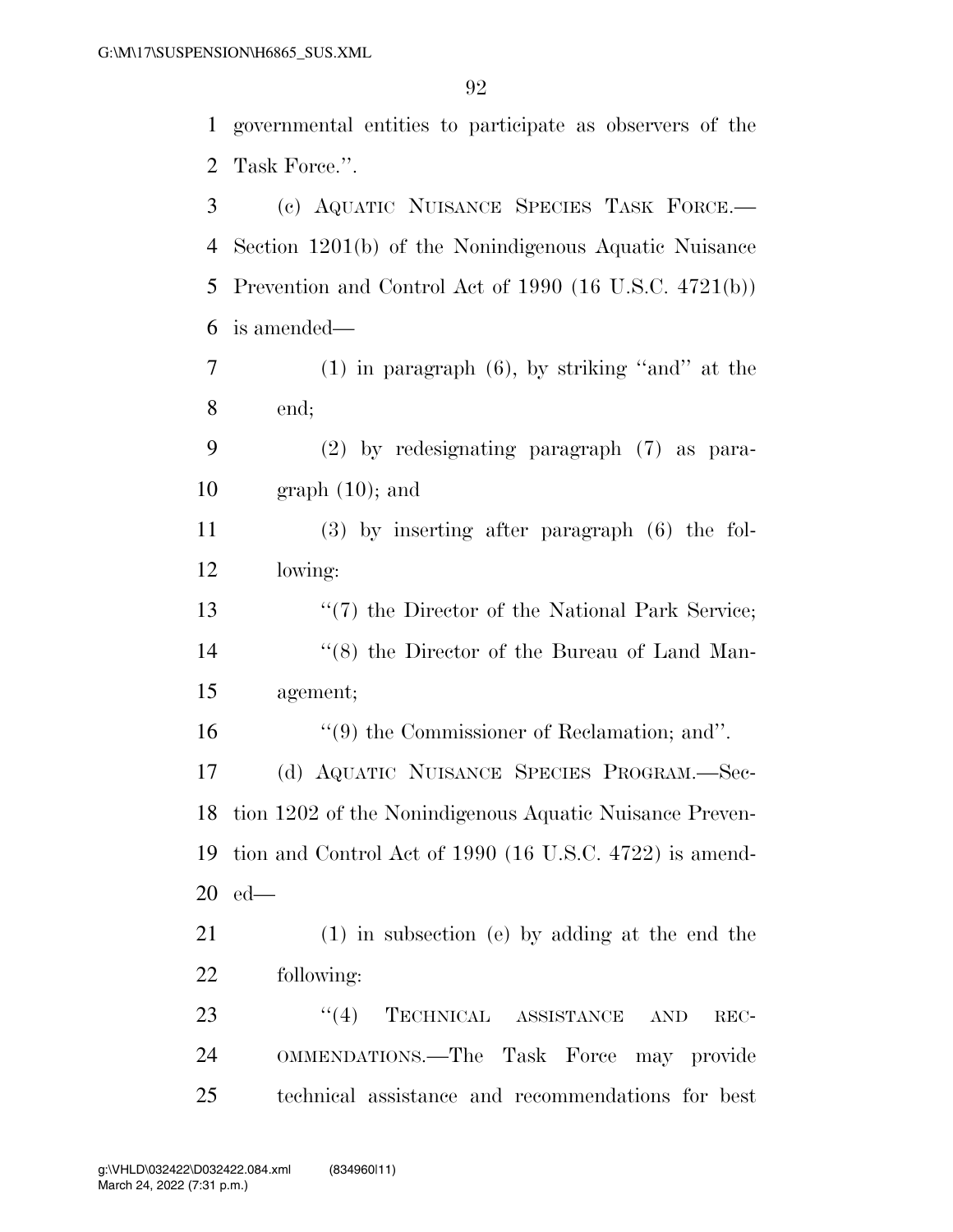| $\mathbf{1}$   | practices to an agency or entity engaged in vessel in- |
|----------------|--------------------------------------------------------|
| $\overline{2}$ | spections or decontaminations for the purpose of—      |
| 3              | "(A) effectively managing and controlling              |
| $\overline{4}$ | the movement of aquatic nuisance species into,         |
| 5              | within, or out of water of the United States;          |
| 6              | and                                                    |
| $\overline{7}$ | $\lq\lq$ inspecting recreational vessels in a          |
| 8              | manner that minimizes disruptions to public ac-        |
| 9              | cess for boating and recreation in non-contami-        |
| 10             | nated vessels.                                         |
| 11             | "(5) CONSULTATION. - In carrying out para-             |
| 12             | graph (4), including the development of rec-           |
| 13             | ommendations, the Task Force may consult with—         |
| 14             | $\lq\lq$ . State fish and wildlife management          |
| 15             | agencies;                                              |
| 16             | "(B) other State agencies that manage                  |
| 17             | fishery resources of the State or sustain fishery      |
| 18             | habitat; and                                           |
| 19             | " $(C)$ relevant nongovernmental entities.";           |
| 20             | and                                                    |
| 21             | $(2)$ in subsection (k) by adding at the end the       |
| 22             | following:                                             |
| 23             | "(3) Not later than 90 days after the date of          |
| 24             | enactment of the Don Young Coast Guard Author-         |
| 25             | ization Act of 2022, the Task Force shall submit a     |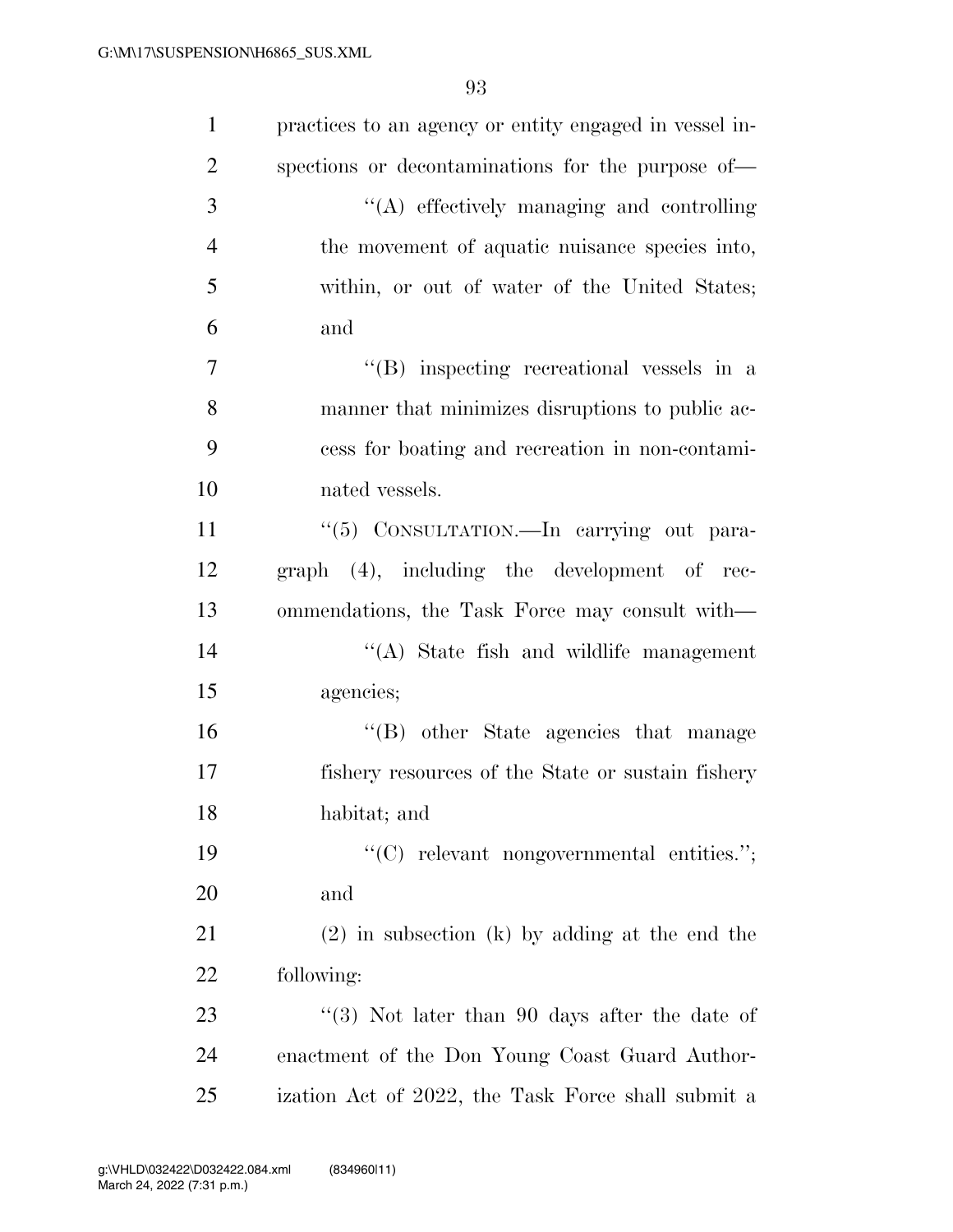| $\mathbf{1}$   | report to Congress recommending legislative, pro-     |
|----------------|-------------------------------------------------------|
| 2              | grammatic, or regulatory changes to eliminate re-     |
| 3              | maining gaps in authorities between members of the    |
| $\overline{4}$ | Task Force to effectively manage and control the      |
| 5              | movement of aquatic nuisance species.".               |
| 6              | (e) TECHNICAL CORRECTIONS AND CONFORMING              |
| 7              | AMENDMENTS.—The Nonindigenous Aquatic Nuisance        |
| 8              | Prevention and Control Act of 1990 (16 U.S.C. 4701 et |
| 9              | seq.) is further amended—                             |
| 10             | $(1)$ in section $1002(b)(2)$ , by inserting a comma  |
| 11             | after "funded";                                       |
| 12             | $(2)$ in section 1003, in paragraph $(7)$ , by strik- |
| 13             | ing "Canandian" and inserting "Canadian";             |
| 14             | $(3)$ in section $1203(a)$ —                          |
| 15             | (A) in paragraph $(1)(F)$ , by inserting              |
| 16             | "and" after "research,"; and                          |
| 17             | $(B)$ in paragraph $(3)$ , by striking "encour-       |
| 18             | age" and inserting "encouraged";                      |
| 19             | $(4)$ in section $1204(b)(4)$ , in the paragraph      |
| 20             | heading, by striking "ADMINISRATIVE" and inserting    |
| 21             | "ADMINISTRATIVE"; and                                 |
| 22             | $(5)$ in section 1209, by striking "subsection"       |
| 23             | (a)" and inserting "section $1202(a)$ ".              |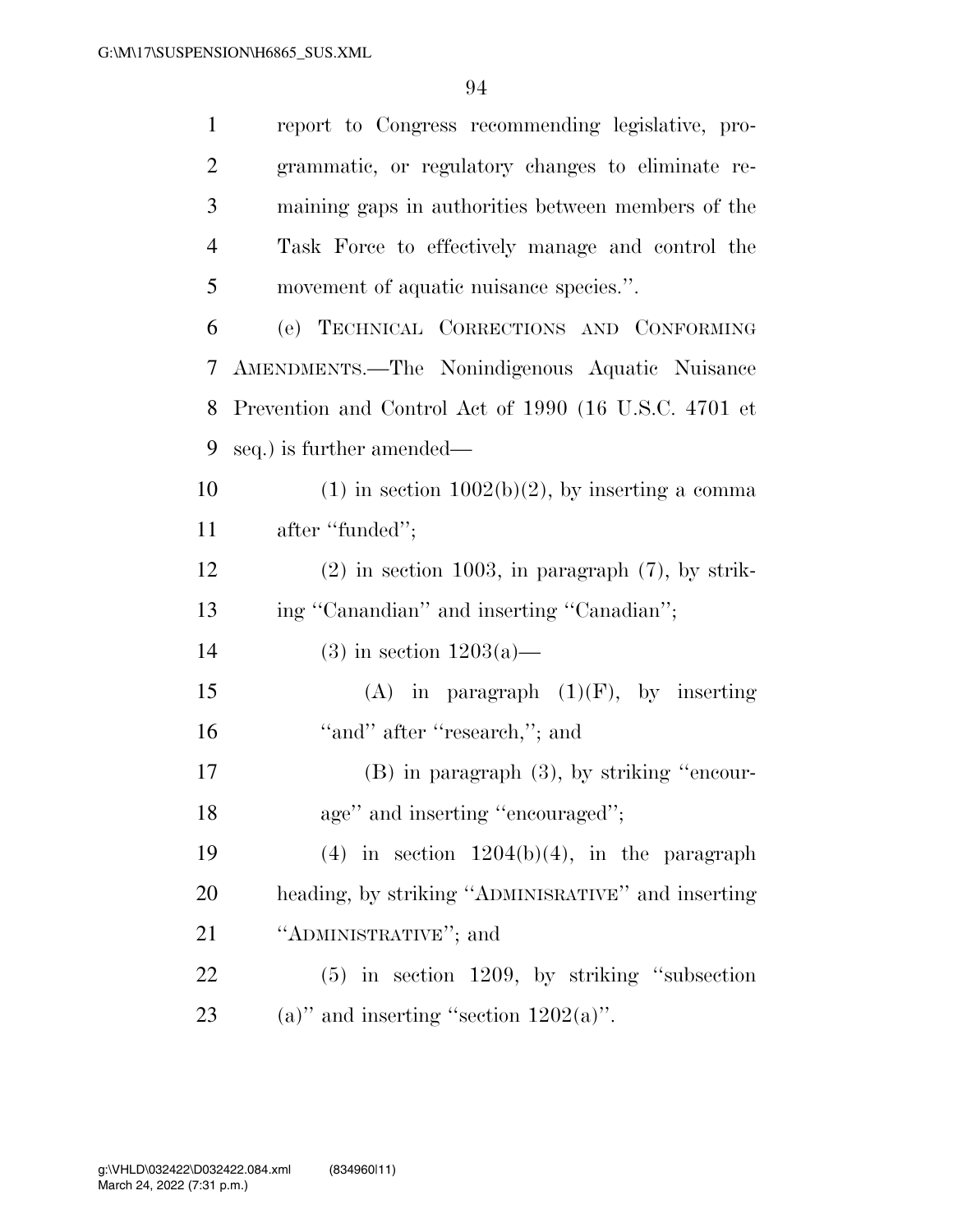| 1              | SEC. 504. LIMITATION ON RECOVERY FOR CERTAIN INJU-    |
|----------------|-------------------------------------------------------|
| $\overline{2}$ | RIES INCURRED IN AQUACULTURE ACTIVI-                  |
| 3              | TIES.                                                 |
| $\overline{4}$ | (a) IN GENERAL.—Section 30104 of title 46, United     |
| 5              | States Code, is amended—                              |
| 6              | (1) by inserting "(a) IN GENERAL.—" before            |
| 7              | the first sentence; and                               |
| 8              | $(2)$ by adding at the end the following:             |
| 9              | "(b) LIMITATION ON RECOVERY BY AQUACULTURE            |
| 10             | WORKERS.—                                             |
| 11             | "(1) IN GENERAL.—For purposes of subsection           |
| 12             | (a), the term 'seaman' does not include an individual |
| 13             | $who$ —                                               |
| 14             | $\lq\lq$ is an aquaculture worker if State            |
| 15             | workers' compensation is available to such indi-      |
| 16             | vidual; and                                           |
| 17             | "(B) was, at the time of injury, engaged in           |
| 18             | aquaculture in a place where such individual          |
| 19             | had lawful access.                                    |
| 20             | "(2) AQUACULTURE WORKER DEFINED.—In                   |
| 21             | this subsection, the term 'aquaculture worker' means  |
| 22             | an individual who-                                    |
| 23             | $\lq\lq$ is employed by a commercial enter-           |
| 24             | prise that is involved in the controlled cultiva-     |
| 25             | tion and harvest of aquatic plants and animals,       |
| 26             | including—                                            |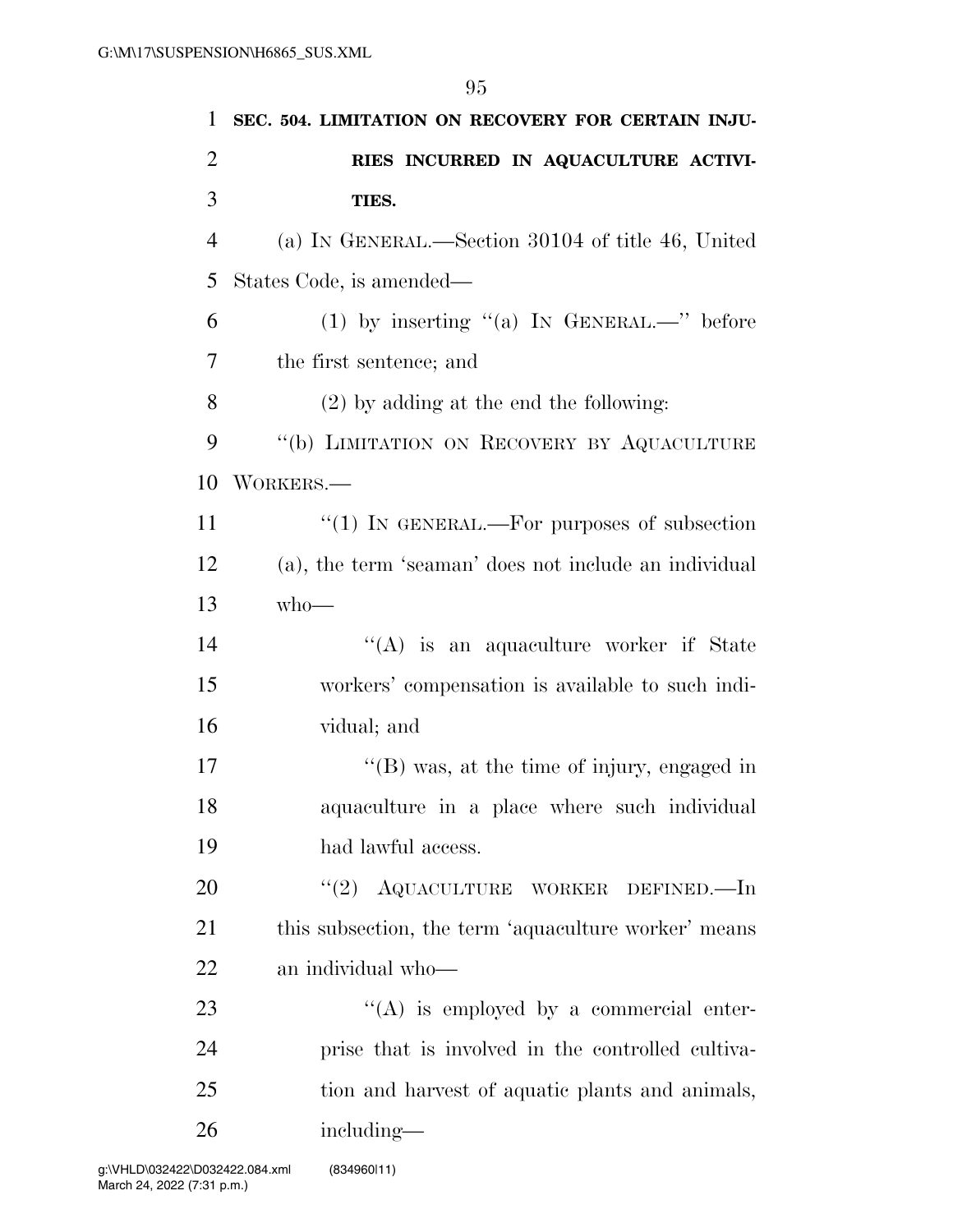| $\mathbf{1}$   | "(i) the cleaning, processing, or can-                       |
|----------------|--------------------------------------------------------------|
| $\overline{2}$ | ning of fish and fish products;                              |
| 3              | "(ii) the cultivation and harvesting of                      |
| $\overline{4}$ | shellfish; and                                               |
| 5              | "(iii) the controlled growing and har-                       |
| 6              | vesting of other aquatic species;                            |
| 7              | $\lq\lq$ does not hold a license issued under                |
| 8              | section $7101(e)$ ; and                                      |
| 9              | $\lq\lq$ (C) is not required to hold a merchant              |
| 10             | mariner credential under part F of subtitle II.".            |
| 11             | (b) APPLICABILITY.—The amendments made by this               |
| 12             | section shall apply to an injury incurred on or after the    |
|                | date of enactment of this Act.                               |
| 13             |                                                              |
| 14             | <b>Subtitle B—Other Matters</b>                              |
| 15             | SEC. 505. INFORMATION ON TYPE APPROVAL CERTIFI-              |
| 16             | CATES.                                                       |
| 17             | (a) IN GENERAL.—Title IX of the Frank LoBiondo               |
| 18             | Coast Guard Authorization Act of 2018 (Public Law 115–       |
| 19             | 282) is amended by adding at the end the following:          |
| 20             | "SEC. 904. INFORMATION ON TYPE APPROVAL CERTIFI-             |
| 21             | CATES.                                                       |
| 22             | "The Commandant of the Coast Guard shall, upon               |
| 23             | request by any State, the District of Columbia, or territory |
| 24             | of the United States, provide all data possessed by the      |
|                | 25 Coast Guard pertaining to challenge water quality charac- |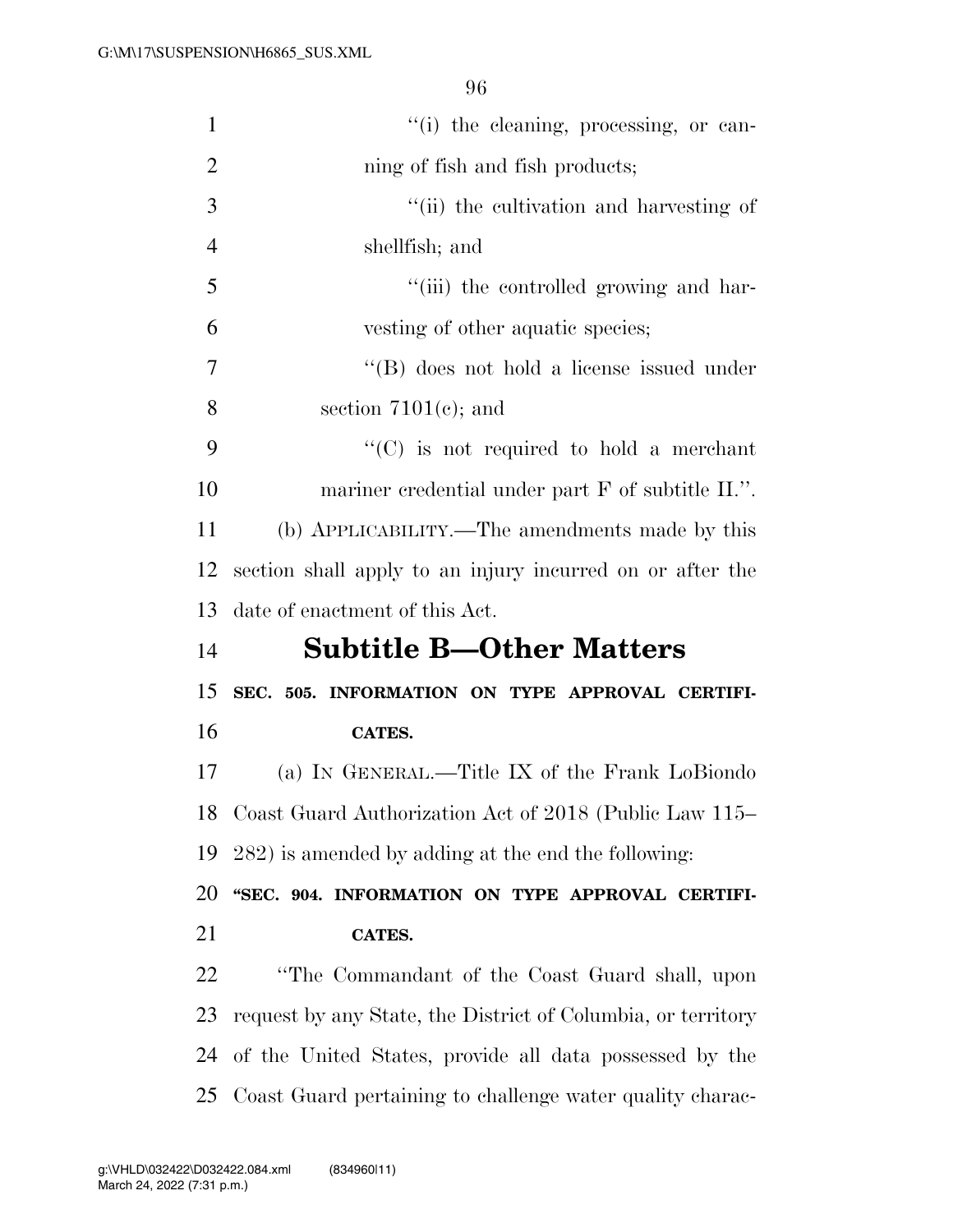teristics, challenge water biological organism concentra- tions, post-treatment water quality characteristics, and post-treatment biological organism concentrations data for a ballast water management system with a type approval certificate approved by the Coast Guard pursuant to sub- part 162.060 of title 46, Code of Federal Regulations.''. (b) CLERICAL AMENDMENT.—The table of contents for the Frank LoBiondo Coast Guard Authorization Act of 2018 (Public Law 115–282) is amended by inserting after the item relating to section 903 the following: ''904. Information on type approval certificates.''. **SEC. 506. PASSENGER VESSEL SECURITY AND SAFETY RE- QUIREMENTS.**  Section 3507(k)(1) of title 46, United States Code, is amended— (1) in subparagraph (A) by striking ''at least 16 250" and inserting "250 or more"; and (2) by striking subparagraph (B) and inserting the following:  $\text{``(B)}$  has overnight accommodations for 250 or more passengers; and''. **SEC. 507. CARGO WAITING TIME REDUCTION.**  (a) INTERAGENCY TASK FORCE.—The President shall, acting through the Supply Chain Disruptions Task Force established under Executive Order 14017 (relating to supply chains) of February 24, 2021 (86 Fed. Reg.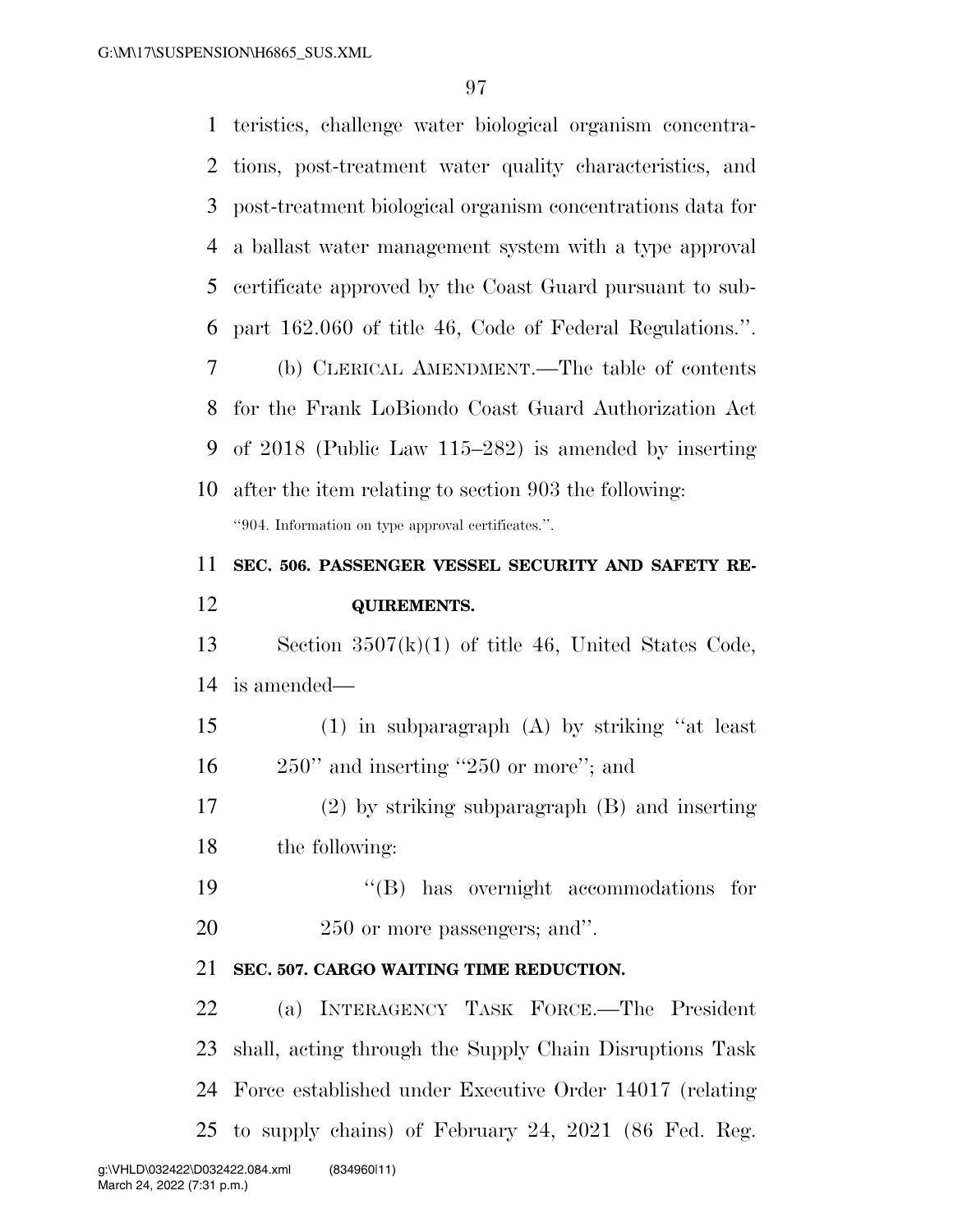| $\mathbf{1}$ | 11849) (hereinafter referred to as the "Task Force"), |
|--------------|-------------------------------------------------------|
| 2            | carry out the duties described in subsection (c).     |
| 3            | (b) DUTIES.—In carrying out this section, the Task    |
| 4            | Force shall—                                          |
| 5            | (1) evaluate and quantify the economic and en-        |
| 6            | vironmental impact of cargo backlogs;                 |
| 7            | (2) evaluate and quantify the costs incurred by       |
| 8            | each Federal agency represented on the Task Force,    |
| 9            | and by State and local governments, due to such       |
| 10           | cargo backlogs;                                       |
| 11           | (3) evaluate the responses of each such Federal       |
| 12           | agency to such cargo backlogs; and                    |
| 13           | $(4)$ not later than 90 days after the date of en-    |
| 14           | actment of this Act—                                  |
| 15           | $(A)$ develop a plan to-                              |
| 16           | (i) significantly reduce or eliminate                 |
| 17           | such cargo backlog; and                               |
| 18           | (ii)<br>reduce nationwide cargo proc-                 |
| 19           | essing delays, including the Port of Los              |
| 20           | Angeles and the Port of Long Beach; and               |
| 21           | (B) submit to the Committee on Transpor-              |
| 22           | tation and Infrastructure of the House of Rep-        |
| 23           | resentatives and the Committee on Commerce,           |
| 24           | Science, and Transportation of the Senate a re-       |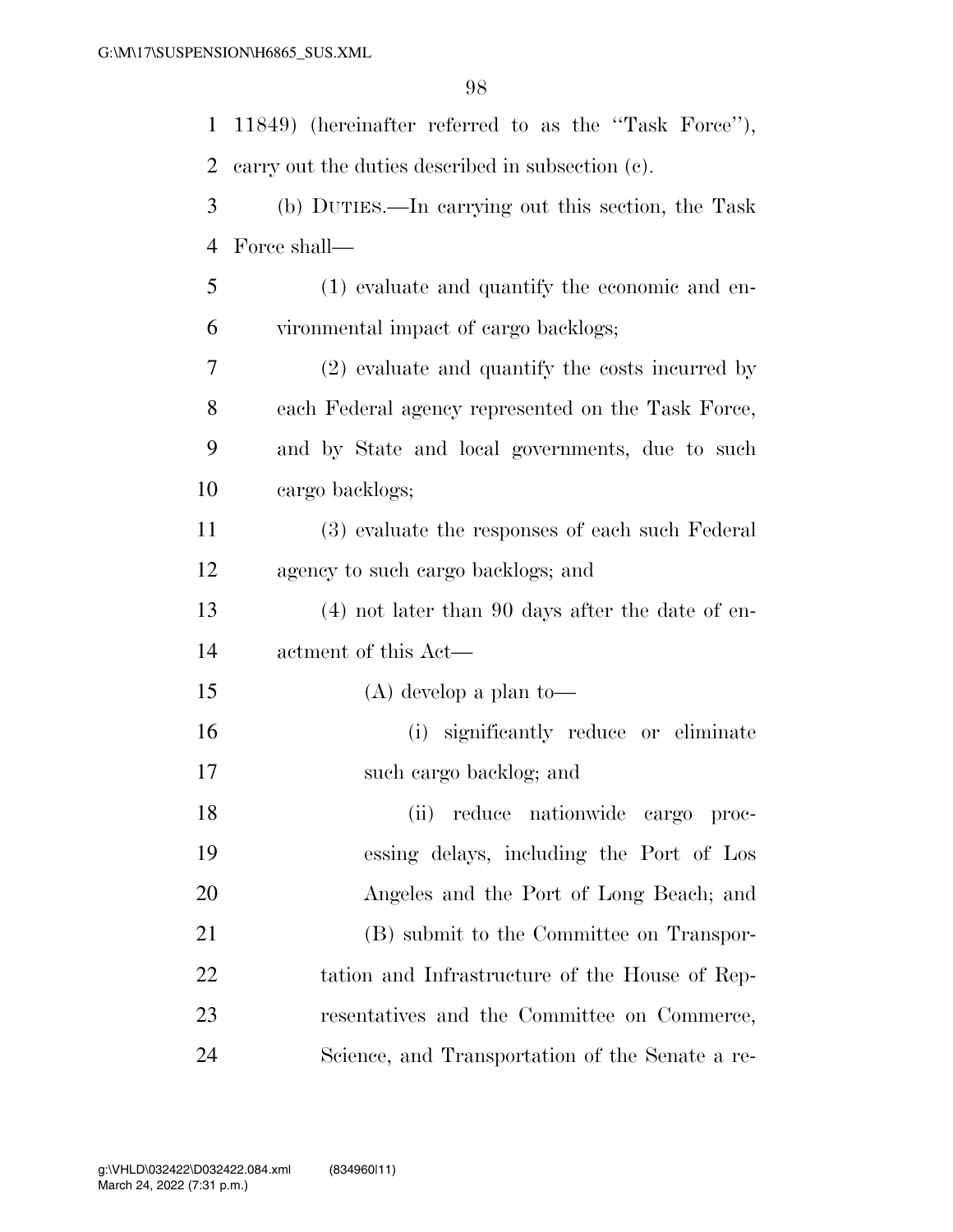port containing the plan developed under sub-paragraph (A).

 (c) REPORT OF THE COMMANDANT.—No later than 90 days after the date of enactment of this Act, the Com- mandant of the Coast Guard shall submit to the Com- mittee on Transportation and Infrastructure of the House of Representatives and the Committee on Commerce, Science, and Transportation of the Senate a report on cargo backlogs that includes—

 (1) an explanation of the extent to which ves- sels carrying cargo are complying with the require- ments of chapter 700 of title 46, United States Code;

 (2) the status of the investigation on the cause of the oil spill that occurred in October 2021 on the waters over the San Pedro Shelf related to an an- chor strike, including the expected date on which the Marine Casualty Investigation Report with respect to such spill will be released; and

 (3) with respect to such vessels, a summary of actions taken or planned to be taken by the Com-mandant to—

 (A) provide additional protections against oil spills caused by anchor strikes; and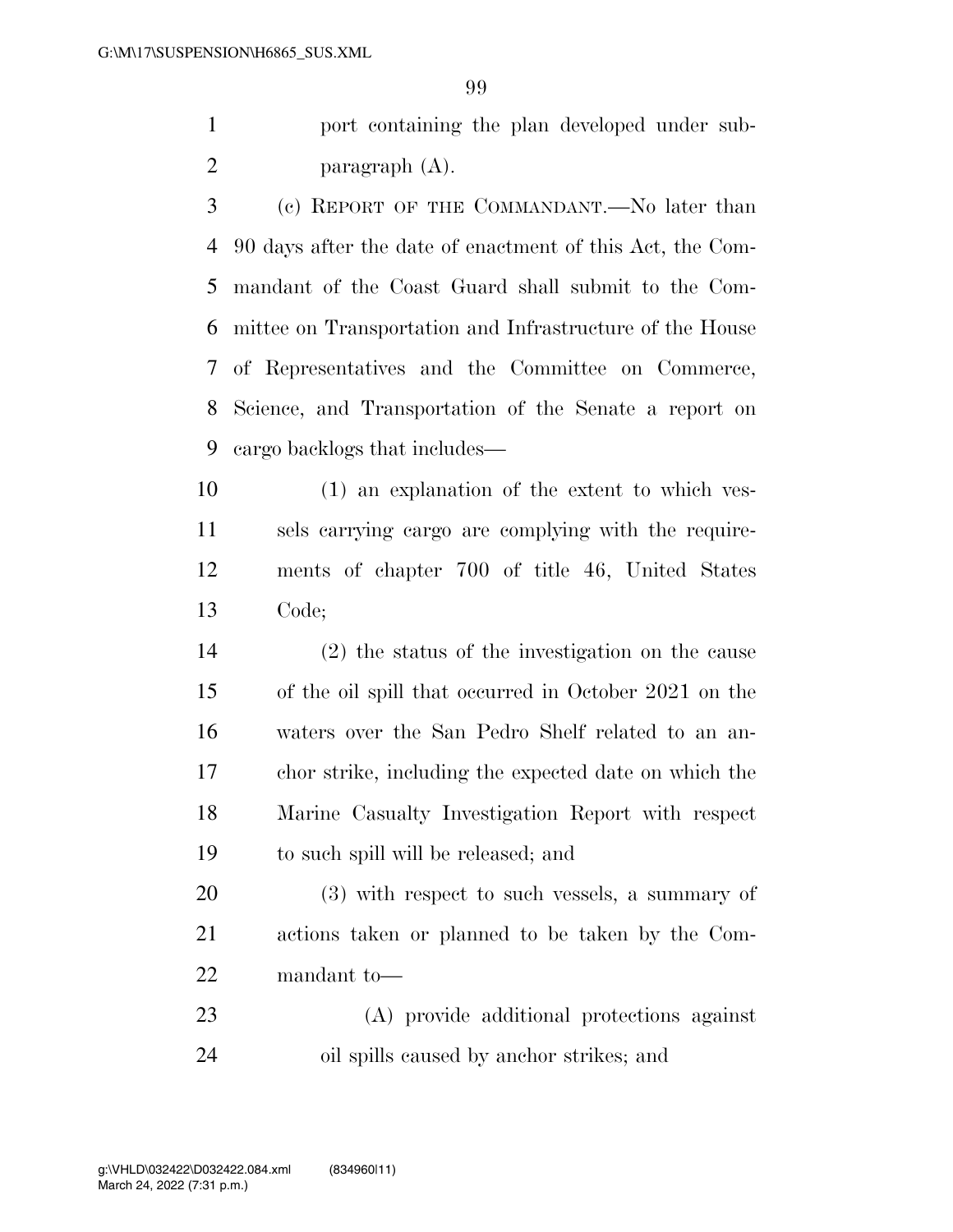(B) address other safety concerns and en-vironmental impacts.

## **SEC. 508. LIMITED INDEMNITY PROVISIONS IN STANDBY OIL SPILL RESPONSE CONTRACTS.**

 (a) IN GENERAL.—Subject to subsections (b) and (c), a contract for the containment or removal of a discharge entered into by the President under section 311(c) of the Federal Water Pollution Control Act (33 U.S.C. 1321(c)) shall contain a provision to indemnify a contractor for li- abilities and expenses incidental to the containment or re- moval arising out of the performance of the contract that is substantially identical to the terms contained in sub- sections (d) through (h) of section H.4 (except for para- graph (1) of subsection (d)) of the contract offered by the Coast Guard in the solicitation numbered DTCG89–98– A–68F953, dated November 17, 1998.

(b) REQUIREMENTS.—

 (1) SOURCE OF FUNDS.—The provision re- quired under subsection (a) shall include a provision that the obligation to indemnify is limited to funds available in the Oil Spill Liability Trust Fund estab- lished by section 9509(a) of the Internal Revenue Code of 1986 at the time the claim for indemnity is made.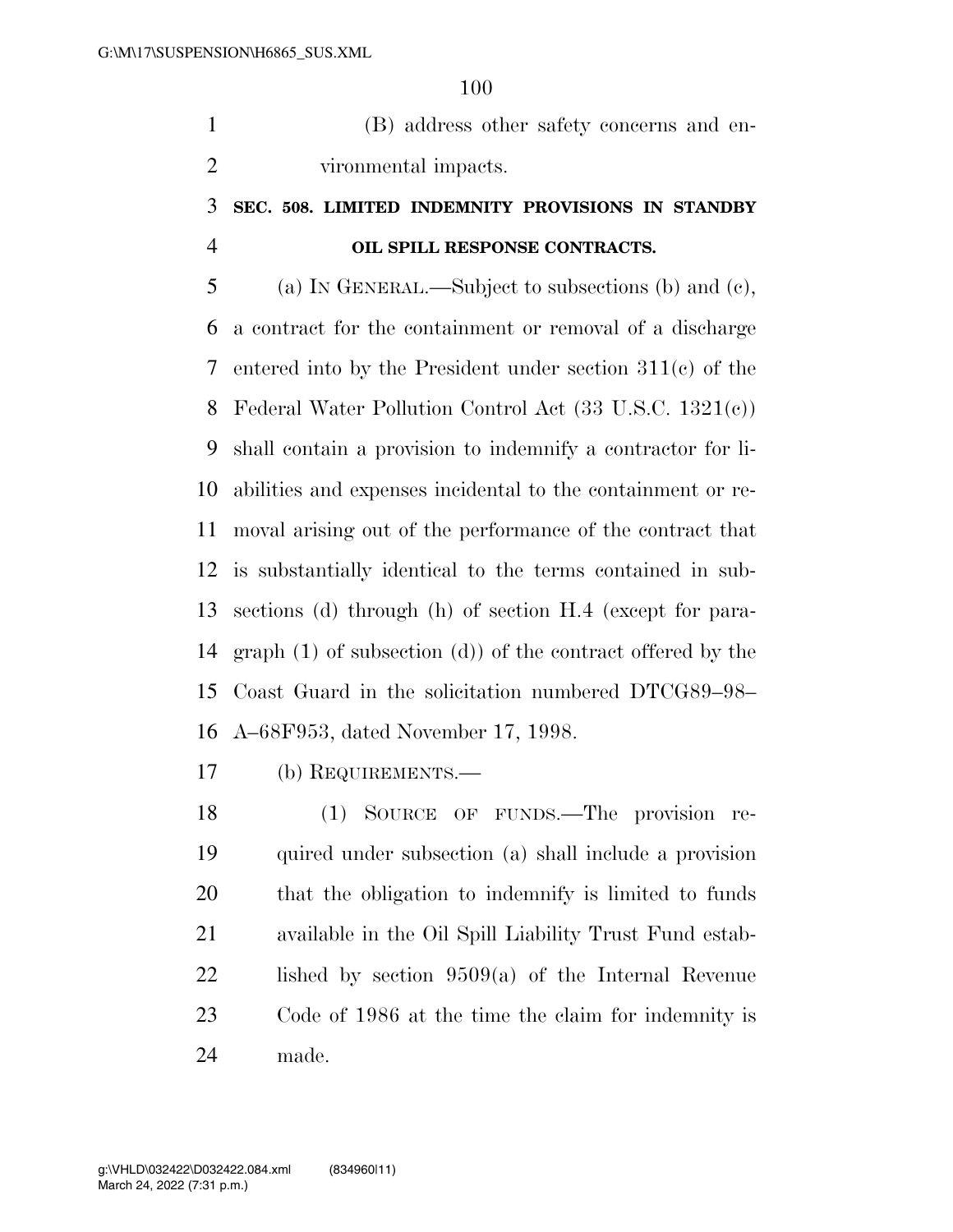| $\mathbf{1}$   | (2) UNCOMPENSATED REMOVAL.—A claim for                              |
|----------------|---------------------------------------------------------------------|
| $\overline{2}$ | indemnity under a contract described in subsection                  |
| 3              | (a) shall be made as a claim for uncompensated re-                  |
| $\overline{4}$ | moval costs under section $1012(a)(4)$ of the Oil Pol-              |
| 5              | lution Act of 1990 (33 U.S.C. 2712(a)(4)).                          |
| 6              | (3) LIMITATION.—The total indemnity for a                           |
| 7              | claim under a contract described in subsection (a)                  |
| 8              | may not be more than $$50,000$ per incident.                        |
| 9              | APPLICABILITY OF EXEMPTIONS.-Notwith-<br>$\left( \mathrm{e}\right)$ |
| 10             | standing subsection (a), the United States shall not be ob-         |
| 11             | ligated to indemnify a contractor for any act or omission           |
| 12             | of the contractor carried out pursuant to a contract en-            |
| 13             | tered into under this section where such act or omission            |
| 14             | is grossly negligent or which constitutes willful mis-              |
| 15             | conduct.                                                            |
| 16             | SEC. 509. PORT COORDINATION COUNCIL FOR POINT SPEN-                 |
| 17             | CER.                                                                |
| 18             | Section 541 of the Coast Guard Authorization Act                    |
| 19             | of $2016$ (Public Law $114-120$ ) is amended—                       |
| 20             | $(1)$ in subsection (b) by striking paragraphs $(1)$                |
| 21             | and $(2)$ and inserting the following:                              |
| 22             | $\cdot$ (1) BSNC (to serve as Council Chair).                       |
| 23             | $\lq(2)$ The Secretary of Homeland Security.                        |
| 24             | "(3) An Oil Spill Response Organization that                        |
| 25             | serves the area in which such Port is located.                      |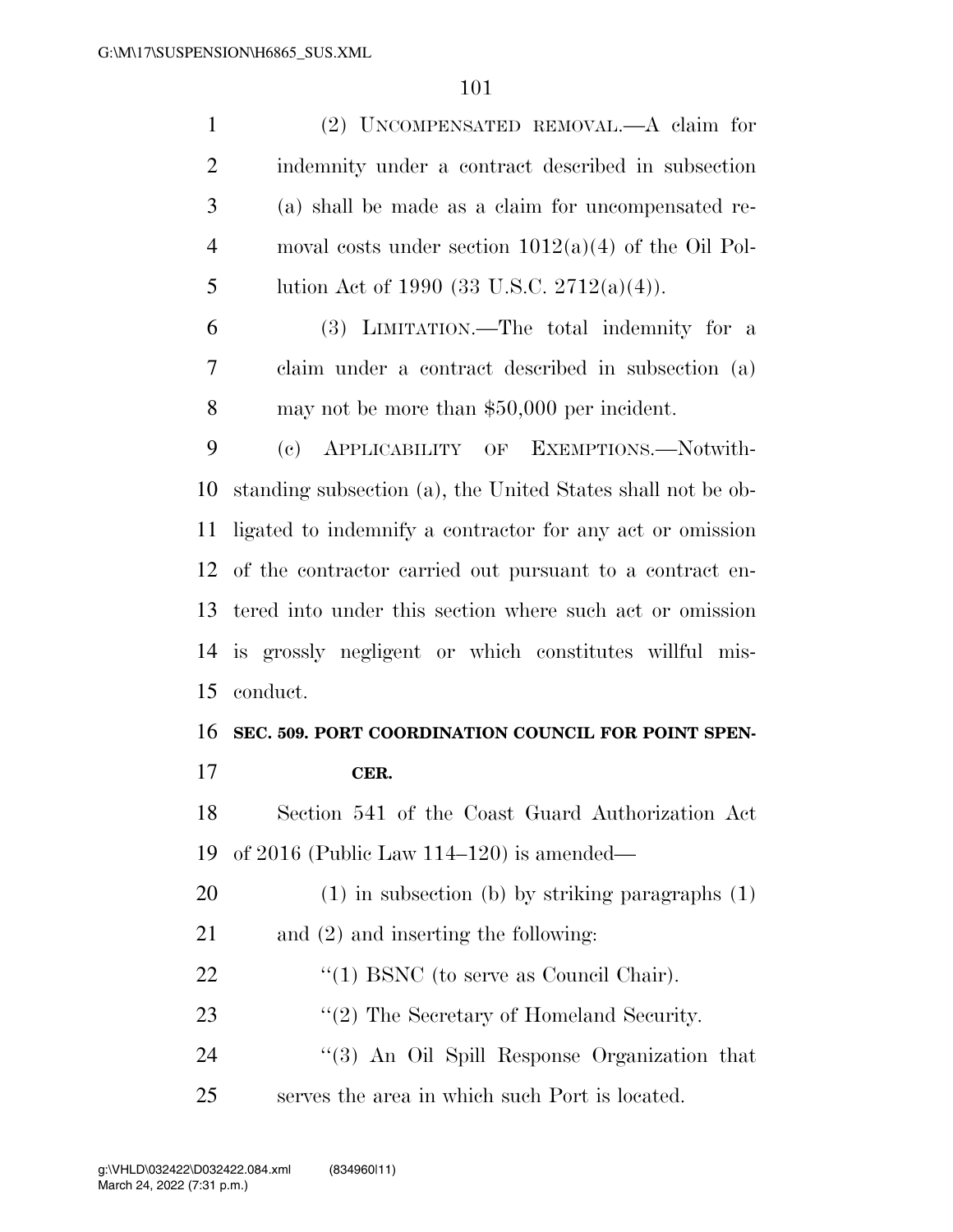| $\mathbf{1}$   | $\lq(4)$ The State.";                                 |
|----------------|-------------------------------------------------------|
| $\overline{2}$ | $(2)$ in subsection $(e)(1)$ —                        |
| 3              | $(A)$ in subparagraph $(B)$ by adding "and"           |
| $\overline{4}$ | at the end; and                                       |
| 5              | $(B)$ by striking subparagraphs $(C)$ and $(D)$       |
| 6              | and inserting the following:                          |
| 7              | $\cdot\cdot$ (C) land use planning and development at |
| 8              | Point Spencer in support of the following activi-     |
| 9              | ties within the Bearing Sea, the Chukchi Sea,         |
| 10             | and the Arctic Ocean:                                 |
| 11             | "(i) Search and rescue.                               |
| 12             | "(ii) Shipping safety.                                |
| 13             | "(iii) Economic development.                          |
| 14             | "(iv) Oil spill prevention and re-                    |
| 15             | sponse.                                               |
| 16             | $f'(v)$ National security.                            |
| 17             | "(vi) Major marine casualties.                        |
| 18             | "(vii) Protection of Alaska Native ar-                |
| 19             | chaeological and cultural resources.                  |
| <b>20</b>      | "(viii) Port of refuge, arctic research,              |
| 21             | and maritime law enforcement.";                       |
| 22             | $(3)$ by amending subsection $(e)(3)$ to read as      |
| 23             | follows:                                              |
| 24             | "(3) Facilitate coordination among members of         |
| 25             | the Council on the development and use of the land    |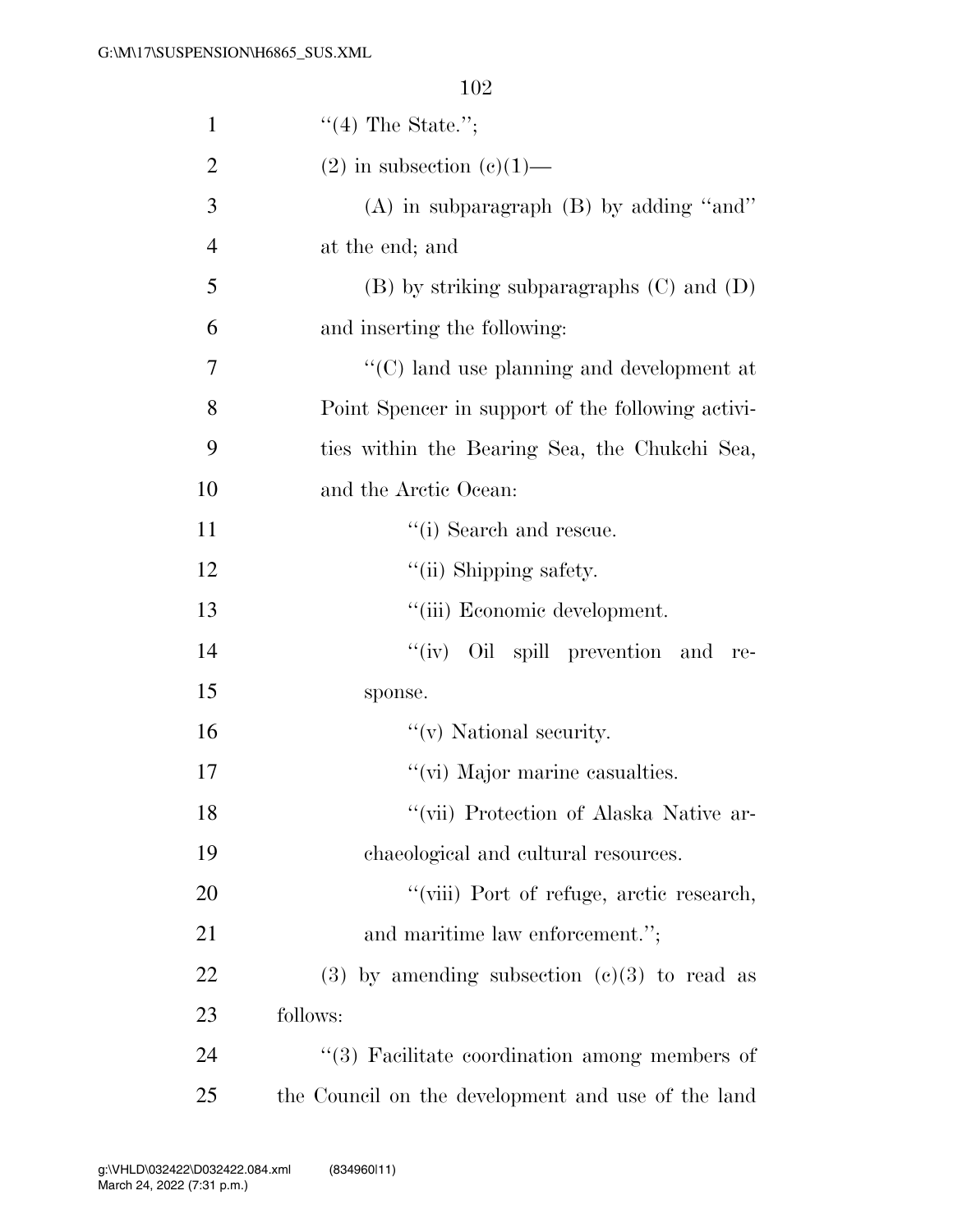| $\mathbf{1}$   | and coastline of Point Spencer, as such development                |
|----------------|--------------------------------------------------------------------|
| $\overline{2}$ | and use relate to activities of the Council at the Port            |
| 3              | of Point Spencer."; and                                            |
| $\overline{4}$ | $(4)$ in subsection $(e)$ —                                        |
| 5              | (A) by striking "Operations and manage-                            |
| 6              | ment costs" and inserting the following:                           |
| 7              | "(1) DETERMINATION OF COSTS.—Operations                            |
| 8              | and management costs"; and                                         |
| 9              | (B) by adding at the end the following:                            |
| 10             | "(2) FUNDING.—To facilitate the mooring buoy                       |
| 11             | system in Port Clarence and to assist the Council in               |
| 12             | the development of other oil spill prevention and re-              |
| 13             | sponse infrastructure, including reactivating the air-             |
| 14             | strip at Point Spencer with appropriate technology                 |
| 15             | and safety equipment in support of response oper-                  |
| 16             | ations, there is authorized to be made available                   |
| 17             | $$5,000,000$ for each of fiscal years $2023$ through               |
| 18             | 2025 from the interest generated from the Oil Spill                |
| 19             | Liability Trust Fund.".                                            |
| 20             | SEC. 510. WESTERN ALASKA OIL SPILL PLANNING CRI-                   |
| 21             | TERIA.                                                             |
| 22             | (a) WESTERN ALASKA OIL SPILL PLANNING CRI-                         |
| 23             | TERIA.—Section $311(j)(5)$ of the Federal Water Pollution          |
| 24             | Control Act $(33 \text{ U.S.C. } 1321(j)(5))$ is amended by adding |
| 25             | at the end the following:                                          |
|                |                                                                    |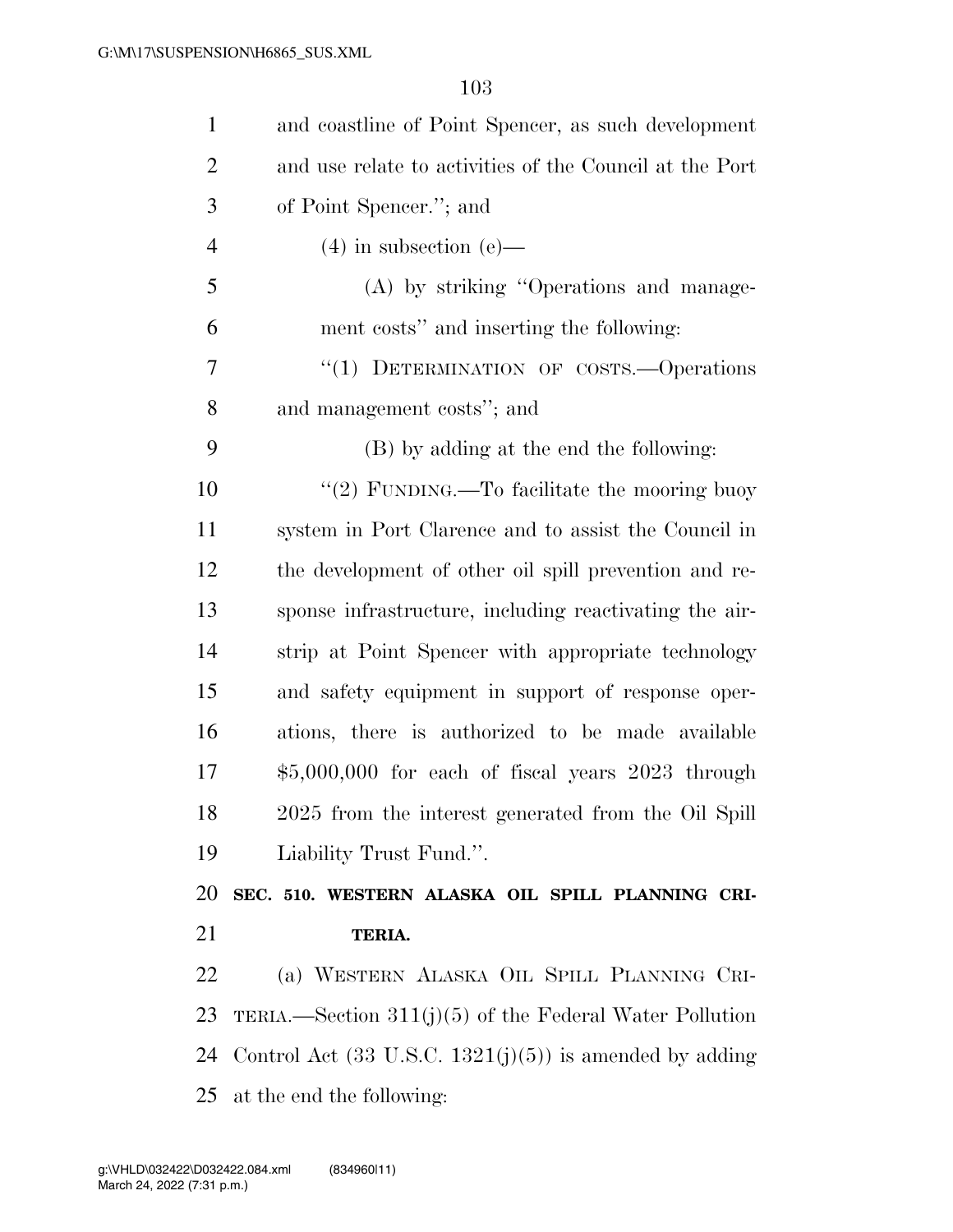$\langle (J)(i) \rangle$  Except as provided in clause (iv) (including with respect to Cook Inlet), in any case in which the Secretary has determined that the national planning criteria established pursu- ant to this subsection are inappropriate for a vessel operating in the area of responsibility of the Western Alaska Captain of the Port Zone, a response plan required under this paragraph with respect to a discharge of oil for the vessel shall comply with the planning criteria estab-11 lished under clause (ii), which planning criteria shall, with respect to a discharge of oil from the vessel, apply in lieu of any alternative planning criteria approved for vessels operating in such area. ''(ii) The President shall establish planning

 criteria for a worst case discharge of oil, and a substantial threat of such a discharge, within the area of responsibility of Western Alaska Captain of the Port Zone, including planning criteria for the following:

22  $\cdot$  (I) Oil spill response resources that are required to be located within such area.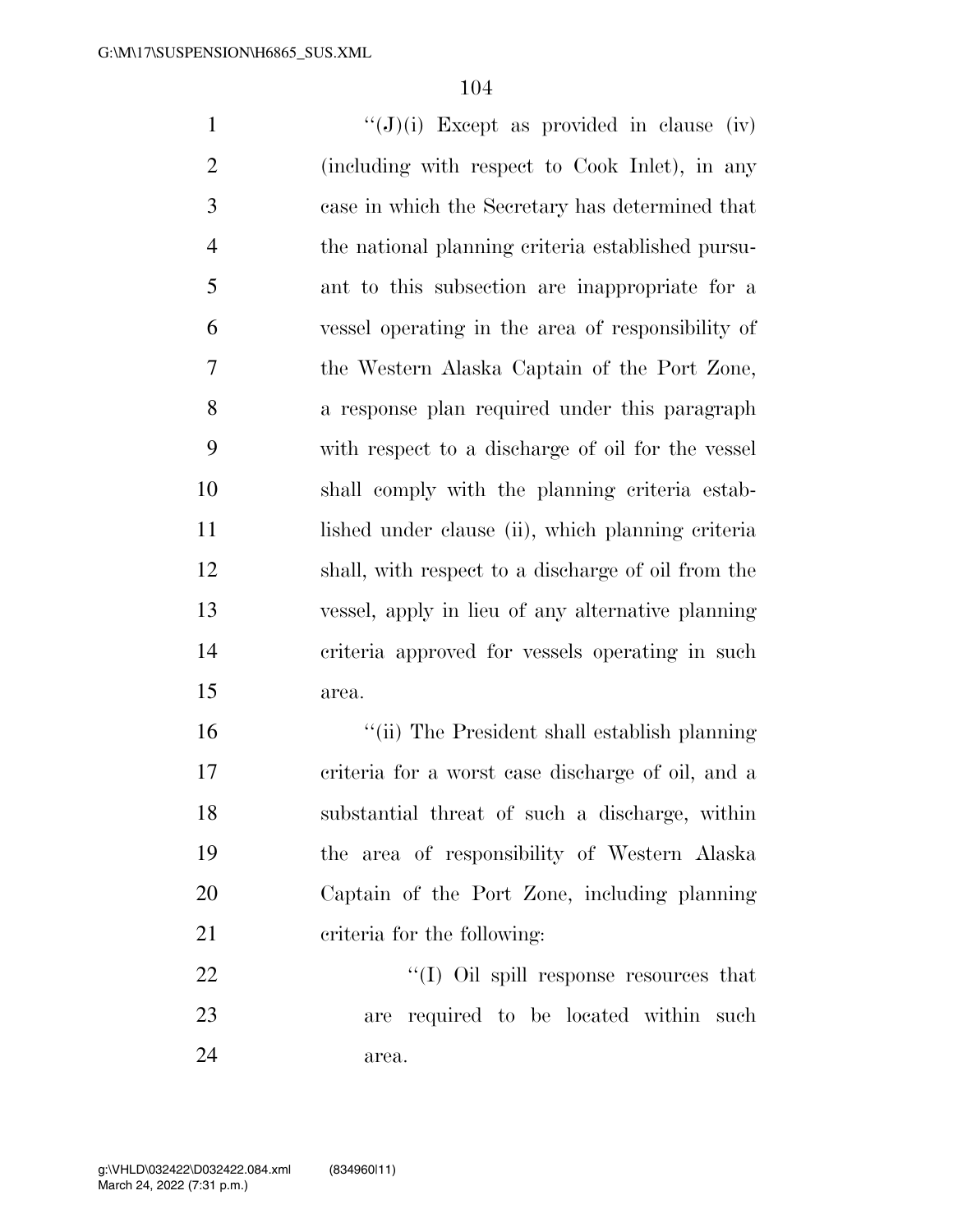| $\mathbf{1}$   | "(II) Response times for mobilization         |
|----------------|-----------------------------------------------|
| $\overline{2}$ | of oil spill response resources and arrival   |
| 3              | on the scene of a worst case discharge of     |
| $\overline{4}$ | oil, or substantial threat of such a dis-     |
| 5              | charge, occurring within such area.           |
| 6              | "(III) Pre-identified vessels for<br>- oil    |
| 7              | spill response that are capable of operating  |
| 8              | in the ocean environment and required to      |
| 9              | be located within such area.                  |
| 10             | $\lq\lq$ (IV) Real-time continuous<br>vessel  |
| 11             | tracking, monitoring, and engagement pro-     |
| 12             | tocols that detect and address vessel oper-   |
| 13             | ation anomalies.                              |
| 14             | "(V) Vessel routing measures con-             |
| 15             | sistent with international routing measure    |
| 16             | deviation protocols.                          |
| 17             | "(VI) Ensuring the availability of at         |
| 18             | least one oil spill removal organization that |
| 19             | is classified by the Coast Guard and          |
| 20             | that—                                         |
| 21             | "(aa) is capable of responding in             |
| 22             | all operating environments in such            |
| 23             | area;                                         |
| 24             | "(bb) controls oil spill response             |
| 25             | resources of dedicated and nondedi-           |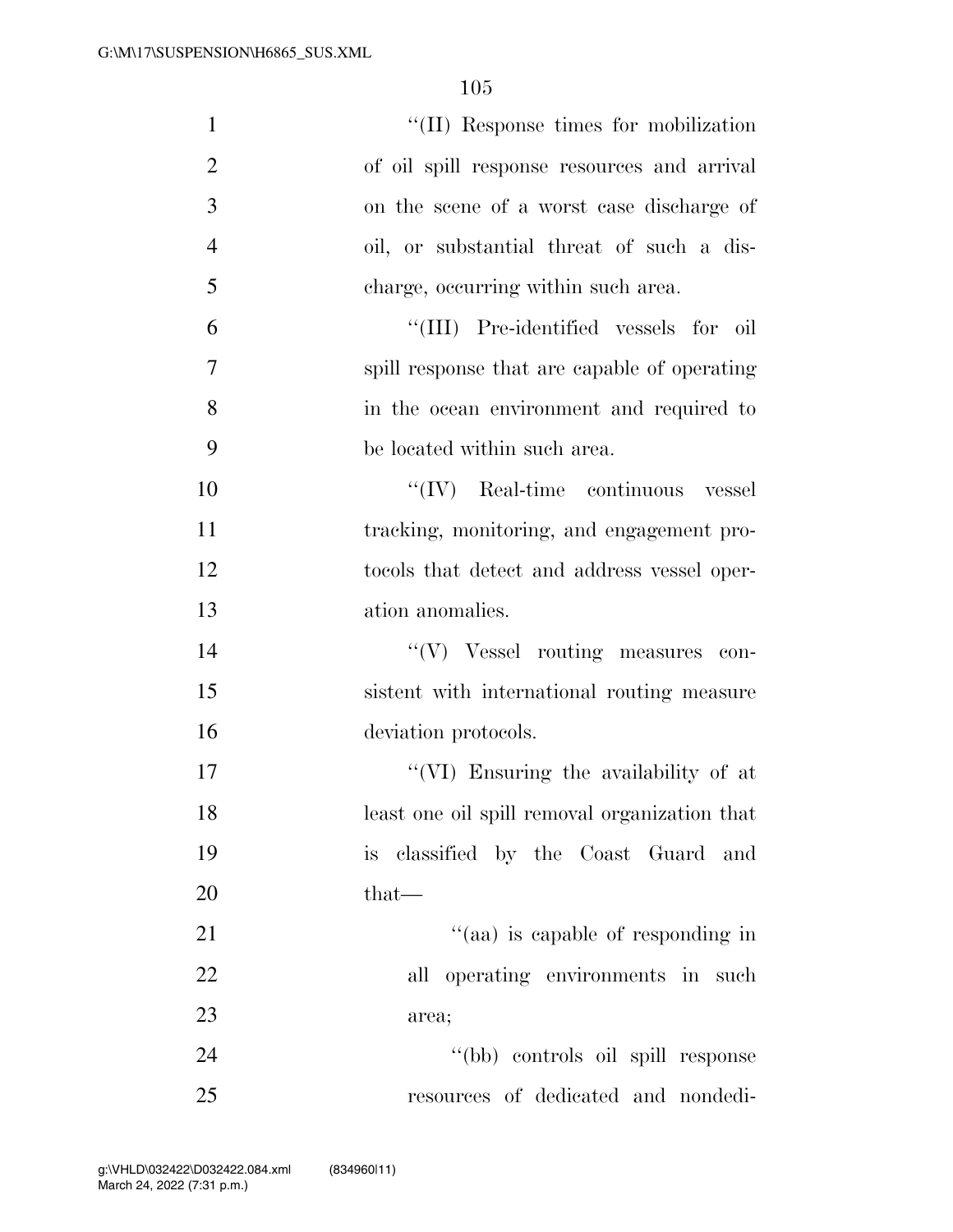| $\mathbf{1}$<br>cated resources within such area,       |
|---------------------------------------------------------|
| $\overline{2}$<br>through ownership, contracts, agree-  |
| 3<br>ments, or other means approved by                  |
| $\overline{4}$<br>the President, sufficient to mobilize |
| 5<br>and sustain a response to a worst case             |
| 6<br>discharge of oil and to contain, re-               |
| $\tau$<br>cover, and temporarily store dis-             |
| 8<br>charged oil; and                                   |
| 9<br>"(cc) has pre-positioned oil spill                 |
| 10<br>response resources in strategic loca-             |
| 11<br>tions throughout such area in a man-              |
| 12<br>ner that ensures the ability to support           |
| 13<br>response personnel, marine oper-                  |
| 14<br>ations, air cargo, or other related lo-           |
| 15<br>gistics infrastructure.                           |
| "(VII) Temporary storage capability<br>16               |
| 17<br>using both dedicated and non-dedicated as-        |
| sets located within such area.<br>18                    |
| 19<br>"(VIII) Non-mechanical oil spill re-              |
| 20<br>sponse resources, to be available under           |
| 21<br>contracts, agreements, or other means ap-         |
| 22<br>proved by the President, capable of re-           |
| 23<br>sponding to both a discharge of persistent        |
| 24<br>oil and a discharge of non-persistent oil,        |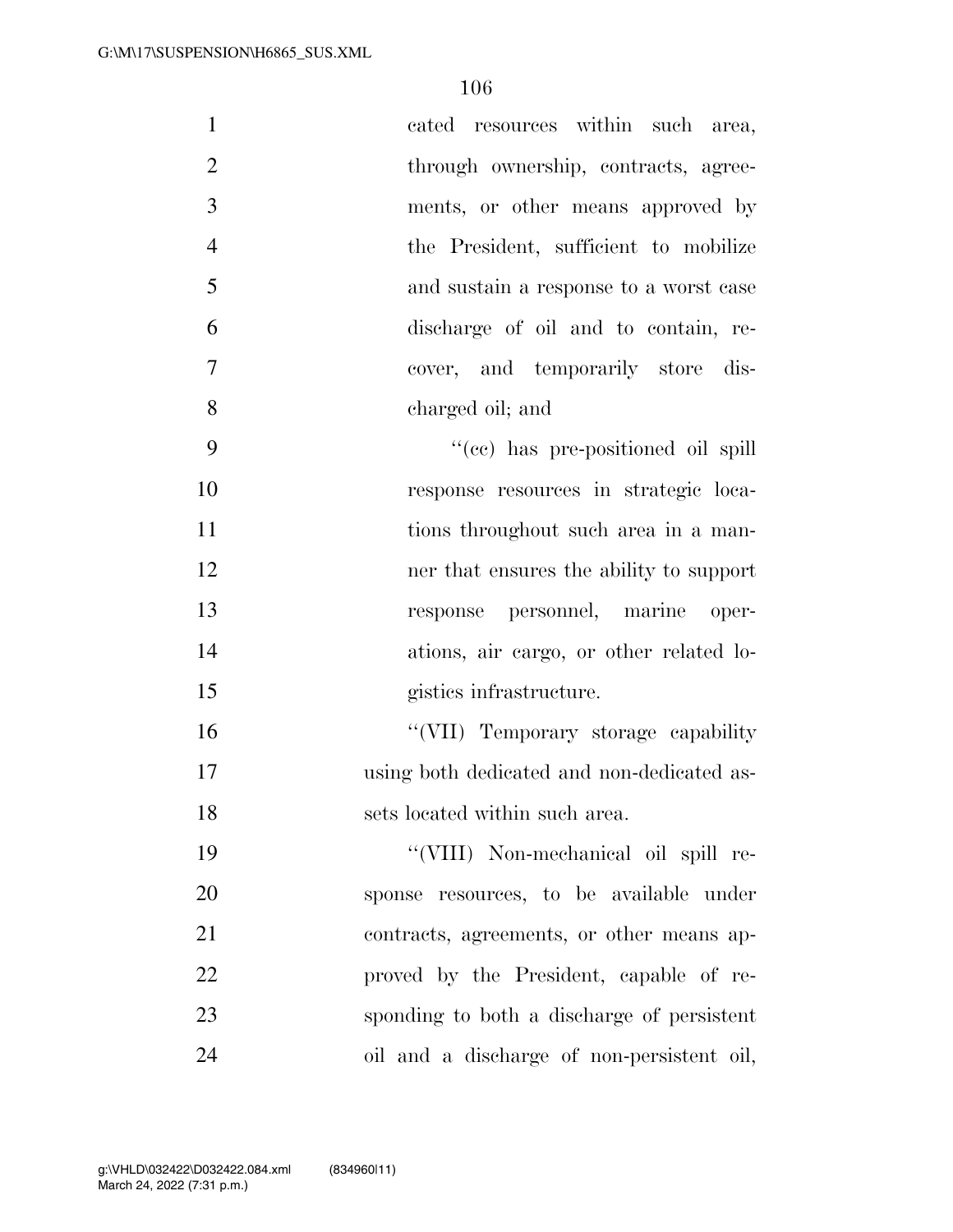| $\mathbf{1}$   | whether the discharged oil was carried by          |
|----------------|----------------------------------------------------|
| $\overline{2}$ | a vessel as fuel or cargo.                         |
| 3              | "(IX) With respect to tank barges                  |
| $\overline{4}$ | carrying non-persistent oil in bulk<br>as          |
| 5              | cargo, oil spill response resources that are       |
| 6              | required to be carried on board.                   |
| 7              | " $(X)$ Ensuring that oil spill response           |
| 8              | resources required to comply with this sub-        |
| 9              | paragraph are separate from and in addi-           |
| 10             | tion to resources otherwise required to be         |
| 11             | included in a response plan for purposes of        |
| 12             | compliance with salvage and marine fire-           |
| 13             | fighting planning requirements under this          |
| 14             | subsection.                                        |
| 15             | "( $XI$ ) Specifying a minimum length of           |
| 16             | time that approval of a response plan              |
| 17             | under this subparagraph is valid.                  |
| 18             | "(XII) Ensuring compliance with re-                |
| 19             | quirements for the preparation and sub-            |
| 20             | mission of vessel response plans established       |
| 21             | by regulations pursuant to this paragraph.         |
| 22             | "(iii) The President may approve a re-             |
| 23             | sponse plan for a vessel under this subpara-       |
| 24             | graph only if the owner or operator of the ves-    |
| 25             | sel demonstrates the availability of the oil spill |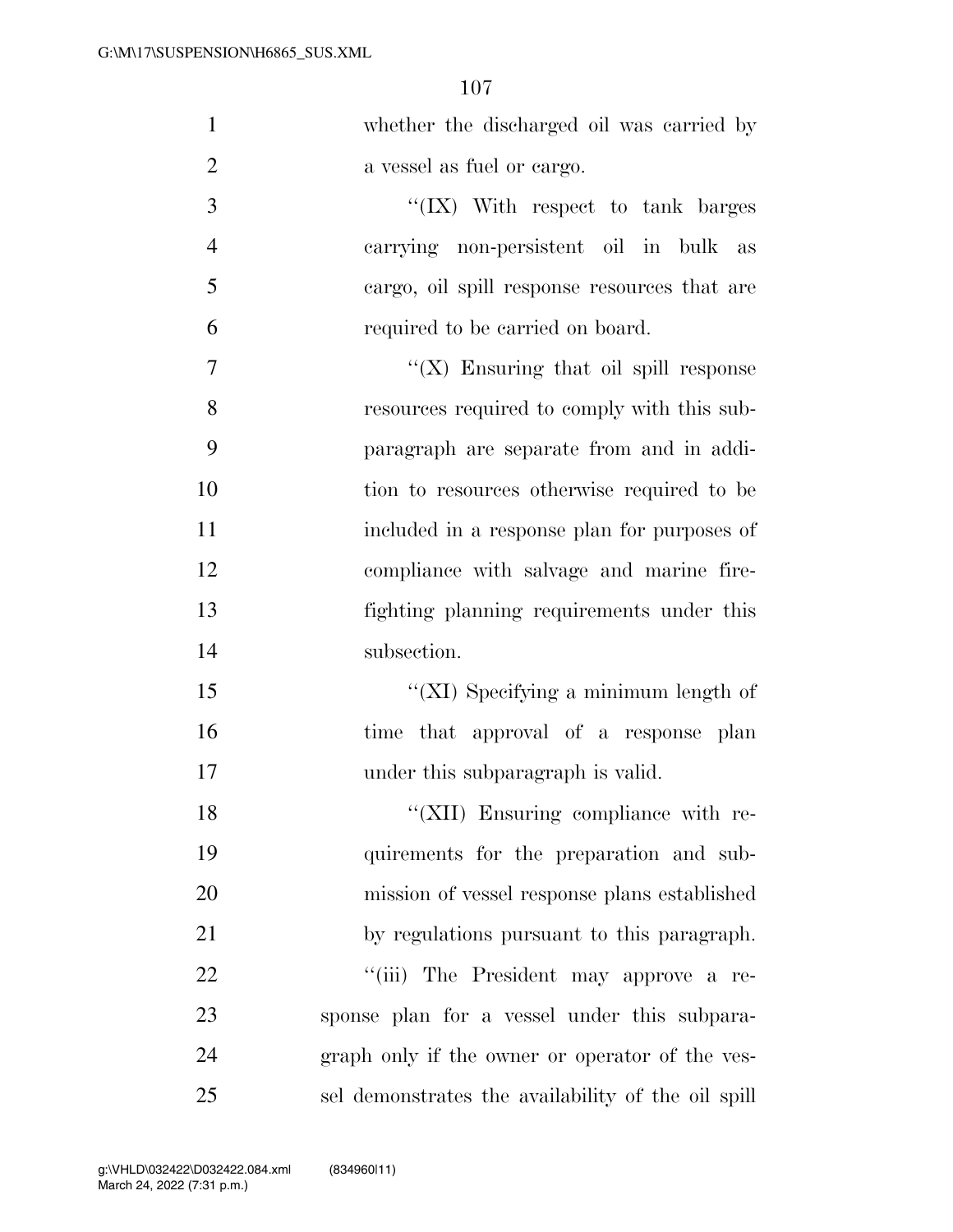| $\mathbf{1}$   | response resources required to be included in    |
|----------------|--------------------------------------------------|
| $\overline{2}$ | the response plan under the planning criteria    |
| 3              | established under clause (ii).                   |
| $\overline{4}$ | "(iv) Nothing in this subparagraph af-           |
| 5              | fects—                                           |
| 6              | "(I) the requirements under this sub-            |
| $\overline{7}$ | section applicable to vessel response plans      |
| 8              | for vessels operating within the area of re-     |
| 9              | sponsibility of the Western Alaska Captain       |
| 10             | of the Port Zone within Cook Inlet, Alas-        |
| 11             | ka;                                              |
| 12             | "(II) the requirements applicable to             |
| 13             | tank vessels operating within Prince Wil-        |
| 14             | liam Sound Captain of the Port Zone that         |
| 15             | are subject to section 5005 of the Oil Pol-      |
| 16             | lution Act of 1990 (33 U.S.C. 2735); or          |
| 17             | "(III) the authority of a Federal On-            |
| 18             | Scene Coordinator to use any available re-       |
| 19             | sources when responding to an oil spill.         |
| 20             | $f'(v)$ The Secretary shall review any deter-    |
| 21             | mination that the national planning criteria are |
| 22             | inappropriate for a vessel operating in the area |
| 23             | of responsibility of Western Alaska Captain of   |
| 24             | the Port Zone not less frequently than once      |
| 25             | every five years.                                |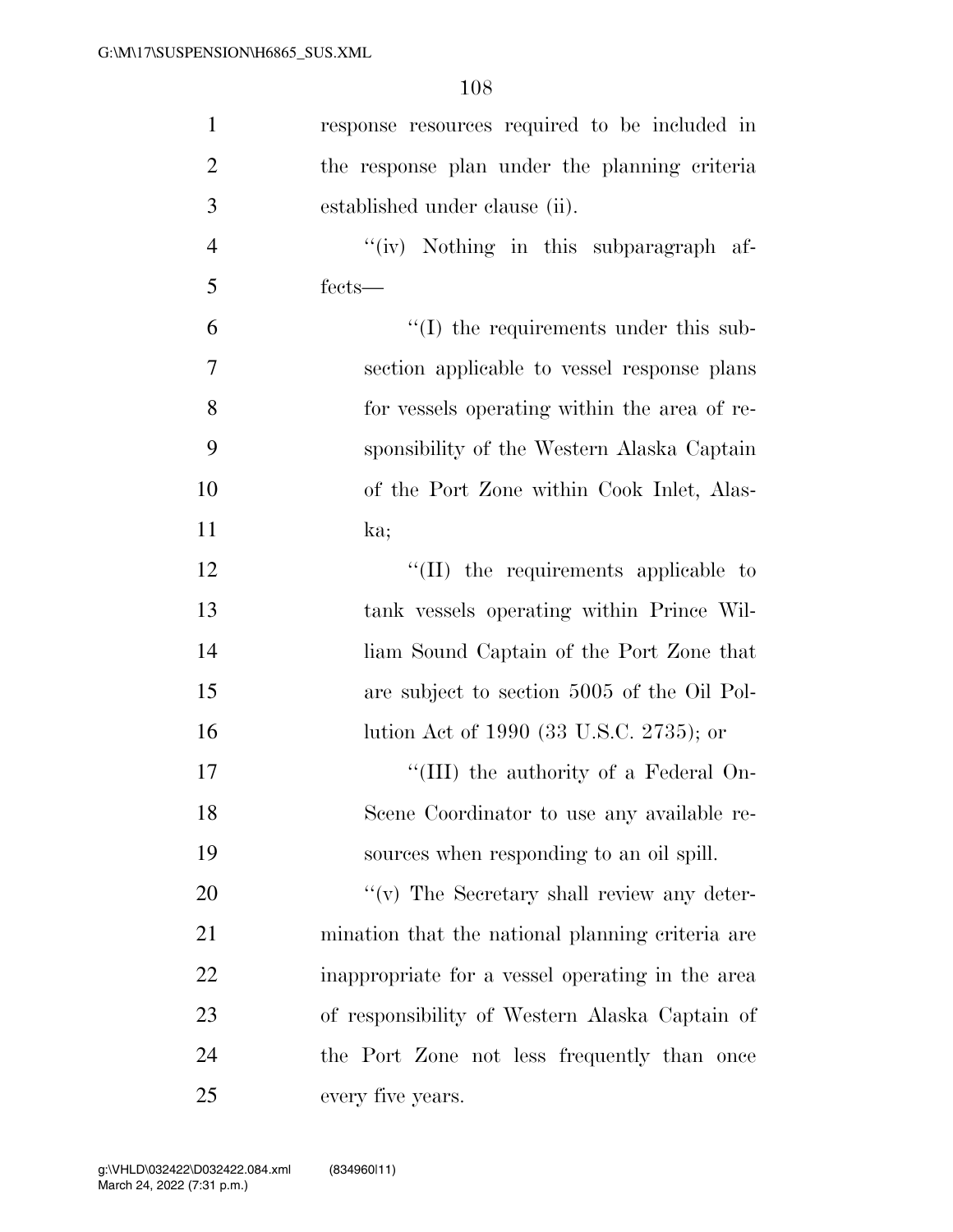1 ''(vi) For purposes of this subparagraph, the term 'Western Alaska Captain of the Port Zone' means the area described in section 3.85– 15 of title 33, Code of Federal Regulations, as in effect on the date of enactment of this sub- paragraph.''. (b) ESTABLISHMENT OF ALASKA OIL SPILL PLAN-

NING CRITERIA.—

 (1) DEADLINE.—Not later than 2 years after the date of enactment of this Act, the President shall establish the planning criteria required to be established under subparagraph (J) of section 311(j)(5) of the Federal Water Pollution Control 14 Act of  $(33 \text{ U.S.C. } 1321(i)(5))$ , as added by this sec-tion.

 (2) CONSULTATION.—In establishing such plan- ning criteria, the President shall consult with the State of Alaska, owners and operators of vessels subject to such planning criteria, oil spill removal or- ganizations, Alaska Native organizations, and envi- ronmental nongovernmental organizations located within the State of Alaska.

23 (3) VESSELS IN COOK INLET.—Unless other- wise authorized by the Secretary of the department in which the Coast Guard, a vessel may only operate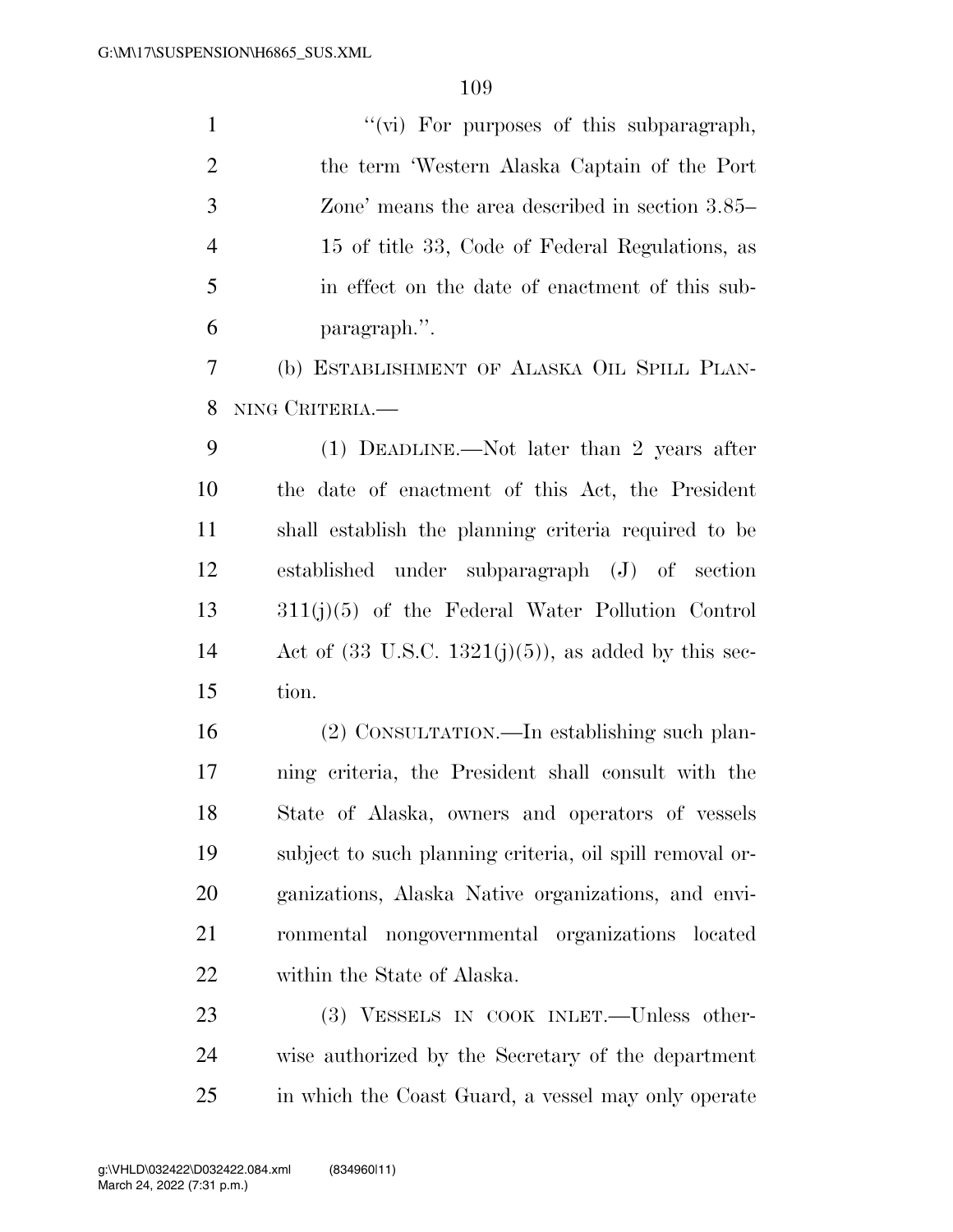in Cook Inlet, Alaska, under a vessel response plan 2 that meets the requirements of the national planning 3 criteria established pursuant to section  $311(j)(5)$  of the Federal Water Pollution Control Act (33 U.S.C. 5  $1321(j)(5)$ ).

 (c) CONGRESSIONAL REPORT.—Not later than one year after the date of enactment of this Act, the Secretary of the department in which the Coast Guard is operating shall submit to Congress a report regarding the status of implementing the requirements of subparagraph (J) of section 311(j)(5) of the Federal Water Pollution Control 12 Act  $(33 \text{ U.S.C. } 1321(j)(5))$ , as added by this section.

#### **SEC. 511. NONAPPLICABILITY.**

 Requirements under sections 3507(d), 3507(e), 3508, and 3509 of title 46, United States Code, shall not apply to the passenger vessel *American Queen* (U.S. Coast Guard Official Number 1030765) or any other passenger vessel—

 (1) on which construction identifiable with the specific vessel begins prior to the date of enactment of this Act; and

 (2) to which sections 3507 and 3508 would oth- erwise apply when such vessels are operating inside the boundary line.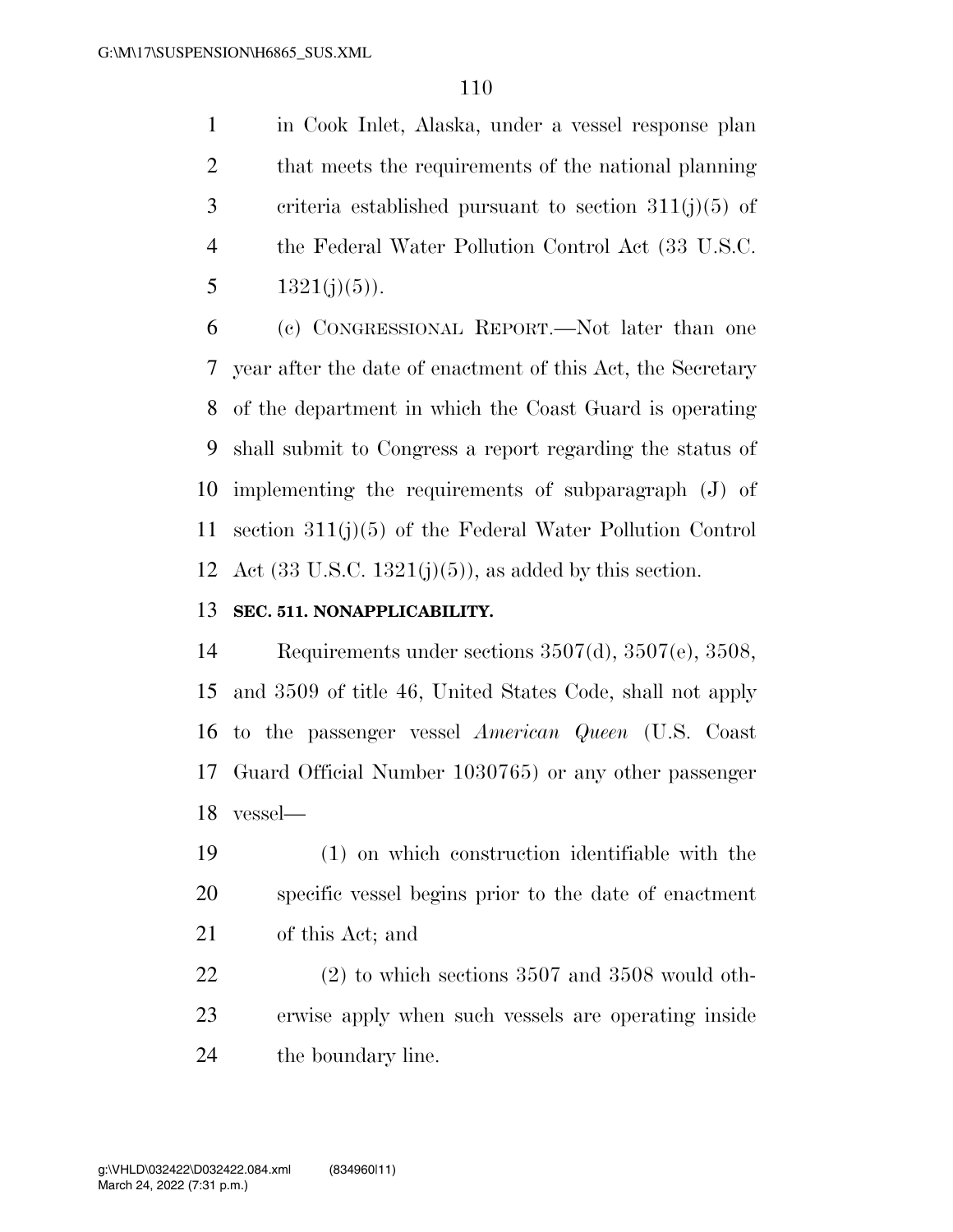#### **SEC. 512. REPORT ON ENFORCEMENT OF COASTWISE LAWS.**

 The Commandant of the Coast Guard shall submit to Congress a report describing any changes to the en- forcement of chapters 121 and 551 of title 46, United States Code, as a result of the amendments to section  $6\quad 4(a)(1)$  of the Outer Continental Shelf Lands Act  $(43)$ 7 U.S.C.  $1333(a)(1)$  made by section 9503 of the William M. (Mac) Thornberry National Defense Authorization Act for Fiscal Year 2021 (Public Law 116–283).

# **SEC. 513. LAND CONVEYANCE, SHARPE ARMY DEPOT, LATHROP, CALIFORNIA.**

 Not later than 1 year after the date of enactment of this Act, the Administrator of the Maritime Administra- tion shall complete the land conveyance required under section 2833 of the William M. (Mac) Thornberry Na- tional Defense Authorization Act for Fiscal Year 2021 (Public Law 116–283).

# **SEC. 514. CENTER OF EXPERTISE FOR MARINE ENVIRON-**

### **MENTAL RESPONSE.**

 (a) IN GENERAL.—Not later than 1 year after the date of enactment of this Act, the Commandant of the Coast Guard, in consultation with the Administrator of the National Oceanic and Atmospheric Administration, shall establish a Center of Expertise for Marine Environ-mental Response (referred to in this section as the ''Cen-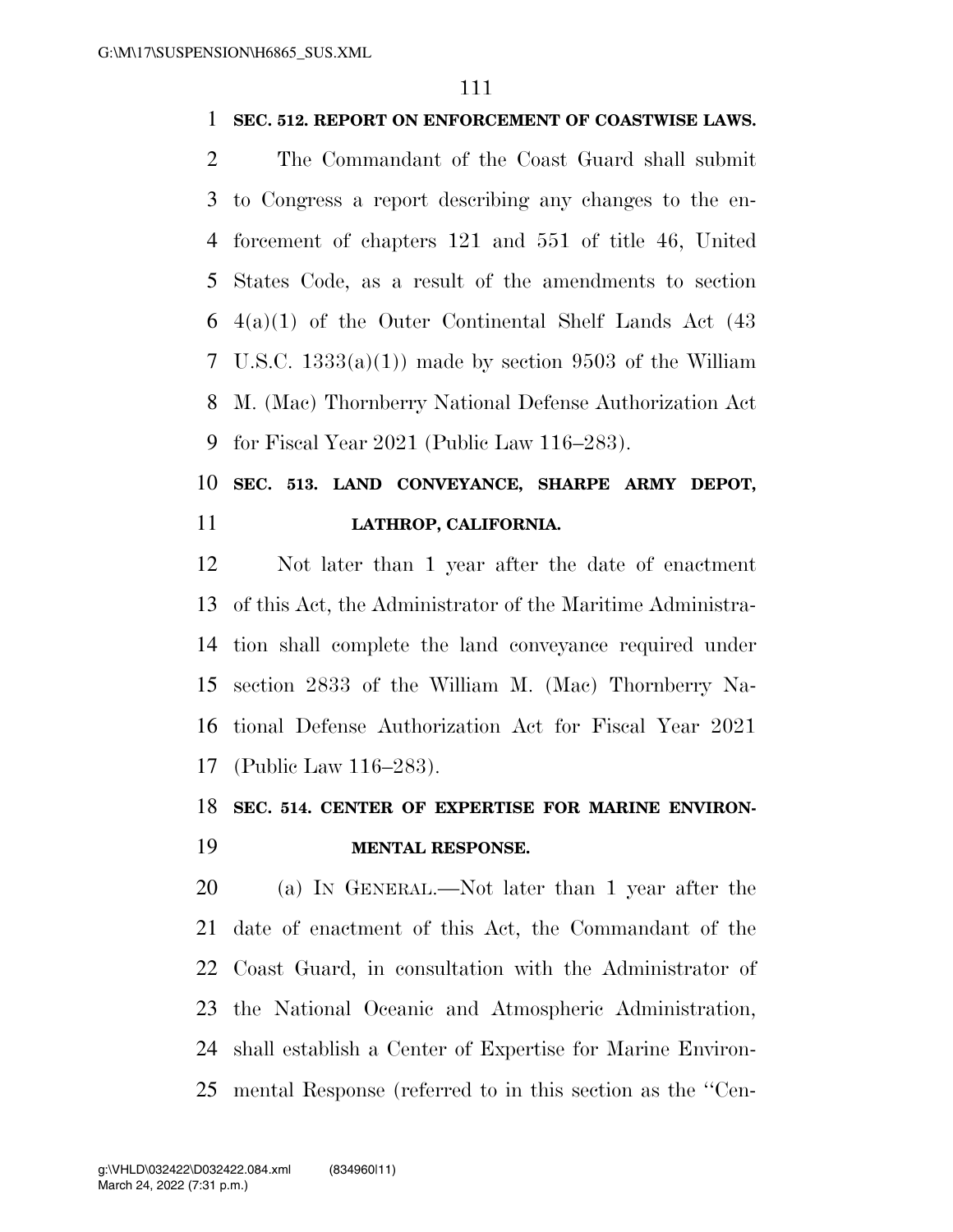ter of Expertise'') in accordance with section 313 of title 14, United States Code. (b) LOCATION.—The Center of Expertise shall be lo- cated in close proximity to— (1) an area of the country with quick access to State, Federal, and international waters, port and marine environments, coastal and estuary environ- ments, and the intercoastal waterway; (2) multiple Coast Guard sea and air stations; (3) multiple Federal agencies that are engaged 11 in coastal and fisheries management; (4) one or more designated national estuaries; (5) State coastal and wildlife management agencies; and (6) an institution of higher education with ade- quate marine science search laboratory facilities and capabilities and expertise in coastal marine ecology, ecosystems, environmental chemistry, fish and wild- life management, coastal mapping, water resources, and marine technology development. (c) FUNCTIONS.—The Center of Expertise shall— (1) monitor and assess, on an ongoing basis, the state of knowledge regarding training, education, and technology development for marine environ-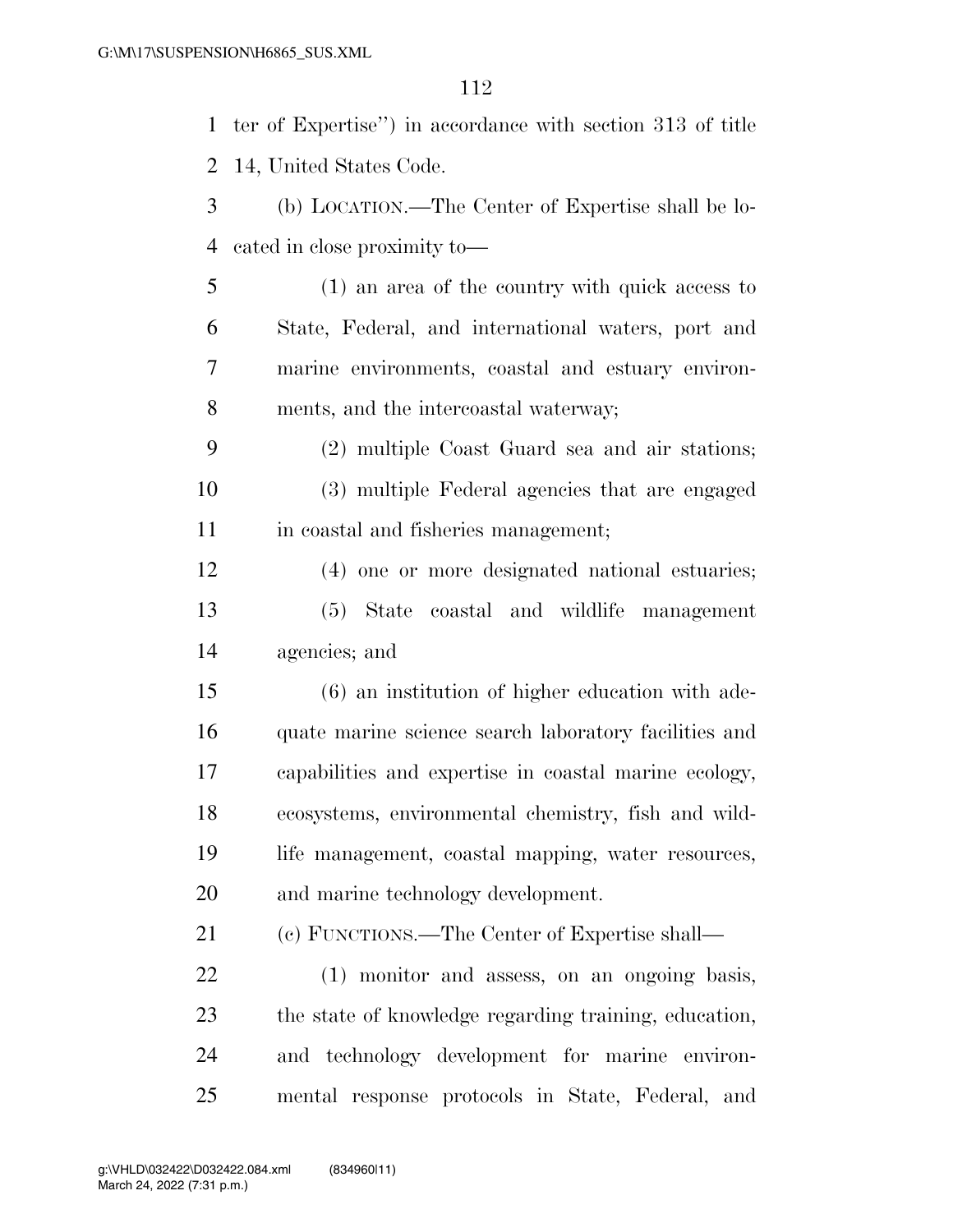| $\mathbf{1}$   | international waters, port and marine environments,    |
|----------------|--------------------------------------------------------|
| $\overline{2}$ | coastal and estuary environments, and the inter-       |
| 3              | coastal waterway;                                      |
| $\overline{4}$ | (2) identify any significant gaps in research re-      |
| 5              | lated to marine environmental response protocols, in-  |
| 6              | cluding an assessment of major scientific or techno-   |
| 7              | logical deficiencies in responses to past incidents in |
| 8              | these waterways that are interconnected, and seek to   |
| 9              | fill such gaps;                                        |
| 10             | (3) conduct research, development, testing, and        |
| 11             | evaluation for marine environmental response equip-    |
| 12             | ment, technologies, and techniques to mitigate and     |
| 13             | respond to environmental incidents in these water-     |
| 14             | ways;                                                  |
| 15             | (4) educate and train Federal, State, and local        |
| 16             | first responders in—                                   |
| 17             | (A) the incident command system struc-                 |
| 18             | ture;                                                  |
| 19             | (B) marine environmental response tech-                |
| 20             | niques and strategies; and                             |
| 21             | (C) public affairs; and                                |
| 22             | (5) work with academic and private sector re-          |
| 23             | sponse training centers to develop and standardize     |
| 24             | marine environmental response training and tech-       |
| 25             | niques.                                                |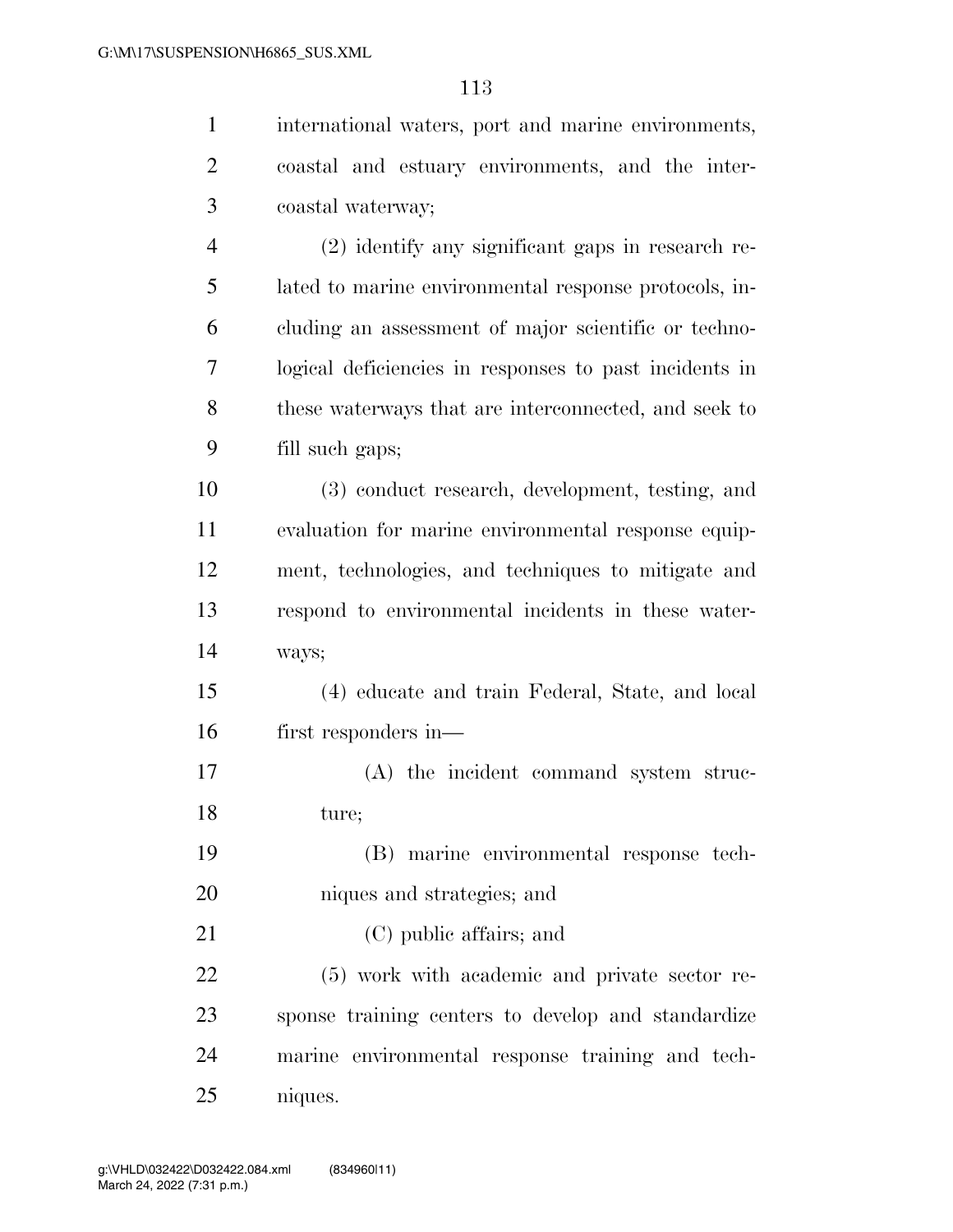| $\mathbf{1}$   | MARINE ENVIRONMENTAL RESPONSE<br>(d)<br>$DE-$          |
|----------------|--------------------------------------------------------|
| 2              | FINED.—In this section, the term "marine environmental |
| 3              | response" means any response to incidents that—        |
| $\overline{4}$ | $(1)$ impacts—                                         |
| 5              | (A) the marine environment of State, Fed-              |
| 6              | eral or international waterways;                       |
| 7              | (B) port and marine environments;                      |
| 8              | (C) coastal and estuary environments; or               |
| 9              | (D) the intercoastal waterway; and                     |
| 10             | $(2)$ promotes—                                        |
| 11             | (A) the protection and conservation of the             |
| 12             | marine environment;                                    |
| 13             | (B) the health of fish, animal populations,            |
| 14             | and endangered species; and                            |
| 15             | (C) the resilience of coastal ecosystems and           |
| 16             | infrastructure.                                        |
| 17             | SEC. 515. PROHIBITION ON ENTRY AND OPERATION.          |
| 18             | (a) PROHIBITION.—                                      |
| 19             | (1) IN GENERAL.—Except as otherwise pro-               |
| 20             | vided in this section, during the period in which Ex-  |
| 21             | ecutive Order 14065 (87 Fed. Reg. 10293, relating      |
| 22             | to blocking certain Russian property or trans-         |
| 23             | actions), or any successor Executive Order is in ef-   |
| 24             | fect, no vessel described in subsection (b) may enter  |
| 25             | or operate in the navigable waters of the United       |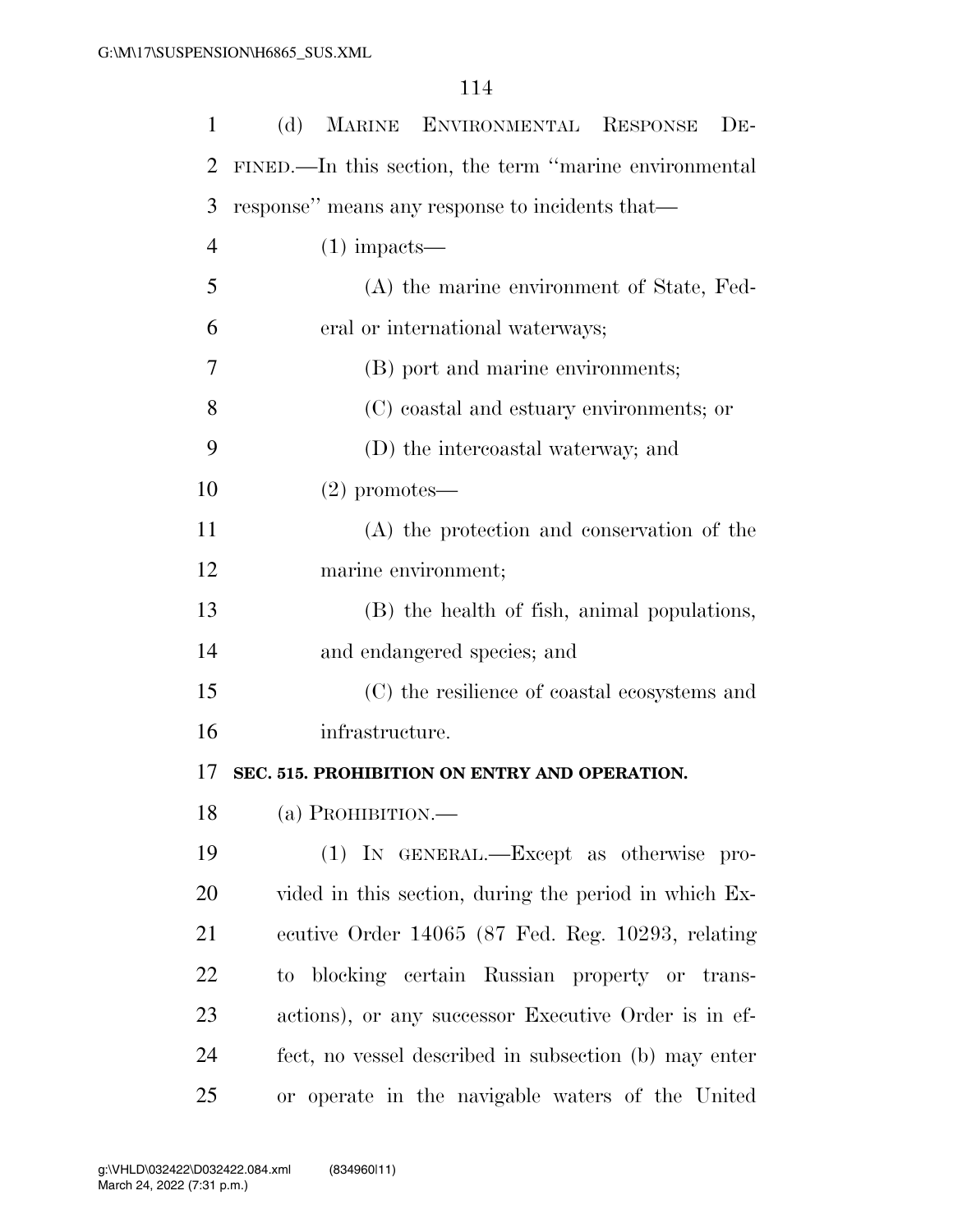| $\mathbf{1}$   | States or transfer cargo in any port or place under |
|----------------|-----------------------------------------------------|
| $\overline{2}$ | the jurisdiction of the United States.              |
| 3              | (2) LIMITATIONS ON APPLICATION. —                   |
| $\overline{4}$ | (A) IN GENERAL.—The prohibition under               |
| 5              | paragraph (1) shall not apply with respect to       |
| 6              | vessel described in subsection (b) if the Sec-      |
| 7              | retary of State determines that—                    |
| 8              | (i) the vessel is owned or operated by              |
| 9              | a Russian national or operated by the gov-          |
| 10             | ernment of the Russian Federation; and              |
| 11             | (ii) it is in the national security inter-          |
| 12             | est not to apply the prohibition to such            |
| 13             | vessel.                                             |
| 14             | (B) NOTICE.—Not later than 15 days                  |
| 15             | after making a determination under subpara-         |
| 16             | graph (A), the Secretary of State shall submit      |
| 17             | to the Committee on Foreign Affairs and the         |
| 18             | Committee on Transportation and Infrastruc-         |
| 19             | ture of the House of Representatives and the        |
| 20             | Committee on Foreign Relations and the Com-         |
| 21             | mittee on Commerce, Science, and Transpor-          |
| 22             | tation of the Senate written notice of the deter-   |
| 23             | mination and the basis upon which the deter-        |
| 24             | mination was made.                                  |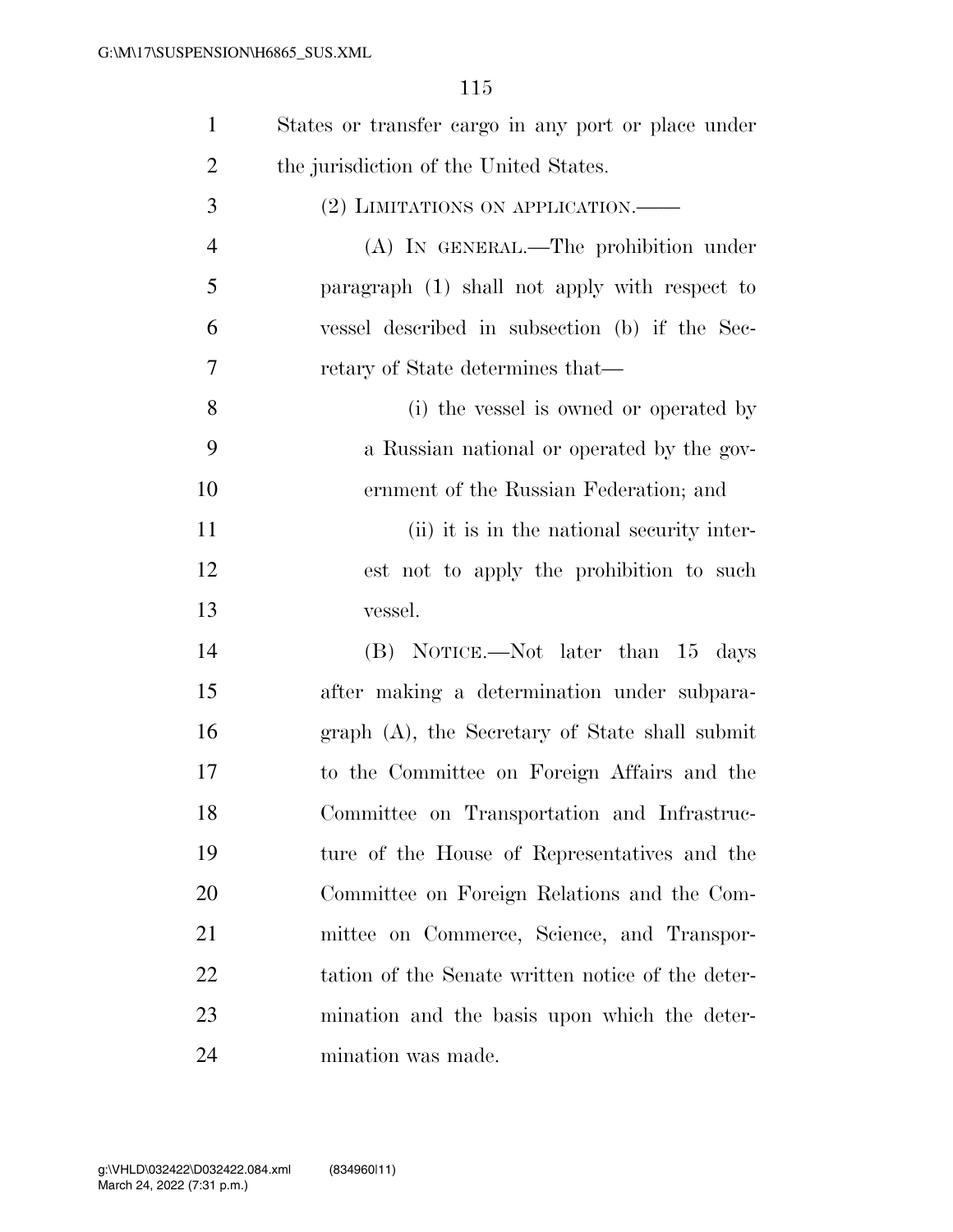(C) PUBLICATION.—The Secretary of State shall publish a notice in the Federal Reg- ister of each determination made under sub-paragraph (A).

 (b) VESSELS DESCRIBED.—A vessel referred to in subsection (a) is a vessel owned or operated by a Russian national or operated by the government of the Russian Federation.

 (c) INFORMATION AND PUBLICATION.—The Sec- retary of the department in which the Coast Guard is op- erating, with the concurrence of the Secretary of State, shall—

 (1) maintain timely information on the registra- tions of all foreign vessels owned or operated by or on behalf of the Government of the Russian Federa- tion, a Russian national, or a entity organized under the laws of the Russian Federation or any jurisdic-tion within the Russian Federation; and

 (2) periodically publish in the Federal Register a list of the vessels described in paragraph (1).

21 (d) NOTIFICATION OF GOVERNMENTS.

 (1) IN GENERAL.—The Secretary of State shall notify each government, the agents or instrumental- ities of which are maintaining a registration of a for-eign vessel that is included on a list published under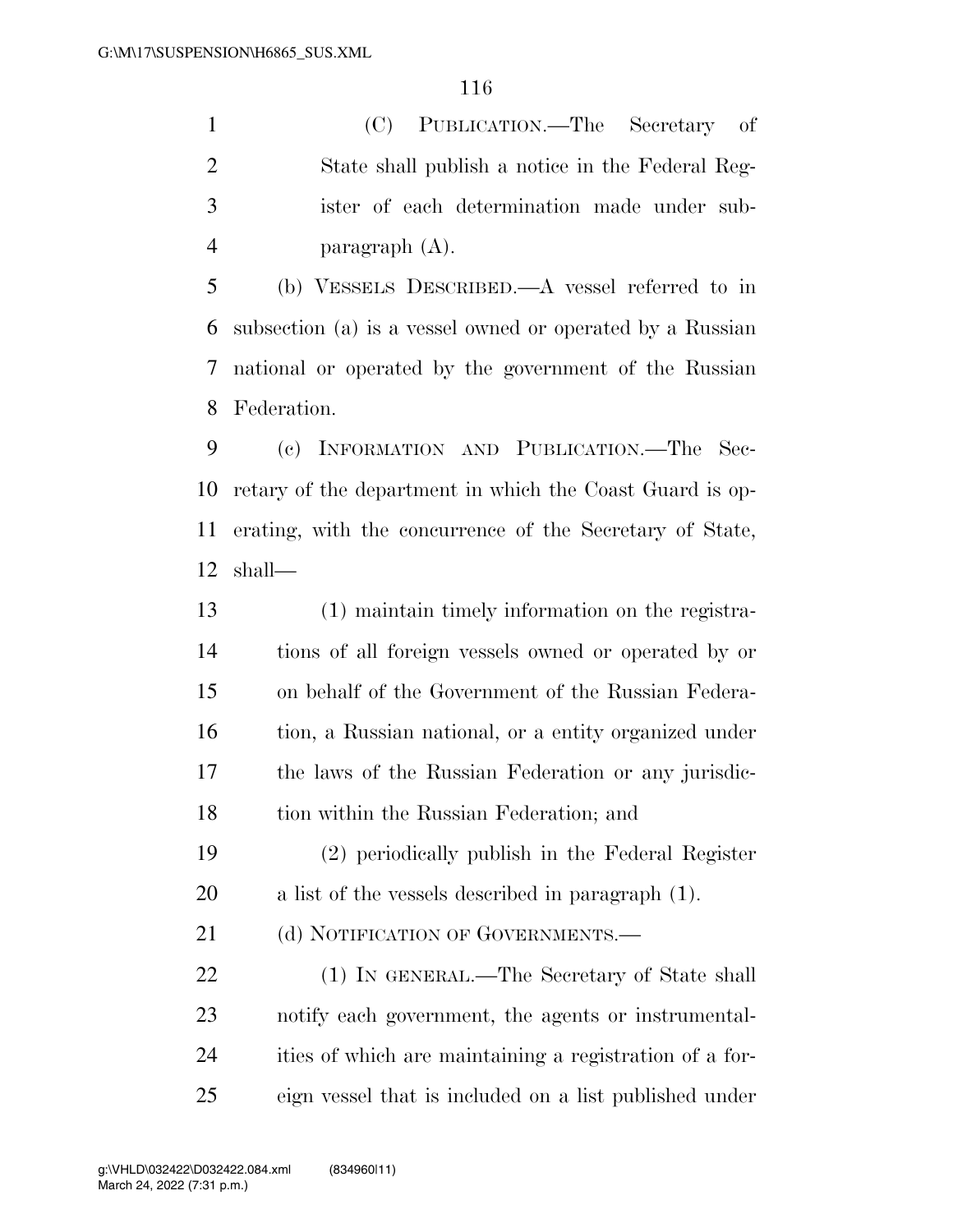1 subsection  $(c)(2)$ , not later than 30 days after such publication, that all vessels registered under such government's authority are subject to subsection (a). (2) ADDITIONAL NOTIFICATION.—In the case of a government that continues to maintain a registra- tion for a vessel that is included on such list after receiving an initial notification under paragraph (1), the Secretary shall issue an additional notification to such government not later than 120 days after the 10 publication of a list under subsection  $(e)(2)$ . (e) NOTIFICATION OF VESSELS.—Upon receiving a 12 notice of arrival under section  $70001(a)(5)$  of title 46, United States Code, from a vessel described in subsection (b), the Secretary of the department in which the Coast Guard is operating shall notify the master of such vessel that the vessel may not enter or operate in the navigable waters of the United States or transfer cargo in any port or place under the jurisdiction of the United States, un-less—

 (1) the Secretary of State has made a deter-21 mination under subsection  $(a)(2)$ ; or

 (2) the Secretary of the department in which the Coast Guard is operating allows provisional entry of the vessel, or transfer of cargo from the ves-sel, under subsection (f).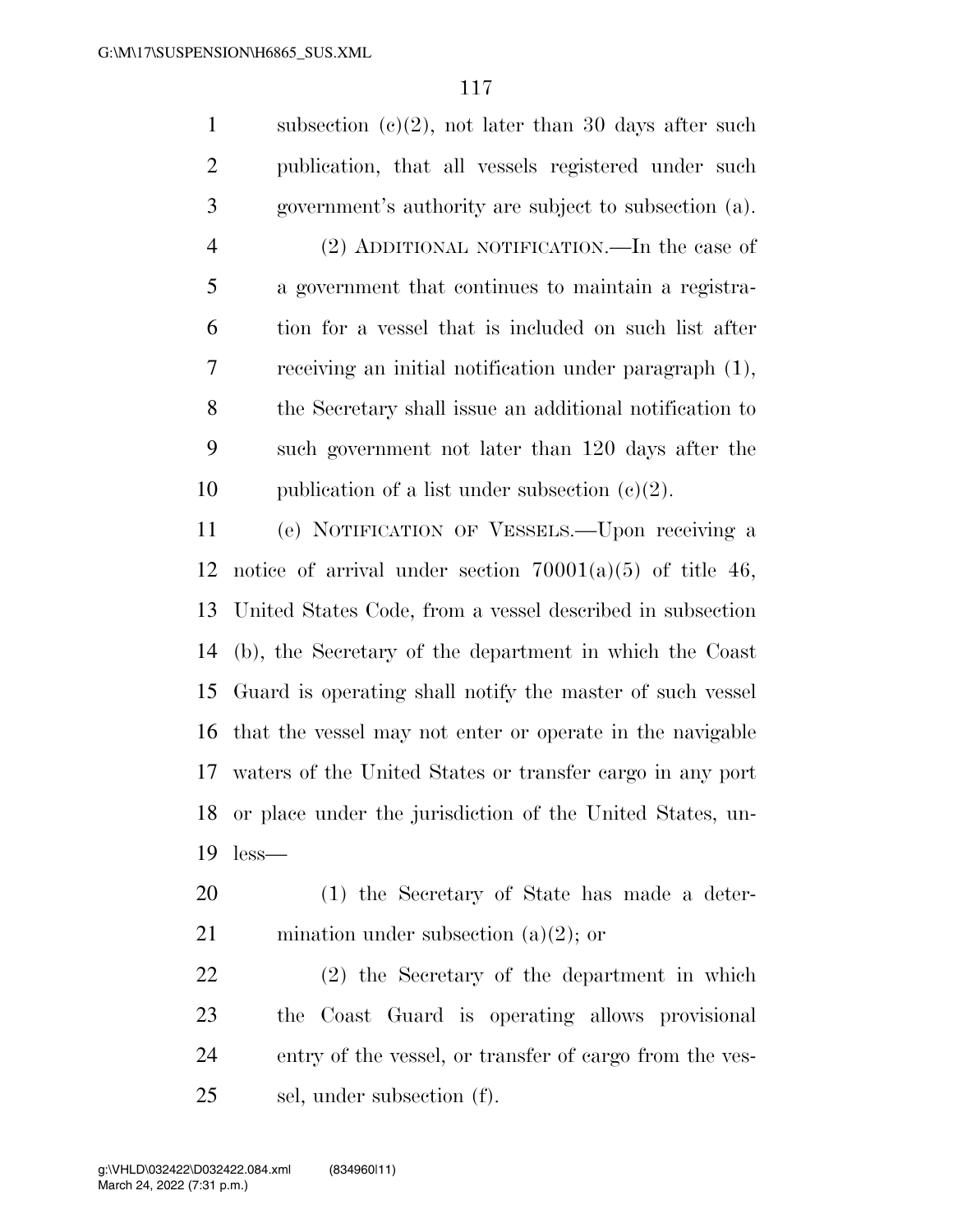(f) PROVISIONAL ENTRY OR CARGO TRANSFER.— Notwithstanding any other provision of this section, the Secretary of the department in which the Coast Guard is operating may allow provisional entry of, or transfer of cargo from, a vessel, if such entry or transfer is necessary for the safety of the vessel or persons aboard.

#### **SEC. 516. ST. LUCIE RIVER RAILROAD BRIDGE.**

 The Commandant of the Coast Guard shall take such actions as are necessary to implement any recommenda- tions for the St. Lucie River railroad bridge made by the Coast Guard in the document titled ''Waterways Analysis and Management System for Intracoastal Waterway Miles 925-1005 (WAMS #07301)'' published by Coast Guard Sector Miami in 2018.

#### **SEC. 517. ASSISTANCE RELATED TO MARINE MAMMALS.**

 (a) MARITIME ENVIRONMENTAL AND TECHNICAL ASSISTANCE PROGRAM.—Section 50307(b) of title 46, United States Code, is amended—

- 19 (1) in paragraph  $(1)(D)$  by striking "and" at 20 the end;
- (2) in paragraph (2) by striking the period and 22 insert "; and"; and
- (3) by adding at the end the following:

24  $\frac{1}{2}$  (3) technologies that quantifiably reduce un-derwater noise from marine vessels, including noise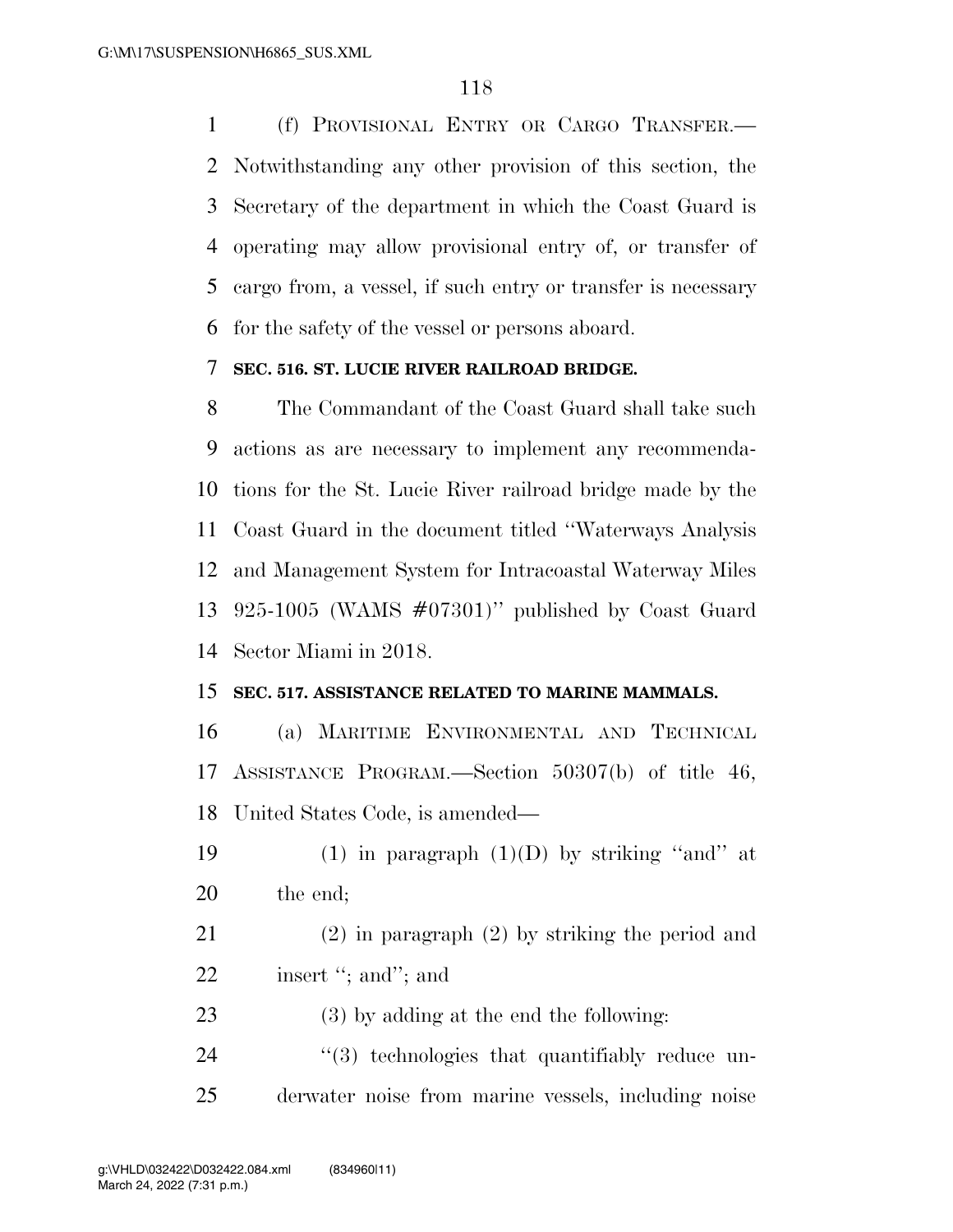produced incidental to the propulsion of marine ves-sels.''.

 (b) ASSISTANCE TO REDUCE IMPACTS OF VESSEL STRIKES AND NOISE ON MARINE MAMMALS.—

 (1) IN GENERAL.—Chapter 541 of title 46, United States Code, is amended by adding at the end the following:

# **''§ 54102. Assistance to reduce impacts of vessel strikes and noise on marine mammals**

 ''(a) IN GENERAL.—The Administrator of the Mari- time Administration, in coordination with the Secretary of the department in which the Coast Guard is operating, may make grants to, or enter into contracts or cooperative agreements with, academic, public, private, and non- governmental entities to develop and implement mitigation measures that will lead to a quantifiable reduction in—  $\frac{17}{2}$  ''(1) impacts to marine mammals from vessels; and

 ''(2) underwater noise from vessels, including noise produced incidental to the propulsion of ves-sels.

 ''(b) ELIGIBLE USE.—Assistance under this section may be used to develop, assess, and carry out activities that reduce threats to marine mammals by—

''(1) reducing-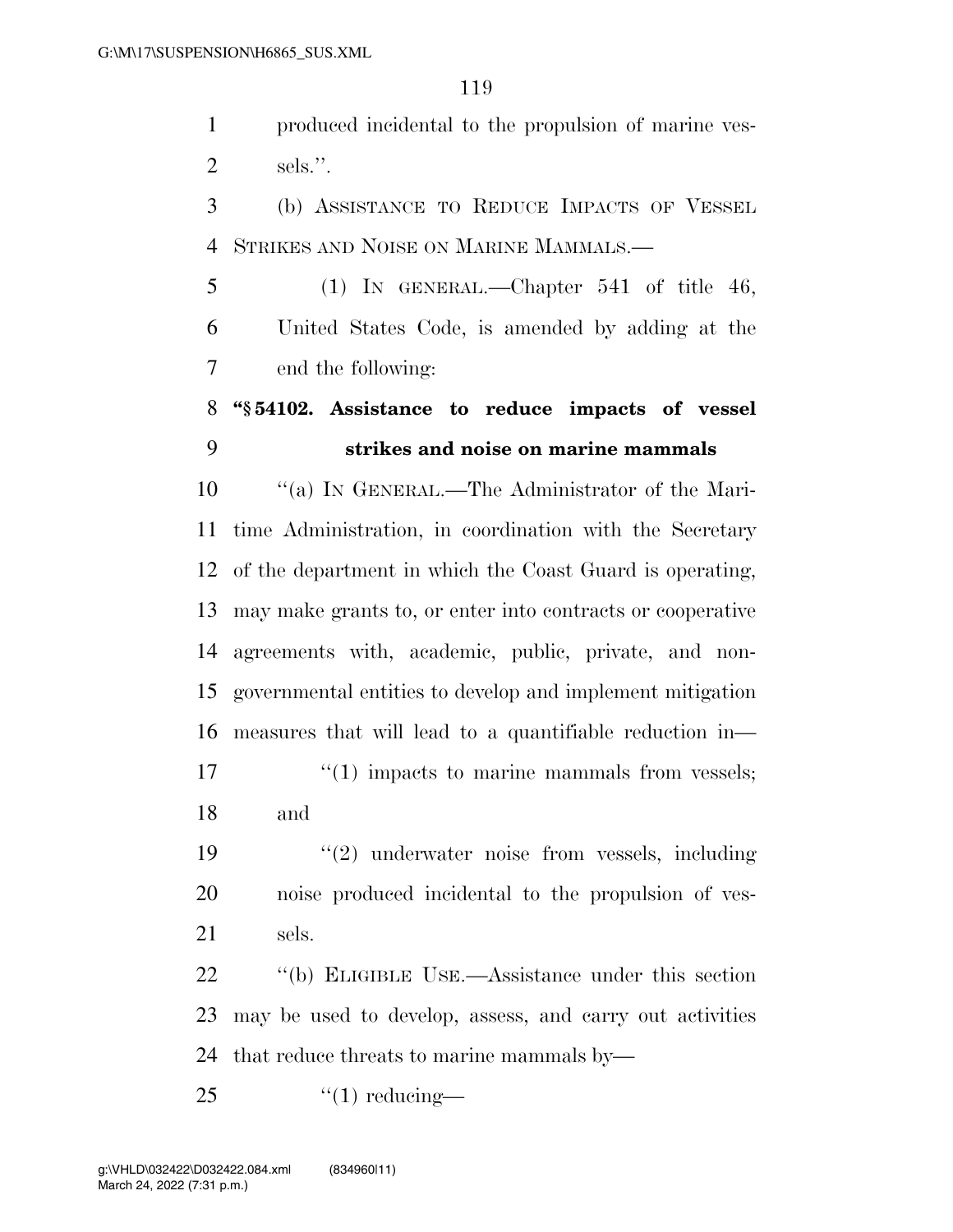| $\mathbf{1}$   | $\lq\lq$ stressors related to vessel traffic; and                                                                                                                            |
|----------------|------------------------------------------------------------------------------------------------------------------------------------------------------------------------------|
| $\overline{2}$ | "(B) vessel strike mortality, and serious                                                                                                                                    |
| 3              | injury; or                                                                                                                                                                   |
| $\overline{4}$ | $"(2)$ monitoring—                                                                                                                                                           |
| 5              | $\lq\lq$ sound; and                                                                                                                                                          |
| 6              | $\lq\lq$ vessel interactions with marine mam-                                                                                                                                |
| $\overline{7}$ | mals.                                                                                                                                                                        |
| 8              | "(c) PRIORITY.—The Administrator shall prioritize                                                                                                                            |
| 9              | assistance under this section for projects that—                                                                                                                             |
| 10             | $\cdot$ (1) is based on the best available science on                                                                                                                        |
| 11             | methods to reduce threats related to vessels traffic;                                                                                                                        |
| 12             | $\lq(2)$ collect data on the reduction of such                                                                                                                               |
| 13             | threats;                                                                                                                                                                     |
| 14             | $``(3)$ reduce—                                                                                                                                                              |
|                |                                                                                                                                                                              |
| 15             | $\lq\lq$ disturbances from vessel presence;                                                                                                                                  |
| 16             | $\lq\lq (B)$ mortality risk; or                                                                                                                                              |
| 17             | "(C) serious injury from vessel strikes; or                                                                                                                                  |
| 18             | $(4)$ conduct risk assessments, or<br>$\operatorname*{tracks}% \operatorname*{argmax}\left\{ \mathcal{N}_{i}\right\} =\operatorname*{argmax}\left\{ \mathcal{N}_{i}\right\}$ |
| 19             | progress toward threat reduction.                                                                                                                                            |
| 20             | "(d) BRIEFING.—The Administrator shall provide to                                                                                                                            |
| 21             | the Committee on Transportation and Infrastructure of                                                                                                                        |
| 22             | the House of Representatives, and the Committee on Com-                                                                                                                      |
| 23             | merce, Science, and Transportation of the Senate, an an-                                                                                                                     |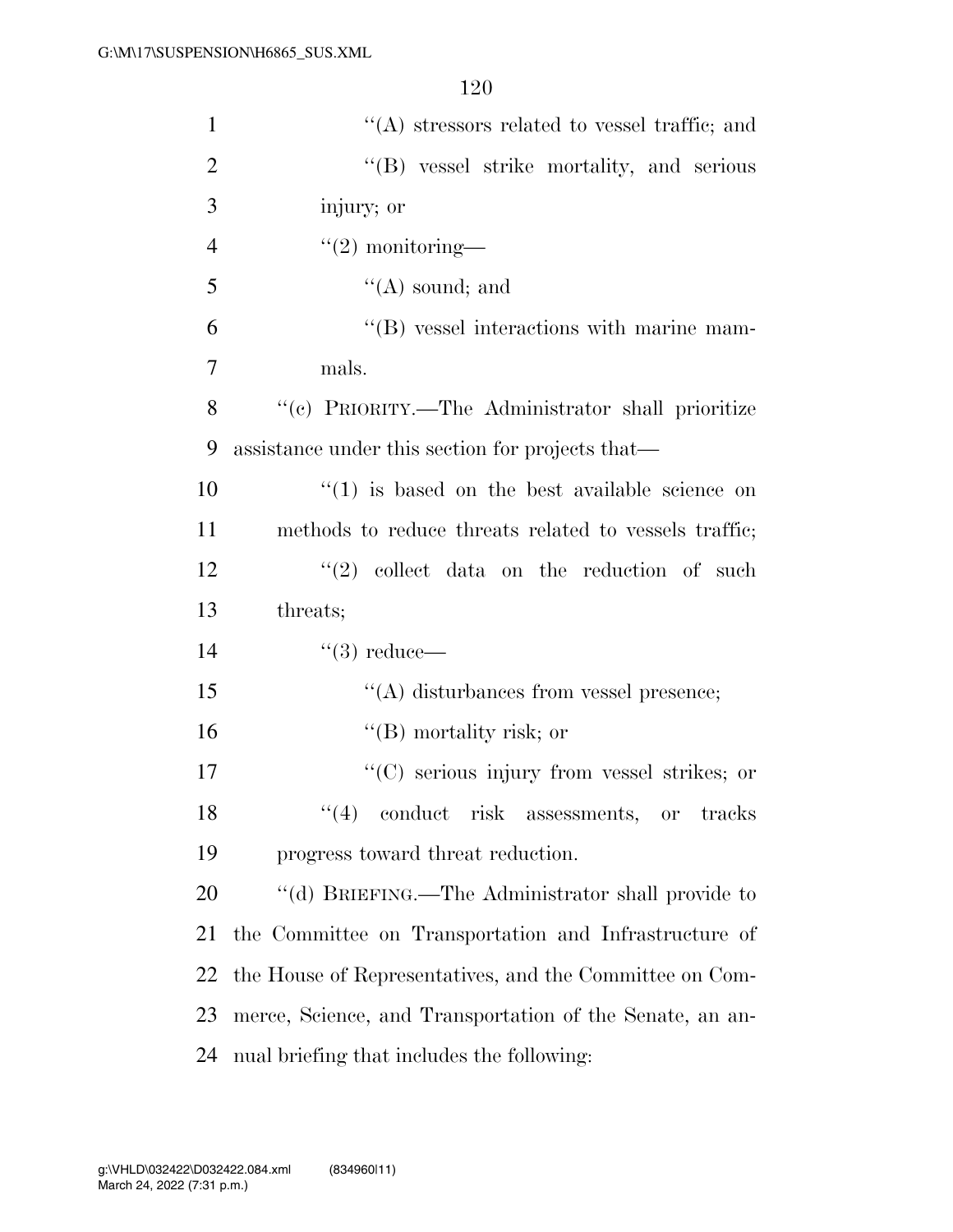| $\mathbf{1}$   | $\lq(1)$ The name and location of each entity re-                                        |
|----------------|------------------------------------------------------------------------------------------|
| $\overline{2}$ | ceiving a grant under this section.                                                      |
| 3              | $\lq(2)$ The amount of each such grant.                                                  |
| $\overline{4}$ | $\lq(3)$ A description of the activities carried out                                     |
| 5              | with assistance provided under this section.                                             |
| 6              | $\cdot$ (4) An estimate of the impact that a project                                     |
| 7              | carried out with such assistance has on the reduc-                                       |
| 8              | tion of threats to marine mammals.                                                       |
| 9              | "(e) AUTHORIZATION OF APPROPRIATIONS.—There                                              |
| 10             | is authorized to be appropriated to the Administrator to                                 |
| 11             | carry out this section $$10,000,000$ for each of fiscal years                            |
| 12             | 2022 through 2026, to remain available until expended.".                                 |
| 13             | (2) CLERICAL AMENDMENT.—The analysis for                                                 |
| 14             | chapter 541 of title 46, United States Code, is                                          |
| 15             | amended by adding at the end the following:                                              |
|                | "54102. Assistance to reduce impacts of vessel strikes and noise on marine<br>mammals.". |
| 16             | (c) NEAR REAL-TIME MONITORING AND MITIGATION                                             |
| 17             | PROGRAM FOR LARGE WHALES.                                                                |
| 18             | (1) IN GENERAL.—Part of A of subtitle V of                                               |
| 19             | title 46, United States Code, is amended by adding                                       |
| 20             | at the end the following:                                                                |
| 21             | "CHAPTER 507—MONITORING AND                                                              |
| 22             | <b>MITIGATION</b>                                                                        |

''Sec.

''50701. Near real-time monitoring and mitigation program for large whales. ''50702. Pilot project.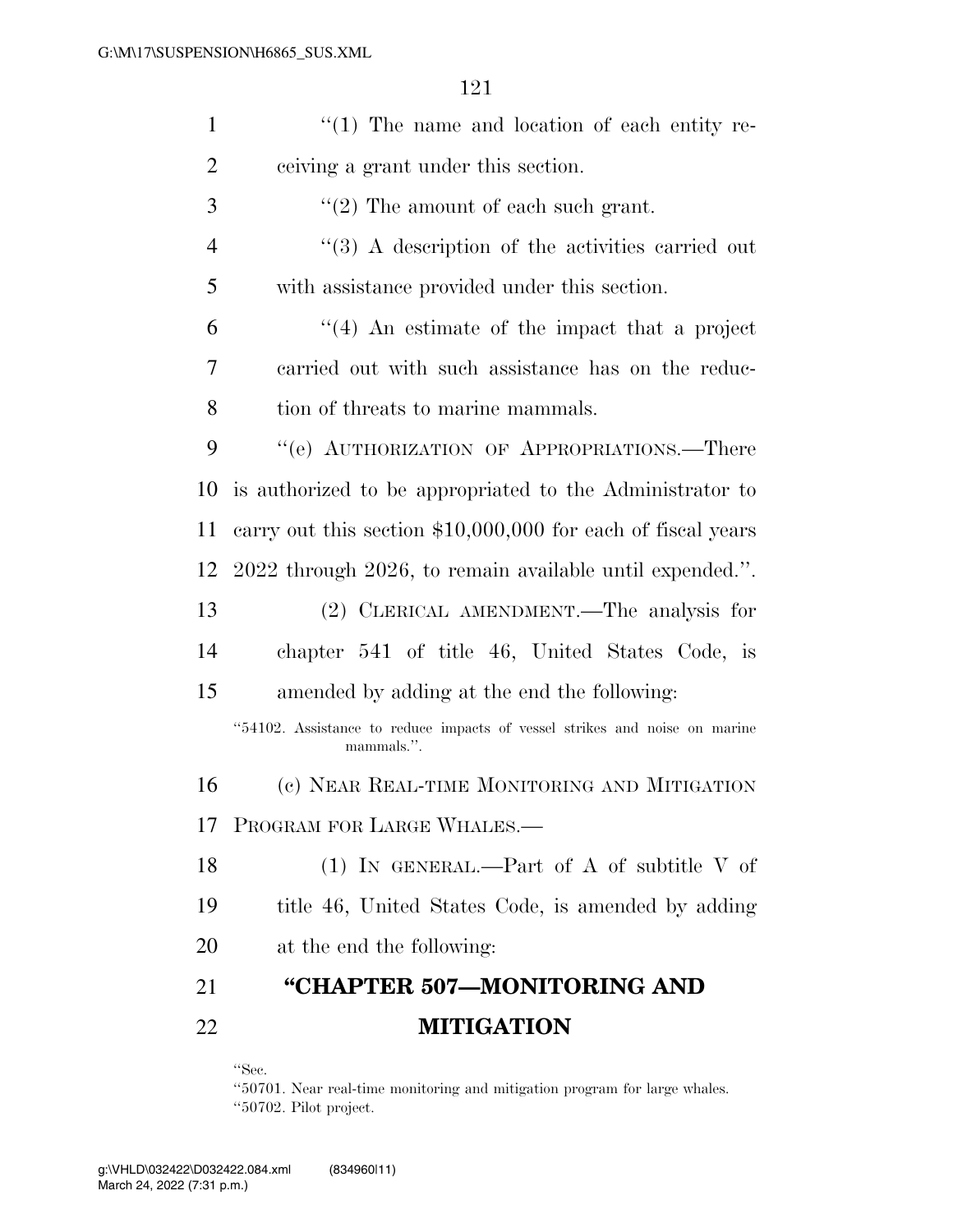# **''§ 50701. Near real-time monitoring and mitigation program for large whales**

 ''(a) ESTABLISHMENT.—The Administrator of the Maritime Administration, in consultation with the Com- mandant of the Coast Guard, shall design and deploy a near real-time large whale monitoring and mitigation pro- gram (in this section referred to as the Program) informed by the technologies, monitoring methods, and mitigation protocols developed pursuant to the pilot program required under section 50702.

 ''(b) PURPOSE.—The purpose of the Program will be to reduce the risk to large whales of vessel collisions and to minimize other impacts.

 ''(c) REQUIREMENTS.—In designing and deploying the Program, the Administrator shall—

16  $\frac{1}{10}$   $\frac{1}{20}$  is the species of large whales for which vessel collision impacts are of particular concern;

18 ''(2) prioritize areas where such vessel impacts are of particular concern;

 $\frac{4}{3}$  develop technologies capable of detecting and alerting individuals and enforcement agencies of the probable location of large whales on a near real- time basis, to include real time data whenever pos-sible;

25 "(4) inform sector-specific mitigation protocols to effectively reduce takes of large whales; and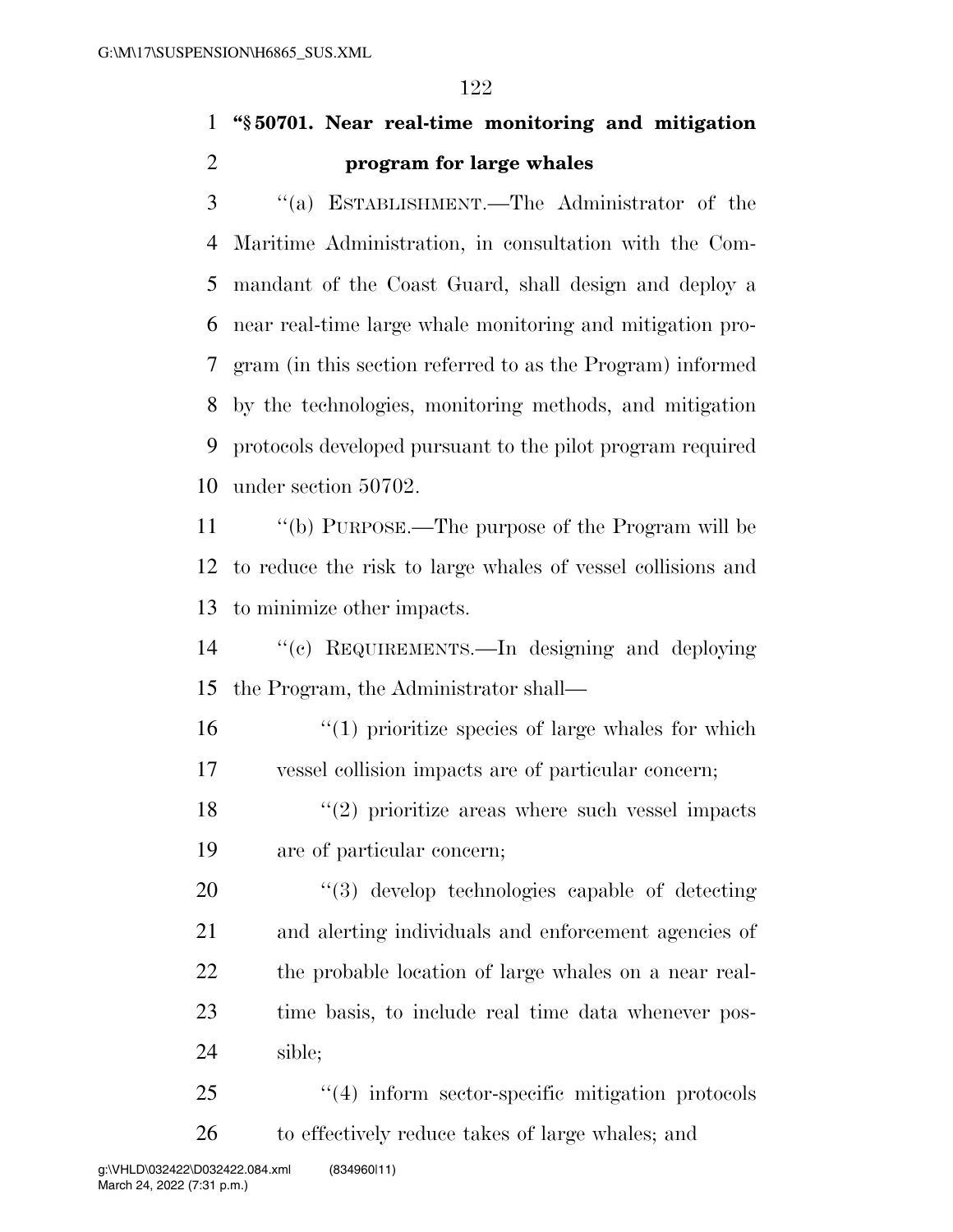1 ''(5) integrate technology improvements as such improvements become available.

 ''(d) AUTHORITY.—The Administrator may make grants or enter into and contracts, leases, or cooperative agreements as may be necessary to carry out the purposes of this section on such terms as the Administrator con- siders appropriate, consistent with Federal acquisition regulations.

#### **''§ 50702. Pilot project**

 ''(a) ESTABLISHMENT.—The Administrator of the Maritime Administration shall carry out a pilot monitoring and mitigation project for North Atlantic right whales (in this section referred to as the 'Pilot Program') for pur- poses of informing a cost-effective, efficient, and results- oriented near real-time monitoring and mitigation pro-gram for large whales under 50701.

 ''(b) PILOT PROJECT REQUIREMENTS.—In carrying out the pilot program, the Administrator, in coordination with the Commandant of the Coast Guard, using best available scientific information, shall identify and ensure coverage of—

22  $\frac{1}{2}$  (1) core foraging habitats of North Atlantic right whales, including—

24 ''(A) the South of the Islands core foraging habitat;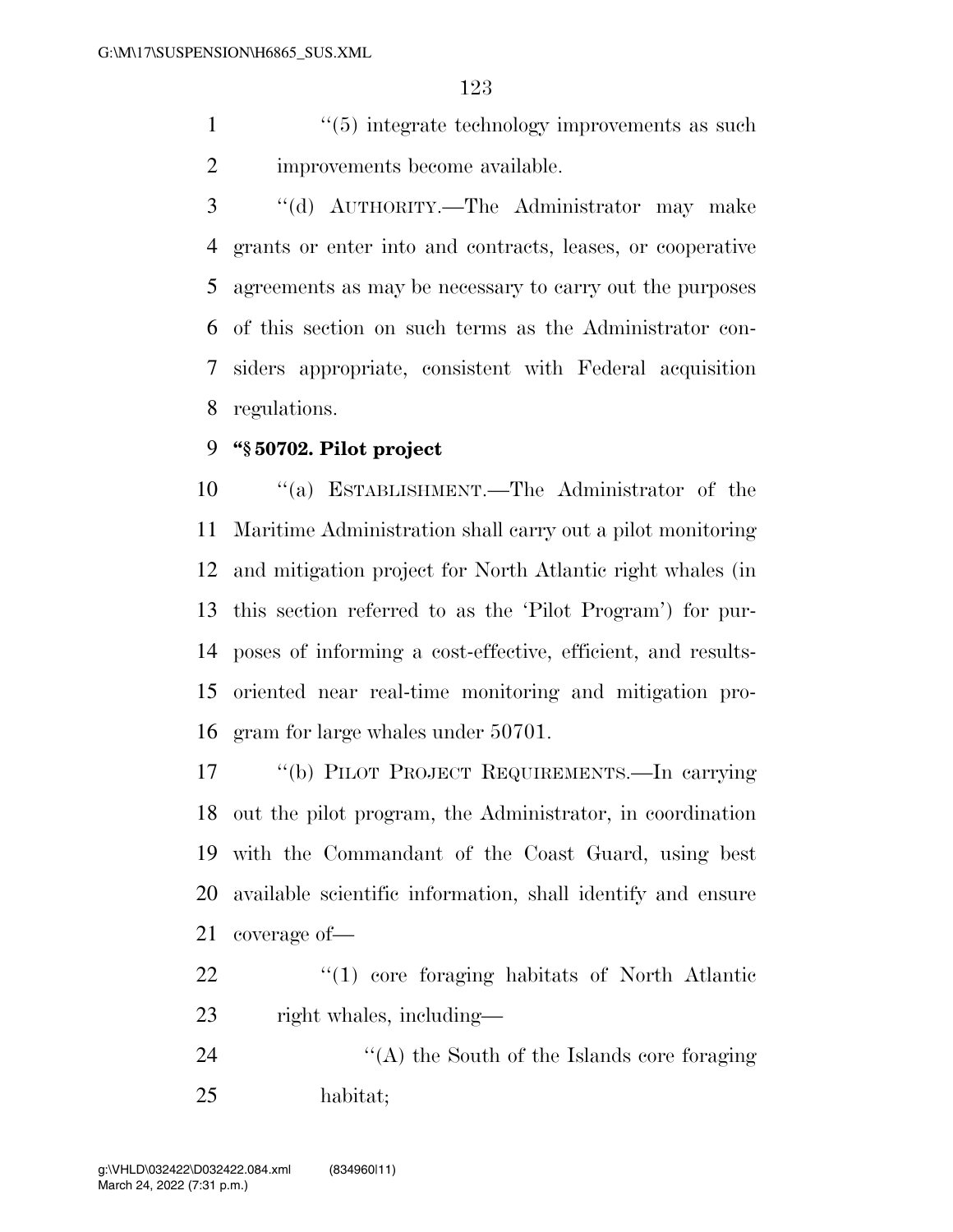| $\mathbf{1}$   | "(B) the Cape Cod Bay Area core foraging              |
|----------------|-------------------------------------------------------|
| $\overline{2}$ | habitat;                                              |
| 3              | "(C) the Great South Channel core for-                |
| $\overline{4}$ | aging habitat; and                                    |
| 5              | $\lq\lq$ (D) the Gulf of Maine; and                   |
| 6              | $"(2)$ important feeding, breeding, calving,          |
| 7              | rearing, or migratory habitats of North Atlantic      |
| 8              | right whales that co-occur with areas of high risk of |
| 9              | mortality, serious injury, or other impacts to such   |
| 10             | whales, including from vessels or vessel strikes.     |
| 11             | "(c) PILOT PROJECT COMPONENTS.—                       |
| 12             | "(1) IN GENERAL.—Not later than 3 years               |
| 13             | after the date of enactment of the Don Young Coast    |
| 14             | Guard Authorization Act of 2022, the Adminis-         |
| 15             | trator, in consultation with the Commandant, Tribal   |
| 16             | governments, and with input from affected stake-      |
| 17             | holders, shall design and deploy a near real-time     |
| 18             | monitoring system for North Atlantic right whales     |
| 19             | $that-$                                               |
| <b>20</b>      | $\lq\lq$ comprises the best available detection       |
| 21             | and survey technologies to detect North Atlan-        |
| <u>22</u>      | tic right whales within core foraging habitats;       |
| 23             | "(B) uses dynamic habitat suitability mod-            |
| 24             | els to inform the likelihood of North Atlantic        |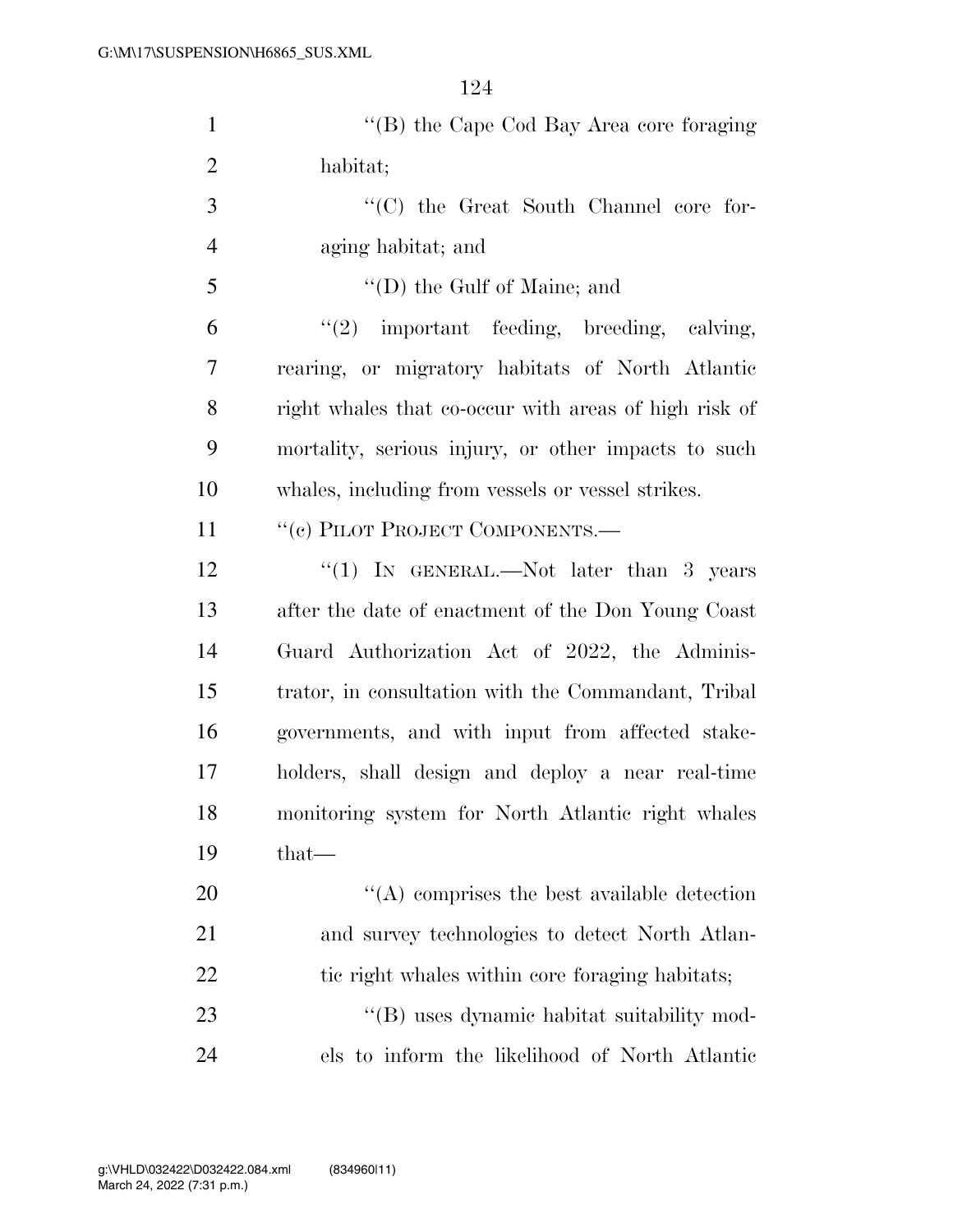| $\mathbf{1}$   | right whale occurrence in core foraging habitat      |
|----------------|------------------------------------------------------|
| $\overline{2}$ | at any given time;                                   |
| 3              | "(C) coordinates with the Integrated                 |
| $\overline{4}$ | Ocean Observing System and Coast Guard ves-          |
| 5              | sel traffic service centers, and may coordinate      |
| 6              | with Regional Ocean Partnerships to leverage         |
| $\tau$         | monitoring assets;                                   |
| 8              | $\lq\lq$ (D) integrates historical data;             |
| 9              | "(E) integrates new near real-time moni-             |
| 10             | toring methods and technologies as they become       |
| 11             | available;                                           |
| 12             | "(F) accurately verifies and rapidly com-            |
| 13             | municates detection data;                            |
| 14             | $\lq\lq(G)$ creates standards for allowing ocean     |
| 15             | users to contribute data to the monitoring sys-      |
| 16             | tem using comparable near real-time monitoring       |
| 17             | methods and technologies; and                        |
| 18             | "(H) communicates the risks of injury to             |
| 19             | large whales to ocean users in a way that is         |
| 20             | most likely to result in informed decision mak-      |
| 21             | ing regarding the mitigation of those risks.         |
| 22             | "(2) NATIONAL SECURITY CONSIDERATIONS.-              |
| 23             | All monitoring methods, technologies, and protocols  |
| 24             | under this section shall be consistent with national |
| 25             | security considerations and interests.               |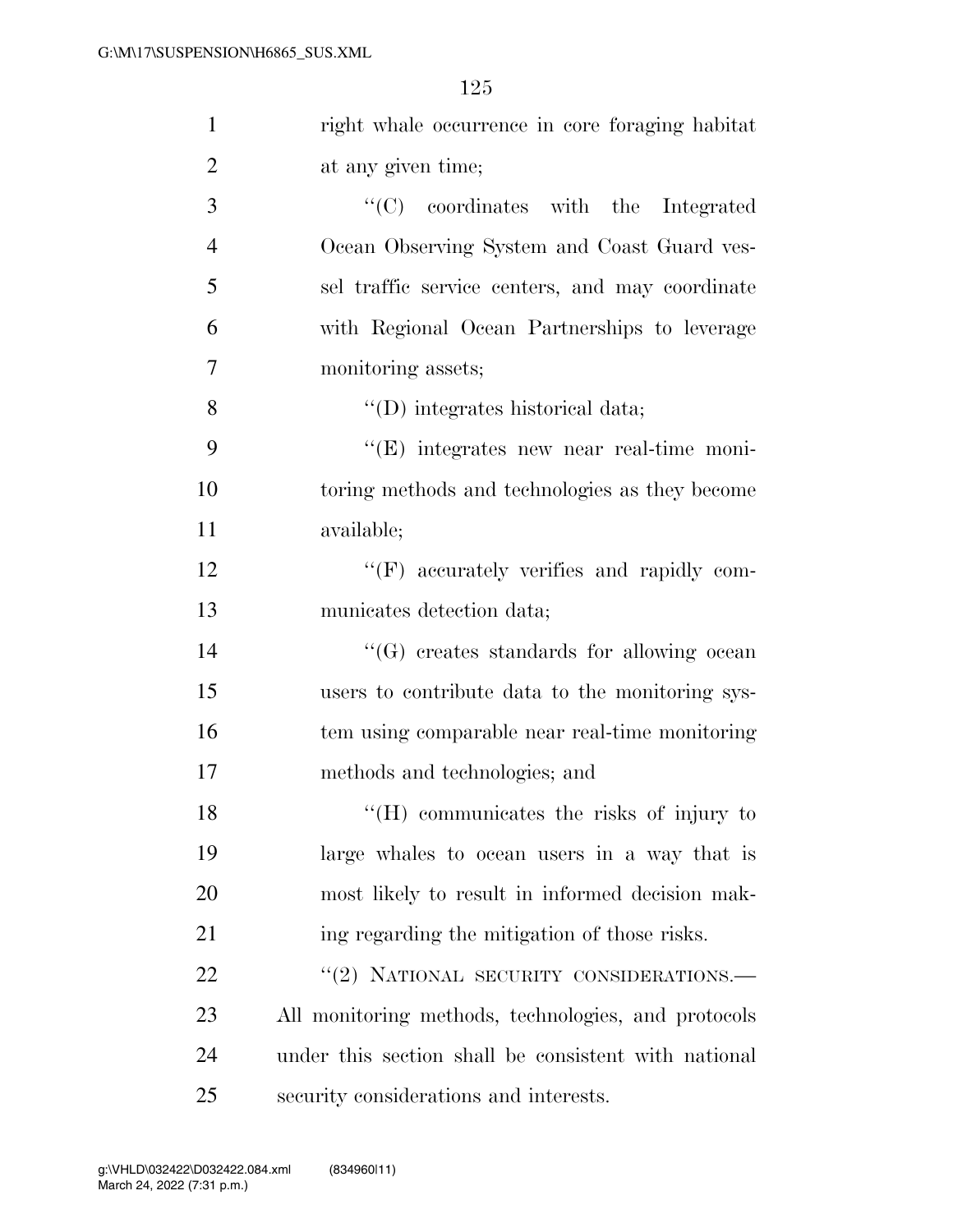''(3) ACCESS TO DATA.—The Administrator shall provide access to data generated by the moni- toring system deployed under paragraph (1) for pur- poses of scientific research and evaluation, and pub- lic awareness and education, including through the NOAA Right Whale Sighting Advisory System and WhaleMap or other successive public web portals, subject to review for national security consider-ations.

 ''(d) MITIGATION PROTOCOLS.—The Administrator, in consultation with the Commandant, and with input from affected stakeholders, develop and deploy mitigation protocols that make use of the near real-time monitoring system deployed under subsection (c) to direct sector-spe- cific mitigation measures that avoid and significantly re- duce risk of serious injury and mortality to North Atlantic right whales.

18 "(e) REPORTING.—

19 ''(1) PRELIMINARY REPORT.—Not later than 2 years after the date of the enactment of the Don Young Coast Guard Authorization Act of 2022, the Administrator, in consultation with the Com- mandant, shall submit to the appropriate Congres- sional Committees and make available to the public a preliminary report which shall include—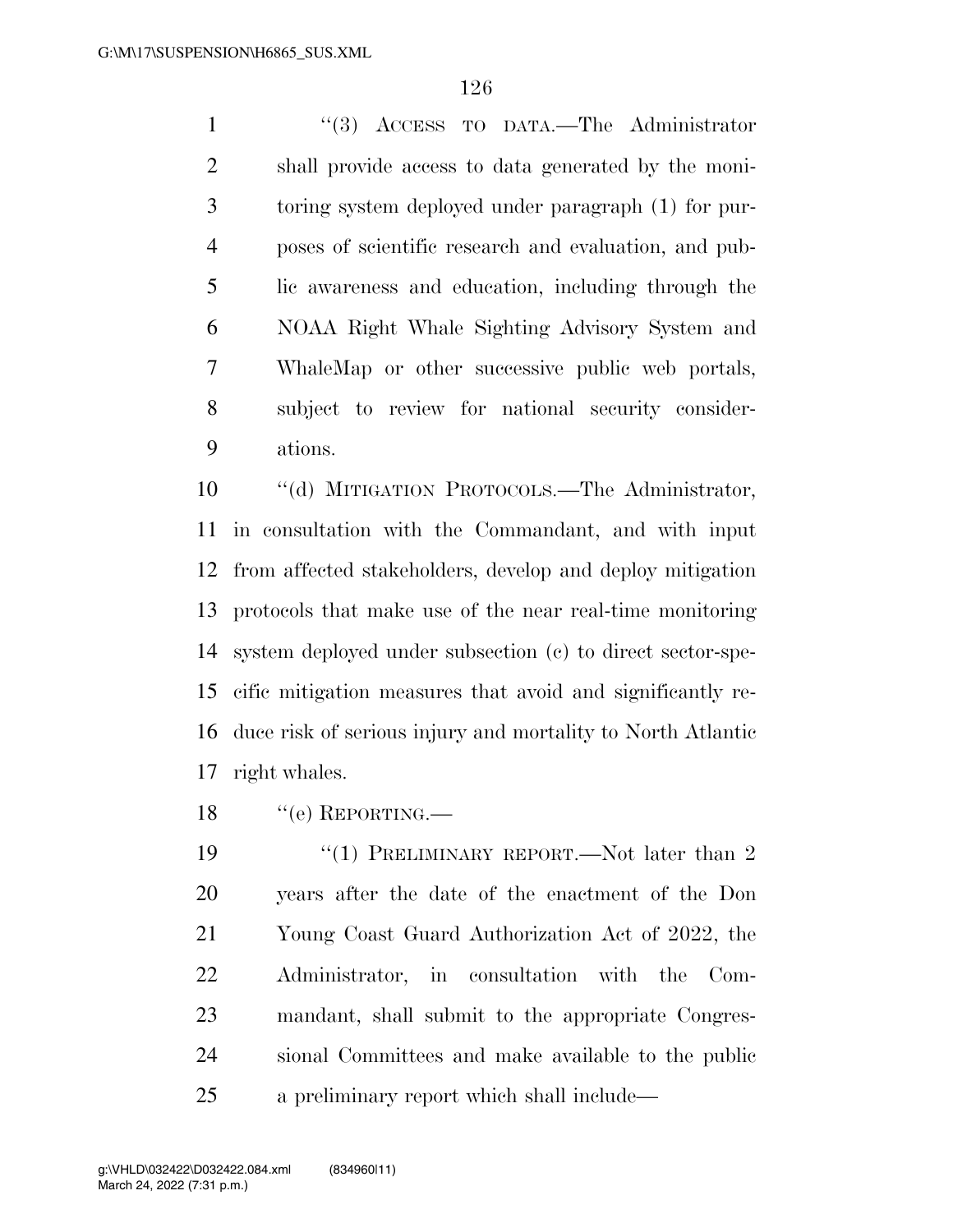| $\mathbf{1}$   | $\lq\lq$ (A) a description of the monitoring meth-              |
|----------------|-----------------------------------------------------------------|
| $\overline{2}$ | ods and technology in use or planned for de-                    |
| 3              | ployment;                                                       |
| $\overline{4}$ | $\lq\lq$ (B) analyses of the efficacy of the meth-              |
| 5              | ods and technology in use or planned for de-                    |
| 6              | ployment for detecting North Atlantic right                     |
| 7              | whales;                                                         |
| 8              | $\lq\lq$ <sup>c</sup> (C) how the monitoring system is directly |
| 9              | informing and improving North American right                    |
| 10             | whale management, health, and survival;                         |
| 11             | $\lq\lq$ (D) a prioritized identification of tech-              |
| 12             | nology or research gaps;                                        |
| 13             | "(E) a plan to communicate the risks of                         |
| 14             | injury to large whales to ocean users in a way                  |
| 15             | that is most likely to result in informed decision              |
| 16             | making regarding the mitigation of those risks;                 |
| 17             | and                                                             |
| 18             | $\lq\lq(F)$ additional information,<br>as appro-                |
| 19             | priate.                                                         |
| 20             | "(2) FINAL REPORT.—Not later than $6$ years                     |
| 21             | after the date of the enactment of the Don Young                |
| 22             | Coast Guard Authorization Act of 2022, the Admin-               |
| 23             | istrator, in consultation with the Commandant, shall            |
| 24             | submit to the appropriate congressional committees              |
| 25             | and make available to the public a final report, ad-            |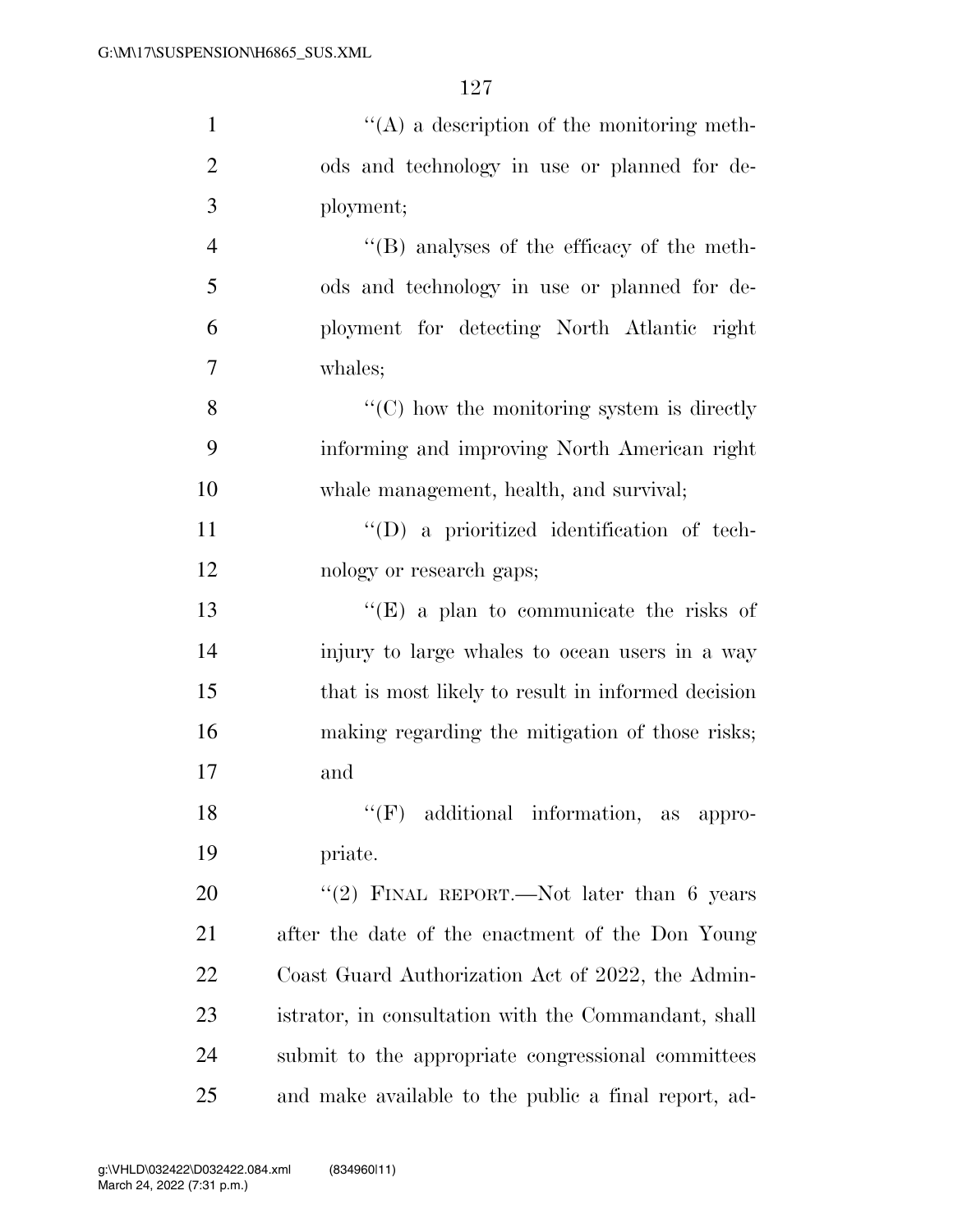| $\mathbf{1}$   | dressing the components in subparagraph (A) and           |
|----------------|-----------------------------------------------------------|
| $\overline{2}$ | including—                                                |
| 3              | $\lq\lq$ an assessment of the benefits and ef-            |
| $\overline{4}$ | ficacy of the near real-time monitoring and               |
| 5              | mitigation program;                                       |
| 6              | "(B) a strategic plan to expand the pilot                 |
| $\tau$         | program to provide near real-time monitoring              |
| 8              | and mitigation measures;                                  |
| 9              | "(i) to additional large whale species                    |
| 10             | of concern for which such measures would                  |
| 11             | reduce risk of serious injury or death; and               |
| 12             | "(ii) in important feeding, breeding,                     |
| 13             | calving, rearing, or migratory habitats of                |
| 14             | whales that co-occur with areas of high                   |
| 15             | risk of mortality or serious injury of such               |
| 16             | whales from vessel strikes or disturbance;                |
| 17             | $\lq\lq$ (C) a prioritized plan for acquisition, de-      |
| 18             | ployment, and maintenance of monitoring tech-             |
| 19             | nologies;                                                 |
| 20             | $\lq\lq$ (D) the locations or species for which the       |
| 21             | plan would apply; and                                     |
| 22             | $\lq\lq(E)$ a budget and description of funds             |
| 23             | necessary to carry out the strategic plan.                |
| 24             | "(f) ADDITIONAL AUTHORITY.—The Administrator              |
| 25             | may make grants enter into contracts, leases, or coopera- |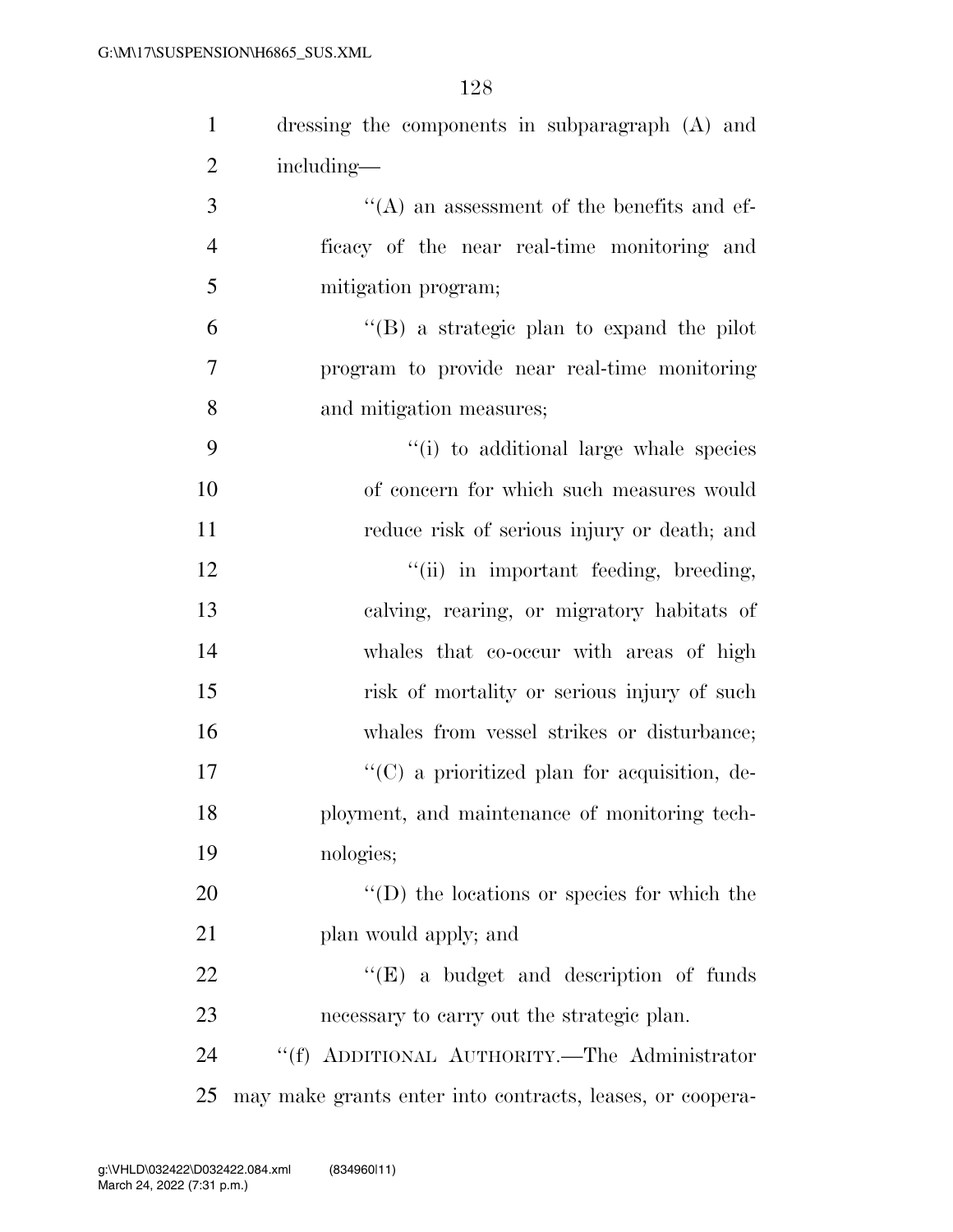tive agreements as may be necessary to carry out the pur- poses of this section on such terms as the Administrator considers appropriate, consistent with Federal acquisition regulations.

 "(g) AUTHORIZATION OF APPROPRIATIONS.—There is authorized to be appropriated to the Administrator to carry out this section \$17,000,000 for each of fiscal years 2022 through 2026.

 ''(h) DEFINITIONS.—In this section and section 50701:

11 "(1) APPROPRIATE CONGRESSIONAL COMMIT- TEES.—The term 'appropriate congressional com- mittees' means the Committee Transportation and Infrastructure of the House of Representatives and the Committee on Commerce, Science, and Trans-portation of the Senate.

17 ''(2) CORE FORAGING HABITATS.—The term 'core foraging habitats' means areas with biological and physical oceanographic features that aggregate Calanus finmarchicus and where North Atlantic right whales foraging aggregations have been well documented.

23 "(3) NEAR REAL-TIME.—The term 'near real- time' means detected activity that is visual, acoustic, or in any other form, of North Atlantic right whales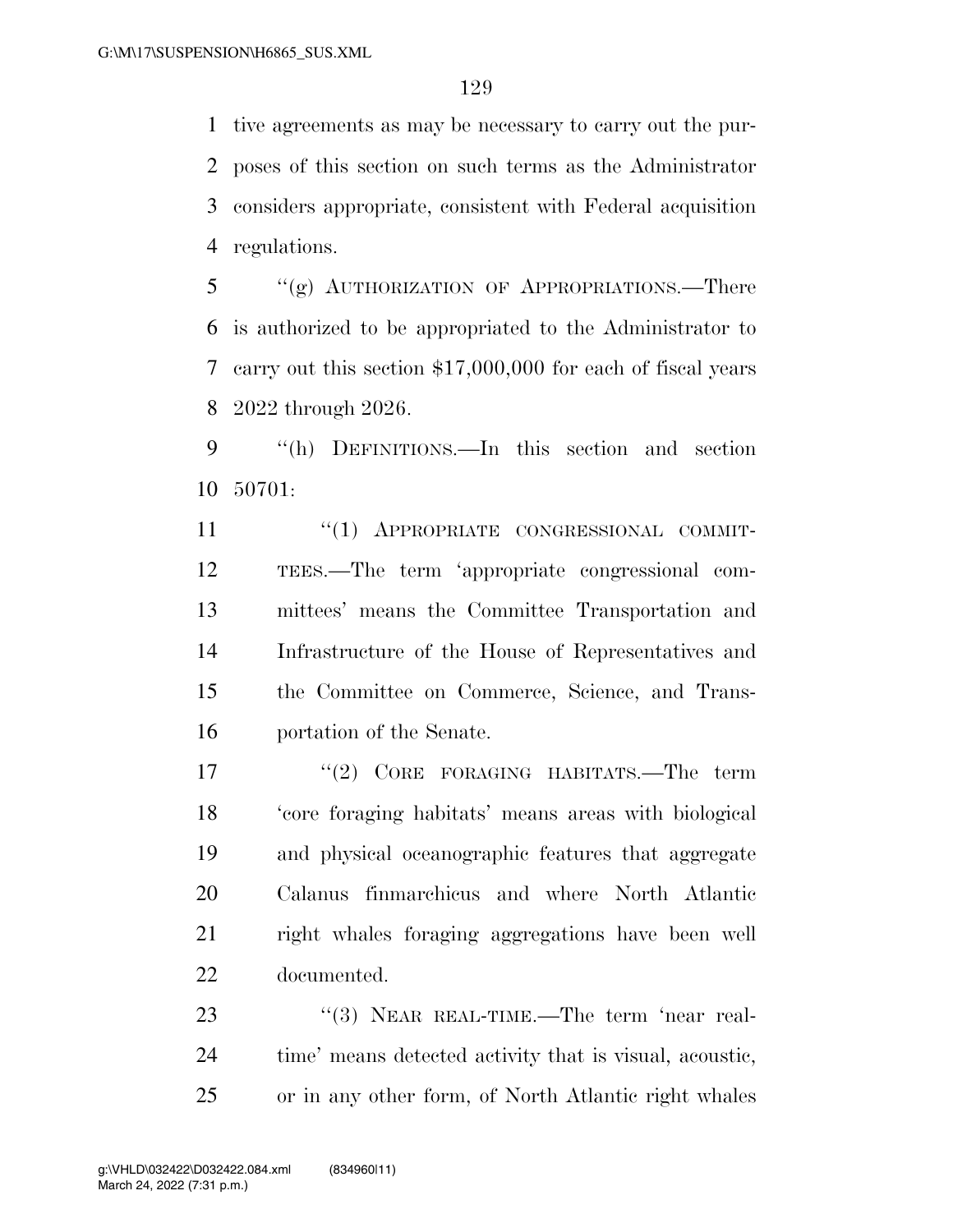| $\mathbf{1}$   | that are transmitted and reported as soon as tech-          |
|----------------|-------------------------------------------------------------|
| $\overline{2}$ | nically feasible after such detected activity has oc-       |
| 3              | curred.                                                     |
| 4              | "(4) LARGE WHALE.—The term 'large whale'                    |
| 5              | means all Mysticeti species and species within the          |
| 6              | genera Physeter and Orcinus.".                              |
| 7              | (2) CLERICAL AMENDMENT.—The table<br>- of                   |
| 8              | chapters for subtitle V of title 46, United States          |
| 9              | Code is amended by adding after the item related to         |
| 10             | chapter 505 the following:                                  |
|                |                                                             |
| 11             | SEC. 518. MANNING AND CREWING REQUIREMENTS FOR              |
|                |                                                             |
| 12             | CERTAIN VESSELS, VEHICLES, AND STRUC-                       |
| 13             | <b>TURES.</b>                                               |
| 14             | AUTHORIZATION OF LIMITED EXEMPTIONS<br>(a)                  |
| 15             | FROM MANNING AND CREW REQUIREMENT.—Chapter 81               |
|                | 16 of title 46, United States Code, is amended by adding at |
|                | 17 the end the following:                                   |
| 18             | "\\$8108. Exemptions from manning and crew require-         |
| 19             | ments                                                       |
| 20             | "(a) IN GENERAL.—The Secretary may provide an               |
| 21             | exemption described in subsection (b) to the owner or op-   |
| 22             | erator of a covered facility if each individual who is man- |
| 23             | ning or crewing the covered facility is—                    |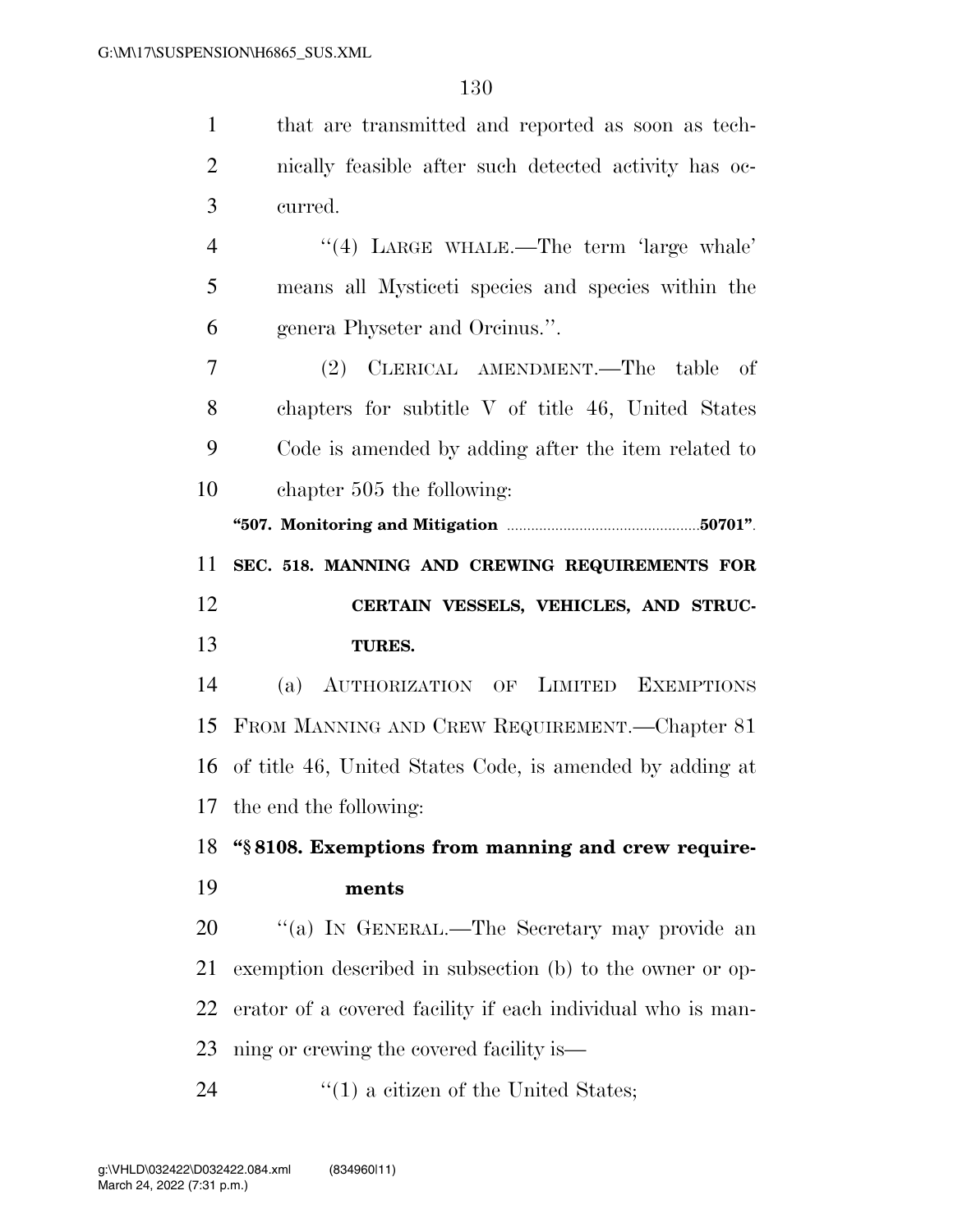''(2) an alien lawfully admitted to the United States for permanent residence; or

3 (3) a citizen of the nation under the laws of which the vessel is documented.

 ''(b) REQUIREMENTS FOR ELIGIBILITY FOR EXEMP- TION.—An exemption under this subsection is an exemp- tion from the regulations established pursuant to section 30(a)(3) of the Outer Continental Shelf Lands Act (43 9 U.S.C.  $1356(a)(3)$ ).

 ''(c) LIMITATIONS.—An exemption under this sec-tion—

12 ''(1) shall provide that the number of individ- uals manning or crewing the covered facility who are described in paragraphs (2) and (3) of subsection (a) may not exceed two and one- half times the number of individuals required to man or crew the covered facility under the laws of the nation under 18 the laws of which the covered facility is documented; and

20  $(2)$  shall be effective for not more than 12 months, but may be renewed by application to and approval by the Secretary.

 ''(d) APPLICATION.—To be eligible for an exemption or a renewal of an exemption under this section, the owner or operator of a covered facility shall apply to the Sec-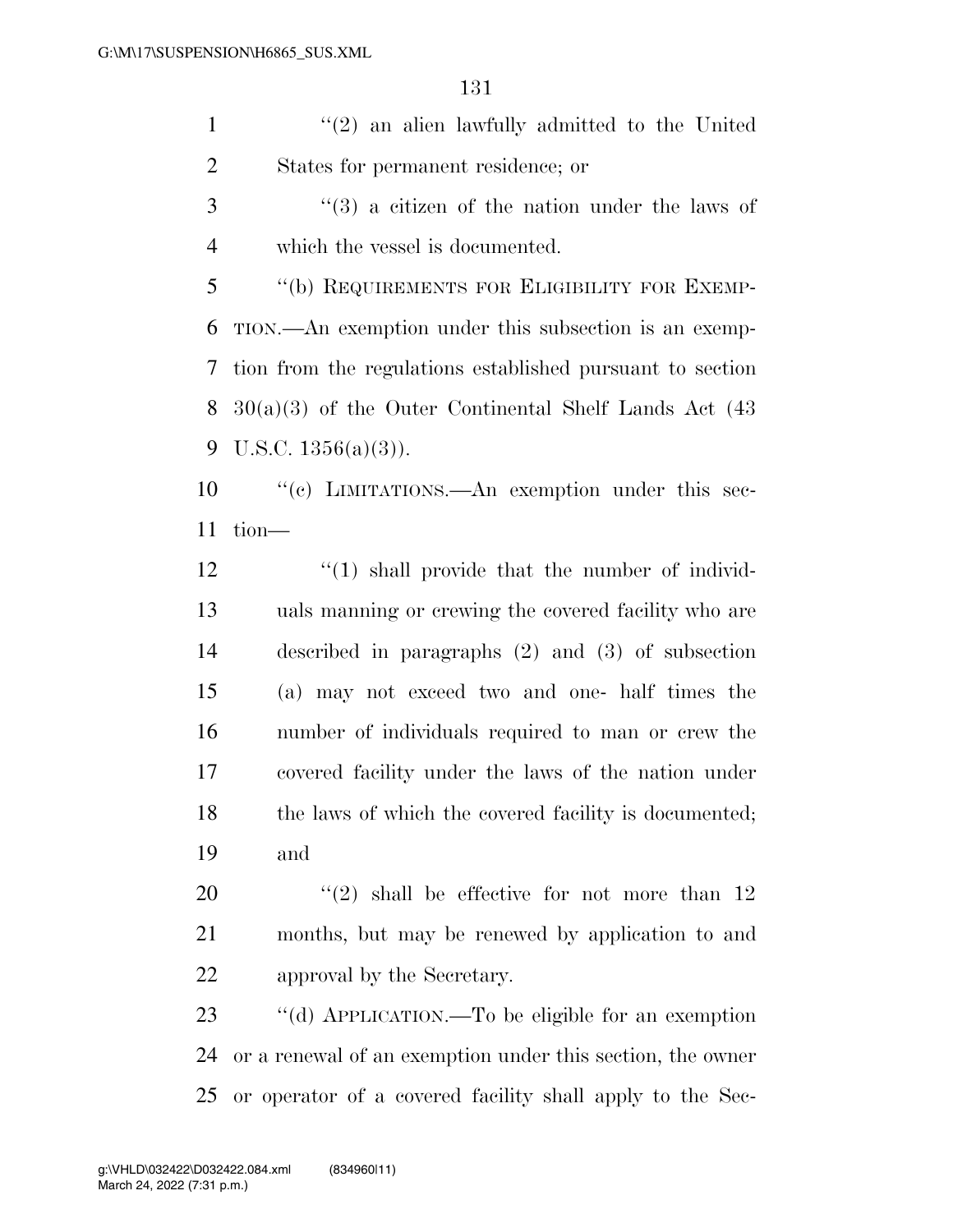retary with an application that includes a sworn statement by the applicant of all information required for the issuance of the exemption.

- 4 "(e) REVOCATION.—
- 5 "(1) IN GENERAL.—The Secretary—

 ''(A) may revoke an exemption for a cov- ered facility under this section if the Secretary determines that information provided in the ap- plication for the exemption was false or incom-plete, or is no longer true or complete; and

11 ''(B) shall immediately revoke such an ex- emption if the Secretary determines that the covered facility, in the effective period of the ex- emption, was manned or crewed in a manner not authorized by the exemption.

16 "(2) NOTICE REQUIRED.—The Secretary shall provides notice of a determination under subpara- graph (A) or (B) of paragraph (1) to the owner or operator of the covered facility.

20 "'(f) REVIEW OF COMPLIANCE.—The Secretary shall periodically, but not less than once annually, inspect each covered facility that operates under an exemption under this section to verify the owner or operator of the covered facility's compliance with the exemption. During an in-spection under this subsection, the Secretary shall require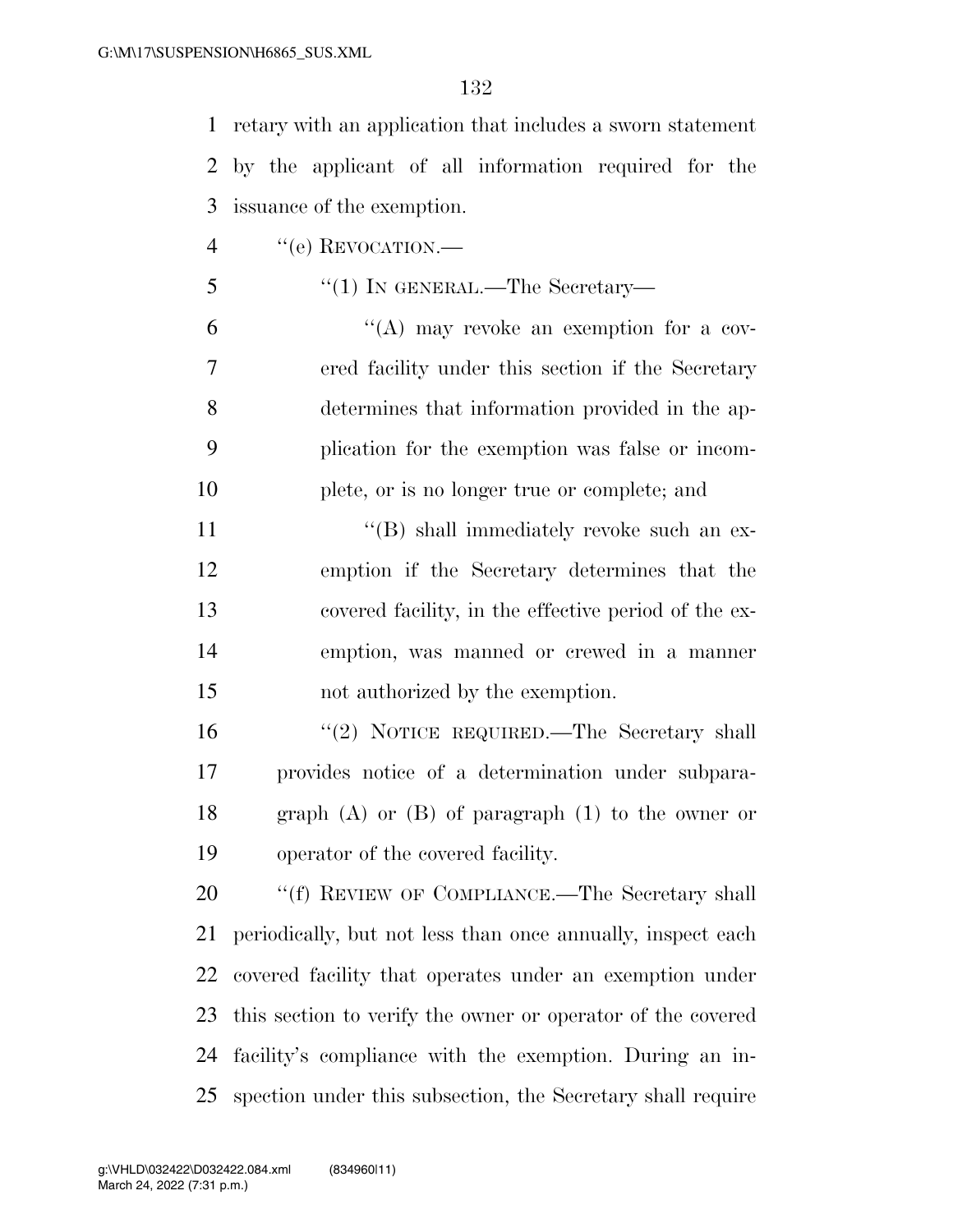all crew members serving under the exemption to hold a valid transportation security card issued under section 70105.

 ''(g) PENALTY.—In addition to revocation under sub- section (e), the Secretary may impose on the owner or op- erator of a covered facility a civil penalty of \$10,000 per day for each day the covered facility—

 ''(1) is manned or crewed in violation of an ex-emption under this subsection; or

10  $\frac{1}{2}$  operated under an exemption under this subsection that the Secretary determines was not validly obtained.

 ''(h) NOTIFICATION OF SECRETARY OF STATE.—The Secretary shall notify the Secretary of State of each ex- emption issued under this section, including the effective period of the exemption.

17 ""(i) DEFINITIONS.—In this section:

18 "(1) COVERED FACILITY.—The term 'covered facility' means any vessel, rig, platform, or other ve- hicle or structure, over 50 percent of which is owned by citizens of a foreign nation or with respect to which the citizens of a foreign nation have the right effectively to control, except to the extent and to the degree that the President determines that the gov-ernment of such foreign nation or any of its political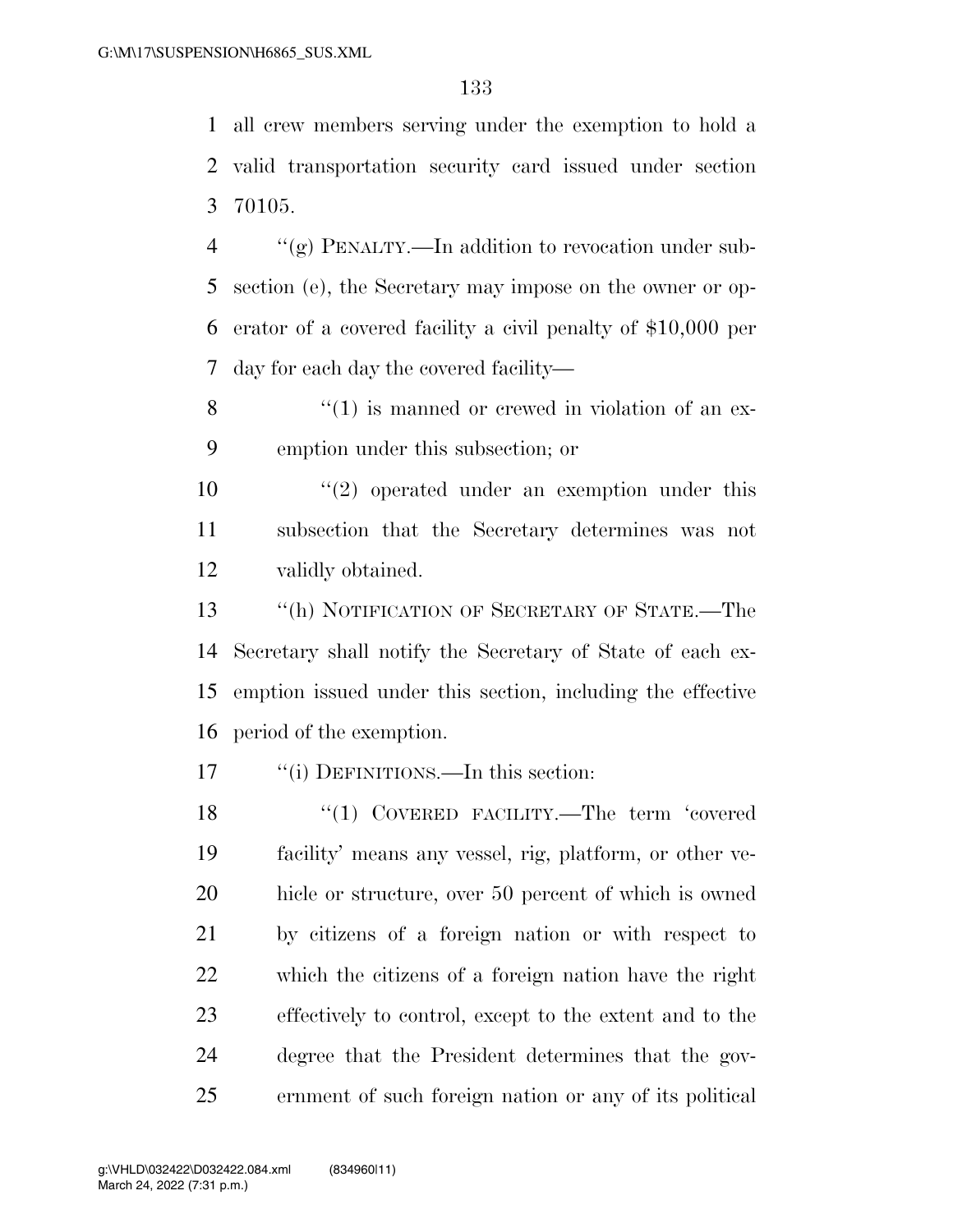| $\mathbf{1}$   | subdivisions has implemented, by statute, regulation, |
|----------------|-------------------------------------------------------|
| $\overline{2}$ | policy, or practice, a national manning requirement   |
| 3              | for equipment engaged in the exploring for, devel-    |
| $\overline{4}$ | oping, or producing resources, including non-mineral  |
| 5              | energy resources in its offshore areas.               |
| 6              | "(2) SECRETARY.—The term 'Secretary' means            |
| 7              | the Secretary of the department in which the Coast    |
| 8              | Guard is operating.".                                 |
| 9              | (b) ANNUAL REPORT.                                    |
| 10             | $(1)$ IN GENERAL.—Not later than 1 year after         |
| 11             | the date of enactment of this Act, and annually       |
| 12             | thereafter, the Secretary shall submit to Congress a  |
| 13             | report containing information on each letter of non-  |
| 14             | applicability of section 8109 of title 46, United     |
| 15             | States Code, with respect to a covered facility that  |
| 16             | was issued by the Secretary during the preceding      |
| 17             | year.                                                 |
| 18             | (2) CONTENTS.—The report under paragraph              |
| 19             | (1) shall include, for each covered facility—         |
| 20             | (A) the name and International Maritime               |
| 21             | Organization number;                                  |
| 22             | (B) the nation in which the covered facility          |
| 23             | is documented;                                        |
| 24             | (C) the nationality of owner or owners; and           |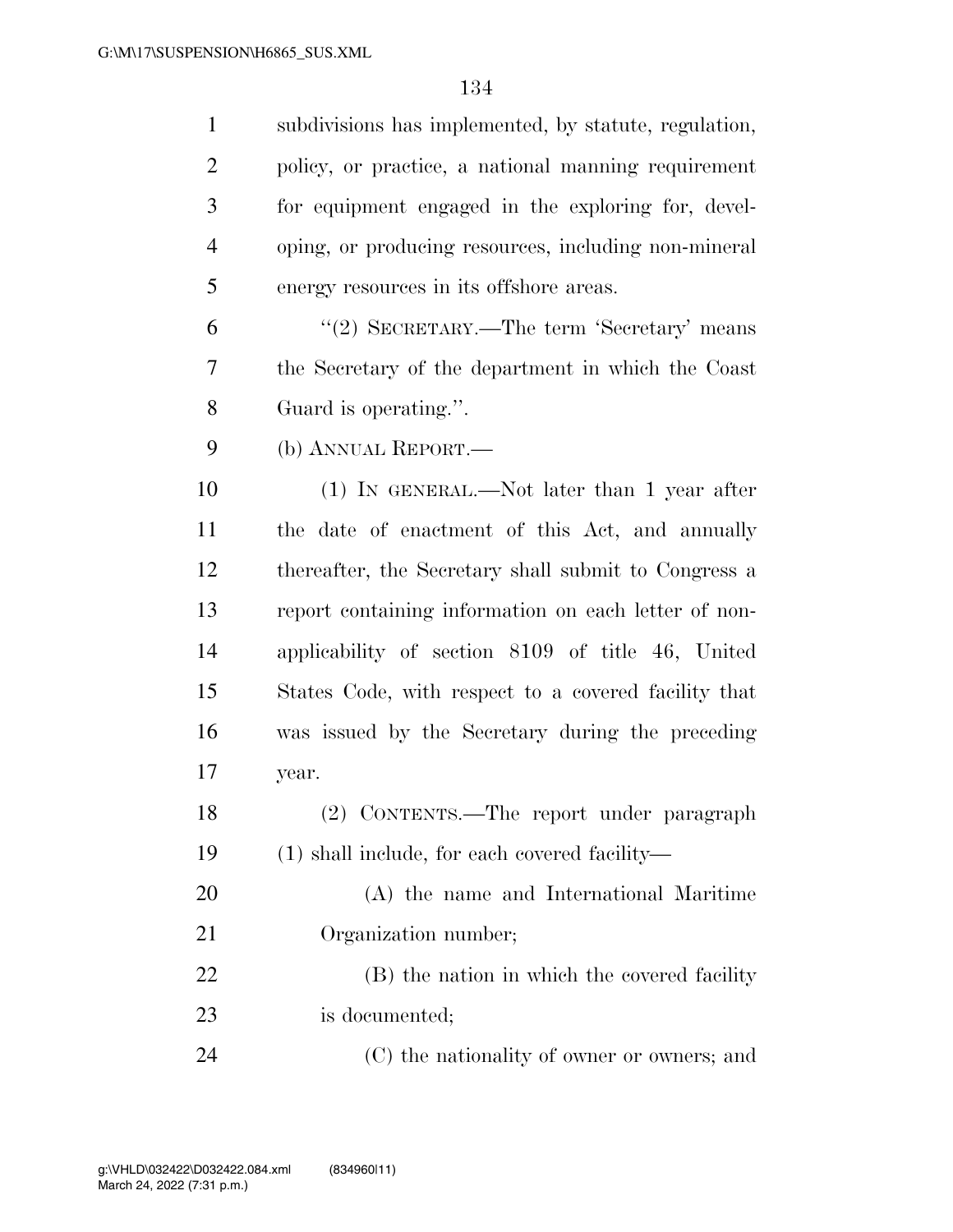| $\mathbf{1}$   | (D) for any covered facility that was pre-                  |
|----------------|-------------------------------------------------------------|
| $\overline{2}$ | viously issued a letter of nonapplicability in a            |
| 3              | prior year, any changes in the information de-              |
| 4              | scribed in subparagraphs $(A)$ through $(C)$ .              |
| 5              | (c) REGULATIONS.—Not later than 90 days after the           |
| 6              | date of the enactment of this Act, the Secretary shall pro- |
| 7              | mulgate regulations that specify the documentary and        |
| 8              | other requirements for the issuance of an exemption under   |
| 9              | the amendment made by this section.                         |
| 10             | (d) EXISTING EXEMPTIONS.—                                   |
| 11             | (1)<br>EFFECT OF AMENDMENTS;<br>TERMI-                      |
| 12             | NATION.—Each exemption under section $30(c)(2)$ of          |
| 13             | the Outer Continental Shelf Lands Act (43 U.S.C.            |
| 14             | $1356(c)(2)$ issued before the date of the enactment        |
| 15             | of this Act—                                                |
| 16             | (A) shall not be affected by the amend-                     |
| 17             | ments made by this section during the 120-day               |
| 18             | period beginning on the date of the enactment               |
| 19             | of this Act; and                                            |
| 20             | (B) shall not be effective after such period.               |
| 21             | NOTIFICATION OF HOLDERS.-Not later<br>(2)                   |
| 22             | than 60 days after the date of the enactment of this        |
|                |                                                             |

 Act, the Secretary shall notify all persons that hold such an exemption that it will expire as provided in paragraph (1).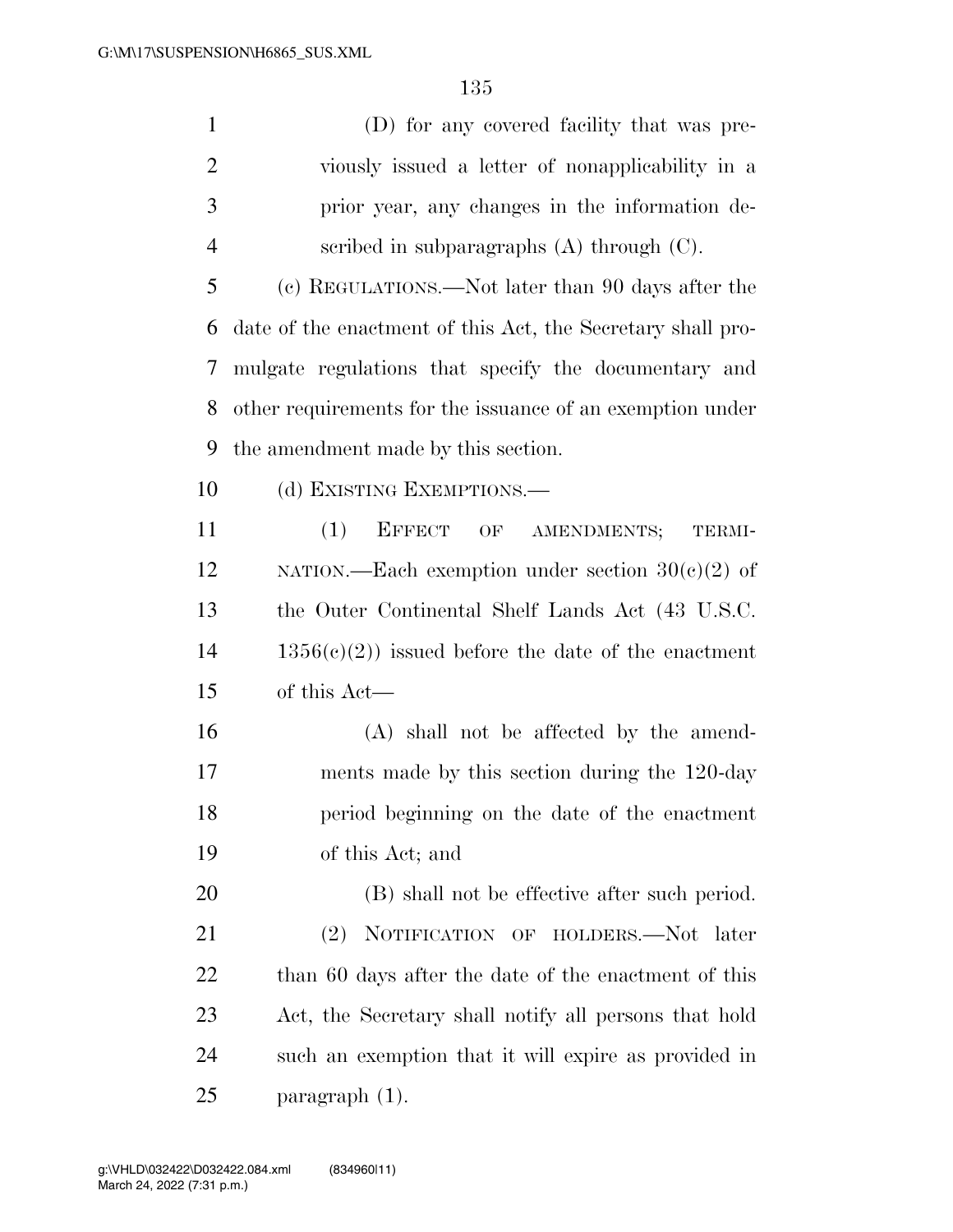(e) CLERICAL AMENDMENT.—The analysis for chap- ter 81 of the title 46, United States Code, is amended by adding at the end the following: ''8108. Exemptions from manning and crew requirements.''. **TITLE VI—SEXUAL ASSAULT AND SEXUAL HARASSMENT PRE- VENTION AND RESPONSE SEC. 601. DEFINITIONS.**  (a) IN GENERAL.—Section 2101 of title 46, United States Code, is amended— (1) by redesignating paragraphs (45) through (54) as paragraphs (47) through (56), respectively; and (2) by inserting after paragraph (44) the fol- lowing: 15 ''(45) 'sexual assault' means any form of abuse or contact as defined in chapter 109A of title 18, or a substantially similar State, local, or Tribal offense. 18 ''(46) 'sexual harassment' means—  $\cdot$  ''(A) conduct that  $(1)$  involves unwelcome sexual ad- vances, requests for sexual favors, or delib- erate or repeated offensive comments or gestures of a sexual nature if any— 24 ''(I) submission to such conduct is made either explicitly or implicitly a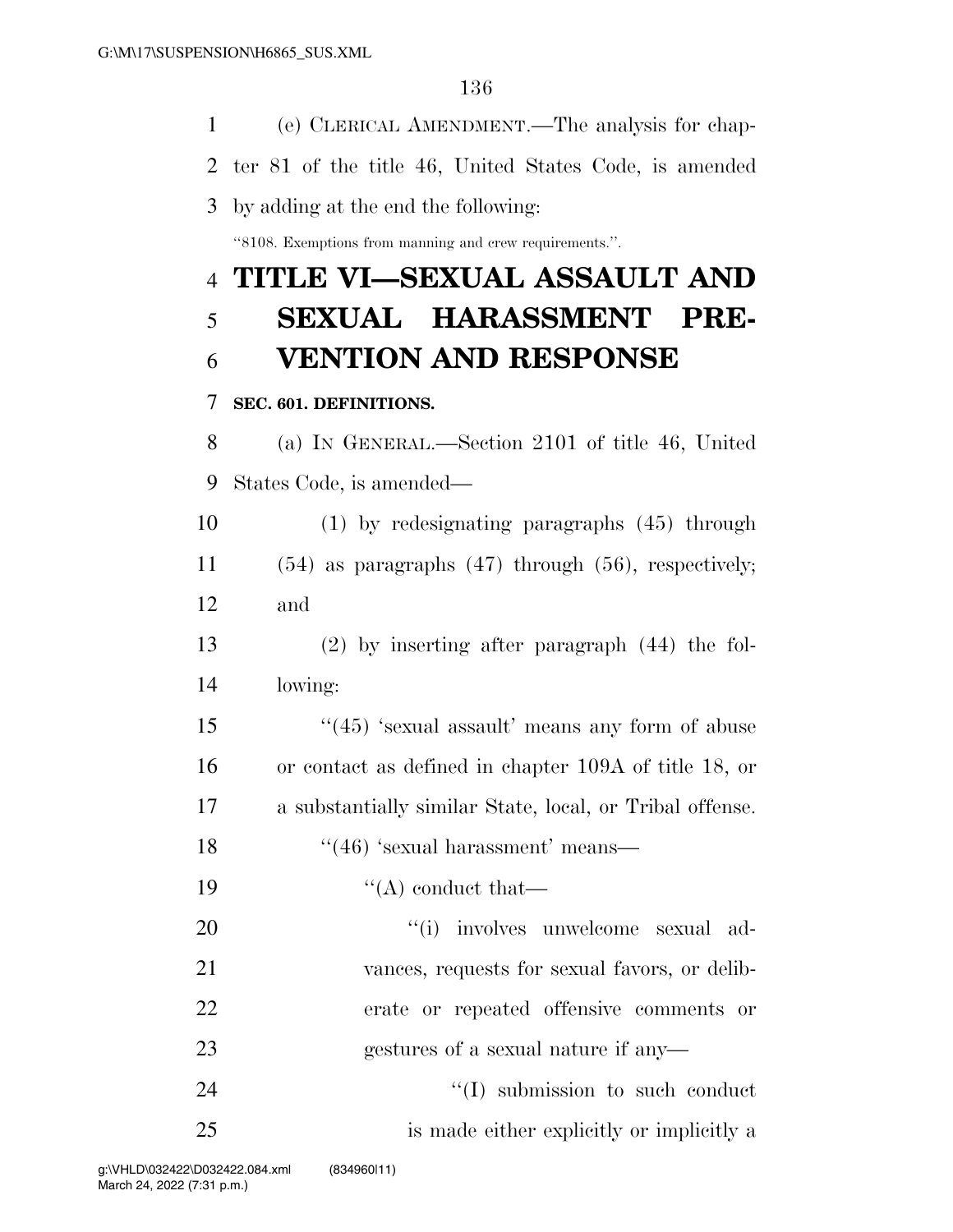| $\mathbf{1}$   | term or condition of employment, pay,         |
|----------------|-----------------------------------------------|
| $\mathbf{2}$   | career, benefits, or entitlements of the      |
| 3              | individual;                                   |
| $\overline{4}$ | $\lq\lq$ (II) submission to, or rejection,    |
| 5              | of such conduct by an individual is           |
| 6              | used as a basis for decisions affecting       |
| $\tau$         | that individual's job, pay, career, ben-      |
| 8              | efits, or entitlements;                       |
| 9              | "(III) such conduct has the pur-              |
| 10             | pose or effect of unreasonably inter-         |
| 11             | fering with an individual's work per-         |
| 12             | formance or creates an intimidating,          |
| 13             | hostile, or offensive work environment;       |
| 14             | or                                            |
| 15             | "(IV) conduct may have been by                |
| 16             | an individual's supervisor, a super-          |
| 17             | visor in another area, a co-worker, or        |
| 18             | another credentialed mariner; and             |
| 19             | "(ii) is so severe or pervasive that a        |
| 20             | reasonable person would perceive, and the     |
| 21             | victim does perceive, the environment as      |
| 22             | hostile or offensive;                         |
| 23             | "(B) any use or condonation associated        |
| 24             | with first-hand or personal knowledge, by any |
| 25             | individual in a supervisory or command posi-  |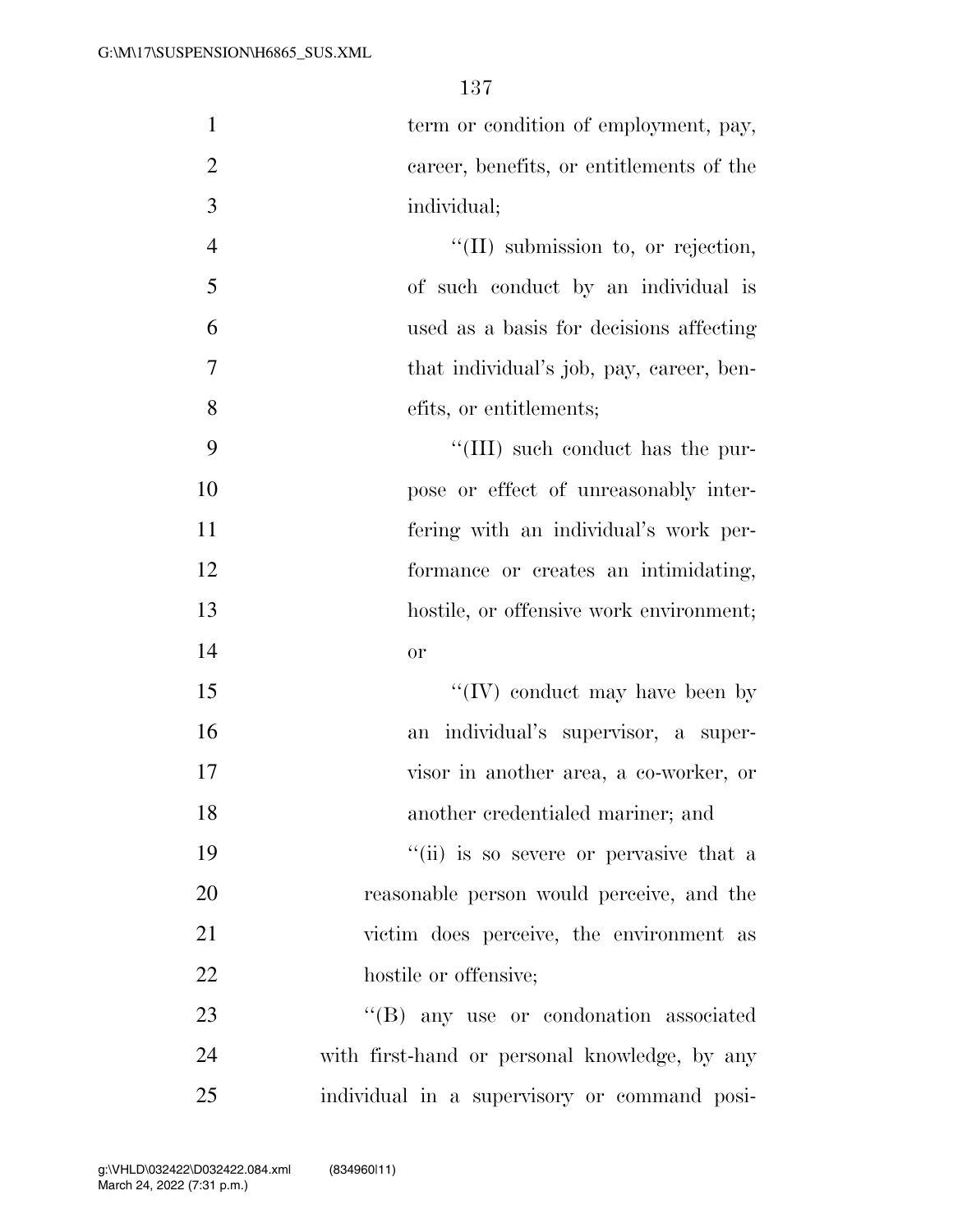| $\mathbf{1}$   | tion, of any form of sexual behavior to control,            |
|----------------|-------------------------------------------------------------|
| $\overline{2}$ | influence, or affect the career, pay, benefits, en-         |
| 3              | titlements, or employment of a subordinate; and             |
| $\overline{4}$ | $\lq\lq$ (C) any deliberate or repeated unwelcome           |
| 5              | verbal comment or gesture of a sexual nature                |
| 6              | by any fellow employee of the complainant.".                |
| $\tau$         | (b) REPORT.—The Commandant of the Coast Guard               |
| 8              | shall submit to the Committee on Transportation and In-     |
| 9              | frastructure of the House of Representatives and the Com-   |
| 10             | mittee on Commerce, Science, and Transportation of the      |
| 11             | Senate a report describing any changes the Commandant       |
| 12             | may propose to the definitions added by the amendments      |
|                |                                                             |
|                | in subsection (a).                                          |
|                | SEC. 602. CONVICTED SEX OFFENDER AS GROUNDS FOR             |
| 13<br>14<br>15 | DENIAL.                                                     |
| 16             | (a) IN GENERAL.—Chapter 75 of title 46, United              |
| 17             | States Code, is amended by adding at the end the fol-       |
|                | 18 lowing:                                                  |
|                | "§7511. Convicted sex offender as grounds for denial        |
| 19<br>20       | "(a) SEXUAL ABUSE.—A license, certificate of reg-           |
| 21             | istry, or merchant mariner's document authorized to be      |
| 22             | issued under this part shall be denied to an individual who |
| 23             | has been convicted of a sexual offense prohibited under     |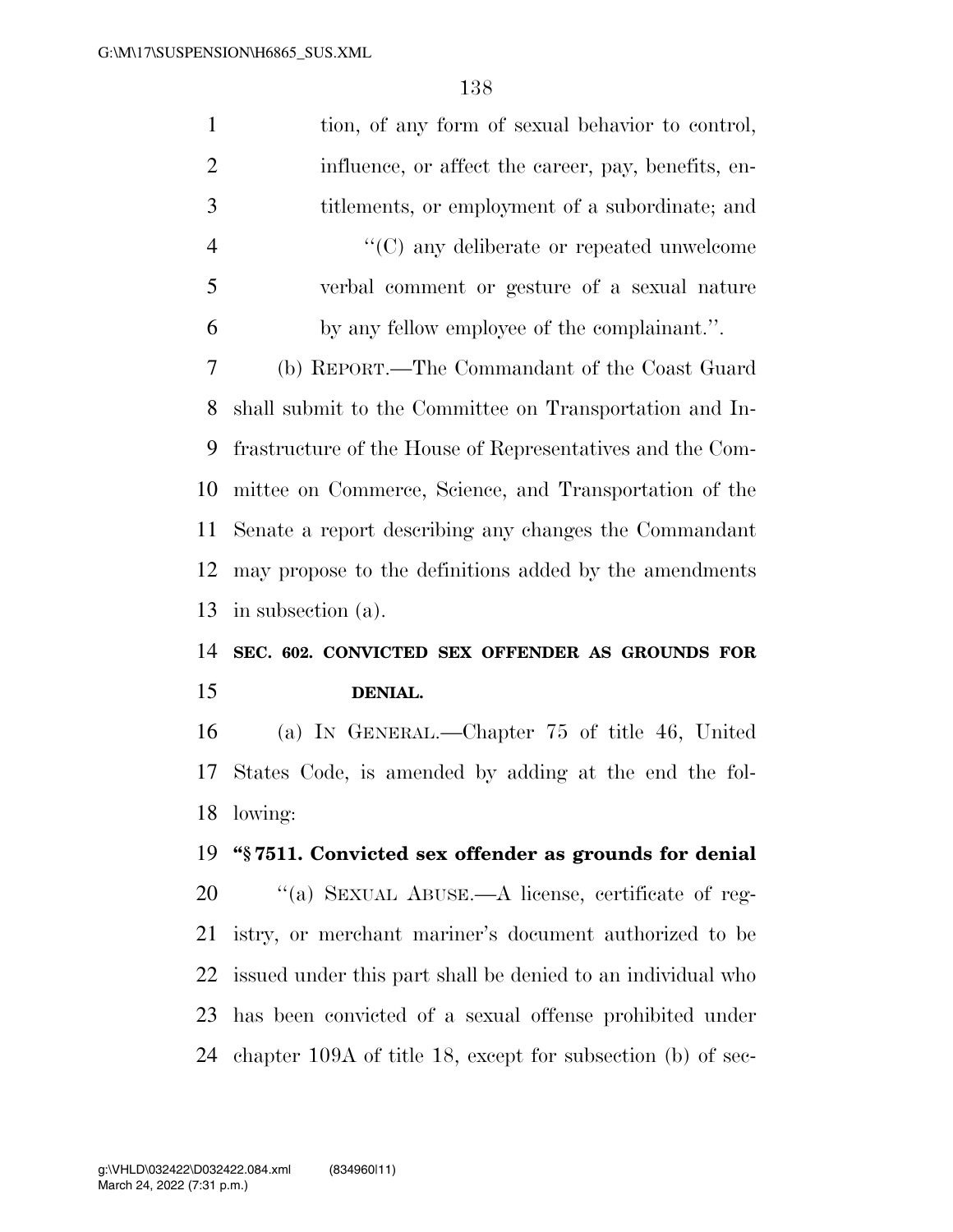tion 2244 of title 18, or a substantially similar State, local,

or Tribal offense.

 ''(b) ABUSIVE SEXUAL CONTACT.—A license, certifi- cate of registry, or merchant mariner's document author- ized to be issued under this part may be denied to an indi- vidual who within 5 years before applying for the license, certificate, or document, has been convicted of a sexual offense prohibited under subsection (b) of section 2244 of title 18, or a substantially similar State, local, or Tribal offense.''.

 (b) CLERICAL AMENDMENT.—The analysis for chap- ter 75 of title 46, United States Code, is amended by add-ing at the end the following:

''7511. Convicted sex offender as grounds for denial.''.

 **SEC. 603. SEXUAL HARASSMENT OR SEXUAL ASSAULT AS GROUNDS FOR SUSPENSION OR REVOCA-TION.** 

 (a) IN GENERAL.—Chapter 77 of title 46, United States Code, is amended by inserting after section 7704 the following:

 **''§ 7704a. Sexual harassment or sexual assault as grounds for suspension or revocation** 

 ''(a) SEXUAL HARASSMENT.—If it is shown at a hearing under this chapter that a holder of a license, cer- tificate of registry, or merchant mariner's document issued under this part, within 5 years before the beginning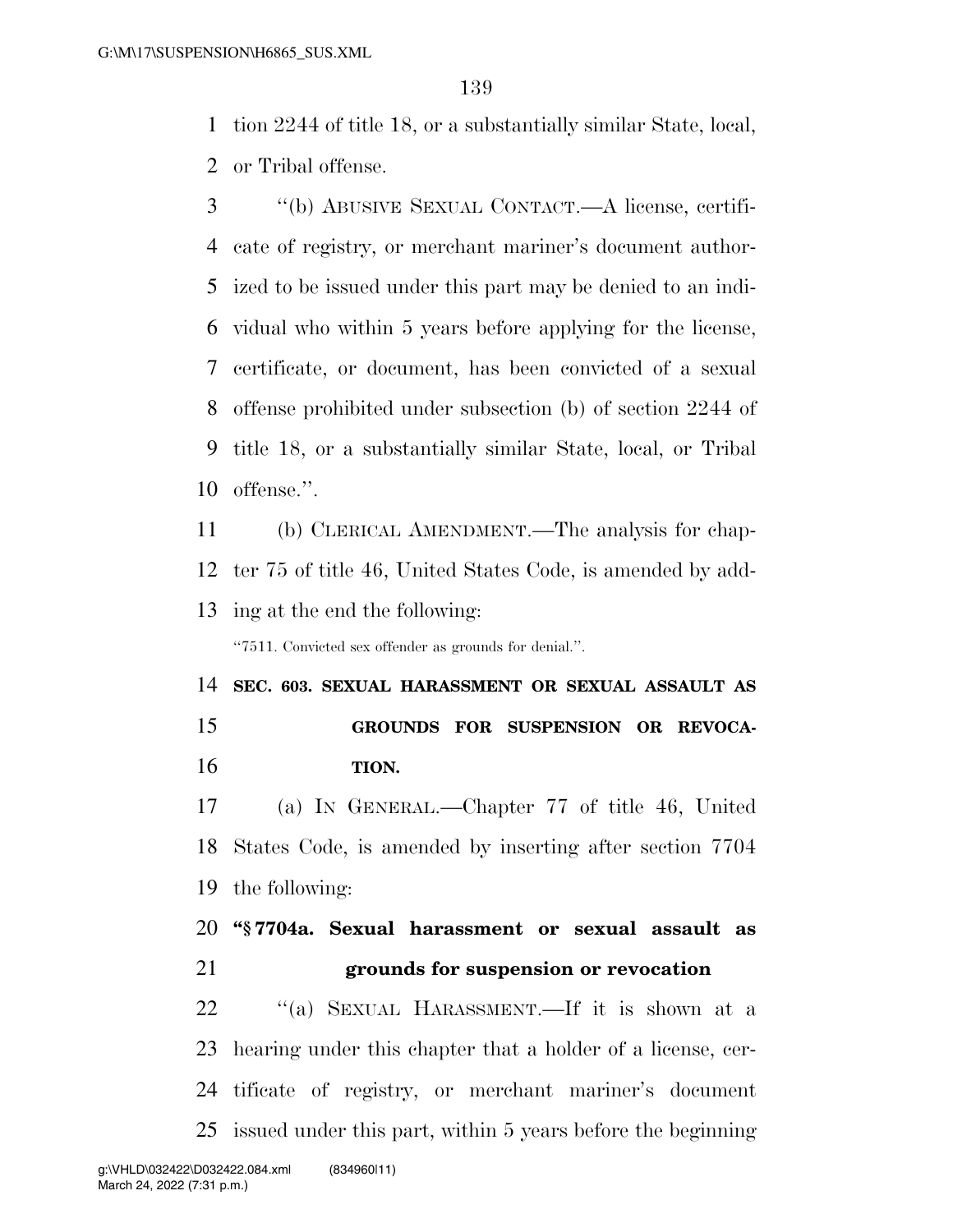of the suspension and revocation proceedings, is the sub- ject of an official finding of sexual harassment, then the license, certificate of registry, or merchant mariner's docu-ment may be suspended or revoked.

 ''(b) SEXUAL ASSAULT.—If it is shown at a hearing under this chapter that a holder of a license, certificate of registry, or merchant mariner's document issued under this part, within 10 years before the beginning of the sus- pension and revocation proceedings, is the subject of an official finding of sexual assault, then the license, certifi- cate of registry, or merchant mariner's document shall be revoked.

13 "(c) OFFICIAL FINDING.—

14 ''(1) In GENERAL.—In this section, the term 'official finding' means—

 ''(A) a legal proceeding or agency finding or decision that determines the individual com- mitted sexual harassment or sexual assault in violation of any Federal, State, local, or Tribal law or regulation; or

21 ''(B) a determination after an investigation 22 by the Coast Guard that, by a preponderance of the evidence, the individual committed sexual harassment or sexual assault if the investiga-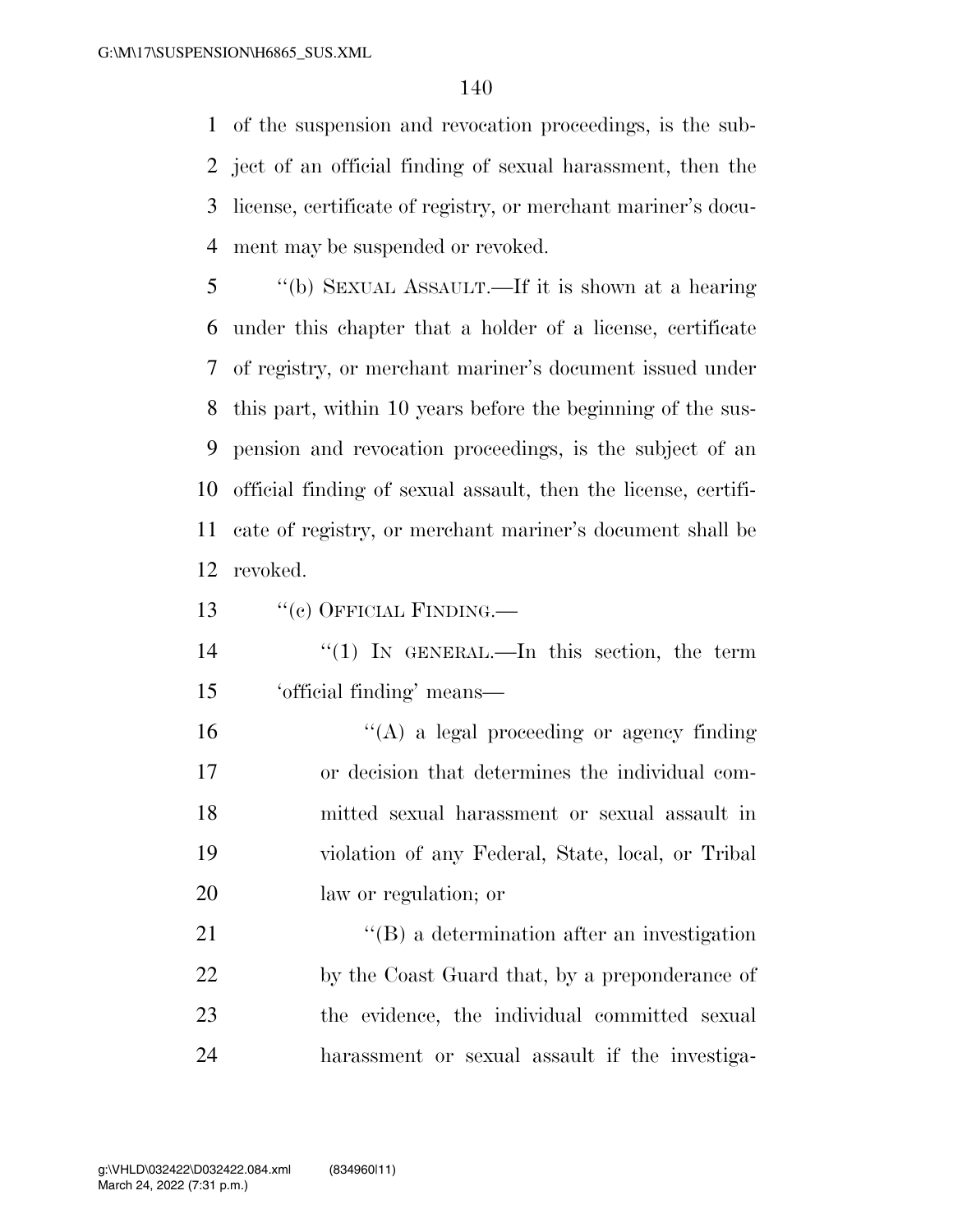| $\mathbf{1}$   | tion affords appropriate due process rights to      |
|----------------|-----------------------------------------------------|
| 2              | the subject of the investigation.                   |
| 3              | "(2) INVESTIGATION BY THE COAST GUARD.              |
| $\overline{4}$ | An investigation by the Coast Guard under para-     |
| 5              | $graph (1)(B) shall include, at a minimum, evalua-$ |
| 6              | tion of the following materials that, upon request, |
| 7              | shall be provided to the Coast Guard:               |
| 8              | "(A) Any inquiry or determination made              |
| 9              | by the employer or former employer of the indi-     |
| 10             | vidual as to whether the individual committed       |
| 11             | sexual harassment or sexual assault.                |
| 12             | "(B) Any investigative materials, docu-             |
| 13             | ments, records, or files in the possession of an    |
| 14             | employer or former employer of the individual       |
| 15             | that are related to the claim of sexual harass-     |
| 16             | ment or sexual assault by the individual.           |
| 17             | $``(3)$ ADMINISTRATIVE LAW JUDGE REVIEW.—           |
| 18             | "(A) COAST GUARD INVESTIGATION. $-A$                |
| 19             | determination under paragraph $(1)(B)$ shall be     |
| 20             | reviewed and affirmed by an administrative law      |
| 21             | judge within the same proceeding as any sus-        |
| 22             | pension or revocation of a license, certificate of  |
| 23             | registry, or merchant mariner's document under      |
| 24             | subsection (a) or $(b)$ .                           |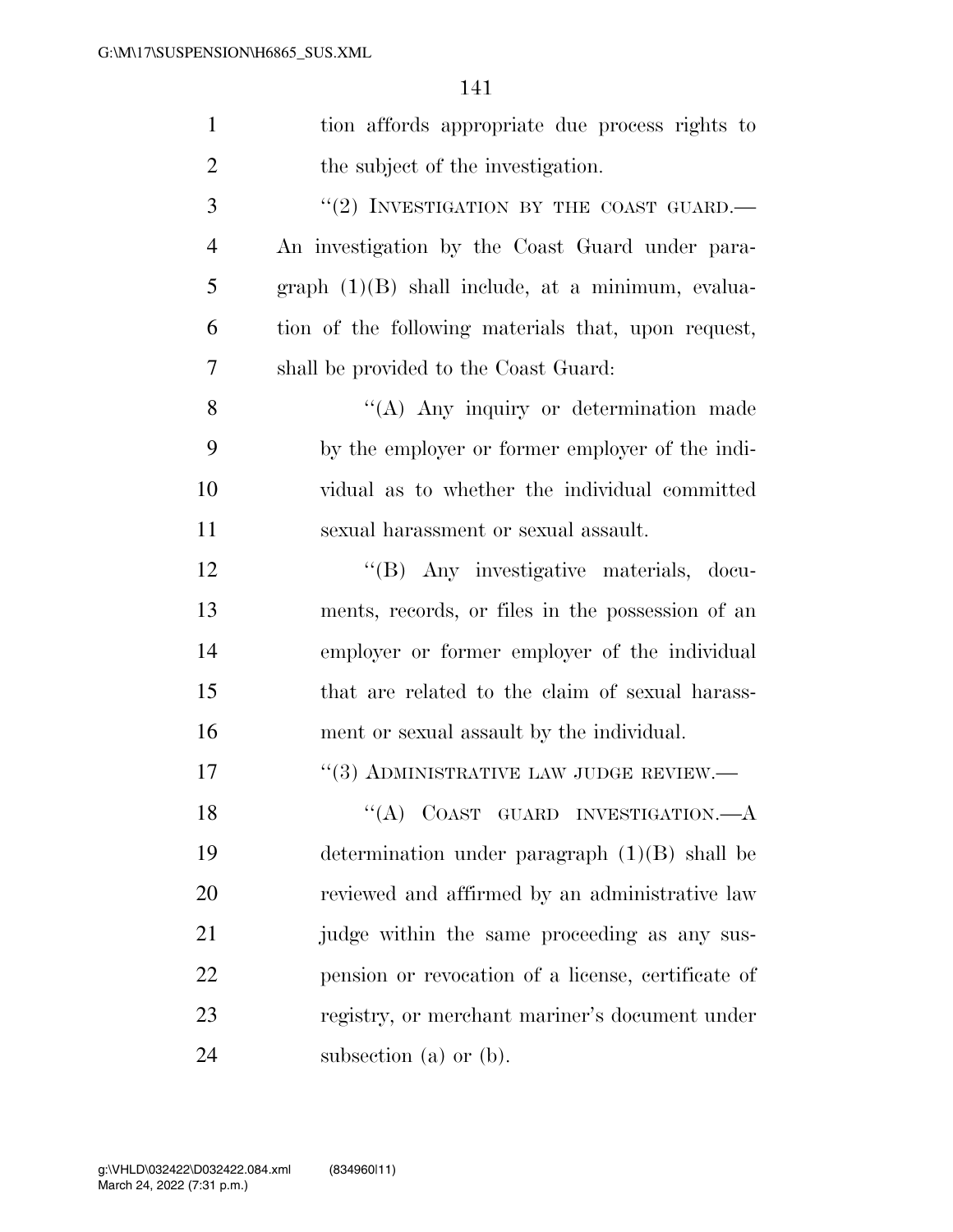| $\mathbf{1}$   | "(B) LEGAL PROCEEDING.—A determina-                                                         |
|----------------|---------------------------------------------------------------------------------------------|
| $\overline{2}$ | tion under paragraph $(1)(A)$ that an individual                                            |
| 3              | committed sexual harassment or sexual assault                                               |
| $\overline{4}$ | is conclusive in suspension and revocation pro-                                             |
| 5              | ceedings.".                                                                                 |
| 6              | (b) CLERICAL AMENDMENT.—The chapter analysis                                                |
| 7              | of chapter 77 of title 46, United States Code, is amended                                   |
| 8              | by inserting after the item relating to section 7704 the                                    |
| 9              | following:                                                                                  |
|                | "7704a. Sexual harassment or sexual assault as grounds for suspension or rev-<br>ocation.". |
| 10             | SEC. 604. ACCOMMODATION; NOTICES.                                                           |
| 11             | Section 11101 of title 46, United States Code, is                                           |
| 12             | amended—                                                                                    |
| 13             | $(1)$ in subsection $(a)(3)$ , by striking "and" at                                         |
| 14             | the end;                                                                                    |
| 15             | $(2)$ in subsection $(a)(4)$ , by striking the period                                       |
| 16             | at the end and inserting "; and";                                                           |
| 17             | $(3)$ in subsection $(a)$ , by adding at the end the                                        |
| 18             | following:                                                                                  |
| 19             | "(5) each crew berthing area shall be equipped                                              |
| 20             | with information regarding—                                                                 |
| 21             | $\lq\lq$ vessel owner or company policies pro-                                              |
| 22             | hibiting sexual assault and sexual harassment,                                              |
| 23             | retaliation, and drug and alcohol usage; and                                                |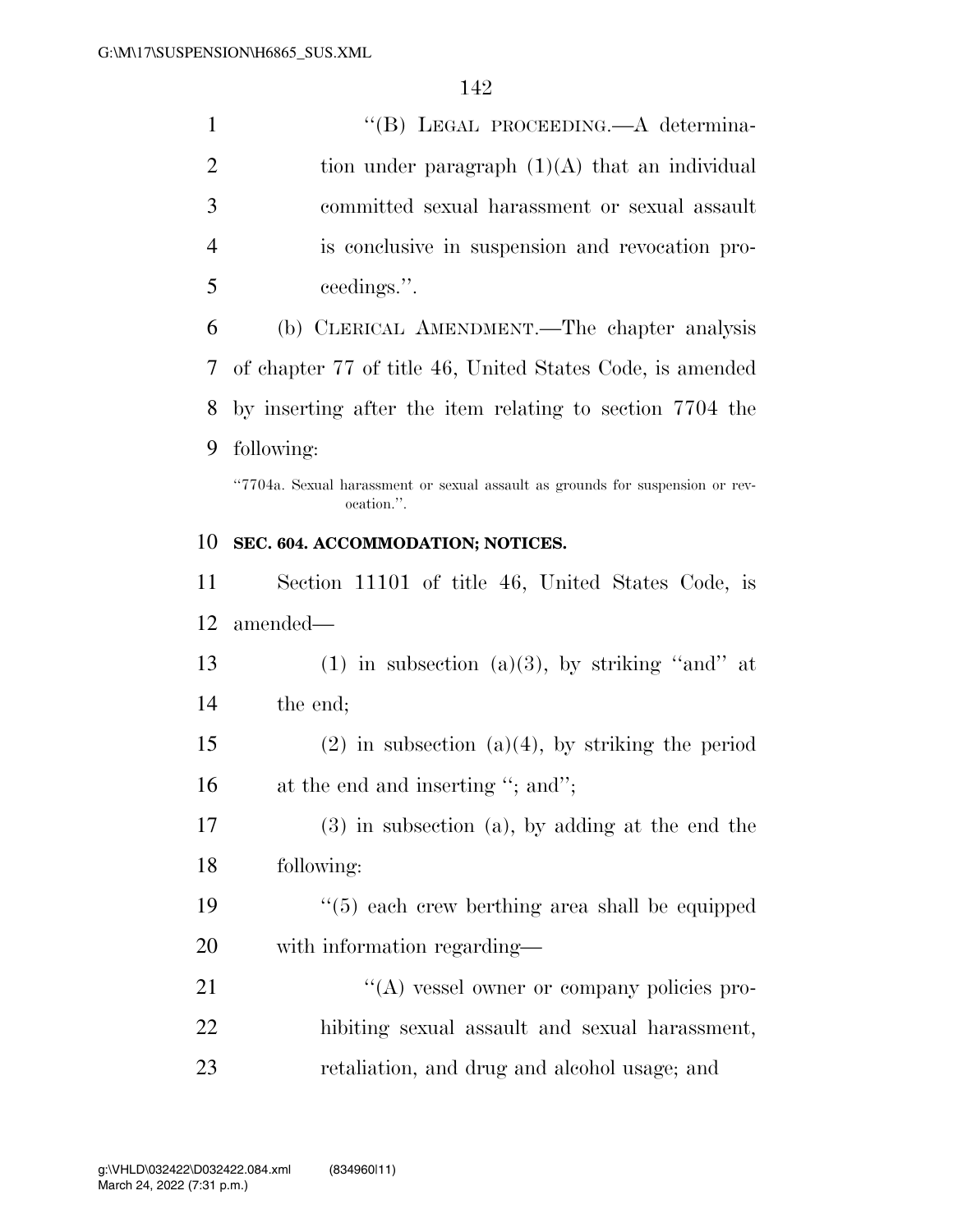| $\mathbf{1}$   | "(B) procedures and resources to report              |
|----------------|------------------------------------------------------|
| $\overline{2}$ | crimes, including sexual assault and sexual har-     |
| 3              | assment, including information—                      |
| $\overline{4}$ | $f(i)$ on the contact information,                   |
| 5              | website address, and mobile application to           |
| 6              | the Coast Guard Investigative Services for           |
| $\overline{7}$ | reporting of crimes and the Coast Guard              |
| 8              | National Command Center;                             |
| 9              | "(ii) on vessel owner or company pro-                |
| 10             | cedures to report violations of company              |
| 11             | policy and access resources;                         |
| 12             | "(iii) on resources provided by outside              |
| 13             | organizations such as sexual assault hot-            |
| 14             | lines and counseling;                                |
| 15             | $``(iv)$ on the retention period for sur-            |
| 16             | veillance video recording after an incident          |
| 17             | of sexual harassment or sexual assault is            |
| 18             | reported; and                                        |
| 19             | $\lq\lq$ additional items specified in reg-          |
| 20             | ulations issued by, and at the discretion of,        |
| 21             | the Secretary of the department in which             |
| <u>22</u>      | the Coast Guard is operating."; and                  |
| 23             | $(4)$ in subsection $(d)$ , by adding at the end the |
| 24             | following: "In each washing space in a visible loca- |
| 25             | tion there shall be information regarding procedures |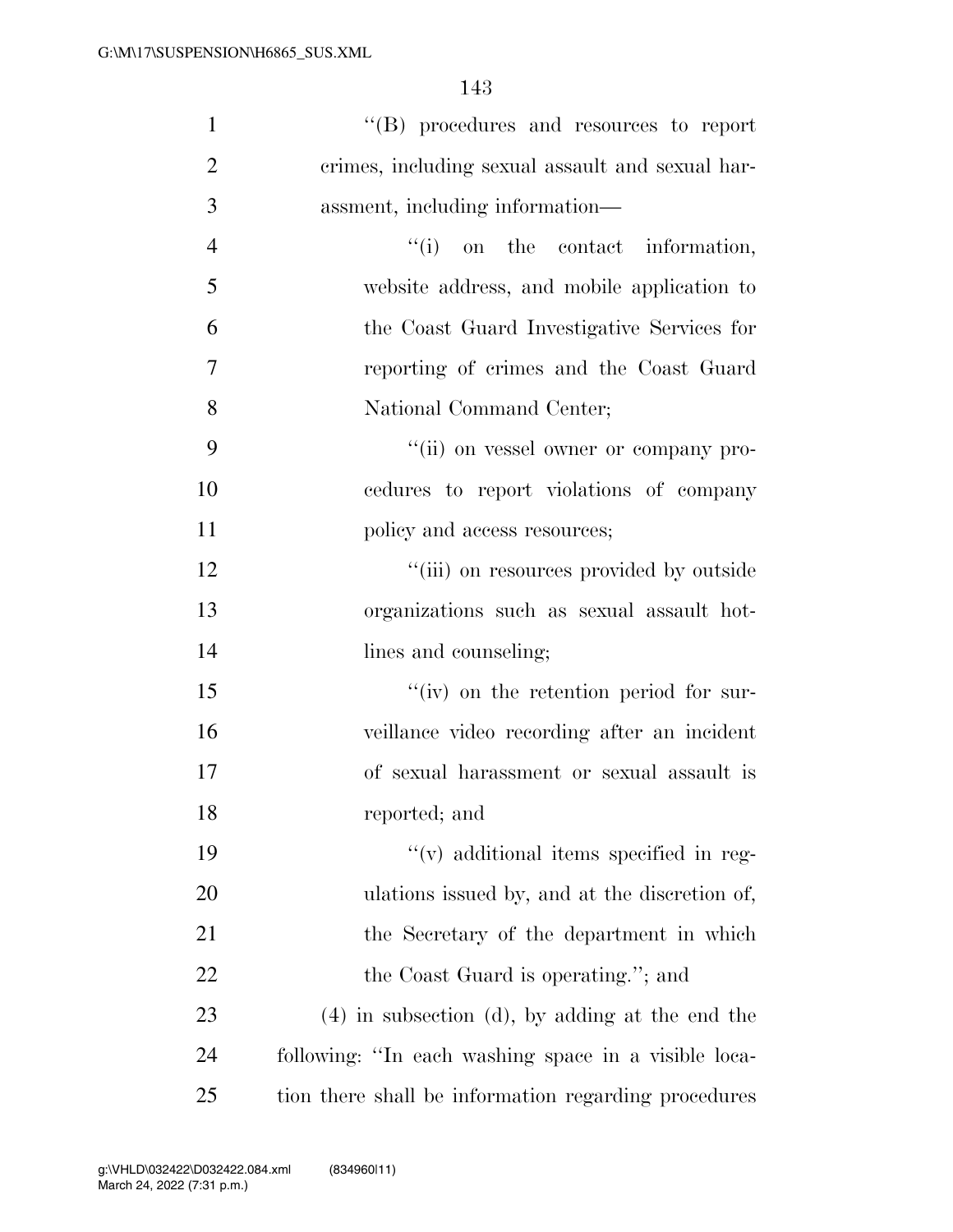and resources to report crimes upon the vessel, in- cluding sexual assault and sexual harassment, and vessel owner or company policies prohibiting sexual assault and sexual harassment, retaliation, and drug and alcohol usage.''.

#### **SEC. 605. PROTECTION AGAINST DISCRIMINATION.**

 Section 2114(a)(1) of title 46, United States Code, is amended—

 (1) by redesignating subparagraphs (B) through (G) as subparagraphs (C) through (H), re-spectively; and

 (2) by inserting after subparagraph (A) the fol-lowing:

 ''(B) the seaman in good faith has reported or is about to report to the vessel owner, Coast Guard or other appropriate Federal agency or department sexual harassment or sexual assault against the sea- man or knowledge of sexual harassment or sexual assault against another seaman;''.

#### **SEC. 606. ALCOHOL PROHIBITION.**

21 (a) REGULATIONS.—

22 (1) IN GENERAL.—Not later than 1 year after the date of enactment of this Act, the Secretary of the department in which the Coast Guard is oper-ating shall, taking into account the safety and secu-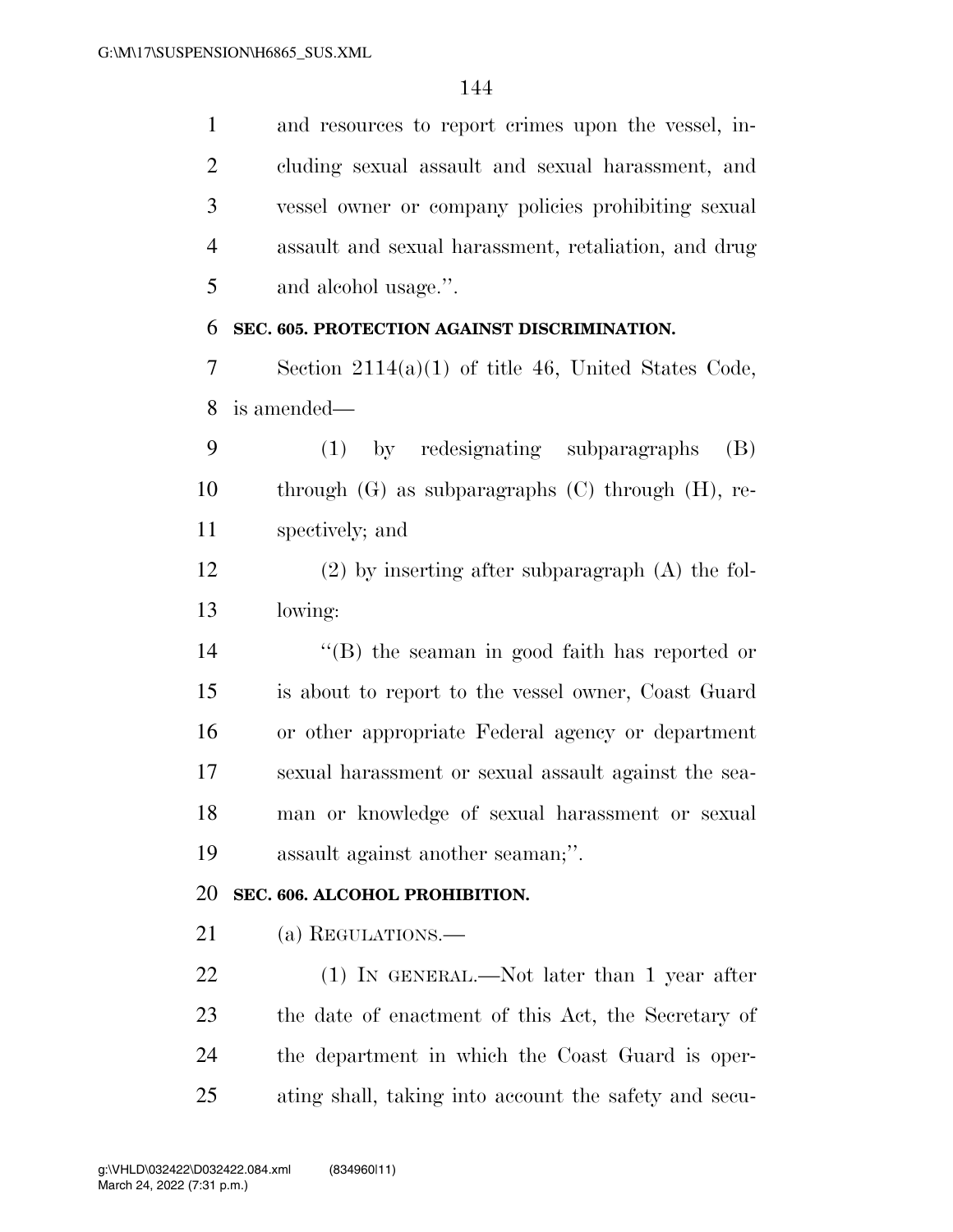rity of every individual on documented vessels, issue such regulations as are necessary relating to alcohol consumption on documented vessels, according to the following requirements:

 (A) The Secretary shall determine safe lev- els of alcohol consumption by crewmembers aboard documented vessels engaged in commer-cial service.

 (B) If the Secretary determines there is no alcohol policy that can be implemented to en- sure a safe environment for crew and pas- sengers, the Secretary shall implement a prohi- bition on possession and consumption of alcohol by crewmembers while aboard a vessel, except when possession is associated with the commer- cial sale or gift to non-crew members aboard the vessel.

 (C) To the extent a policy establishes safe levels of alcohol consumption in accordance with subparagraph (A), such policy shall not super- sede a vessel owner's discretion to further limit or prohibit alcohol on its vessels.

 (2) IMMUNITY FROM CIVIL LIABILITY.—Any crewmember who reports an incident of sexual as-sault or sexual harassment that is directly related to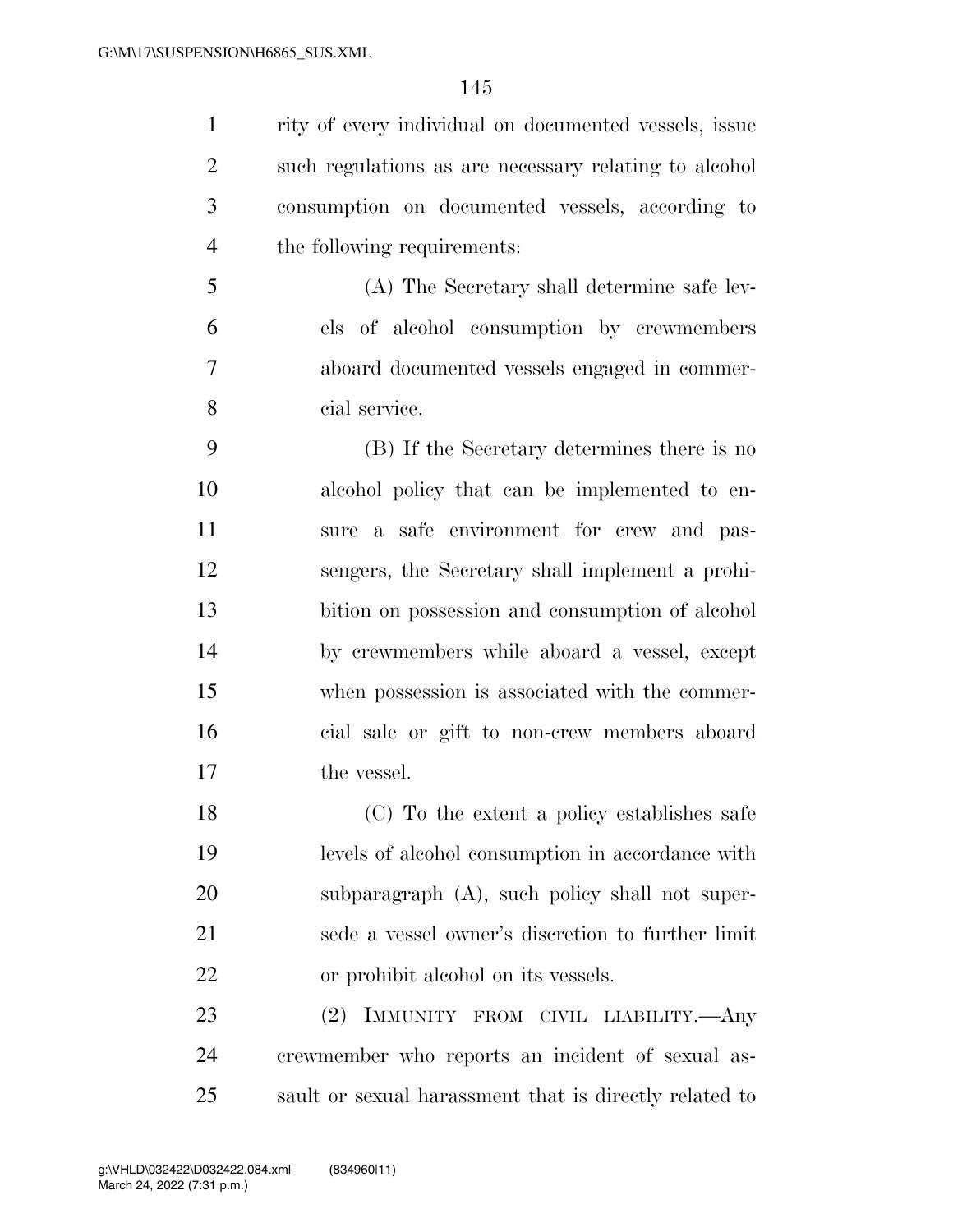- a violation of the regulations issued under paragraph
- (1) is immune from civil liability for any related vio-
- lation of such regulations.

### **SEC. 607. SURVEILLANCE REQUIREMENTS.**

 (a) IN GENERAL.—Part B of subtitle II of title 46, United States Code, is amended by adding at the end the following:

## **''CHAPTER 49—OCEANGOING NON-**

## **PASSENGER COMMERCIAL VESSELS**

''Sec. ''4901. Surveillance requirements.

### **''§ 4901. Surveillance requirements**

 ''(a) IN GENERAL.—A vessel engaged in commercial service that does not carry passengers, shall maintain a video surveillance system.

 ''(b) APPLICABILITY.—The requirements in this sec-tion shall apply to—

16  $\frac{16}{10}$  documented vessels with overnight accom-modations for at least 10 persons on board—

 $\langle (A)$  is on a voyage of at least 600 miles and crosses seaward of the Boundary Line; or  $"$ (B) is at least 24 meters (79 feet) in overall length and required to have a load line 22 under chapter 51;

23 ''(2) documented vessels of at least 500 gross tons as measured under section 14502, or an alter-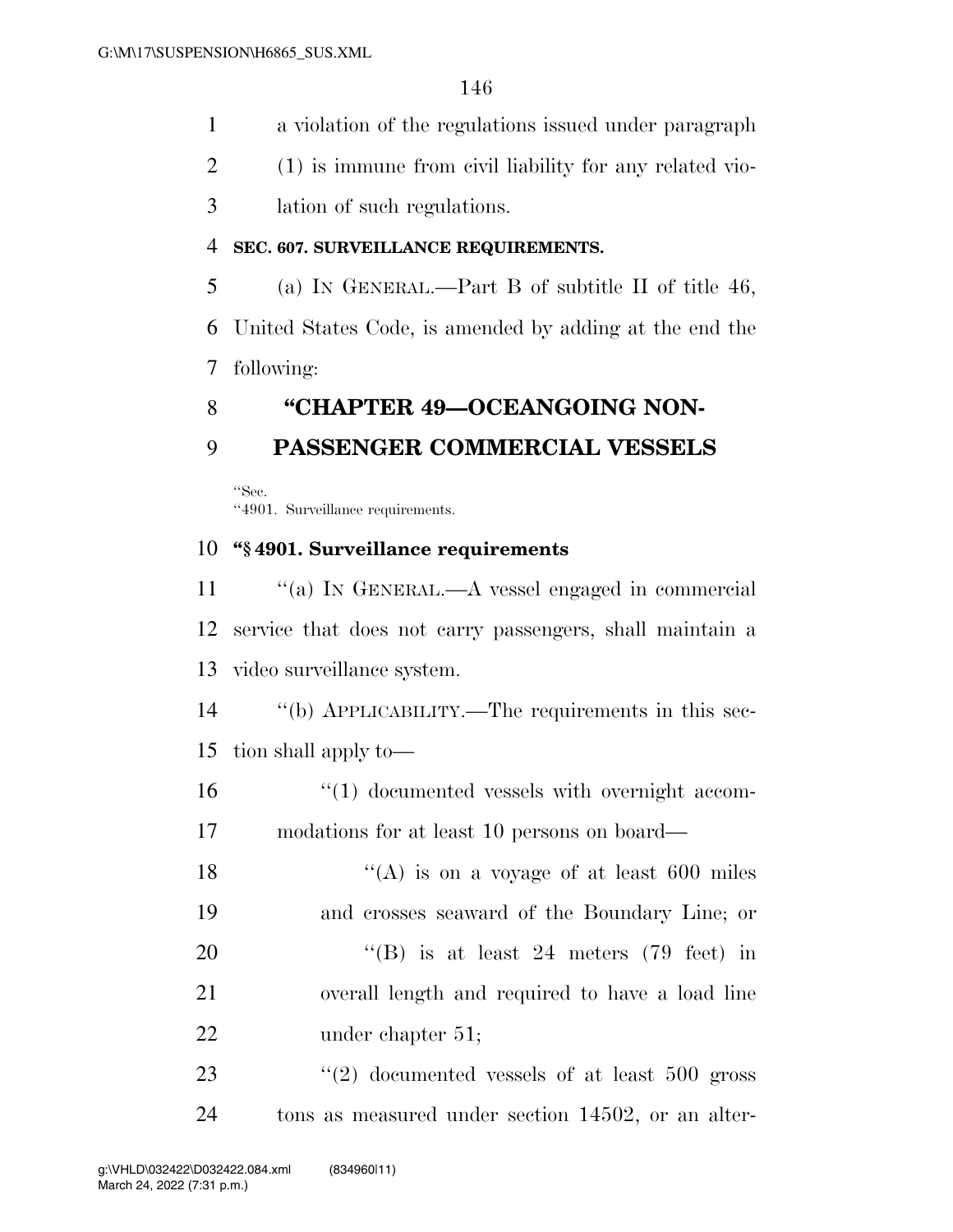| $\mathbf{1}$   | nate tonnage measured under section 14302 as pre-      |
|----------------|--------------------------------------------------------|
| $\overline{2}$ | scribed by the Secretary under section 14104 on an     |
| 3              | international voyage; and                              |
| $\overline{4}$ | $\lq(3)$ vessels with overnight accommodations for     |
| 5              | at least 10 persons on board that are operating for    |
| 6              | no less than 72 hours on waters superjacent to the     |
| 7              | Outer Continental Shelf.                               |
| 8              | "(c) PLACEMENT OF VIDEO AND AUDIO SURVEIL-             |
| 9              | LANCE EQUIPMENT.                                       |
| 10             | "(1) IN GENERAL.—The owner of a vessel to              |
| 11             | which this section applies shall install video and     |
| 12             | audio surveillance equipment aboard the vessel not     |
| 13             | later than 2 years after enactment of the Don          |
| 14             | Young Coast Guard Authorization Act of 2022, or        |
| 15             | during the next scheduled drydock, whichever is        |
| 16             | later.                                                 |
| 17             | "(2) LOCATIONS.—Video and audio surveillance           |
| 18             | equipment shall be placed in passageways on to         |
| 19             | which doors from staterooms open. Such equipment       |
| 20             | shall be placed in a manner ensuring the visibility of |
| 21             | every door in each such passageway.                    |
| 22             | "(d) NOTICE OF VIDEO AND AUDIO SURVEIL-                |
| 23             | LANCE.—The owner of a vessel to which this section ap- |

plies shall provide clear and conspicuous signs on board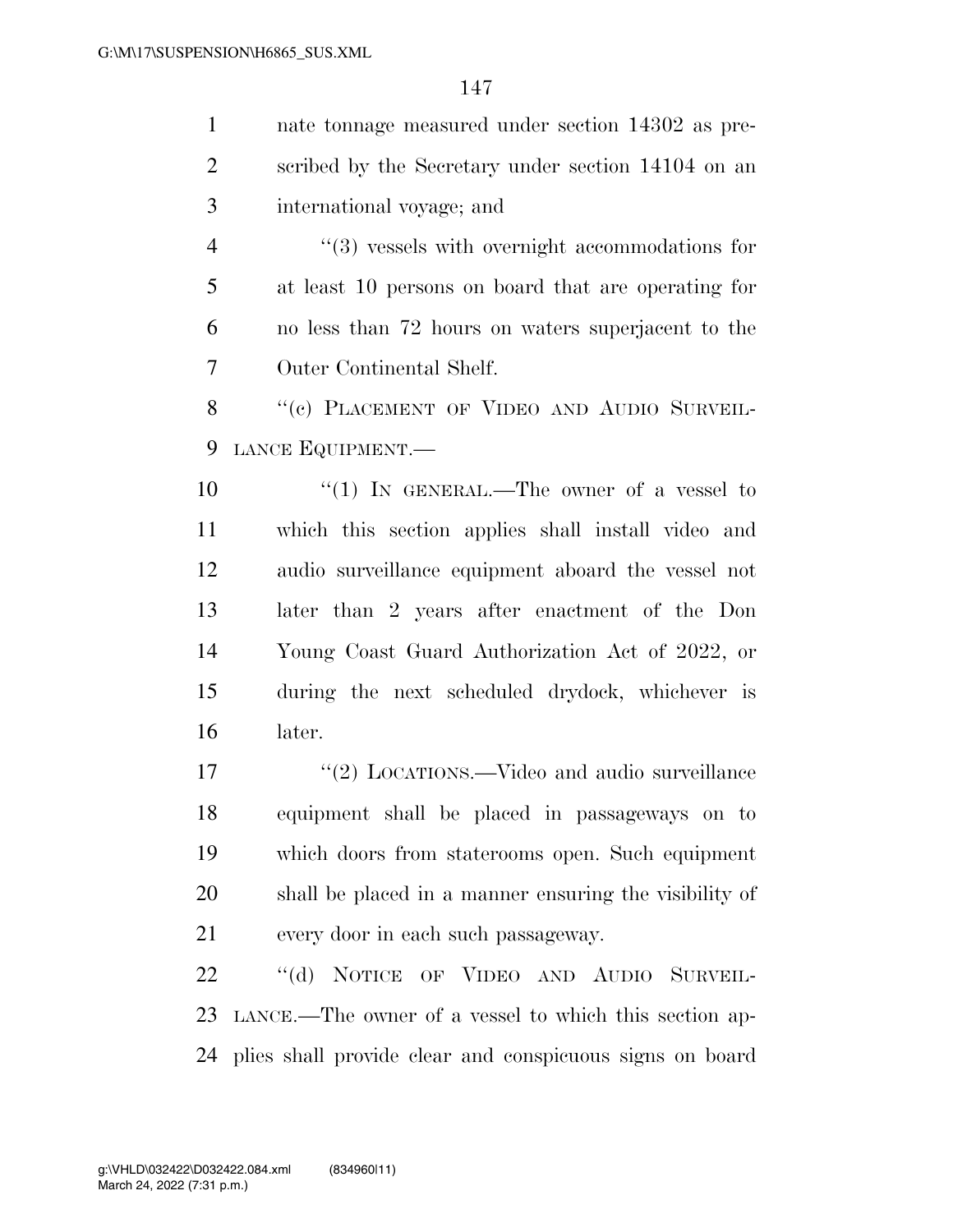the vessel notifying the crew of the presence of video and audio surveillance equipment.

- ''(e) ACCESS TO VIDEO AND AUDIO RECORDS.—
- 4 "(1) IN GENERAL.—The owner of a vessel to which this section applies shall provide to any Fed- eral, state, or other law enforcement official per- forming official duties in the course and scope of a criminal or marine safety investigation, upon re- quest, a copy of all records of video and audio sur- veillance that the official believes is relevant to the investigation.
- 12  $\frac{12}{2}$  CIVIL ACTIONS. Except as proscribed by law enforcement authorities or court order, the owner of a vessel to which this section applies shall, upon written request, provide to any individual or the individual's legal representative a copy of all records of video and audio surveillance—
- 18  $\langle (A)$  in which the individual is a subject of 19 the video and audio surveillance;
- 20 "'(B) the request is in conjunction with a legal proceeding or investigation; and

22  $\langle ^{\prime}(C) \rangle$  that may provide evidence of any sex- ual harassment or sexual assault incident in a civil action.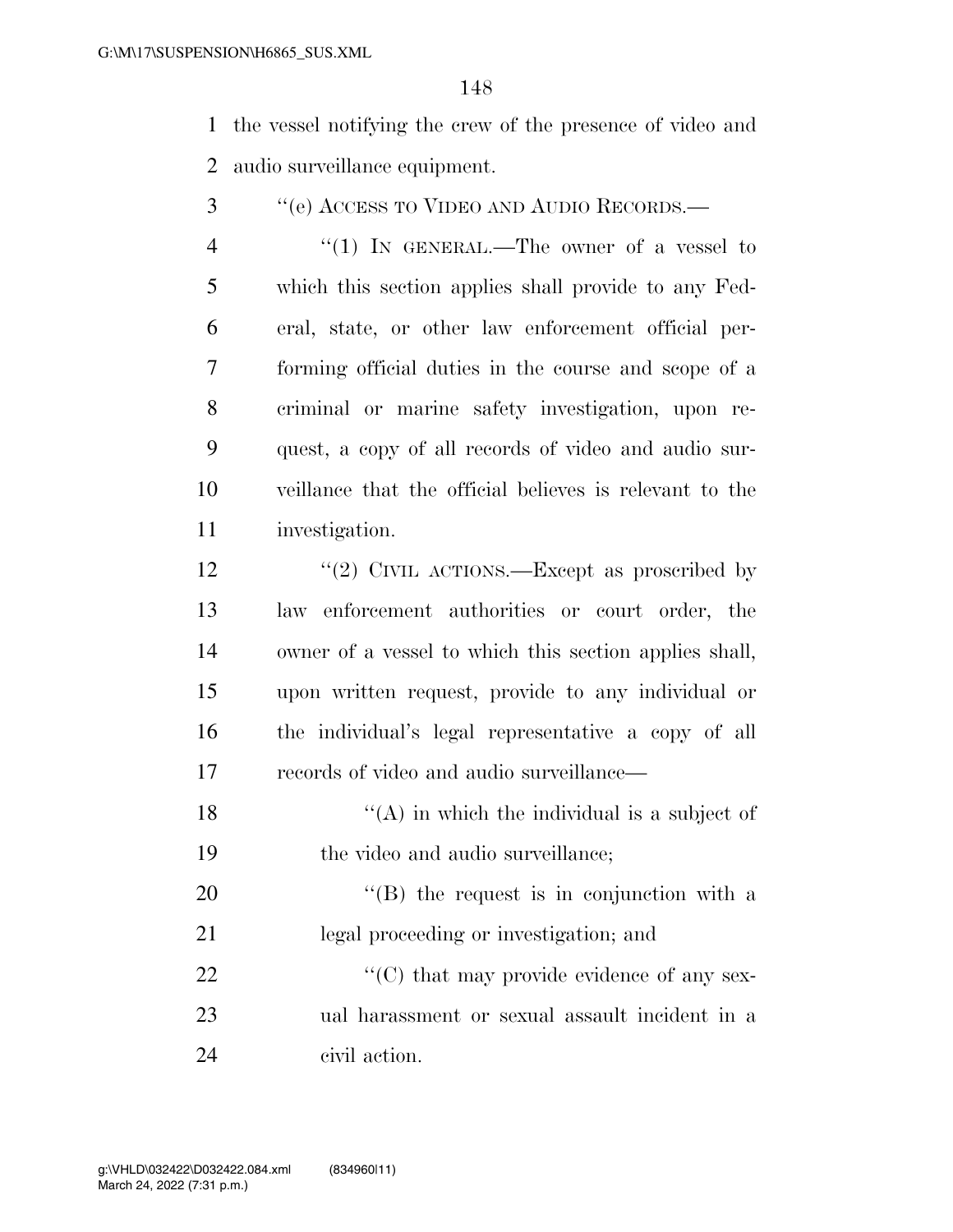1 ''(3) LIMITED ACCESS.—The owner of a vessel 2 to which this section applies shall ensure that access to records of video and audio surveillance is limited to the purposes described in this paragraph and not used as part of a labor action against a crew mem- ber or employment dispute unless used in a criminal or civil action.

8 "(f) RETENTION REQUIREMENTS.—The owner of a vessel to which this section applies shall retain all records of audio and video surveillance for not less than 150 days after the footage is obtained. Any video and audio surveil- lance found to be associated with an alleged incident should be preserved for not less than 4 years from the date of the alleged incident. The Federal Bureau of Inves- tigation and the Coast Guard are authorized access to all records of video and audio surveillance relevant to an in-vestigation into criminal conduct.

 ''(g) DEFINITION.—In this section, the term 'owner' means the owner, charterer, managing operator, master, or other individual in charge of a vessel.

 ''(h) EXEMPTION.—Fishing vessels, fish processing vessels, and fish tender vessels are exempt from this sec-tion.''.

 (b) CLERICAL AMENDMENT.—The table of chapters for subtitle II of title 46, United States Code, is amended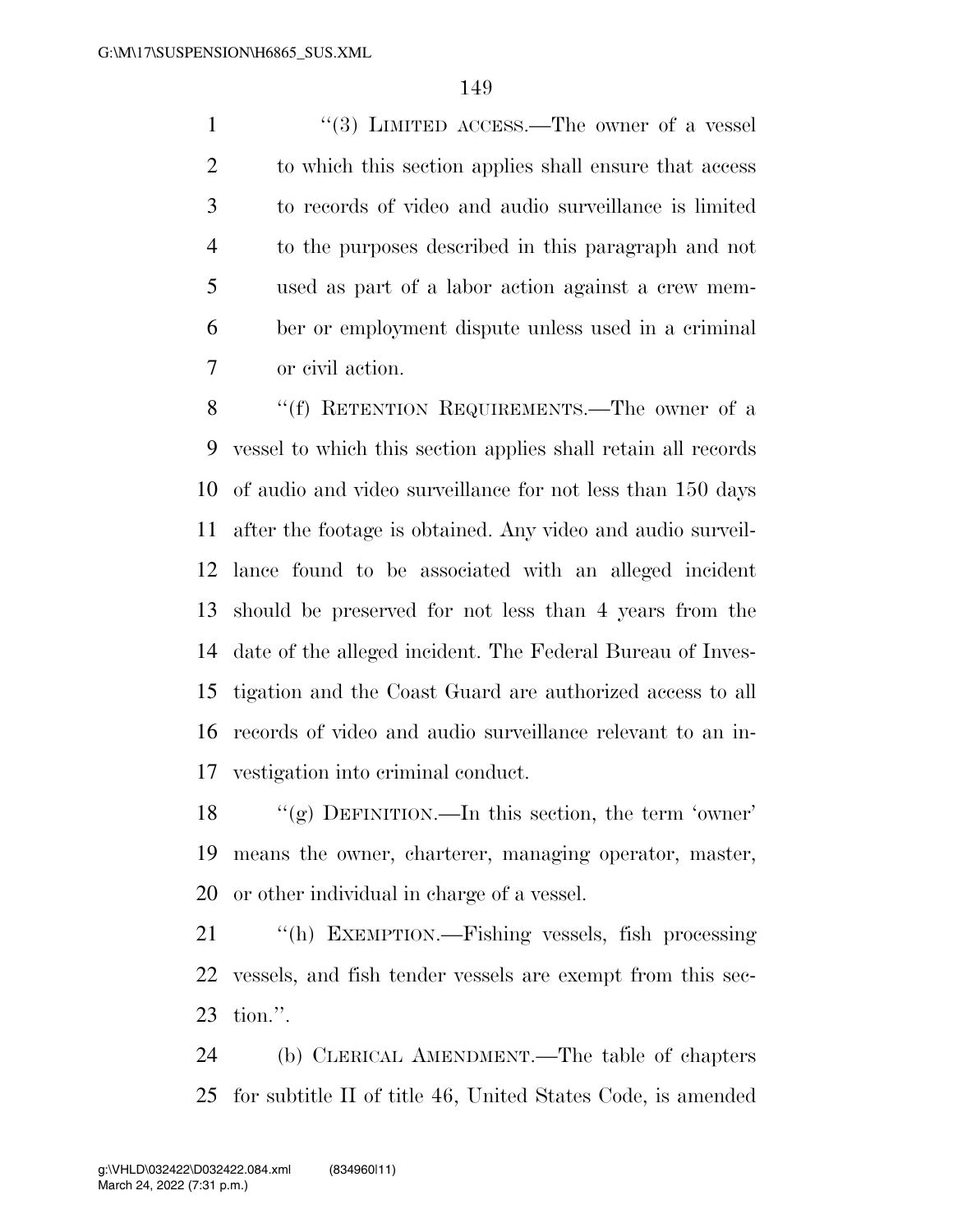by adding after the item related to chapter 47 the fol-lowing:

**''49. Oceangoing Non-Passenger Commercial Vessels** ........ **4901''**. **SEC. 608. MASTER KEY CONTROL.** 

 (a) IN GENERAL.—Chapter 31 of title 46, United States Code, is amended by adding at the end the fol-lowing:

#### **''§ 3106. Master key control system**

 ''(a) IN GENERAL.—The owner of a vessel subject to inspection under section 3301 shall—

 $\frac{10}{2}$  (1) ensure that such vessel is equipped with a vessel master key control system, manual or elec- tronic, which provides controlled access to all copies of the vessel's master key of which access shall only be available to the individuals described in para-graph (2);

 $\frac{1}{2}$  establish a list of all crew, identified by po- sition, allowed to access and use the master key and maintain such list upon the vessel, within owner records and included in the vessel safety manage-ment system;

21 ''(3) record in a log book information on all ac- cess and use of the vessel's master key, including— 23  $\langle (A) \rangle$  dates and times of access;

24 ''(B) the room or location accessed; and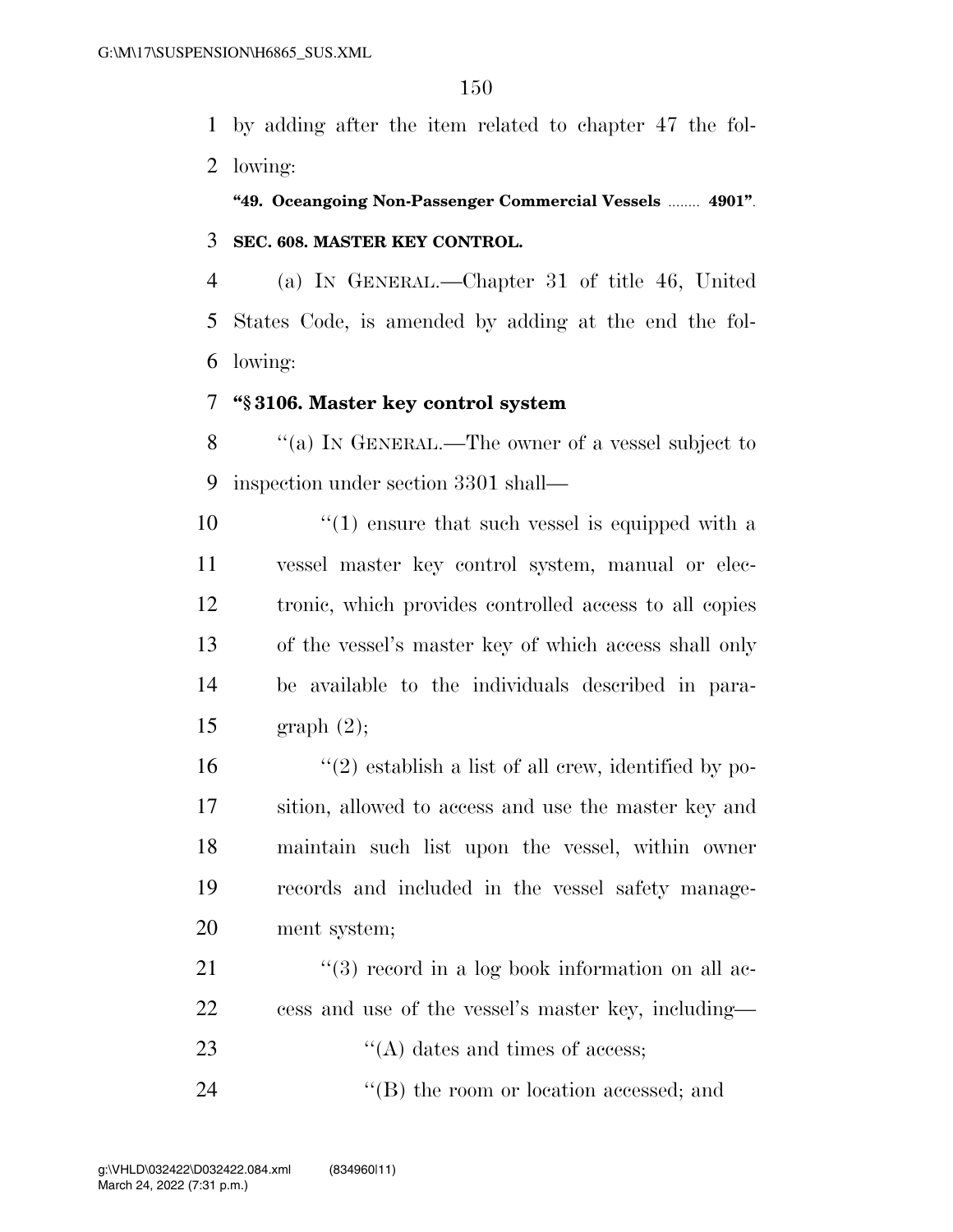1  $\lq(0)$  the name and rank of the crew mem-ber that used the master key; and

 ''(4) make the list under paragraph (2) and the log book under paragraph (3) available upon request to any agent of the Federal Bureau of Investigation, any member of the Coast Guard, and any law en- forcement officer performing official duties in the course and scope of an investigation.

 ''(b) PROHIBITED USE.—Crew not included on the 10 list described in subsection  $(a)(2)$  shall not have access to or use the master key unless in an emergency and shall immediately notify the master and owner of the vessel fol-lowing use of such key.

 ''(c) REQUIREMENTS FOR LOG BOOK.—The log book described in subsection (a)(3) and required to be included in a safety management system under section  $17 \quad 3203(a)(6)$ —

18 ''(1) may be electronic; and

19  $(2)$  shall be located in a centralized location that is readily accessible to law enforcement per-sonnel.

22 "(d) PENALTY.—Any crew member who uses the master key without having been granted access pursuant to subsection (a)(2) shall be liable to the United States Government for a civil penalty of not more than \$1,000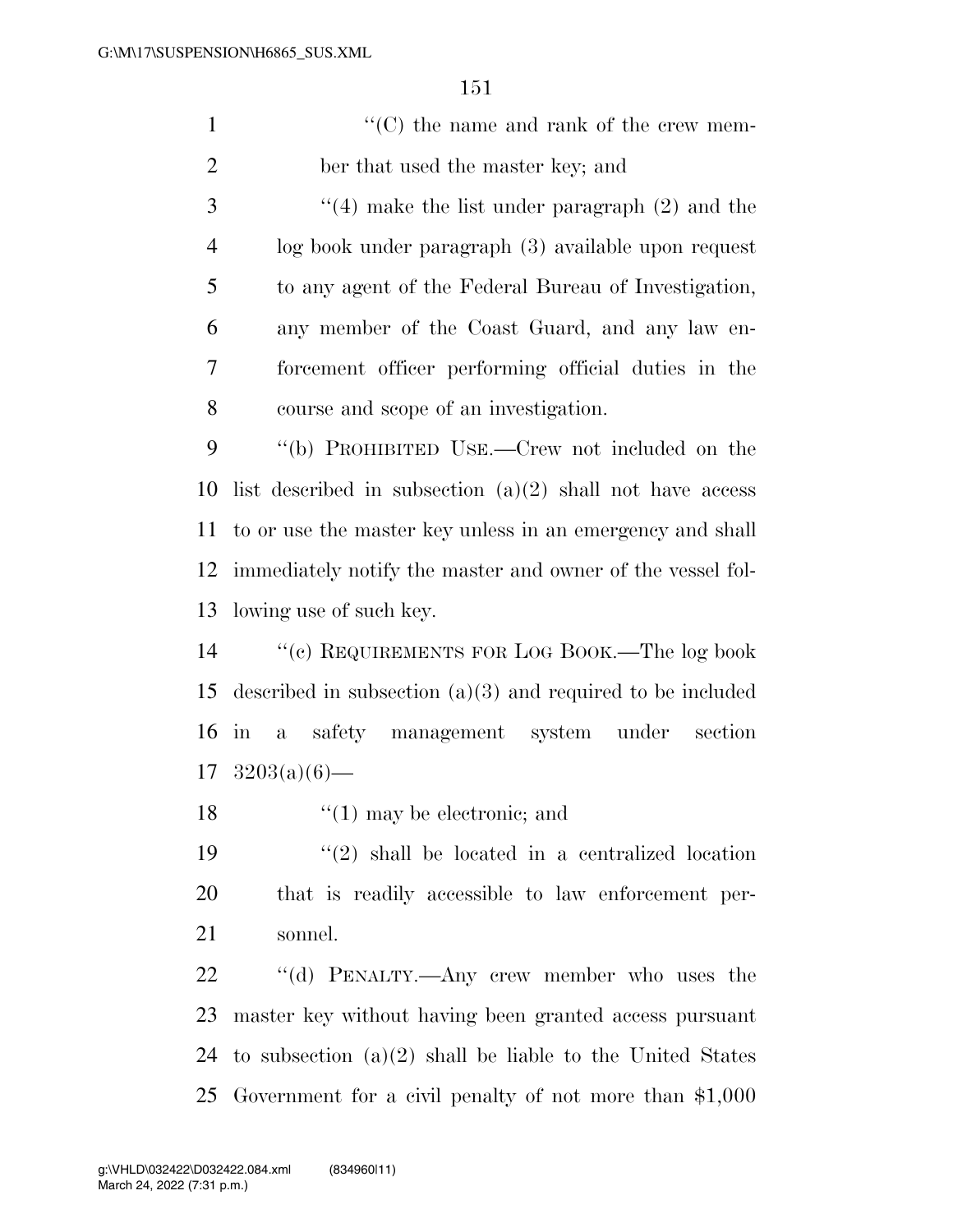1 and may be subject to suspension or revocation under sec-2 tion 7703.

3 ''(e) EXEMPTION.—This section shall not apply to 4 vessels subject to section 3507(f).''.

5 (b) CLERICAL AMENDMENT.—The analysis for chap-6 ter 31 of title 46, United States Code, is amended by add-7 ing at the end the following:

''3106. Master key control system.''.

#### 8 **SEC. 609. SAFETY MANAGEMENT SYSTEMS.**

9 Section 3203 of title 46, United States Code, is 10 amended—

| 11 |  | $(1)$ in subsection $(a)$ — |  |
|----|--|-----------------------------|--|
|----|--|-----------------------------|--|

| 12 | $(A)$ by redesignating paragraphs $(5)$ and |
|----|---------------------------------------------|
|----|---------------------------------------------|

13 (6) as paragraphs  $(7)$  and  $(8)$ ; and

14 (B) by inserting after paragraph (4) the 15 following:

16 ''(5) with respect to sexual harassment and sex-17 ual assault, procedures for, and annual training re-

18 quirements for all shipboard personnel on—

- 19  $"({\rm A})$  prevention;
- 20  $"$ (B) bystander intervention;
- 21  $"({\rm C})$  reporting;
- 22  $\text{``(D) response; and}$
- 23  $"({\rm E})$  investigation;
- 24  $(6)$  the log book required under section 25 3106;'';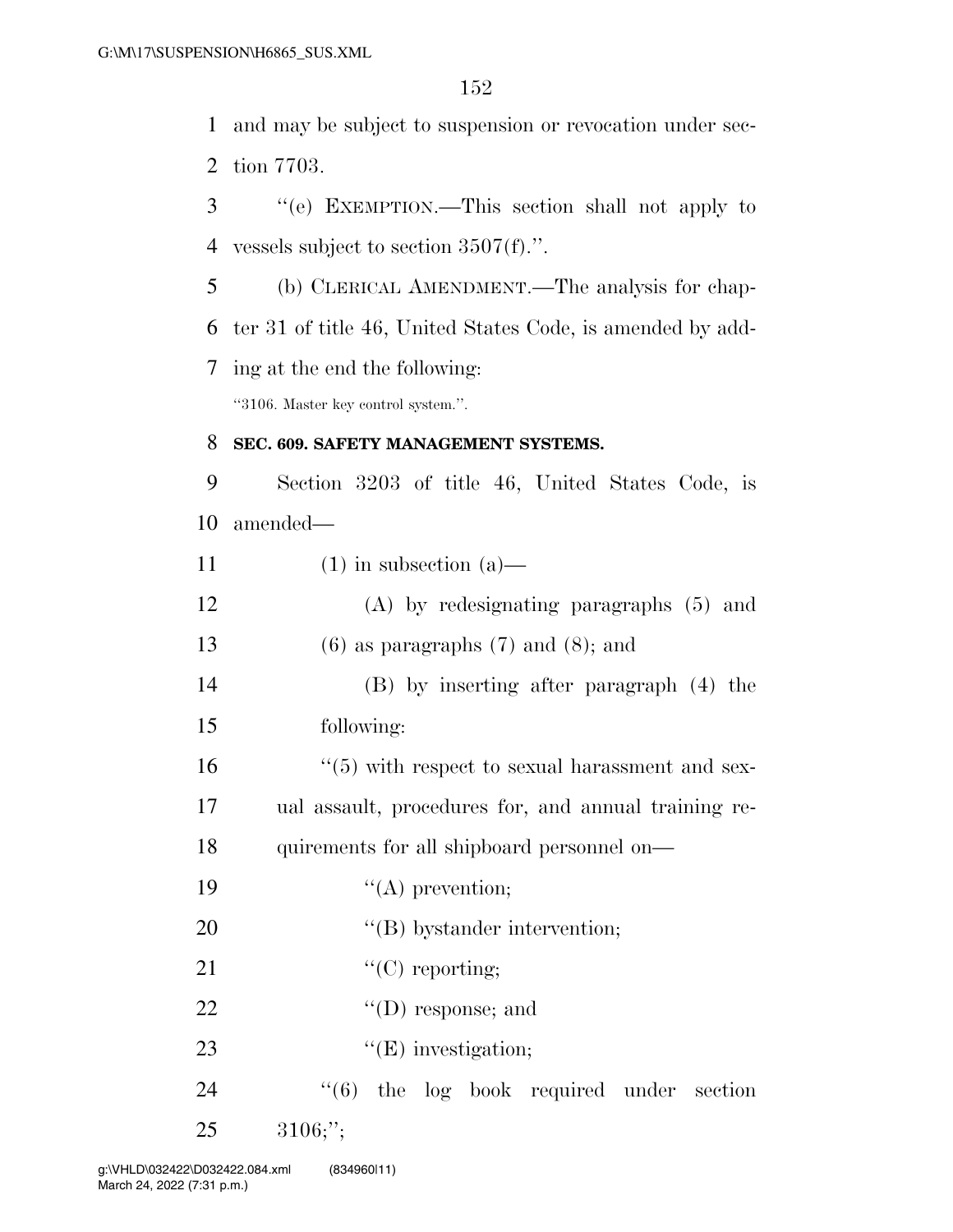(2) by redesignating subsections (b) and (c) as subsections (c) and (d), respectively; and

 (3) by inserting after subsection (a) the fol-lowing:

 ''(b) PROCEDURES AND TRAINING REQUIRE- MENTS.—In prescribing regulations for the procedures and training requirements described in subsection (a)(5), such procedures and requirements shall be consistent with the requirements to report sexual harassment or sexual assault under section 10104.''.

# **SEC. 610. REQUIREMENT TO REPORT SEXUAL ASSAULT AND HARASSMENT.**

 Section 10104 of title 46, United States Code, is amended by striking subsections (a) and (b) and inserting the following:

16 "(a) MANDATORY REPORTING BY CREW MEMBER.— 17 "(1) IN GENERAL.—A crew member of a docu- mented vessel shall report to the Secretary any com- plaint or incident of sexual harassment or sexual as- sault of which the crewmember has first-hand or personal knowledge.

22 "(2) PENALTY.—A crew member with first- hand or personal knowledge of a sexual assault or sexual harassment incident on a documented vessel who knowingly fails to report in compliance with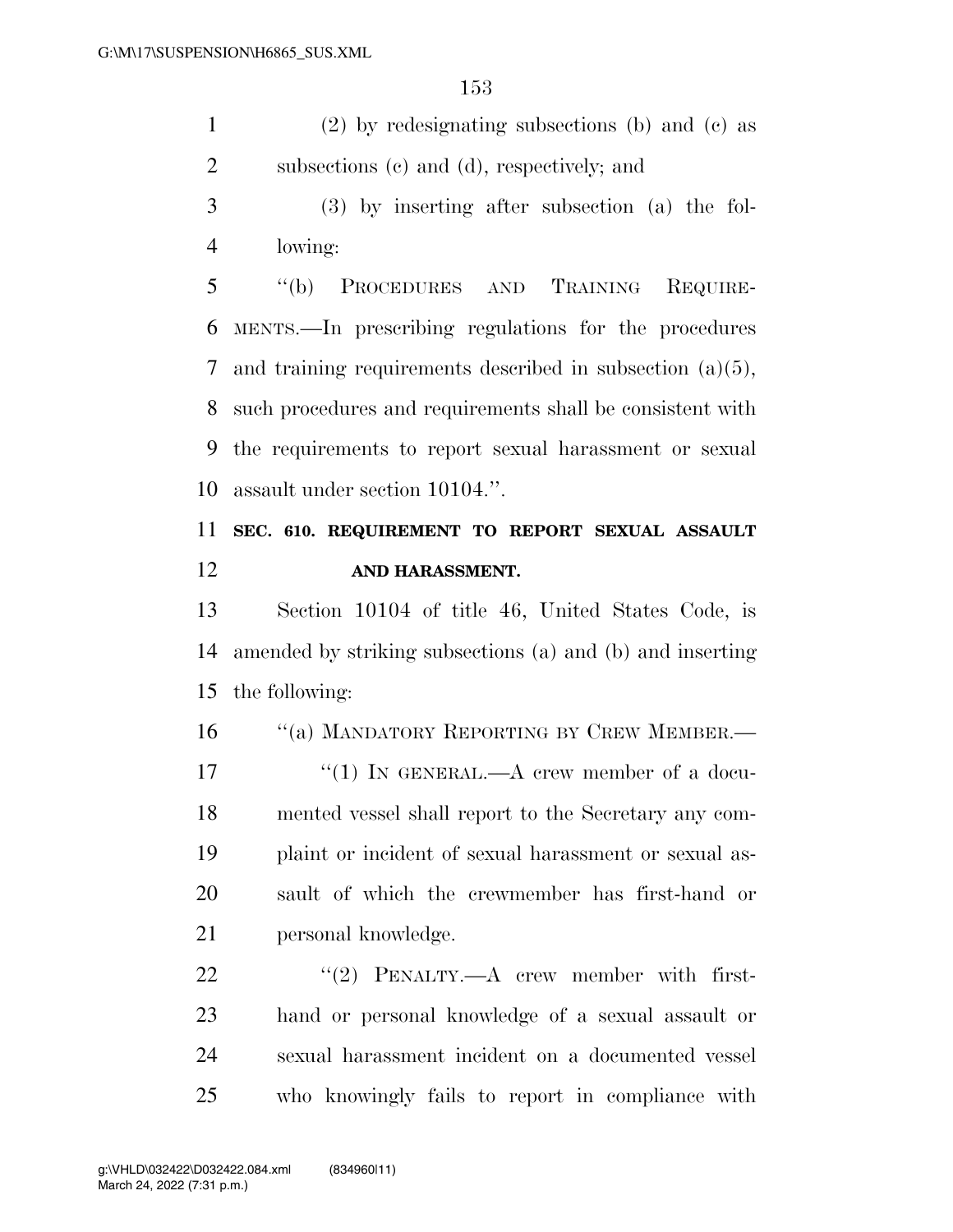| $\mathbf{1}$   | paragraph $(a)(1)$ is liable to the United States Gov-  |
|----------------|---------------------------------------------------------|
| $\overline{2}$ | ernment for a civil penalty of not more than $$5,000$ . |
| 3              | "(3) AMNESTY.—A crew member who fails to                |
| $\overline{4}$ | make the required reporting under paragraph $(1)$       |
| 5              | shall not be subject to the penalty described in para-  |
| 6              | graph (2) if—                                           |
| 7              | $\lq\lq$ the crew member is the victim of such          |
| 8              | sexual assault or sexual harassment incident;           |
| 9              | $\lq\lq$ the complaint is shared in confidence          |
| 10             | with the crew member directly from the victim;          |
| 11             | <b>or</b>                                               |
| 12             | $\lq\lq$ (C) the crew member is a victim advocate       |
| 13             | as defined in section $40002(a)$ of the Violent         |
| 14             | Crime Control and Law Enforcement Act of                |
| 15             | 1994 (34 U.S.C. 12291(a)).                              |
| 16             | "(b) MANDATORY REPORTING BY VESSEL OWNER.—              |
| 17             | "(1) IN GENERAL.—A vessel owner or man-                 |
| 18             | aging operator of a documented vessel or the em-        |
| 19             | ployer of a seafarer on that vessel shall report to the |
| 20             | Secretary any complaint or incident of harassment,      |
| 21             | sexual harassment, or sexual assault in violation of    |
| 22             | employer policy or law, of which such vessel owner      |
| 23             | or managing operator of a vessel engaged in com-        |
| 24             | mercial service, or the employer of the seafarer is     |
| 25             | made aware. Such reporting shall include results of     |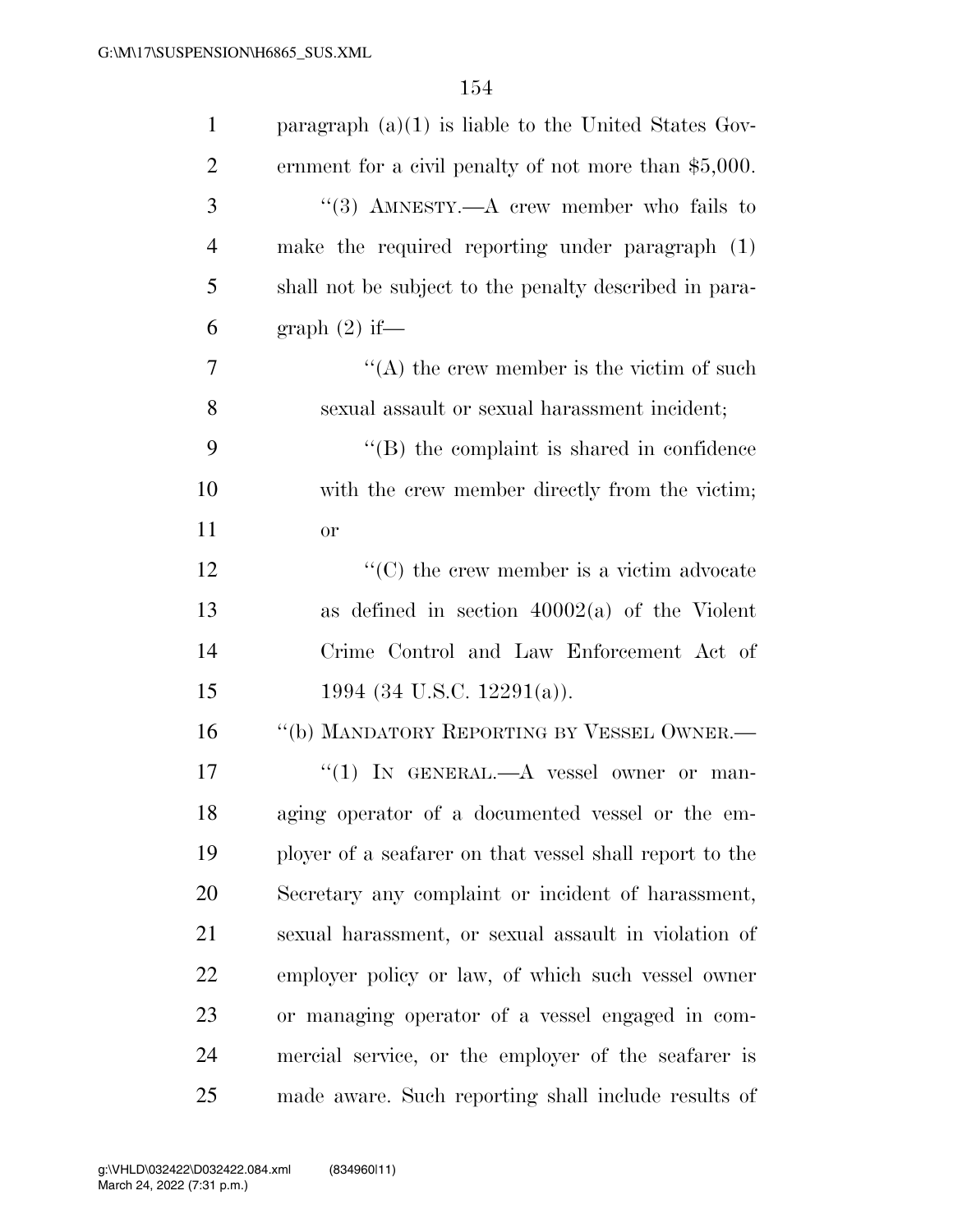| $\mathbf{1}$   | any investigation into the incident, if applicable, and |
|----------------|---------------------------------------------------------|
| $\overline{2}$ | any action taken against the offending crewmember.      |
| 3              | "(2) PENALTY.- A vessel owner or managing               |
| $\overline{4}$ | operator of a vessel engaged in commercial service,     |
| 5              | or the employer of a seafarer on that vessel who        |
| 6              | knowingly fails to report in compliance with para-      |
| 7              | graph (1) is liable to the United States Government     |
| 8              | for a civil penalty of not more than $$25,000$ .        |
| 9              | "(c) REPORTING PROCEDURES.—                             |
| 10             | "(1) CREW MEMBER REPORTING.—A report re-                |
| 11             | quired under subsection $(a)$ —                         |
| 12             | $\lq\lq$ with respect to a crew member, shall           |
| 13             | be made as soon as practicable, but no later            |
| 14             | than 10 days after the crew member develops             |
| 15             | first-hand or personal knowledge of the sexual          |
| 16             | assault or sexual harassment incident to the            |
| 17             | Coast Guard National Command Center by the              |
| 18             | fastest telecommunication channel available;            |
| 19             | and                                                     |
| 20             | $\lq\lq$ (B) with respect to a master, shall be         |
| 21             | made immediately after the master develops              |
| 22             | first-hand or personal knowledge of a sexual as-        |
| 23             | sault incident to the Coast Guard National              |
| 24             | Command Center by the fastest telecommuni-              |
| 25             | cation channel available.                               |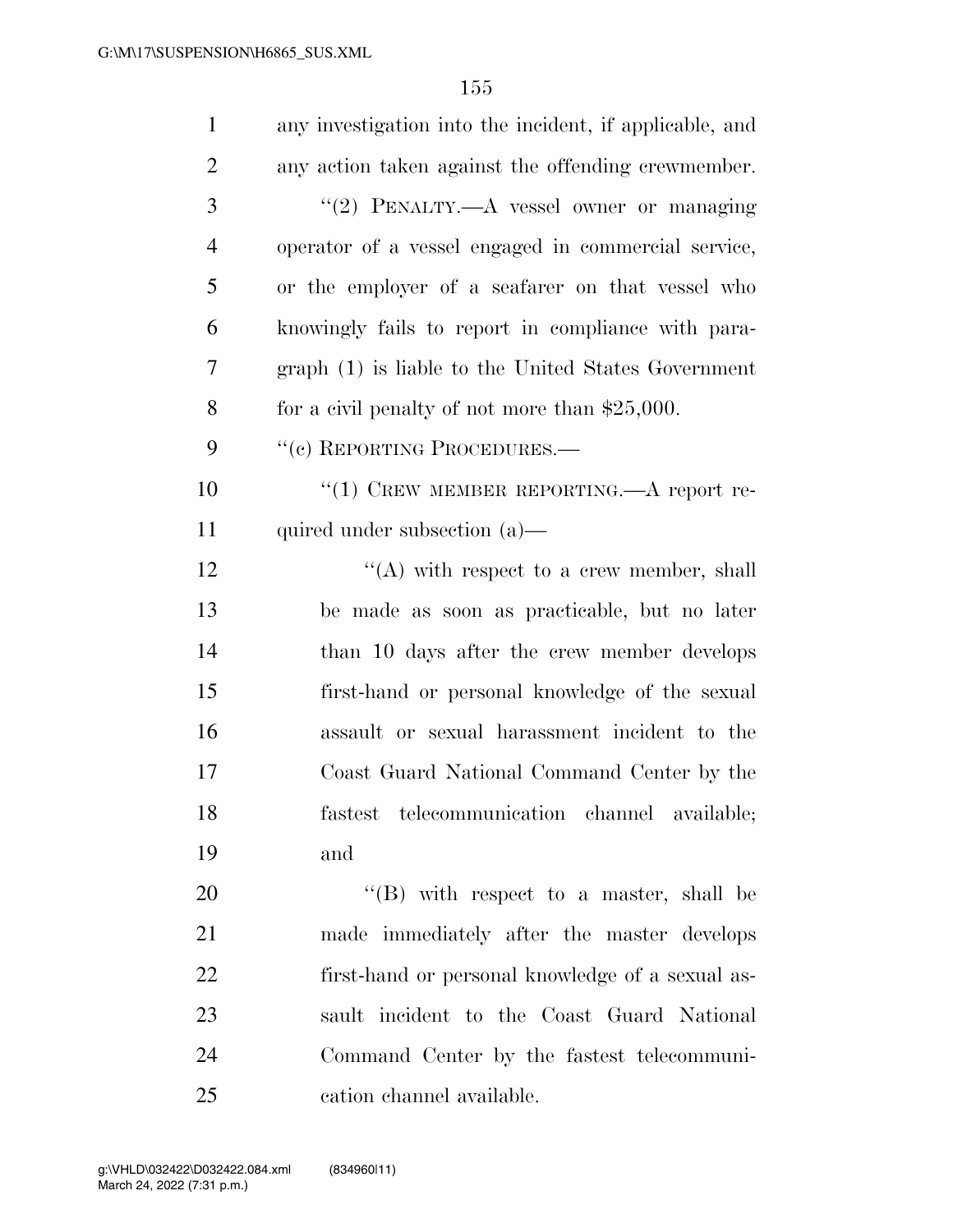| $\mathbf{1}$   | "(2) VESSEL OWNER REPORTING.— $A$ report re-           |
|----------------|--------------------------------------------------------|
| $\overline{2}$ | quired under subsection (b) shall be made imme-        |
| 3              | diately after the vessel owner, managing operator, or  |
| $\overline{4}$ | employer of the seafarer gains knowledge of a sexual   |
| 5              | assault or sexual harassment incident by the fastest   |
| 6              | telecommunication channel available, and such re-      |
| 7              | port shall be made to the Coast Guard National         |
| 8              | Command Center and to-                                 |
| 9              | "(A) the nearest Coast Guard Captain of                |
| 10             | the Port; or                                           |
| 11             | $\lq\lq (B)$ the appropriate officer or agency of      |
| 12             | the government of the country in whose waters          |
| 13             | the incident occurs.                                   |
| 14             | "(3) CONTENTS.—A report required under sub-            |
| 15             | sections (a) and (b) shall include, to the best of the |
| 16             | reporter's knowledge—                                  |
| 17             | $\lq (A)$ the name, official position or role in       |
| 18             | relation to the vessel, and contact information        |
| 19             | of the individual making the report;                   |
| 20             | $\lq\lq$ (B) the name and official number of the       |
| 21             | documented vessel;                                     |
| 22             | $\lq\lq$ (C) the time and date of the incident;        |
| 23             | "(D) the geographic position or location of            |
| 24             | the vessel when the incident occurred; and             |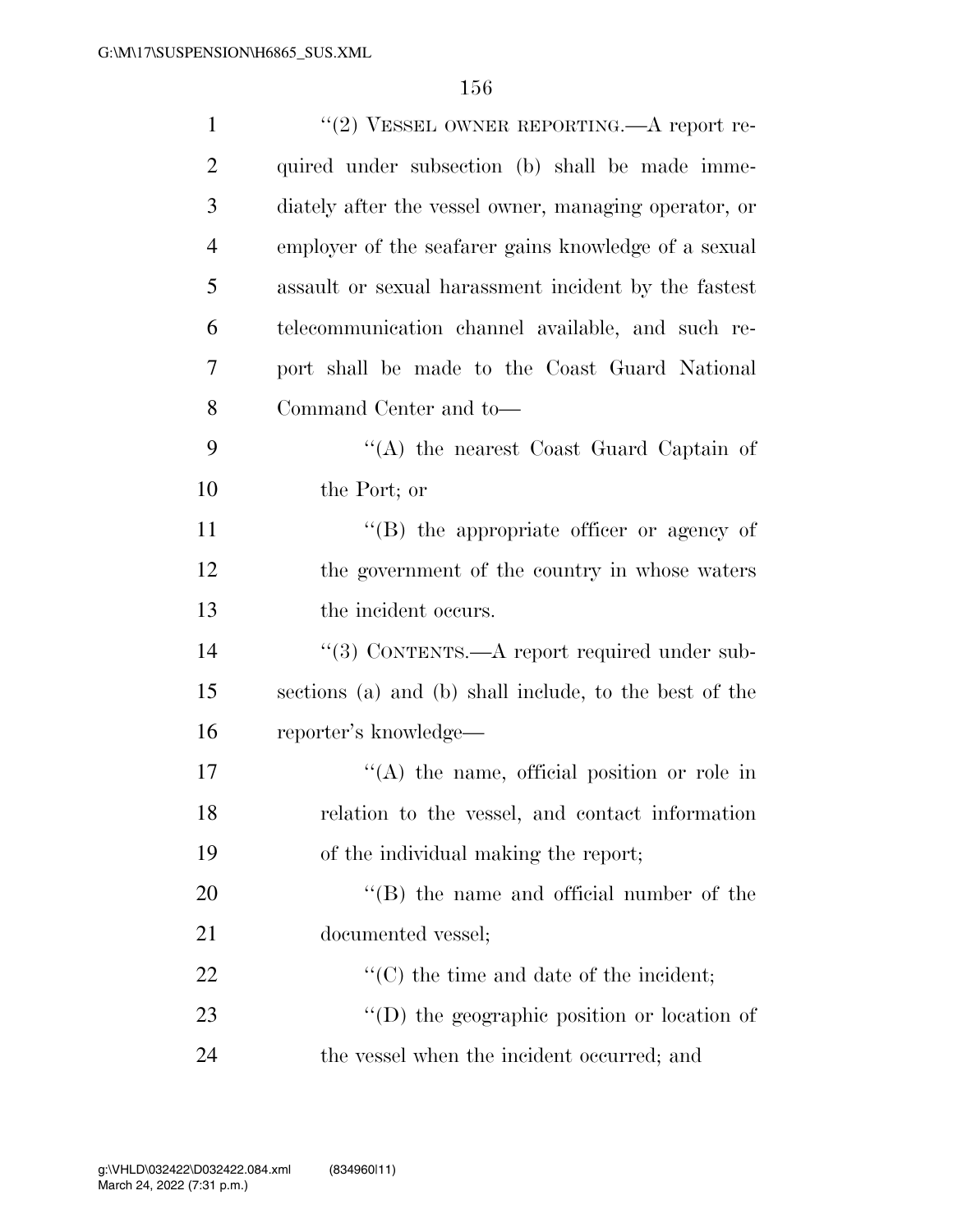1  $"$ (E) a brief description of the alleged sex- ual harassment or sexual assault being re-ported.

4 "(4) INFORMATION COLLECTION.—After receipt of the report made under this subsection, the Coast Guard will collect information related to the identity of each alleged victim, alleged perpetrator, and wit- ness through means designed to protect, to the ex- tent practicable, the personal identifiable informa-tion of such individuals.

 ''(d) REGULATIONS.—The requirements of this sec- tion are effective as of the date of enactment of the Don Young Coast Guard Authorization Act of 2022. The Sec- retary may issue additional regulations to implement the requirements of this section.''.

# **SEC. 611. CIVIL ACTIONS FOR PERSONAL INJURY OR DEATH OF SEAMEN.**

18 (a) PERSONAL INJURY TO OR DEATH OF SEAMEN.— Section 30104(a) of title 46, United States Code, as so 20 designated by section  $505(a)(1)$ , is amended by inserting '', including an injury resulting from sexual assault or sex-ual harassment,'' after ''in the course of employment''.

 (b) TIME LIMIT ON BRINGING MARITIME ACTION.— Section 30106 of title 46, United States Code, is amend-ed—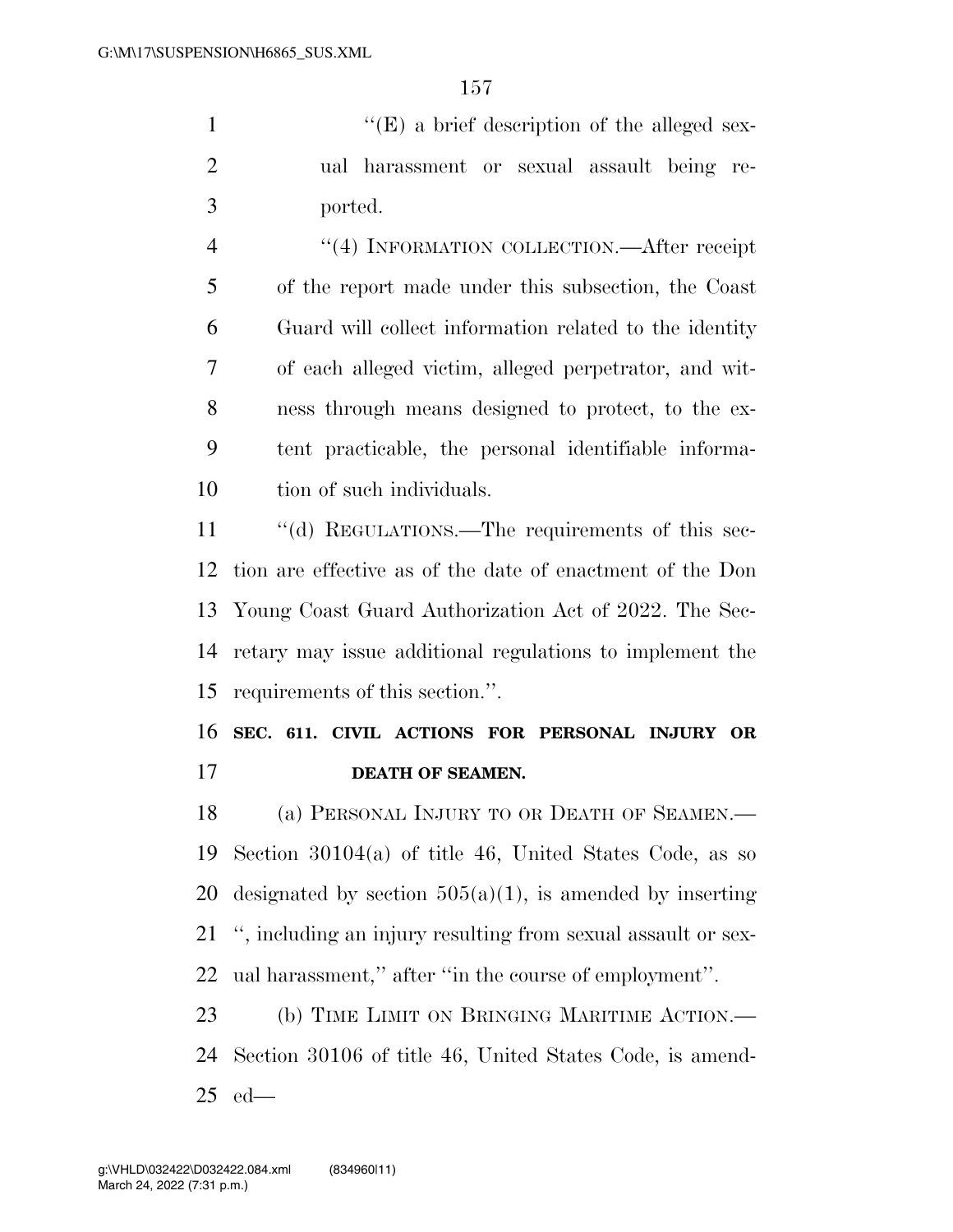| $\mathbf{1}$   | (1) in the section heading by striking "for                 |
|----------------|-------------------------------------------------------------|
| $\overline{2}$ | personal injury or death";                                  |
| 3              | $(2)$ by striking "Except as otherwise" and in-             |
| $\overline{4}$ | serting the following:                                      |
| 5              | "(a) IN GENERAL.—Except as otherwise"; and                  |
| 6              | $(3)$ by adding at the end the following:                   |
| 7              | "(b) EXTENSION FOR SEXUAL OFFENSE.—A civil ac-              |
| 8              | tion under subsection (a) arising out of a maritime tort    |
| 9              | for a claim of sexual harassment or sexual assault shall    |
| 10             | be brought not more than 5 years after the cause of action  |
| 11             | for a claim of sexual harassment or sexual assault arose.". |
| 12             | (c) CLERICAL AMENDMENT.—The analysis for chap-              |
| 13             | ter 301 of title 46, United States Code, is amended by      |
| 14             | striking the item related to section 30106 and inserting    |
| 15             | the following:                                              |
|                | "30106. Time limit on bringing maritime action.".           |
| 16             | SEC. 612. ADMINISTRATION OF SEXUAL ASSAULT FORENSIC         |
| 17             | <b>EXAMINATION KITS.</b>                                    |
| 18             | (a) IN GENERAL.—Chapter 5 of title 14, United               |
| 19             | States Code, is amended by adding at the end the fol-       |
| 20             | lowing:                                                     |
| 21             | "§564. Administration of sexual assault forensic ex-        |
| 22             | amination kits                                              |
| 23             | "(a) REQUIREMENT.—A Coast Guard vessel that em-             |
| 24             | barks on a covered voyage shall be—                         |
|                |                                                             |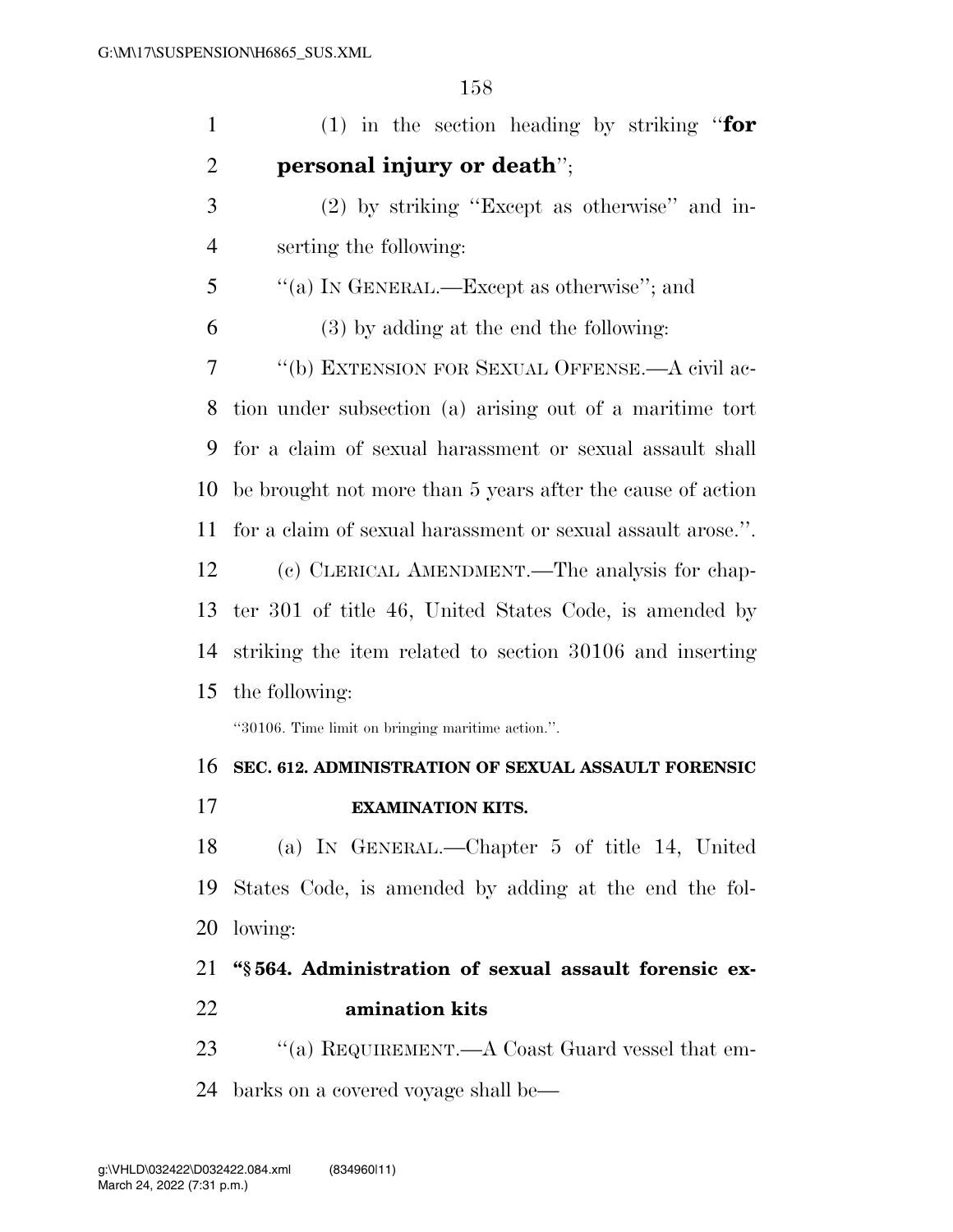| $\mathbf{1}$   | $(1)$ equipped with no less than 2 sexual as-                       |
|----------------|---------------------------------------------------------------------|
| $\overline{2}$ | sault and forensic examination kits; and                            |
| 3              | $(2)$ staffed with at least 1 medical professional                  |
| $\overline{4}$ | qualified and trained to administer such kits.                      |
| 5              | "(b) COVERED VOYAGE DEFINED.—In this section,                       |
| 6              | the term 'covered voyage' means a prescheduled voyage               |
| 7              | of a Coast Guard vessel that, at any point during such              |
| 8              | voyage-                                                             |
| 9              | "(1) would require the vessel to travel $5$ con-                    |
| 10             | secutive days or longer at 20 knots per hour to                     |
| 11             | reach a land-based or afloat medical facility; and                  |
| 12             | $\lq(2)$ aeromedical evacuation will be unavailable                 |
| 13             | during the travel period referenced in paragraph                    |
| 14             | $(1)$ .".                                                           |
| 15             | (b) CLERICAL AMENDMENT.—The table of sections                       |
| 16             | for chapter 5 of title 14, United States Code, is amended           |
| 17             | by adding at the end the following:                                 |
|                | "564. Administration of sexual assault forensic examination kits.". |
| 18             | TITLE VII—TECHNICAL AND                                             |
| 19             | <b>CONFORMING PROVISIONS</b>                                        |
| 20             | SEC. 701. TECHNICAL CORRECTIONS.                                    |
| 21             | (a) Section $319(b)$ of title 14, United States Code,               |
| 22             |                                                                     |
|                | is amended by striking "section 331 of the FAA Mod-                 |

note)'' and inserting ''section 44801 of title 49''.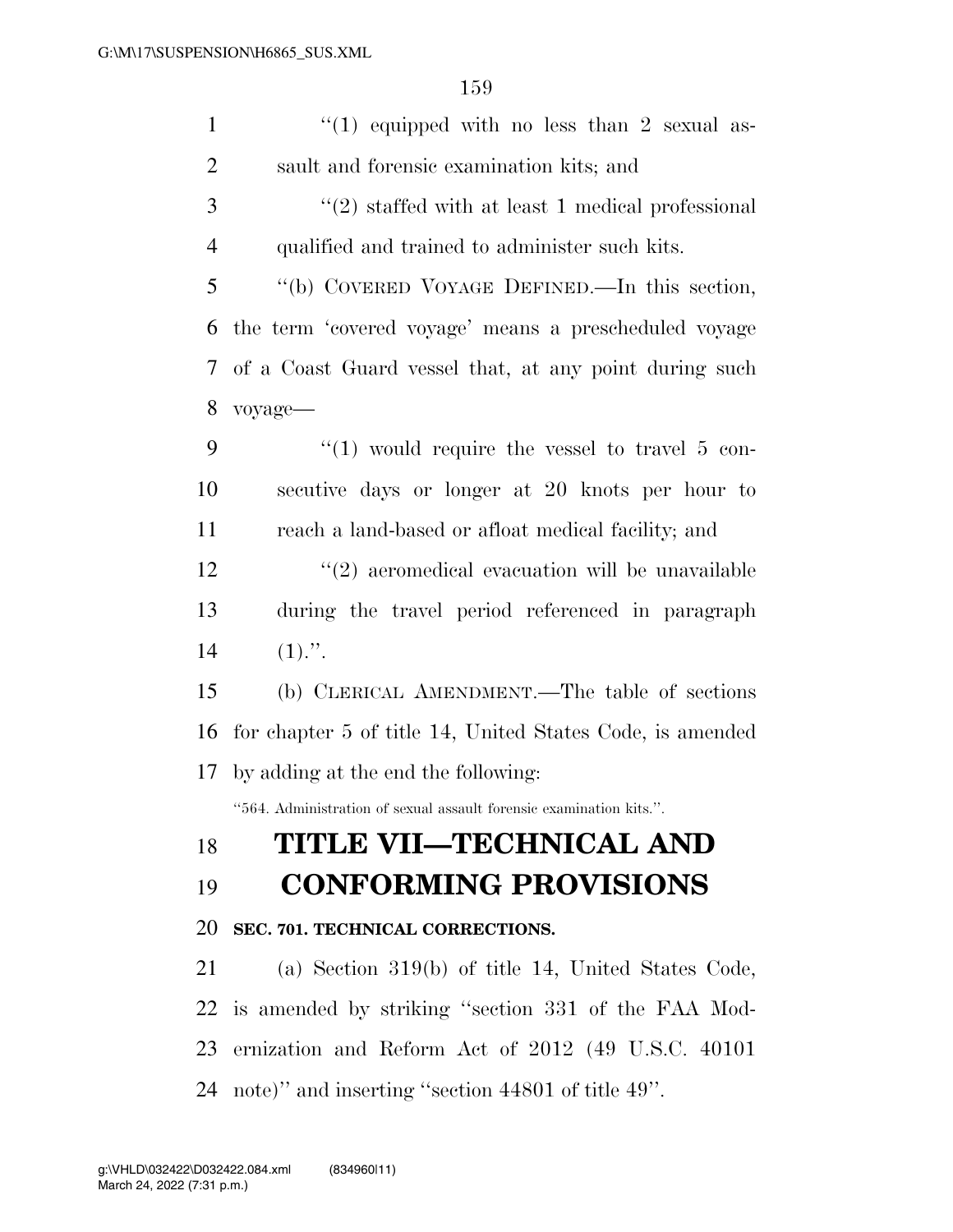| 1              | (b) Section $1156(c)$ of title 14, United States Code, |
|----------------|--------------------------------------------------------|
| 2              | is amended by striking "section 331 of the FAA Mod-    |
| 3              | ernization and Reform Act of 2012 (49 U.S.C. 40101)    |
| $\overline{4}$ | note)" and inserting "section 44801 of title 49".      |
| 5              | SEC. 702. TRANSPORTATION WORKER IDENTIFICATION         |
| 6              | CREDENTIAL TECHNICAL AMENDMENTS.                       |
| 7              | (a) IN GENERAL.—Section 70105 of title 46, United      |
| 8              | States Code, is amended—                               |
| 9              | $(1)$ in the section heading by striking "secu-        |
| 10             | rity cards" and inserting "worker identifica-          |
| 11             | tion credentials";                                     |
| 12             | (2) by striking "transportation security card"         |
| 13             | each place it appears and inserting "transportation"   |
| 14             | worker identification credential";                     |
| 15             | (3) by striking "transportation security cards"        |
| 16             | each place it appears and inserting "transportation    |
| 17             | worker identification credentials";                    |
| 18             | (4) by striking "eard" each place it appears           |
| 19             | and inserting "credential"                             |
| 20             | $(5)$ in the heading for subsection (b) by striking    |
| 21             | "CARDS" and inserting "CREDENTIALS";                   |
| 22             | $(6)$ in subsection $(g)$ , by striking "Assistant"    |
| 23             | Secretary of Homeland Security for" and inserting      |
| 24             | "Administrator of";                                    |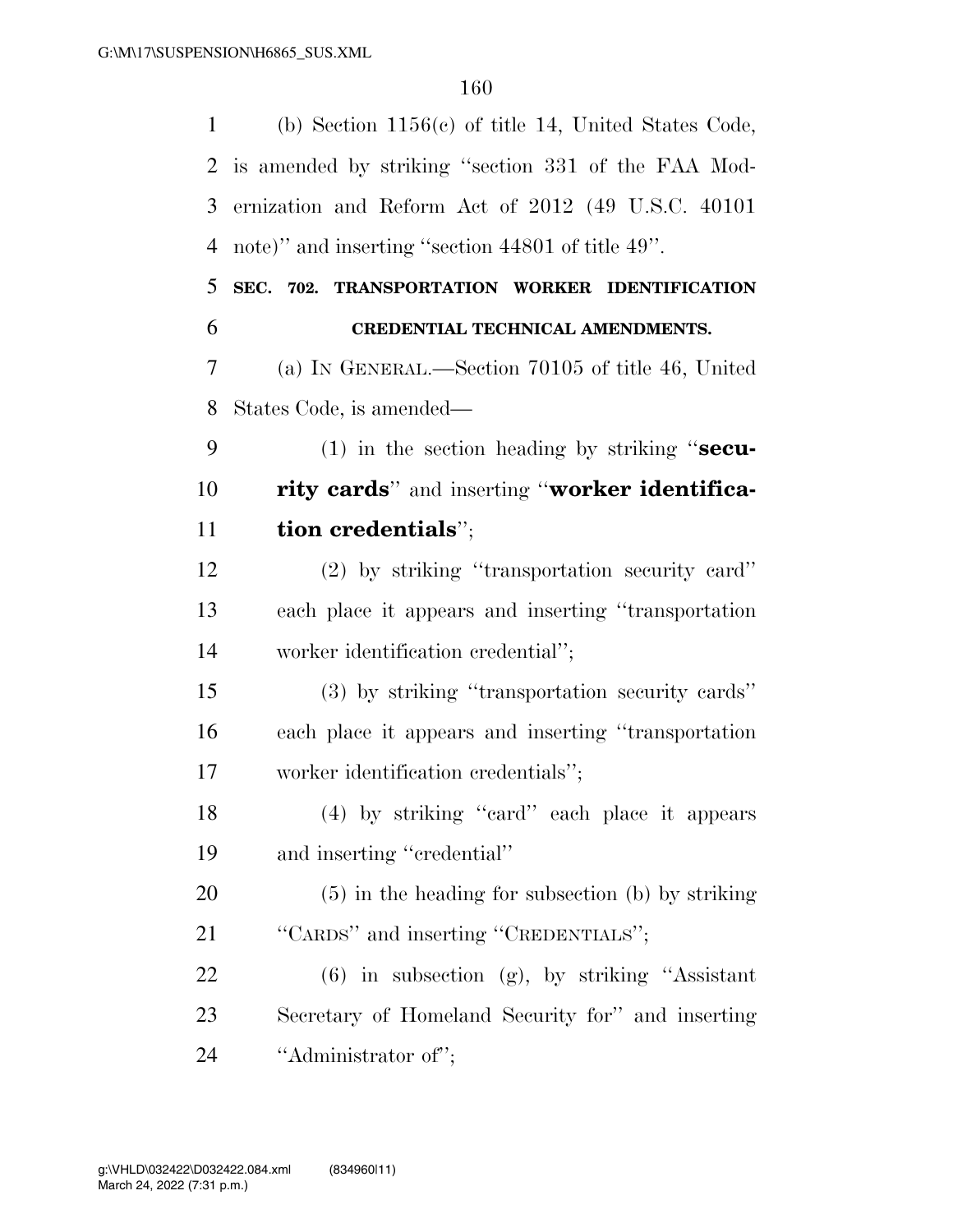| $\mathbf{1}$   | (7) by striking subsection (i) and redesignating        |
|----------------|---------------------------------------------------------|
| $\overline{2}$ | subsections (j) and (k) as subsections (i) and (j), re- |
| 3              | spectively;                                             |
| $\overline{4}$ | (8) by striking subsection (1) and redesignating        |
| 5              | subsections (m) through (q) as subsections<br>(k)       |
| 6              | through (o), respectively;                              |
| 7              | $(9)$ in subsection (j), as so redesignated—            |
| 8              | $(A)$ in the subsection heading by striking             |
| 9              | "SECURITY CARD" and inserting "WORKER                   |
| 10             | IDENTIFICATION CREDENTIAL"; and                         |
| 11             | $(B)$ in the heading for paragraph $(2)$ by             |
| 12             | striking "SECURITY CARDS" and inserting                 |
| 13             | "WORKER IDENTIFICATION CREDENTIAL";                     |
| 14             | $(10)$ in subsection $(k)(1)$ , as so redesignated, by  |
| 15             | striking "subsection $(k)(3)$ " and inserting "sub-     |
| 16             | section $(j)(3)$ "; and                                 |
| 17             | $(11)$ in subsection $(o)$ , as so redesignated—        |
| 18             | (A) in the subsection heading by striking               |
| 19             | "SECURITY CARD" and inserting "WORKER                   |
| 20             | IDENTIFICATION CREDENTIAL";                             |
| 21             | $(B)$ in paragraph $(1)$ —                              |
| 22             | (i) by striking "subsection $(k)(3)$ " and              |
| 23             | inserting "subsection $(j)(3)$ "; and                   |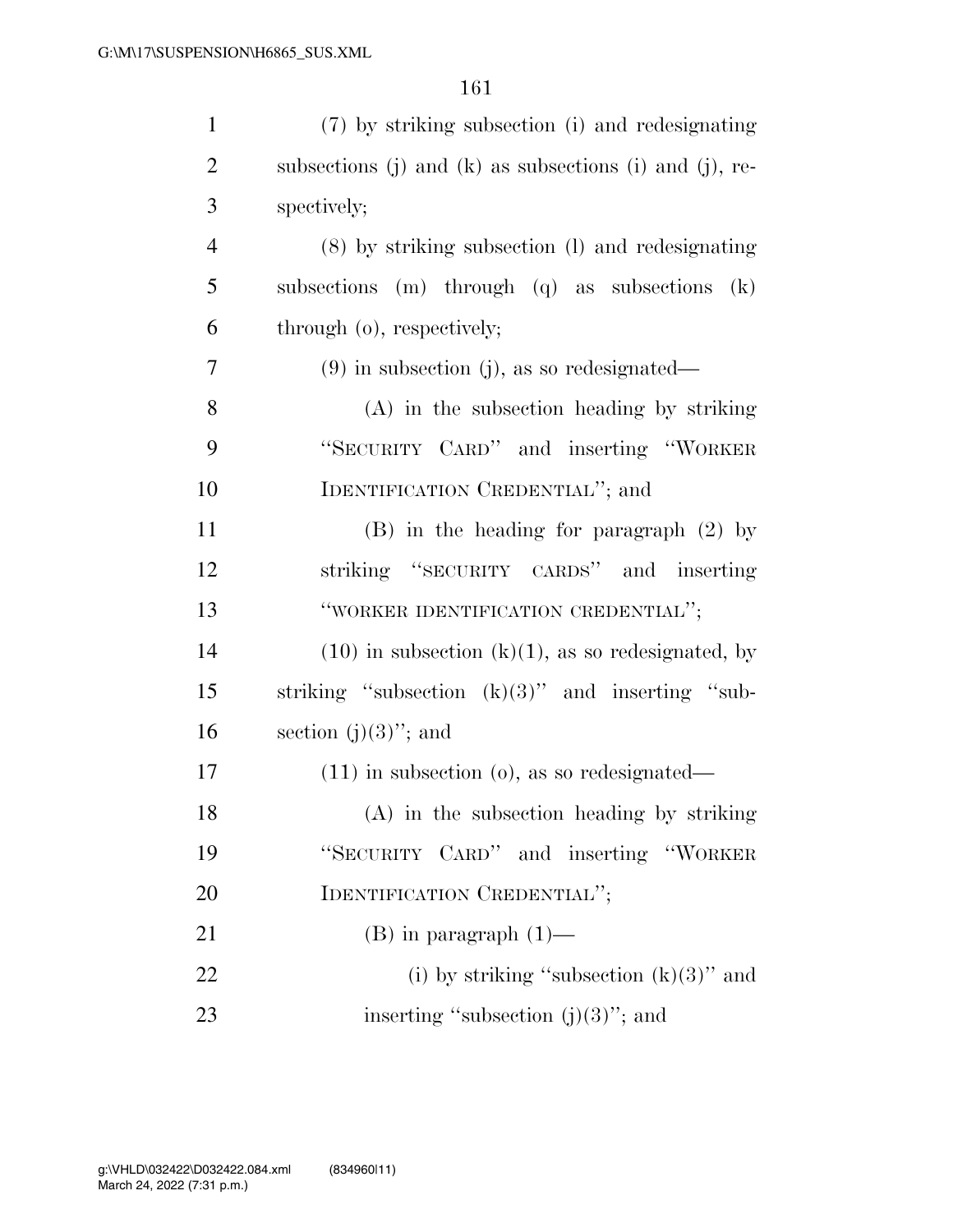| $\mathbf{1}$     | (ii) by striking "This plan shall" and                      |
|------------------|-------------------------------------------------------------|
| $\overline{2}$   | inserting "Such receipt and activation                      |
| 3                | shall"; and                                                 |
| $\overline{4}$   | $(C)$ in paragraph $(2)$ by striking "on-site"              |
| 5                | activation capability" and inserting "on-site re-           |
| 6                | ceipt and activation of transportation worker               |
| $\boldsymbol{7}$ | identification credentials".                                |
| 8                | (b) CLERICAL AMENDMENT.—The analysis for chap-              |
| 9                | ter 701 of title 46, United States Code, is amended by      |
| 10               | striking the item related to section 70105 and inserting    |
| 11               | the following:                                              |
|                  | "70105. Transportation worker identification credentials.". |
| 12               | SEC. 703. REINSTATEMENT.                                    |
| 13               | (a) REINSTATEMENT.—The text of section $12(a)$ of           |
| 14               | the Act of June 21, 1940 (33 U.S.C. 522(a)), popularly      |
| 15               | known as the Truman-Hobbs Act, is—                          |
| 16               | (1) reinstated as it appeared on the day before             |
| 17               | the date of enactment of section $8507(b)$ of the Wil-      |
| 18               | liam M. (Mac) Thornberry National Defense Author-           |
| 19               | ization Act for Fiscal Year 2021 (Public Law 116–           |
| 20               | $283$ ; and                                                 |
| 21               | $(2)$ redesignated as the sole text of section 12           |
| 22               | of the Act of June 21, 1940 (33 U.S.C. 522).                |
|                  |                                                             |
| 23               | (b) EFFECTIVE DATE.—The provision reinstated by             |

had never taken effect.